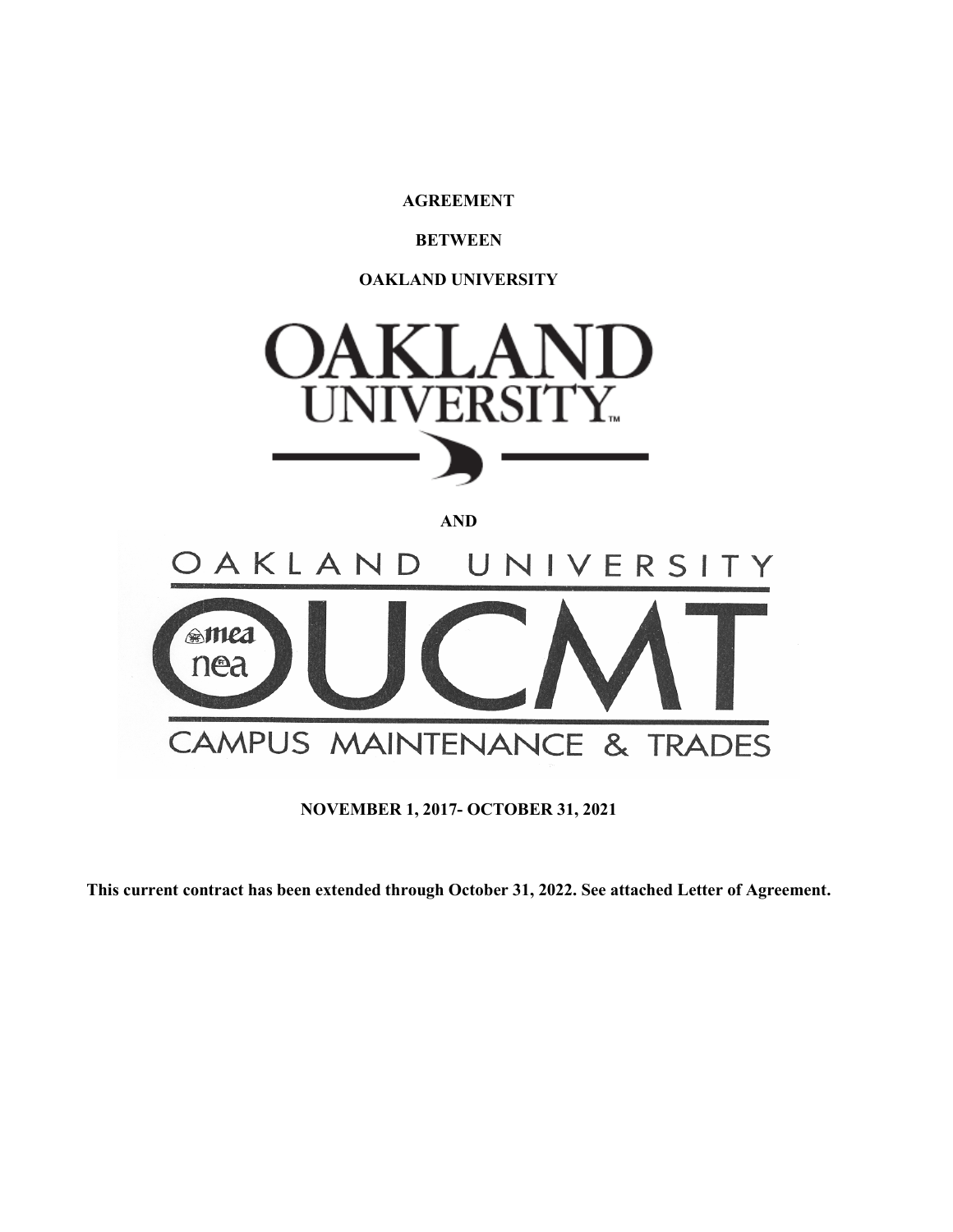# **Table of Contents**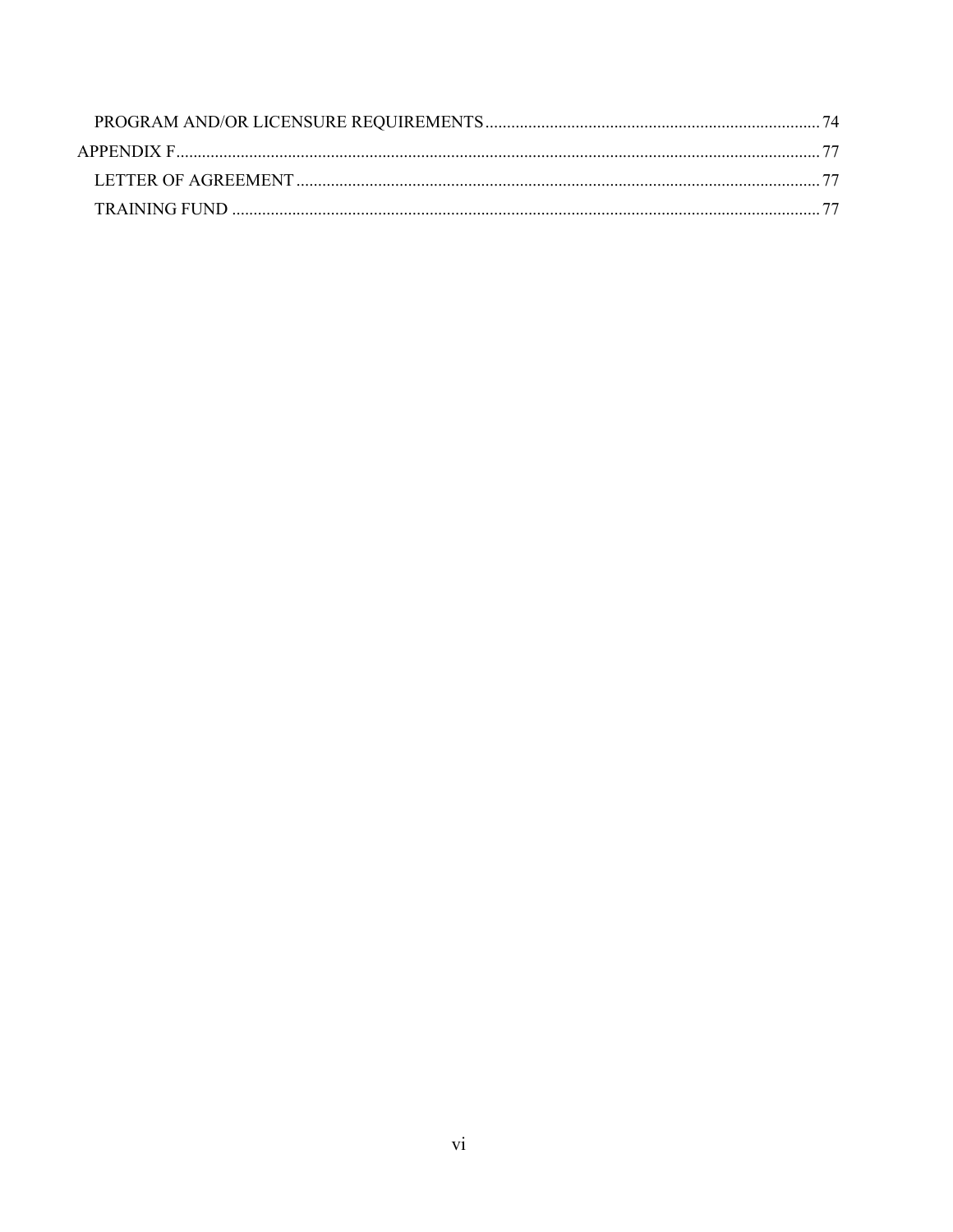# **ARTICLE I**

#### **AGREEMENT**

<span id="page-6-1"></span><span id="page-6-0"></span>1.1 This agreement entered into this 11th day of December, 2017, between the Board of Trustees of Oakland University (hereinafter referred to as the "EMPLOYER") and Michigan Education Association (MEA) OUCMT (hereinafter referred to as the "ASSOCIATION") shall, except as otherwise specifically provided herein, be effective on November 1, 2017.

# **ARTICLE II**

### **DEFINITIONS**

- <span id="page-6-3"></span><span id="page-6-2"></span>2.1 Whenever the word "Agreements" is used in this document, it shall be considered synonymous with the word "Contract."
- <span id="page-6-4"></span>2.2 For purposes of interpreting this Contract, a male, female, or neuter pronoun shall be, unless clearly indicated to the contrary, interchangeable and synonymous.

# **ARTICLE III**

### **PURPOSE AND INTENT**

- <span id="page-6-5"></span>3.1 The general purpose of this Agreement is to set forth terms and conditions of employment, and to promote orderly and peaceful labor relations for the mutual interest of the Employer, and the Employees, and the Association.
- 3.2 The parties recognize that the interest of the Employer and the job security of the employees depend upon the Employer's success in establishing a proper service to the State.
- <span id="page-6-6"></span>3.3 To these ends the Employer and the Association encourage to the fullest degree friendly and cooperative relations between the respective representatives at all levels and among all employees.

# **ARTICLE IV**

#### **RECOGNITION AND REPRESENTATION**

<span id="page-6-7"></span>4.1 Pursuant to and in accordance with all applicable provisions of Act 379 of Public Acts of 1965, as amended, the University does hereby recognize the Association as the exclusive representative for the purpose of collective bargaining in respect to rates of pay, wages, hours of employment and other conditions of employment for the term of this Agreement of all employees of the University excluding executive, administrative, academic, students, supervisory, professional, public safety, technical and clerical personnel. The Bargaining Unit includes all such employees in the following departments:

> Athletics Administration Campus Cleaning Chemistry Facilities Management Golf Courses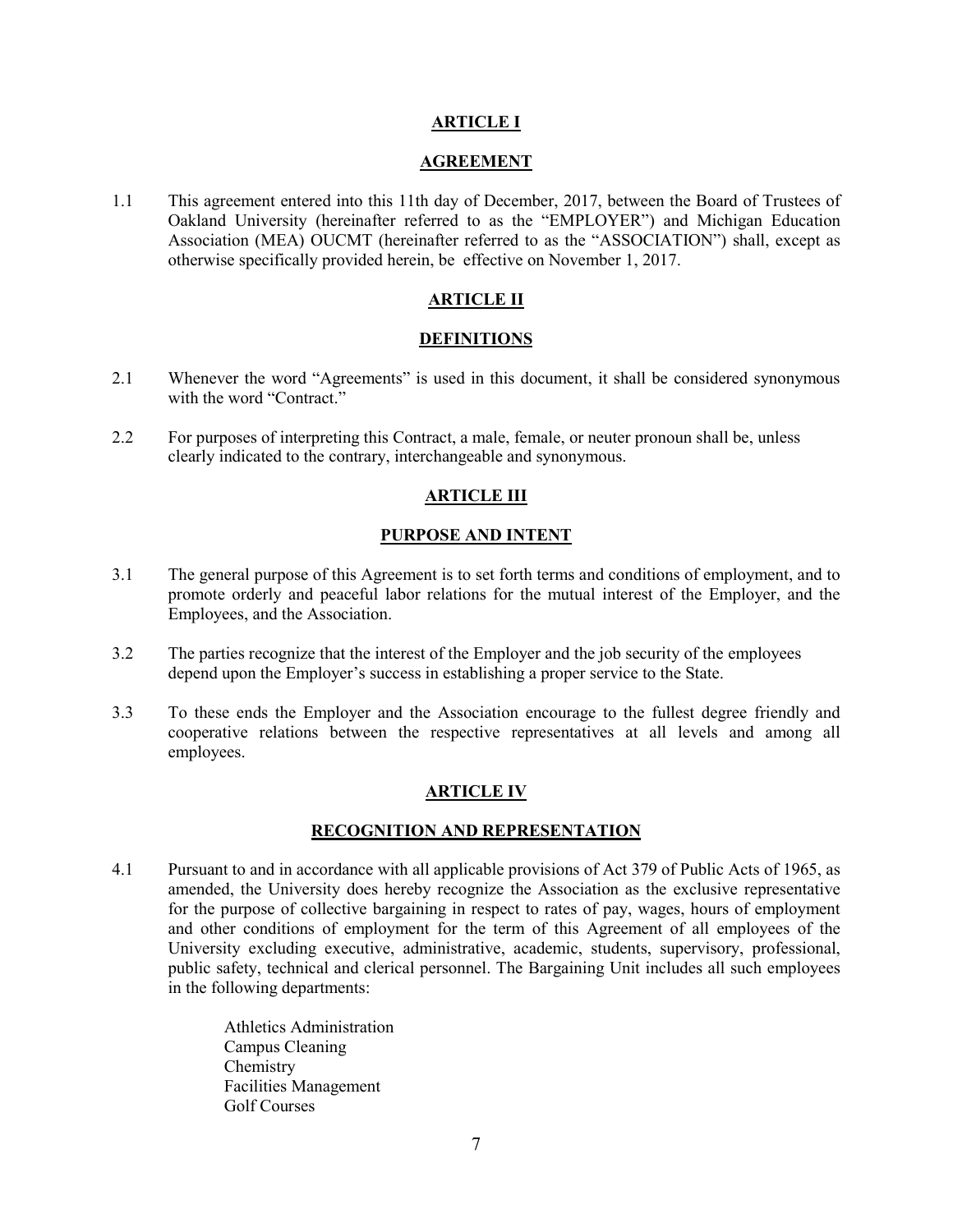Grounds Maintenance Oakland Center Plant Maintenance (Central Heating Plant, Plant Maintenance, Structural Maintenance) University Housing University Services/Property Management

In addition, the parties agree that in the event Oakland University again employs food service workers the Association continues to maintain its rights as the sole representative of those employees.

4.2 For purpose of this section, "students" shall mean any person currently enrolled at Oakland University, any high school graduate who has applied for admission at Oakland University and been accepted, and any person who has graduated from Oakland University within a period of 120 days immediately preceding this employment if such graduate has taken steps necessary to pursue a full-time post-graduate program at Oakland University. For purposes of this section, a person shall be deemed currently enrolled if he or she has or will be taking approved course work toward a degree program during the immediately preceding or immediately forthcoming academic year.

# **ARTICLE V**

### **MANAGEMENT RIGHTS**

<span id="page-7-1"></span><span id="page-7-0"></span>5.1 The Employer reserves and retains, solely and exclusively, all rights to manage and direct its work forces, except as expressly abridged by the provisions of this Agreement, including by way of illustration but not limitation, the determination of policies, operations, assignments, schedules, discipline, layoffs, for the orderly and efficient operation of the University.

# **ARTICLE VI**

## **CONTRACTING AND SUBCONTRACTING**

- <span id="page-7-3"></span><span id="page-7-2"></span>6.1 The right of contracting and sub-contracting is vested in the Employer. However, the Bargaining Unit shall not be reduced in size nor shall a Bargaining Unit member be caused a layoff or reduction of non-overtime hours worked resulting from contracting and sub-contracting. Any dispute regarding this section shall be referred to the third step of the grievance procedure.
- 6.2 If the University chooses to seek bids for custodial work, where they are allowed to do so, the Association shall be informed in writing of the University's intent to take such action at least one hundred and twenty (120) calendar days prior to the release of requests for proposals (RFPs). The Association will be allowed to be part of the bid process. Within thirty (30) calendar days of a written request by the Association, a meeting of no more than four (4) representatives each from the Association and the University will be convened to share and discuss all relevant concerns and information. The University's decision of which bid to accept will be based on cost, quality, flexibility, staff coverage and availability. However, in cases where the University determines that these factors are equal the bid will be awarded to OUCMT.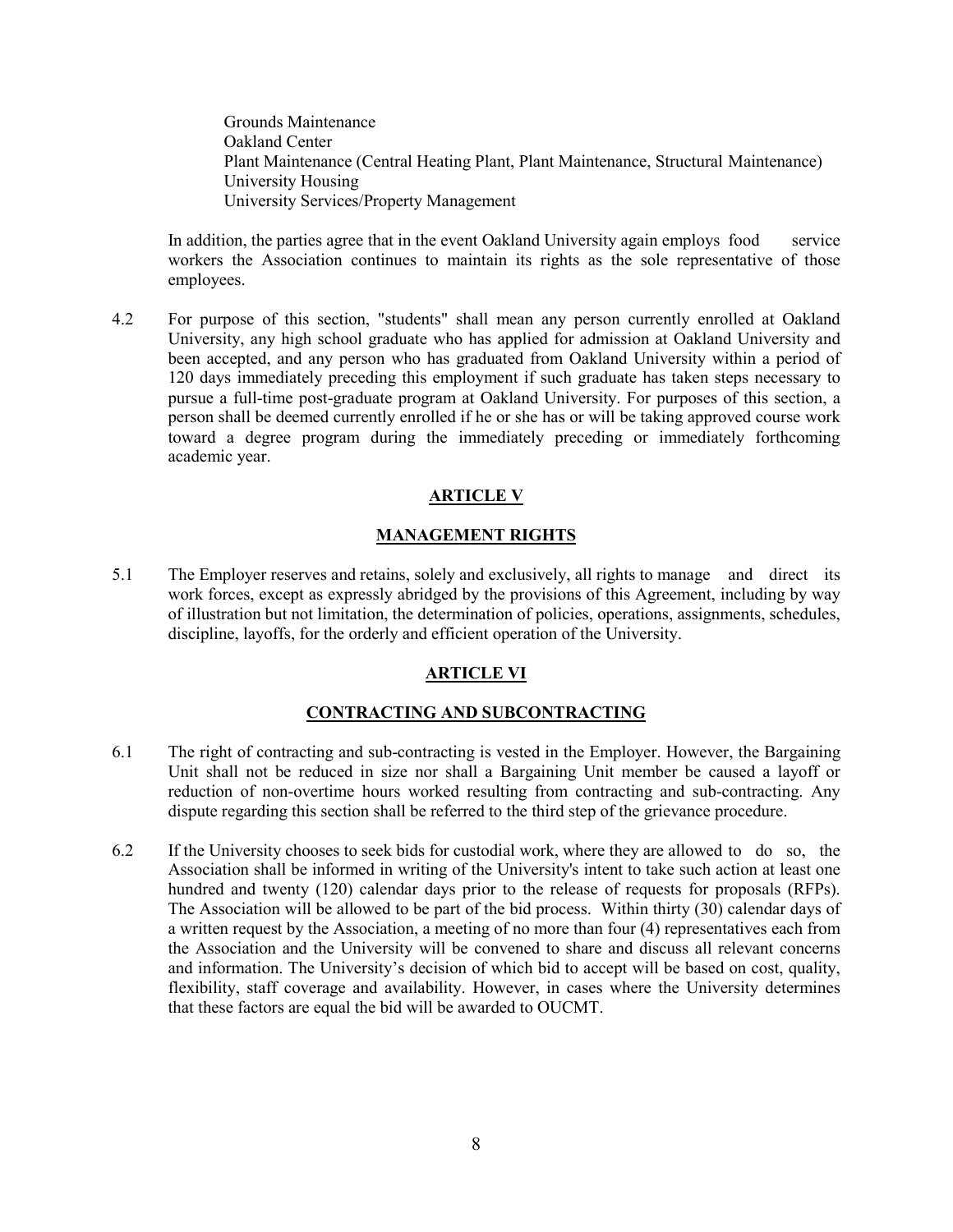### **ARTICLE VII**

### **CONFORMITY TO LAW**

<span id="page-8-1"></span><span id="page-8-0"></span>7.1 The parties to this Agreement shall comply with all state and federal laws that affect any provision of the Agreement, including without limitation, laws that prohibit illegal discrimination.

If a judicial decision or legislation has the effect of making a provision of this Agreement illegal or invalid, whether or not the parties to this Agreement are parties to the litigation or involved in the legislative process, then such provision shall become void and inoperative at the time directed by such judicial decision or legislation, unless the judicial decision and/or legislation is stayed by court pending appellate review. Any provision made void and inoperative as a result of a judicial decision or legislation, that is not stayed pending appellate review, shall remain void and inoperable unless and until such time as the judicial decision and/or legislation is reversed by an appellate court and/or subsequent legislation. In every instance and at any point in time during the judicial and/or legislative process, the parties shall administer this Agreement so as to comply with the judicial decision and/or legislation then in effect.

All other provisions of this Agreement not made void and inoperable affected by such judicial decision and/or legislation shall remain in full force and effect. The parties shall meet for the limited purpose of discussing whether or not and to what extent the provisions that remain in full force and effect are affected by the inoperability of the voided provision.

# **ARTICLE VIII**

# **AID TO OTHER ASSOCIATIONS**

<span id="page-8-4"></span><span id="page-8-3"></span><span id="page-8-2"></span>8.1 The Employer will not aid, promote or finance any labor group or organization which purports to engage in collective bargaining, or make any agreement with any such group or organization for the purpose of undermining the Association.

# **ARTICLE IX**

# **ASSOCIATION SECURITY**

- <span id="page-8-5"></span>9.1 Association Membership. The University and Association shall at all times comply with the Association security provisions of the Public Employee Relations Act (PERA). Should any portion of Public Act 349 pertaining to Agency Shop be modified by law or by action of a court of competent jurisdiction following exhaustion of all legal appeals processes, the parties agree to reopen Article IX-Association Security of the contract within thirty (30) days in order to renegotiate the language.
- 9.2 Employees who join the Association shall be deemed to be members in good standing if they are not more than sixty (60) days in arrears in payment of membership dues or service fees for representation services.
- 9.3 The Association shall indemnify and save the Employer and its trustees, officers, and employees harmless from any and all claims, demands, suits, and other forms of liability (including defense costs) that may arise as a result of any action taken or not taken by the Association or by the Employer for the purpose of complying with this Article.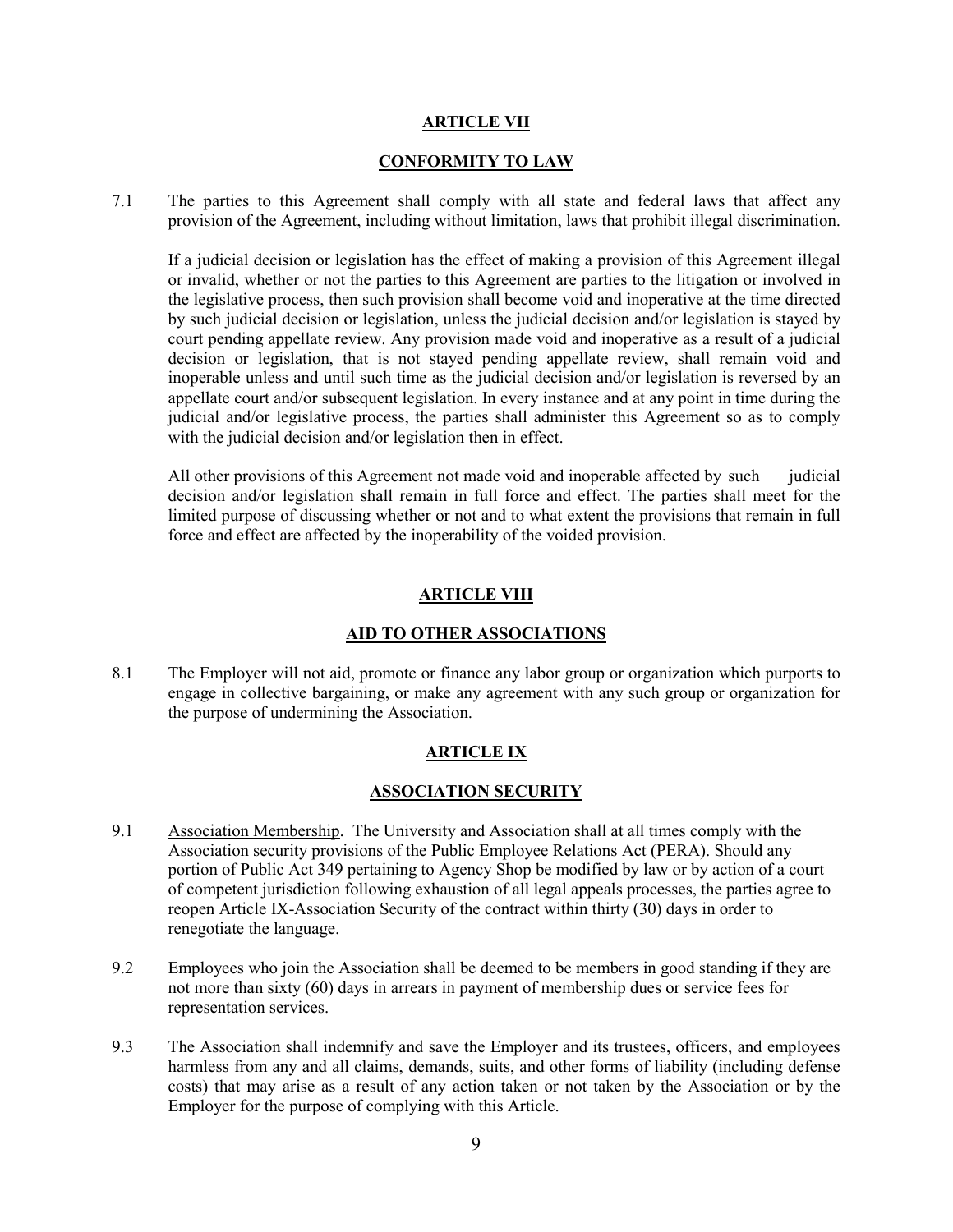# **ARTICLE X**

# **ASSOCIATION DUES AND SERVICE FEES**

- <span id="page-9-1"></span><span id="page-9-0"></span>10.1 Payment by Deduction or Direct to Association. The Employer will deduct membership dues or service fees by payroll deduction. Employees, if they desire to join the Association, shall tender membership dues, or service fees, by signing the "Continuing Membership Application" form for deductions.
- 10.2 Employer's Responsibility for Deductions. The Employer shall have no responsibility for the collection of membership dues or service fees, or of any other assessments (A) that are not in accordance with this Agreement, or (B) unless the Association has provided to the Employer a signed certification that it has implemented a procedure that guarantees the constitutional rights of service fee payers to challenge the amount of the fee.
- 10.3 Delivery of Executed Authorization for Deduction. A properly executed copy of the form authorizing deduction by an employee for whom membership dues or service fees are to be deducted in accordance with this Agreement shall be delivered to the Employer before any payroll deductions are made. Deductions shall be made thereafter only under a properly executed "Continuing Membership Application" form. Any authorization form which is incomplete or in error will be returned to the Treasurer of OUCMT by the Employer.
- 10.4 When Deductions Begin. Deductions under all properly executed authorizations shall become effective for the pay period occurring at the time such authorization is tendered or the pay period following such tender, based upon the Employer's standard payroll processing cycle, and shall be deducted at such reasonable intervals as the Association shall request from time to time.
- 10.5 Refunds. In cases where a deduction is made that duplicates a payment that an employee already has made to the Association, or where a deduction is not in conformity with the provisions of the Association Constitution or By-Laws, refunds to the employee will be made by OUCMT.
- 10.6 Remittance of Deductions to Treasurer. Deductions for any calendar month shall be remitted to the designated Treasurer of OUCMT, as soon as possible after the first of the month. The Employer shall furnish the designated financial officer of OUCMT, with a list of those for whom the Association has submitted signed forms authorizing deductions, but for whom no deductions have been made.
- 10.7 Termination of Deductions. (A) The Association shall notify the employer in a timely manner of any employee who has resigned membership. (B) An employee shall cease to be subject to the deductions beginning with the month immediately following the month in which she/he is no longer represented by the Bargaining Unit. OUCMT will be notified by the Employer of the names of such employees following the end of each month in which the terminations or transfers took place.
- 10.8 Limit of Employer's Liability. The Employer shall not be liable to the Association by reason of the requirements of this Agreement for the remittance or payment of any sum other than that constituting actual deductions made from wages earned by employees.
- 10.9 List of Members Paying Dues or Service Fees Directly. The Association will furnish the Employer, within fifteen (15) days after the effective date of this Agreement, the names of all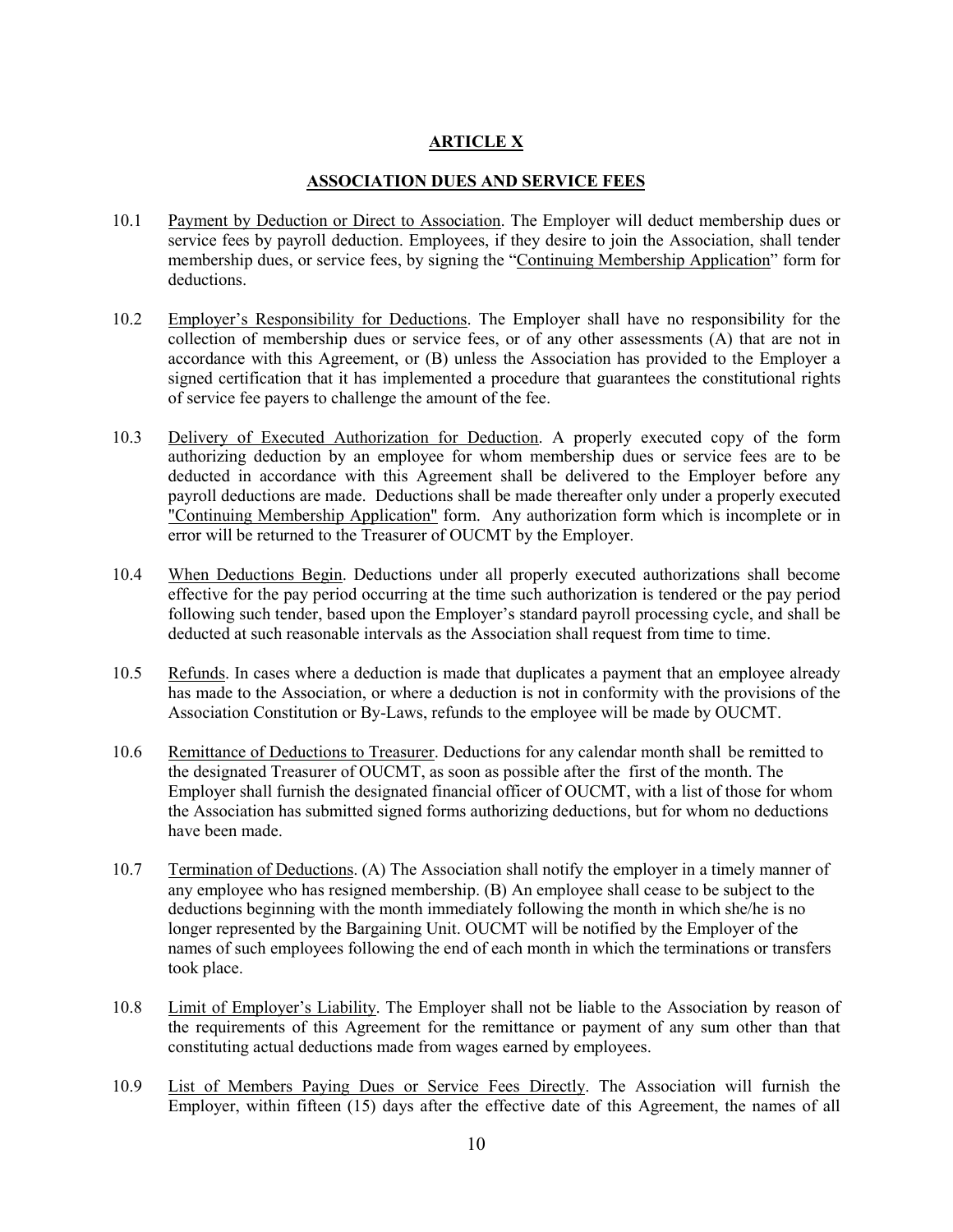members paying membership dues or service fees directly to OUCMT. Thereafter, the Association will furnish the Employer a list of any changes.

10.10 The Association shall indemnify and save the Employer and its trustees, officers, and employees harmless from any and all claims, demands, suits and other forms of liability (including defense costs) that may arise from any action taken or not taken by the Association or by the Employer for the purpose of complying with this Article, or in reliance on any list, notice, certification, or authorization furnished under this Article.

# **ARTICLE XI**

# **ASSOCIATION BULLETIN BOARD**

- <span id="page-10-1"></span><span id="page-10-0"></span>11.1 The Employer will provide enclosed bulletin boards that may be locked in each location of a time clock.
- 11.2 The Association shall have the exclusive right to the use of these bulletin boards. In the event a dispute arises concerning the appropriateness of materials posted on the Association Bulletin Boards, the President of the Association will be advised by the University Human Resources Department of the nature of the dispute and the notices or bulletins in question will be removed from the bulletin boards until the dispute is resolved.

# **ARTICLE XII**

# **ASSOCIATION OFFICE**

<span id="page-10-3"></span><span id="page-10-2"></span>12.1 During the life of this Agreement, the Employer will provide reasonable office space to be used exclusively by OUCMT at no cost to the Association. While the Employer reserves solely and exclusively the right to designate the office space above provided, it will make reasonable efforts to assure any necessary relocation of same will be done in a manner which is not disruptive to the collective bargaining process.

# **ARTICLE XIII**

# **JOINT EMPLOYER ASSOCIATION RELATIONS CONFERENCE**

- <span id="page-10-5"></span><span id="page-10-4"></span>13.1 Upon the request of either party, the Employer (through its designated agents) will meet with up to five members of the Association Grievance Committee within thirty (30) days after the signing of this Agreement and once each calendar month thereafter during the life of this Agreement during regular working hours for a period not to exceed two (2) hours. The purpose of these conferences will be to provide better communication between the Employer and the employees within the Bargaining Unit. The agenda for these meetings may include matters of working conditions, policies, procedures, schedules and the prevention of formal grievances based on insufficient information and/or misunderstandings.
- 13.2 It is understood that the above conferences shall not be used for the purpose of continuing collective bargaining negotiations, nor to in any way modify, add to or delete provisions from this Agreement.
- 13.3 Reasonable notice will be given of the time and place of the meetings by the Employer. Members of the Association Grievance Committee shall attend these meetings without loss of time or pay.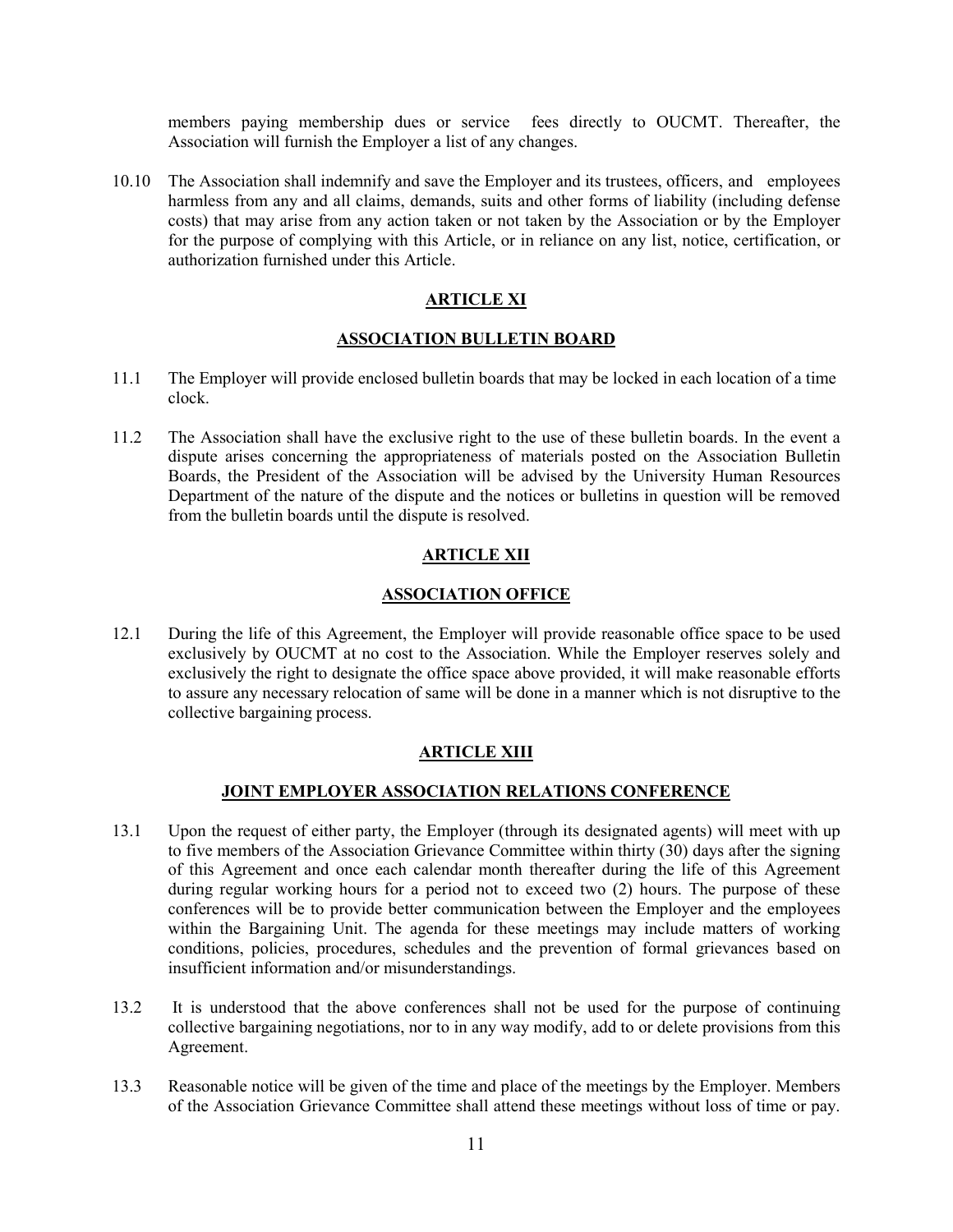To facilitate arrangement of necessary release time, the President of OUCMT will give reasonable notice (minimum of three (3) business days, except for a hastily arranged meeting) to the Assistant Vice President of University Human Resources of the names of the Grievance Committee members selected to attend the conference.

### **ARTICLE XIV**

#### **SAFETY COMMITTEE**

<span id="page-11-1"></span><span id="page-11-0"></span>14.1 The University shall establish a Safety Committee, to which not more than three (3) Association members shall be appointed by the Association. The Association will furnish the Employer the names of its members on the Safety Committee and such changes as may arise from time to time in such personnel. This Committee shall normally meet once a month during regular working hours for a period not to exceed two (2) hours for the purpose of making recommendations to the Employer. If the Safety Committee determines that an investigation should be made concerning a safety practice or rule directly affecting employees covered by this Agreement, then one Association member of the Safety Committee and a representative of the Employer and of the Safety Committee will be designated to investigate the particular practice or rule and to make proper recommendations to the Employer.

### **ARTICLE XV**

## **ASSOCIATION REPRESENTATIVES**

- <span id="page-11-3"></span><span id="page-11-2"></span>15.1 Stewards and Alternate Stewards. There shall be one (1) Steward and one (1) Alternate Steward for each shift, or department, where there are at least five (5) employees assigned to work; however, the minimum necessary to qualify for a Steward or Alternate Steward at the Golf Course shall be three (3). Each Steward or Alternate Steward shall be an employee with seniority working within the department he/she represents. If there are a least five (5) employees assigned to work in the department (or three (3) at the Golf Course), the Steward or Alternate Steward shall not be transferred to another department, nor shall any Steward or Alternate Steward work outside of their department during their regular work-day. Either the Steward or Alternate Steward will represent an aggrieved employee if either is available. When both the Steward and Alternate Steward are not available, the aggrieved employee shall be represented by the Grievance Chair or by the President of OUCMT.
- 15.2 Overtime Work for Stewards. During scheduled overtime periods for more than three employees in the department, the Steward or Alternate Steward, as the case may be, shall be scheduled to work as long as there is work scheduled in the department that the individual can perform, and he/she shall be notified and scheduled. This language would not apply if the steward does not qualify for the position.
- 15.3 List of Association Representatives. The Association will furnish the Employer with the names of its authorized representatives and members of its grievance committees, and such changes as may occur from time to time in such personnel, so that the Employer may at all times be advised as to the authority of the individual representatives of the Association with which it may be dealing. The Employer will, in return, keep the Association advised as to its representatives.
- 15.4 Department Stewards. The Department Stewards, during their working hours, without loss of time or pay, may in their own department, in accordance with the terms of this section, investigate and present grievances to the Employer, upon having received permission from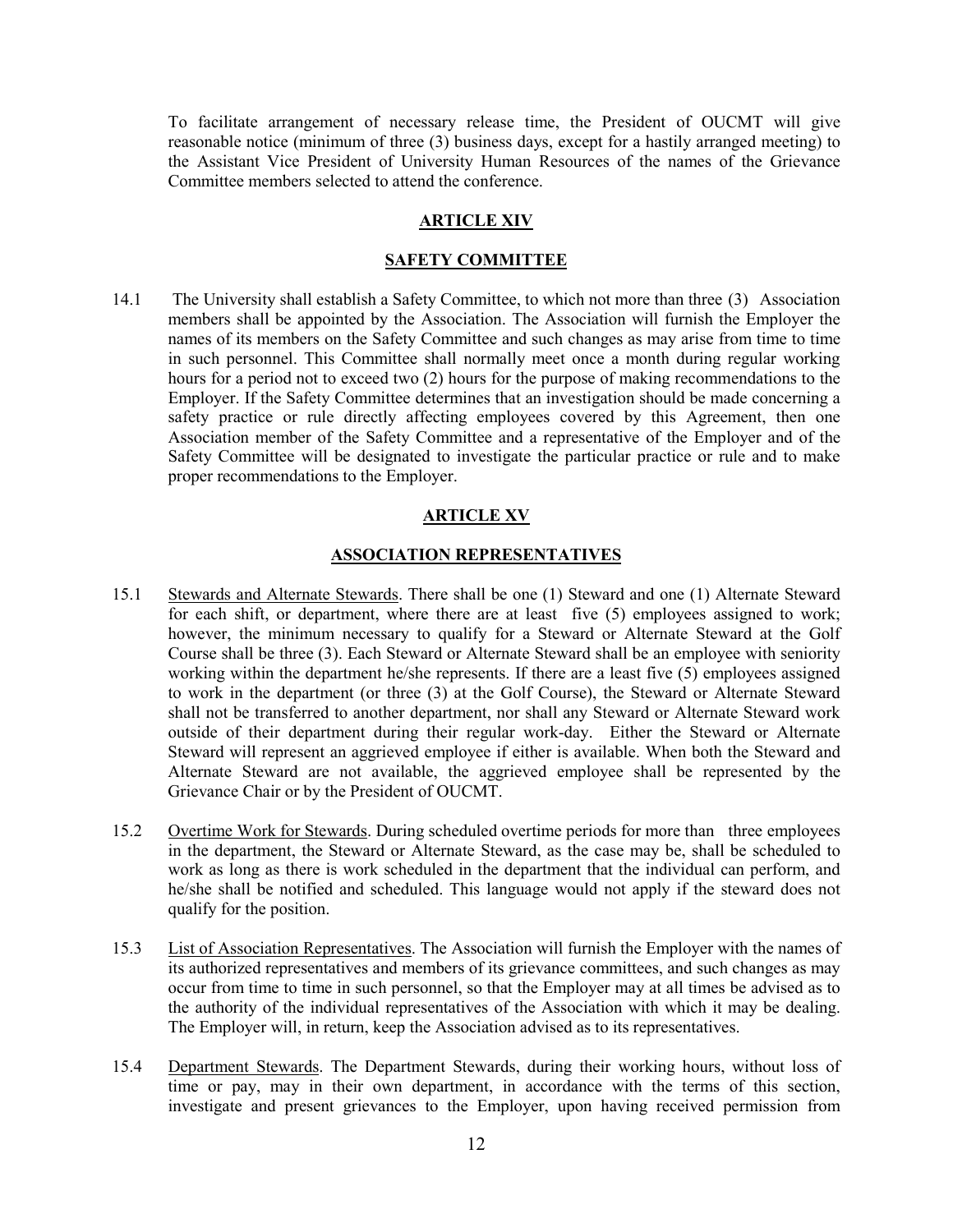his/her supervisor to do so. The supervisor will normally grant permission and provide sufficient time to the Department Stewards to leave their work for these purposes subject to necessary emergency exceptions. The privilege of Department Stewards leaving their work during working hours without loss of time or pay is subject to the understanding that the time will be devoted to the proper handling of grievances and will not be abused; the Department Stewards will perform their regularly assigned work at all times, except when necessary to leave their work to handle grievances as provided herein. Any alleged abuse by either party will be a proper subject for a Special Conference. Discipline for such abuse shall be applied only after review by the Assistant Vice President of University Human Resources or his/her designee.

- 15.5 Grievance Chairperson The Grievance Chairperson may be designated to investigate and discuss grievances with Department Supervisors and/or Department Stewards prior to reducing the grievance to writing. The Grievance Chairperson may leave his/her work during working hours without loss of pay based on the understanding that his/her supervisor has granted him/her permission to leave his/her work, that the time will be devoted to the prompt handling of legitimate grievances, and that he/she will perform his /her regularly assigned work at all times, except when necessary to leave his/her work to handle grievances as provided herein. Any alleged abuse by either party will be a proper subject for a Special Conference. Discipline for such abuse shall be applied only after review by the Assistant Vice President of University Human Resources or his/her designee.
- 15.6 Association President. The Association President or his/her representative shall be allowed time off his/her job without loss of time or pay to investigate a grievance he/she is going to discuss or has discussed with the Employer upon having received permission from the supervisor to do so. The Supervisor will normally grant permission and provide sufficient time to the Association President or his/her representative to leave his/her work for these purposes subject to necessary emergency exceptions. The privilege of the Association President or his/her representative leaving his/her work during working hours without loss of time or pay is subject to the understanding that the time will be devoted to the proper handling of grievances and will not be abused; and the Association President or his/her representative will perform his/her regularly assigned work at all times, except when necessary to leave work to handle grievances as provided herein. Any alleged abuse by either party will be a proper subject for a Special Conference.
- 15.7 Association President Release Time. In addition to release time to investigate a grievance, the OUCMT President shall have release time to conduct other Association business. The total amount of release time for investigating grievances and for other Association business shall not exceed one-half (1/2) of the OUCMT President's scheduled work week or twenty (20) hours in any one week whichever is less, unless specific authorization for additional release time is provided by the Assistant Vice President of University Human Resources, or his/her designee. The scheduling of such time off, except for emergency situations requiring the OUCMT President's presence, shall be in the discretion of the OUCMT President's supervisor and, except as herein set forth, the OUCMT President shall report to his/her work station and perform such work as required by his/her supervisor.
- 15.8 Bargaining Team. The Employer agrees to release up to five (5) Bargaining Unit members (including the OUCMT President) to function as the Association bargaining team. The President of OUCMT will give at least one (1) week notice of the names of these Bargaining Unit members to University Human Resources prior to the release time. Team members will be granted two (2) hours of release time each of two (2) weeks prior to the start of negotiations; and while negotiations are in session team members will be granted four (4) hours per week off from work with no loss of pay for the purpose of negotiating a new contract during each week that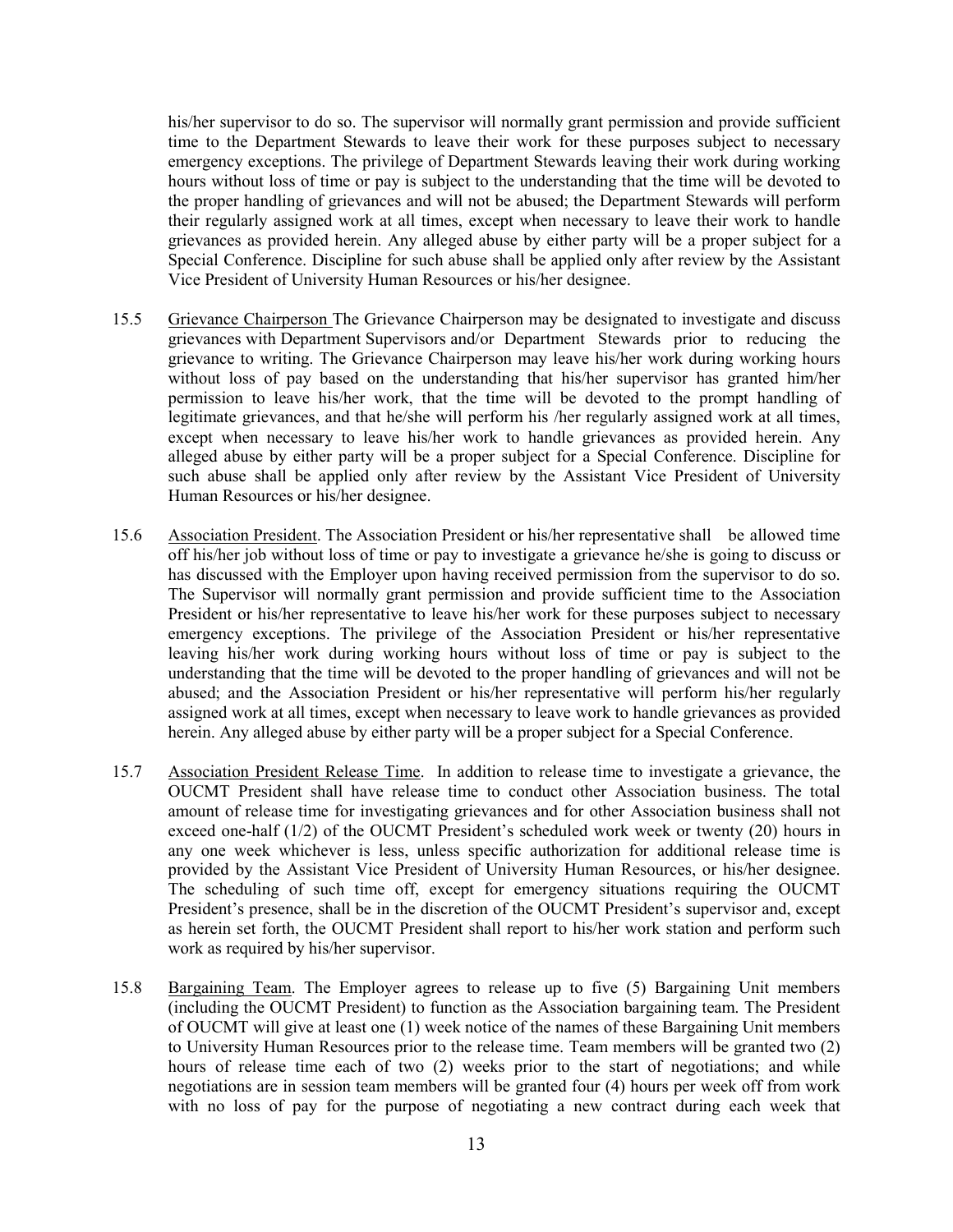negotiations are actually held and such other time as may be granted by the University in its sole discretion to facilitate negotiations.

- 15.9 Association Release Time. Grant Association release time of one-half (1/2) hour to every member two (2) times per year.
- 15.10 Association Leave Days. Leaves of absence with pay will be granted to those employees with seniority who are elected or selected by the Association for attending educational classes, business sessions, or conventions conducted by the Association. Leaves of absences granted, pursuant to this section to employees so selected or elected, shall not exceed an aggregate total of twenty (20) working days per calendar year, and no one employee so selected or elected shall be granted such leave for more than fifteen (15) working days. Such absences shall be approved if not less than five (5) working days notice is given to the employee's supervisor and the University Human Resources Department, and provided that the employee's absence will not unreasonably interfere with the Employer's operation.

# **ARTICLE XVI**

# **GRIEVANCE PROCEDURE**

- <span id="page-13-1"></span><span id="page-13-0"></span>16.1 Grievances within the meaning of this grievance procedure shall consist only of disputes between an employee, a group of employees, and or the Association and the Employer about the interpretation or application of the clauses of this Agreement and about alleged violations of the Agreement.
- 16.2 The Employer shall answer in writing all grievances presented to it in writing by the Association within the time limits specified in the following paragraphs unless the time limits are extended in writing by mutual agreement. Failure to provide an answer within the time limits provided shall cause the grievance to progress, upon the Association's demand, to the next step of the grievance procedure.
- 16.3 Grievance Definition. A grievance is a dispute or complaint concerning the interpretation, application or violation of the provisions of this Agreement. Grievances must be presented within twenty (20) working days following the date of occurrence or the date on which the aggrieved employee had knowledge of the facts upon which the grievance is based. Grievances may be filed by an employee claiming alleged violation of the Agreement, or a group of employees claiming an alleged violation of the Agreement which is alleged to impact two (2) or more employees. An Association grievance is one which is based upon facts which allegedly impact the entire collective Bargaining Unit, the Association itself or the integrity of the collective bargaining process. Association grievances shall be filed in writing, signed by the Association President and filed at the third step of the grievance procedure.
- 16.4 Step One. If an employee believes he/she has a grievance and wants to present it through the grievance procedure, the employee may request that his/her Steward be present during the oral discussion. The immediate supervisor will attempt to address the grievance by discussing it orally with the employee or give his/her final answer orally within seven (7) working days from the date of the oral discussion.
- 16.5 If the grievance is not resolved by the oral discussion with the immediate supervisor or his /her subsequent oral answer, the employee or the Association will reduce the grievance to writing, stating the provisions of the Agreement alleged to have been violated and the resolution sought.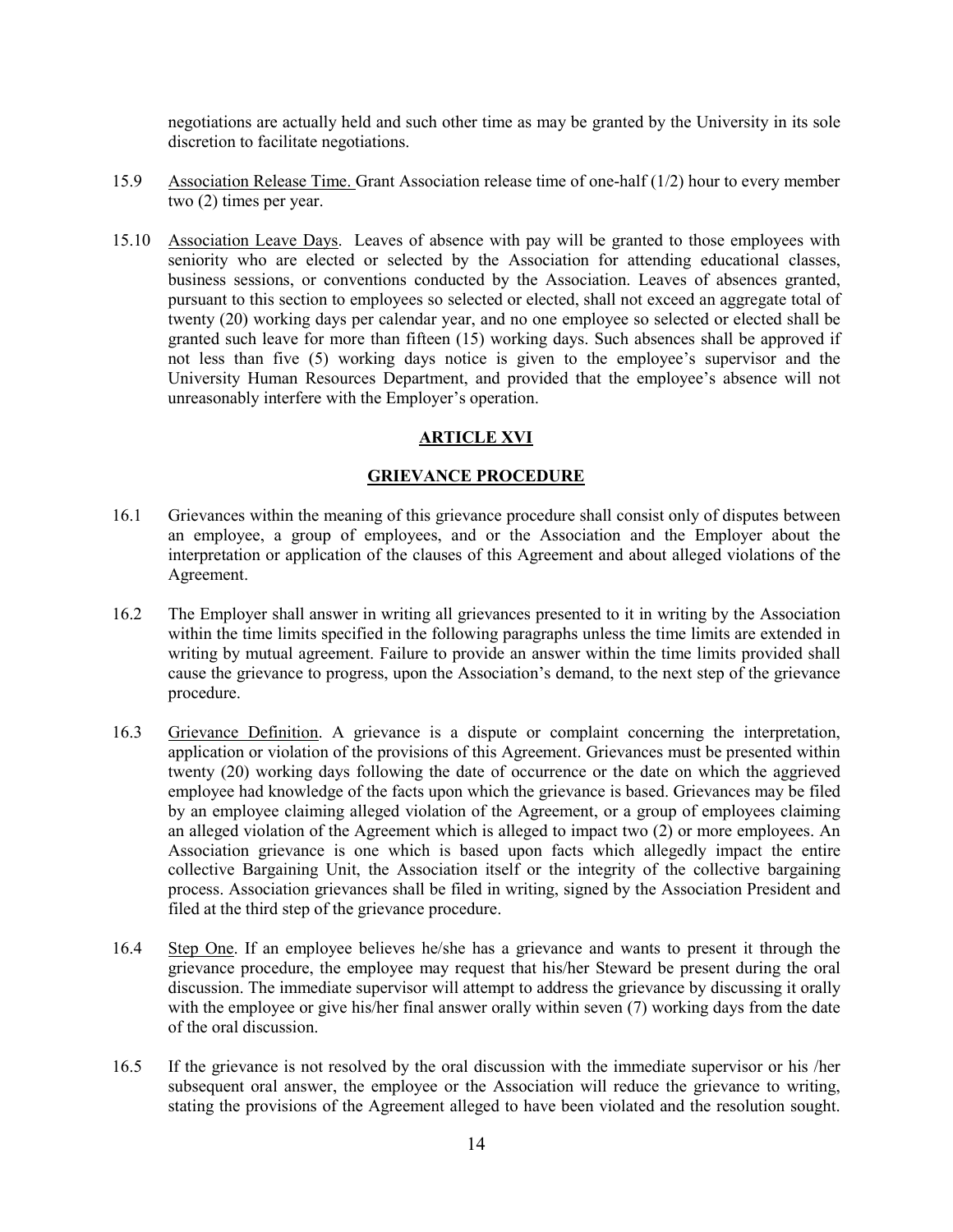The written grievance will be signed by the grievant and his/her Department Steward and submitted to the immediate supervisor who will make a written answer to the grievance within seven (7) working days from the date it is received. The employee or Department Steward will then file the grievance with the department head.

- 16.6 Step Two. The department head or his/her designated representative, upon receipt of the written grievance, will, within seven (7) working days, schedule and hold a meeting with the Grievance Chair (or designated representative) and grievant or with the Grievance Chair (or designated representative) and Steward and attempt to resolve the grievance. If the grievance is not settled at the meeting, the department head shall have seven (7) working days from the date the meeting is held to make his/her written answer to the grievance.
- 16.7 If the written answer of the department head does not resolve the grievance, the Association may file the grievance at the third step within seven (7) working days from the date the written answer is received. Failure of the Association to file the grievance at the third step within the seven (7) working days will result in the grievance being settled on the basis of the department head's written answer and shall not be subject to further review.
- 16.8 Step Three. If the grievance is not resolved by the department head's written answer and is filed with the Labor/Employee Relations Office by the Association President or his/her representative, a meeting will be scheduled and held within seven (7) working days from the date the grievance is filed at the third step to discuss the grievance or grievances. The Association may have three (3) representatives at the meeting and the meeting may be attended by a UniServ Director and/or a MEA/NEA representative. If the grievance is not resolved at the meeting, the Labor/Employee Relations Office will make their written answer to the grievance within seven (7) working days from the date of the meeting.
- 16.9 Mediation. Any grievance alleging a violation of Paragraph 7.1 shall be submitted to mediation before proceeding to Step Four (arbitration) in the grievance process. The mediation shall be conducted by a State Mediator, or if one is not available, by a Federal Mediator. Present at the mediation should be a representative of the Employer, along with representatives of the Association. Also present will be the Grievant.
- 16.10. The Association representatives may meet at a place designated by the Employer on the Employer's property for at least one-half  $(1/2)$  hour immediately preceding a meeting with the representatives of the Employer for which a written request has been made.
- 16.11. Step Four: Arbitration. If the matter is not settled at the third step, a request to move the matter forward to arbitration, with official written notification to the University Human Resource Department, should be filed within twenty (20) working days of receipt of the third step decision. The arbitrator selection process shall be conducted by the American Arbitration Association. The Association shall file a written demand for arbitration with the American Arbitration Association within twenty (20) working days of written notice to the University. The parties will bear their own expenses individually and the fees and expenses of an Arbitrator shall be paid by the parties equally. Neither party shall be responsible for the expense of witnesses called by the other.
- 16.12 The Arbitrator shall have no power to add to, or subtract from, or modify any of the terms of this Agreement, nor shall he/she substitute his/her discretion for that of the Employer or the Association where such discretion has been retained by the Employer or the Association, nor shall he/she exercise any responsibility or function of the Employer or the Association, nor shall he/she interpret any insurance policy.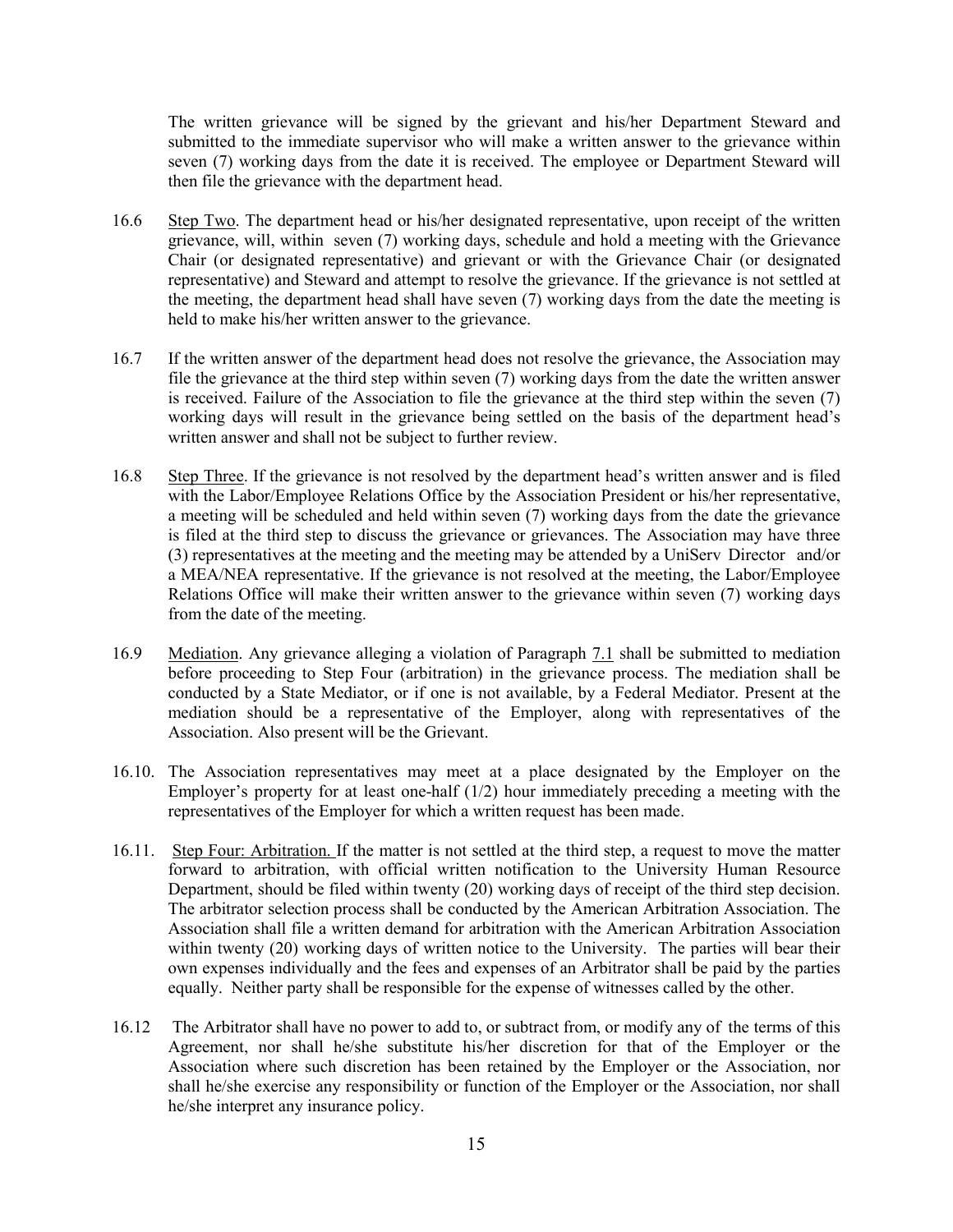<span id="page-15-0"></span>16.13 Finality of Decisions. There shall be no appeal from any Arbitrator's decision. Each such decision shall be final and binding upon the Association and its members, the employee or employees involved and the Employer.

# **ARTICLE XVII**

## **SENIORITY DEFINED**

- <span id="page-15-1"></span>17.1 An employee's Bargaining Unit seniority shall be defined as his/her length of continuous service with the Employer, in a Bargaining Unit position; since his/her last hiring date as an employee or, if initially employed as a temporary employee since the date upon which he/she has changed to regular status. "Last hiring date" shall mean the date upon which an employee first reported for work as an employee at the instruction of the Employer since which he/she has not quit, retired or has been discharged. No time shall be deducted from an employee's seniority due to absences occasioned by authorized leaves of absences; approved vacations, sick leave or transfers. Employees will continue to accrue seniority, during sick leave of less than two (2) years duration. Department-wide seniority and Bargaining Unit seniority are synonymous.
- 17.2 Employees who leave the Bargaining Unit, but remain employed by the Employer, shall have their Bargaining Unit seniority frozen for a period of up to one hundred and eighty (180) calendar days. If such an individual successfully bids for a Bargaining Unit position, and begins working in that position within the one hundred and eighty (180) days, the individual will then have their former seniority reinstated (but will receive no seniority credit for time spent employed by the Employer in a position outside of this Bargaining Unit). Such an individual cannot "bump" back into the Bargaining Unit, but must apply for a Bargaining Unit position just like any other non-Bargaining Unit employee of the University.
- 17.3 Seniority Lists. Within ten (10) calendar days after the date of execution of this Agreement, the Employer will post a bargaining unit seniority list on the appropriate bulletin boards. The Employer will maintain an up-to-date seniority list, a copy of which shall be posted on the appropriate bulletin boards at six (6) month intervals following the initial posting.
- 17.4 The names of all employees who have completed their probationary period shall be listed on the seniority list by department in order of their last hiring dates, starting with the employee with the greatest amount of seniority at the top of the list for each department.
- 17.5 If two (2) or more employees have the same last hiring date, the employee(s) with the highest last four (4) digits of his/her Grizzly ID shall be the more senior employee.

.

17.6 By July 1 of the first year of the current Agreement, the University Human Resources Department will provide to the Association a list of full-time service dates for each Bargaining Unit member as corrected for non-applicable time since date of hire. Years of employment since the full-time service date apply towards satisfying the years of service requirement for official retiree status. The list will be by department. It shall include four (4) columns: names of employees (beginning with the employee with the most full-time service), his/her department, his/her full-time service date, and his/her date of hire.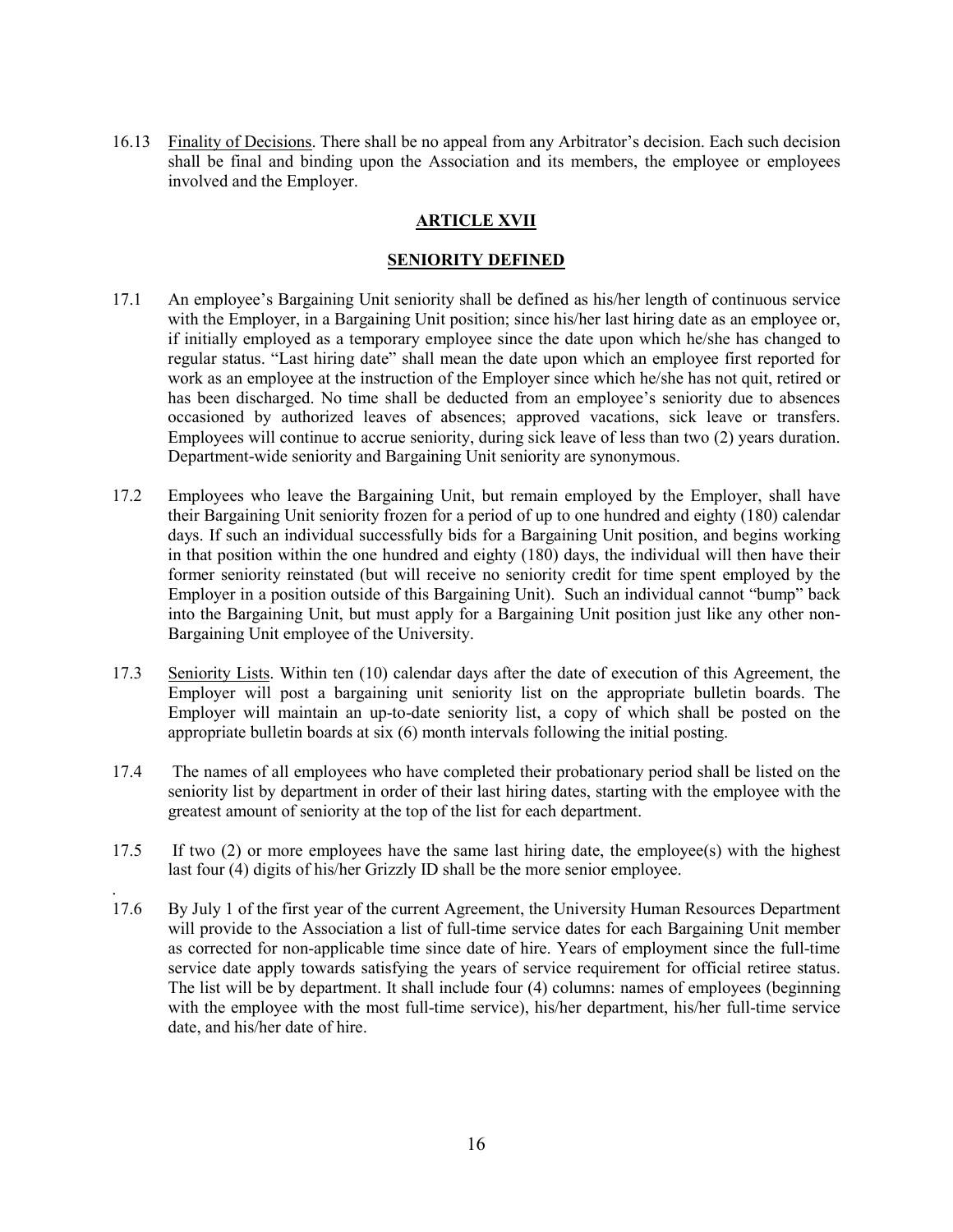## **ARTICLE XVIII**

#### **PROBATIONARY PERIOD**

- <span id="page-16-1"></span><span id="page-16-0"></span>18.1 New employees shall be considered as probationary employees for the first six (6) months of their employment. When an employee finishes the probationary period he/she shall be entered on the seniority list of the bargaining unit from his/her first day worked. There shall be no seniority among probationary employees. If a probationary period is interrupted by an excused absence without pay in excess of one week, the probationary period shall be extended by the length of the excused absence. The employee will receive at least three progress evaluations during the probationary period, one approximately every two months. Probationary employees shall not be able to access accrued time off (vacation and sick time) until completion of the first three (3) months of the probationary period.
- <span id="page-16-2"></span>18.2 The Association shall represent probationary employees for the purposes of collective bargaining in respect to rates of pay, wages, hours of employment, and other conditions of employment, except discharge or discipline for other than Association activities.

# **ARTICLE XIX**

# **TEMPORARY EMPLOYEE**

- <span id="page-16-3"></span>19.1 There shall be no seniority or recall rights for persons who are employed for a specific temporary job lasting eight (8) months or less. The Employer shall have the exclusive right to transfer these persons to other specific temporary jobs or sever them from employment during this period. However, if any of these persons hire into a regular job other than temporary in any department covered by this Agreement within this eight (8) month period, he/she will be entered on the seniority list as of the latest date of hire.
- 19.2 A temporary employee who, without a break in service exceeding thirty (30) days, is hired into a position covered by this Agreement, shall be given credit for each day worked as a temporary employee for purposes of probationary status, if such employee, is performing the same or basically the same services he/she performed as a temporary employee.
- 19.3 The Employer shall, by January 15, April 15, July 15, and September 15 of each year, provide a current list of all temporary employees employed by the Employer, doing Bargaining Unit work and the job assignments of such employees.
- 19.4 Notwithstanding anything herein to the contrary, if the Employer is unable after reasonable efforts to employ Oakland University students to fill employment needs of a temporary or seasonal nature during the period from April 15 through September 15, the Employer may employ persons during such periods for such temporary or seasonal needs, and the rate of pay for such persons shall be that rate then in effect as the minimum wage provided pursuant to federal or state law, unless the Employer in its sole discretion elects to pay a higher rate. No person so employed shall replace a Bargaining Unit employee who has attained seniority pursuant to this Agreement.
- 19.5 It is understood and agreed that employees on layoff status will be provided the opportunity to accept such temporary and or seasonal employment at the job's contractual rate, prior to the employment of temporary employees. It is further understood and agreed that provisions of this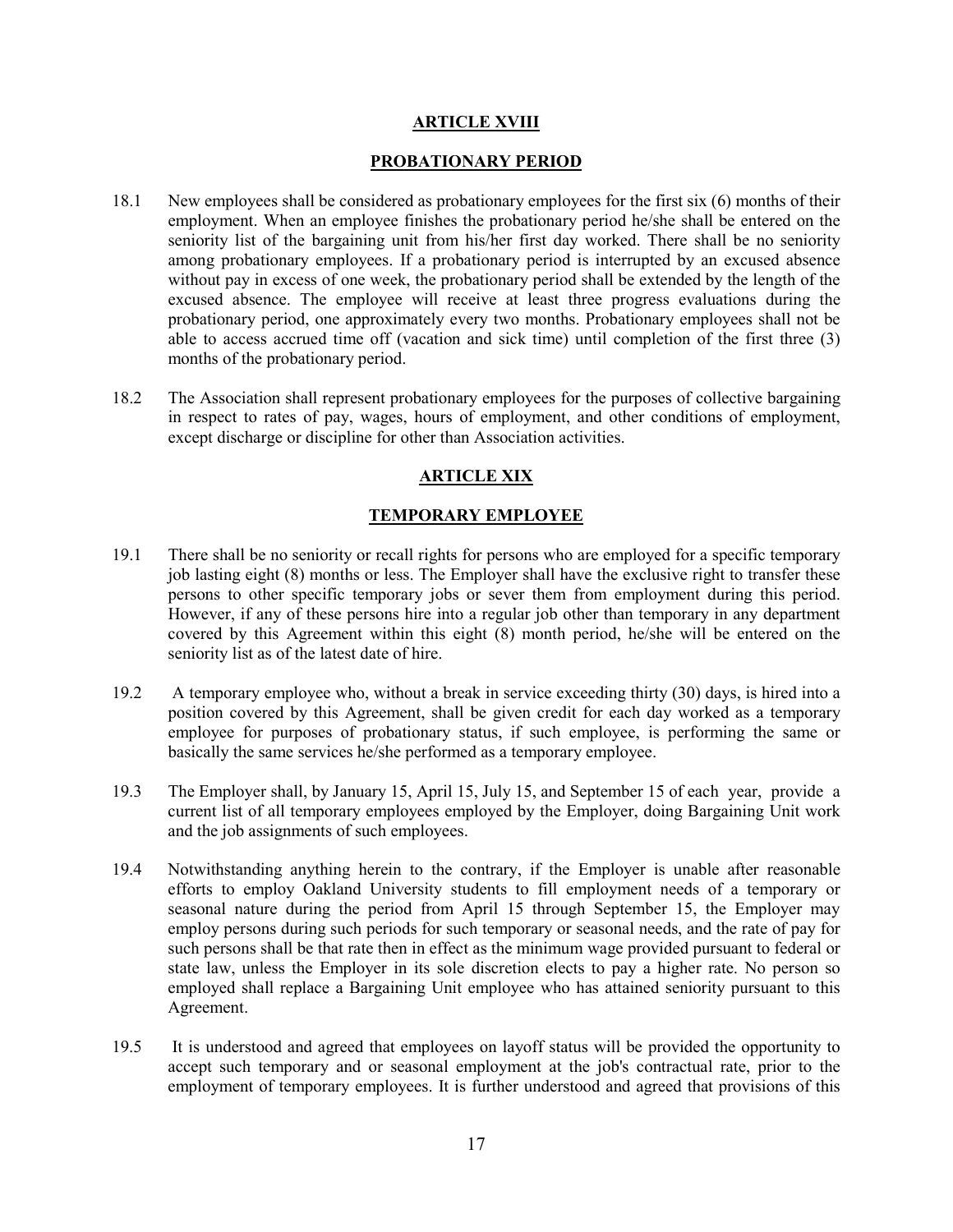Agreement relating to call-in pay, scheduling and hours of employment shall not apply if employees on lay-off status accept such employment.

# **ARTICLE XX**

### **LOSS OF SENIORITY**

- <span id="page-17-1"></span><span id="page-17-0"></span>20.1 An employee's seniority shall terminate:
	- (a) If he/she quits.
	- (b) If he/she is discharged and not reinstated.
	- (c) If the employee is absent from work for three (3) consecutive work days without notifying his/her supervisor, or if unable to reach the supervisor, notifying his/her department, or if unable to reach the department, leaving a message with Public Safety. Notwithstanding the provisions of this sub-section, employee's seniority shall be reinstated if, to the satisfaction of the Employer, it appears that it was impossible for the employee to notify the Employer as required. Any dispute as to the Employer's determination shall be submitted as a grievance pursuant to the grievance procedure.
	- (d) If he/she fails to report for work from layoff after being notified of the date to report for work by certified mail. Employees who fail to report for work as recalled shall be deemed voluntary quits and any disputes in regard to the interpretation of this section shall be referred to the grievance procedure.
	- (e) If any employee is laid off for a continuous period of two (2) years.
	- (f) If he/she retires and receives retirement benefits as provided in this Agreement.
	- (g) If the employee is, pursuant to procedures established by the Employer, placed on longterm disability leave and remains on disability leave which when combined with the sick leave period immediately preceding and contiguous with the long-term disability leave exceeds two (2) years. If such employee is re-employed and returns to a position covered by this Agreement, his/her seniority including that which he/she otherwise would have accrued during the period of disability shall be restored.
- <span id="page-17-2"></span>20.2 Any grievance alleging violations of this section by the Employer shall be submitted at the third step of the grievance procedure.

## **ARTICLE XXI**

### **DISCIPLINE OR DISCHARGE**

- <span id="page-17-3"></span>21.1 The Employer agrees, upon the discipline of an employee less than discharge, to immediately notify the Steward of the employee's department of the discipline. The President of OUCMT shall be immediately notified of the discharge of any Bargaining Unit employee.
- 21.2 A discharged or suspended employee will be allowed to discuss his/her discharge or suspension with the Steward, and the Employer will make available an area where he/she may do so before he/she is required to leave the property of the Employer, unless the safety of persons or property would be jeopardized by not removing the employee from the premises immediately. Upon request, the department head or his/her designated representative will arrange for a hearing to be held with the discharged or suspended employee and his/her Steward.
- 21.3 Should the discharged employee or the Association representative consider the discharge to be improper, a grievance may be presented in writing by the Association President to the Assistant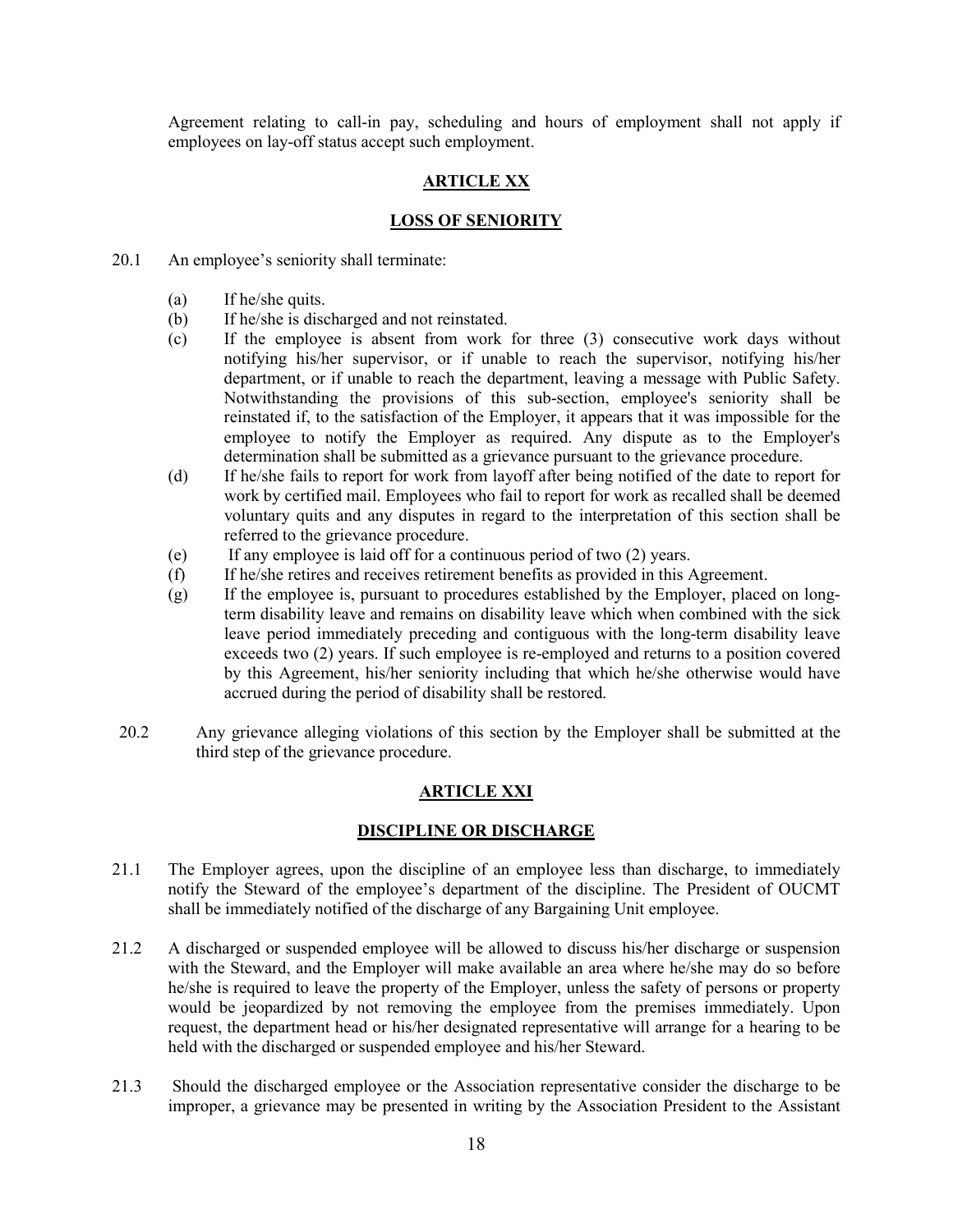Vice President of University Human Resources or his/her designee, at the third step of the grievance procedure within seven (7) working days.

- 21.4 Should the disciplined employee or the Association representative consider the discipline to be improper, a grievance may be presented at the first step of the grievance procedure to the immediate supervisor.
- 21.5 In imposing any discipline on a current charge, the Employer will not take into account a record of prior infractions that is more than two (2) years old.
- 21.6 Suspension or Discharge for Misconduct. The Employer may discipline an employee by suspension without pay or by discharge without any prior warning and without utilization of the Corrective Discipline steps described in paragraph 21.7, if the Employer, or its representatives, determine, based upon the preponderance of reasonable evidence, that "just cause" exists or that the employee has committed any act or acts which constitute a felony under state or federal law.
- 21.7 Corrective Discipline. Except as provided in paragraph 21.6, the Employer recognizes the objective of corrective discipline for employees. The corrective procedure may result in the suspension or discharge of an employee if the progressive severity of the disciplinary actions taken by supervision does not bring about the desired improvement in behavior or performance from the employee. Corrective discipline shall normally be in the order described below:
	- (a) **Step One**. A verbal counseling session detailing the concerns of the immediate supervisor shall be given to the employee, who shall have the right to have his/her, Association representative present. A written record of a counseling session shall not be placed in the employee's personnel file but will be documented in the supervisor's file.
	- (b) **Step Two** An oral reprimand shall be given to the employee, who shall have the right to have his/her Association representative present at the disciplinary meeting. The employee's supervisor shall place a notation in the employee's personnel file that such reprimand was given. The employee has the right to attach a rebuttal.
	- (c) **Step Three**. A written reprimand shall be given to the employee, who shall have the right to have his/her Association representative present at the disciplinary meeting. A copy of this written reprimand shall be placed in the employee's personnel file. The employee has the right to attach a rebuttal.
	- (d) **Step Four**. A one (1) to five (5) day suspension without pay shall be given to the employee, who shall have the right to have his/her Association representative present at the disciplinary meeting and who shall receive a written notification of the suspension. A copy of the written notification shall be placed in the employee's personnel file. The employee has the right to attach a rebuttal.
	- (e) **Step Five.** At the sole and absolute discretion of the Employer, an employee shall be discharged or given an additional, more extensive suspension without pay if the employee has previously been suspended in accordance with Step Four above. If the employee is given an additional suspension without pay and a written notification of the suspension is placed in his/her personnel file, the employee has the right to attach a rebuttal to the written notification.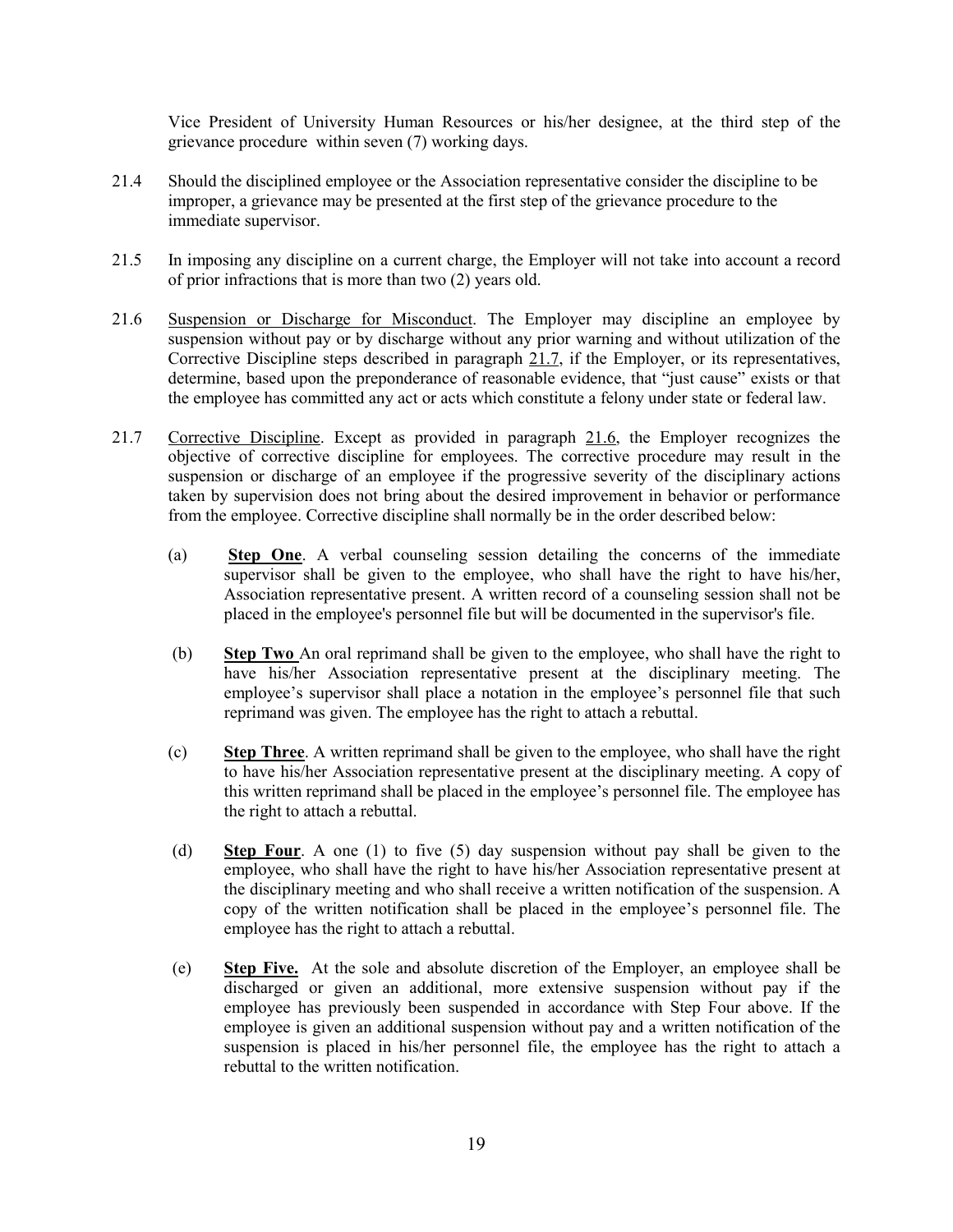#### **ARTICLE XXII**

#### **ABSENCES**

<span id="page-19-1"></span><span id="page-19-0"></span>22.1 Except pursuant to prior approval of his/her supervisor, an employee shall not absent himself/herself from work for any reason other than personal illness or extreme personal emergency. In the event of such illness or emergency, the employee or his/her agent shall notify the employee's supervisor or the designee or designees that said supervisor has selected and who has been identified to the Association as such in writing prior to the time of his/her scheduled work of the nature and duration of his/her absence, if possible. If the supervisor or his/her designee is not reasonably available for such notification, the employee shall provide such information via telephone voicemail to the supervisor or as otherwise directed by the supervisor. Unless the employee's original notice specifically indicated that the employee's absence would exceed a period of three (3) working days, the employee or his/her agent shall provide his/her supervisor with a status report at least every three (3) days thereafter, unless such requirement is specifically waived by the Employer due to the nature or extent of the absence. However, if return from absence may be from day to day, reporting of absences must be from day to day. Additionally, the employee must notify the Employer at least one (1) hour prior to the employee's scheduled time to report for work, whenever possible. Such notice as herein provided shall specifically include the telephone number where the employee or his/ her agent can be reached if different from the employee's home phone-number.

### **ARTICLE XXIII**

### **TEMPORARY LAY-OFFS**

<span id="page-19-3"></span><span id="page-19-2"></span>23.1 Due to vacation periods and conditions beyond the Employer's control, adjustments of the work force can be made without application of layoff procedures of this Agreement. If such temporary adjustment continues for more than ten (10) working days, the Association can request the Employer to adjust the working force according to the layoff provisions of the Agreement and the Employer will do so within five (5) working days thereafter.

During such adjustments Employer will endeavor to give consideration in retaining the senior employees wherever time and circumstances permit.

#### **ARTICLE XXIV**

#### **LAYOFFS**

- <span id="page-19-5"></span><span id="page-19-4"></span>24.1 Where there is a decrease in positions within a department, any temporary employee, non-Bargaining Unit part-time employee, and probationary employees in the affected department will be laid off in that order prior to any Bargaining Unit employee, provided the Bargaining Unit employee has the qualifications, as identified on the job posting, to perform the work required.
- 24.2 Employees will be laid off according to seniority in the affected classification, provided the greater seniority employees have the qualifications, as identified on the job posting, to perform the work required.
- 24.3 Employees to be laid off will have at least fourteen (14) calendar days notice of layoff. The Association President will receive a list from the Employer of the employees being laid off on the same date the notices are issued to employees.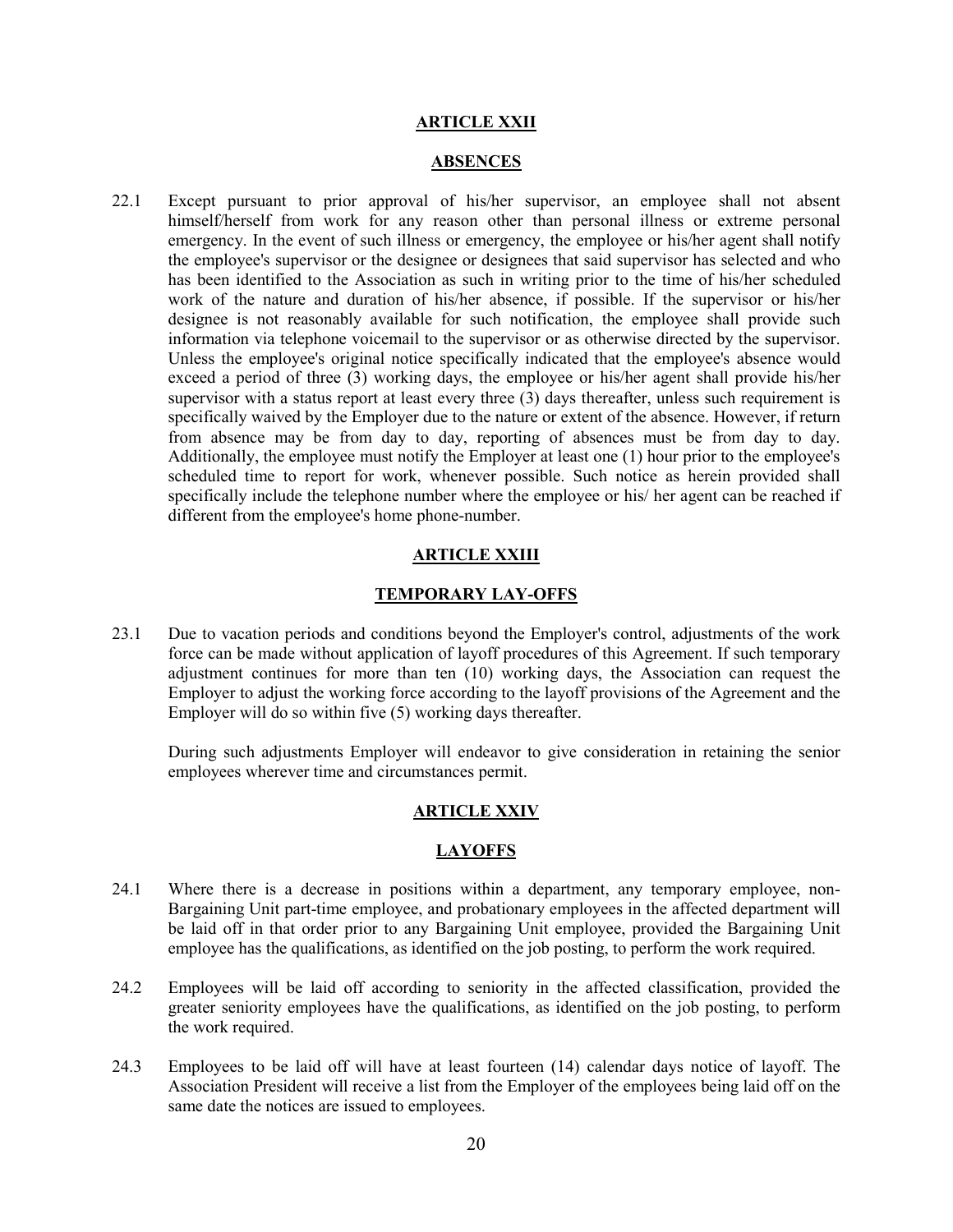- 24.4 Employees affected may accept lay-off or may exercise their bargaining unit seniority to displace employees with less seniority provided the employees have the qualifications, as identified on the job posting, to perform the work required. Upon receipt of notice of layoff, the affected employee shall have seven (7) calendar days to provide written notification to UHR of his/her intent to accept layoff or exercise his/her bargaining unit seniority. Failure to notify UHR of his/her intent will result in a waiver of such bumping rights and the employee shall be placed on layoff status.
- 24.5 An employee affected must exercise his/her seniority in the following order:
	- 1) Assigned to a vacant position in the same classification
	- 2) Displace the least-senior employee in the same classification.
	- 3) Displace the least-senior employee in another classification at the same rate of pay.
	- 4) Accept assignment in a vacant position in another classification, below the affected employee's pay rate.
	- 5) Displace the least-senior employee in another classification, below the affected employee's pay rate.
	- 6) Replace a temporary employee in another department who is employed in a bargaining unit classification; however, the affected employee shall not become a temporary employee for seniority or benefit purposes.
- 24.6 Any employee who accepts an assignment in a vacant position, has displaced a less-senior employee in another classification or has replaced a temporary employee in another department as outlined in paragraph 24.5 shall have preference during the initial callback, based on seniority, on returning to his/her original classification when there is a vacancy. Thereafter, the employee must use the bidding procedure to return to his/her former department or classification.
- 24.7 Any dispute concerning this section will be subject to the third step of the grievance procedure.
- 24.8 Notwithstanding anything in the Collective Bargaining Agreement to the contrary, employees on layoff status shall not lose credits against seniority, longevity and vacation progression while on layoffs of less than two (2) years duration. However, no benefits shall accrue while on such layoffs.

# **ARTICLE XXV**

# **RECALL RIGHTS FOR EMPLOYEES ON LAYOFF STATUS**

<span id="page-20-1"></span><span id="page-20-0"></span>25.1 When the working force is increased after a layoff, employees on layoff status will be recalled according to seniority, provided the employees have the qualifications, as identified on the job posting, to perform the work required. However, the Employer shall not be required to promote an employee at time of recall unless he/she has previously performed the higher rated job and is able to do the work.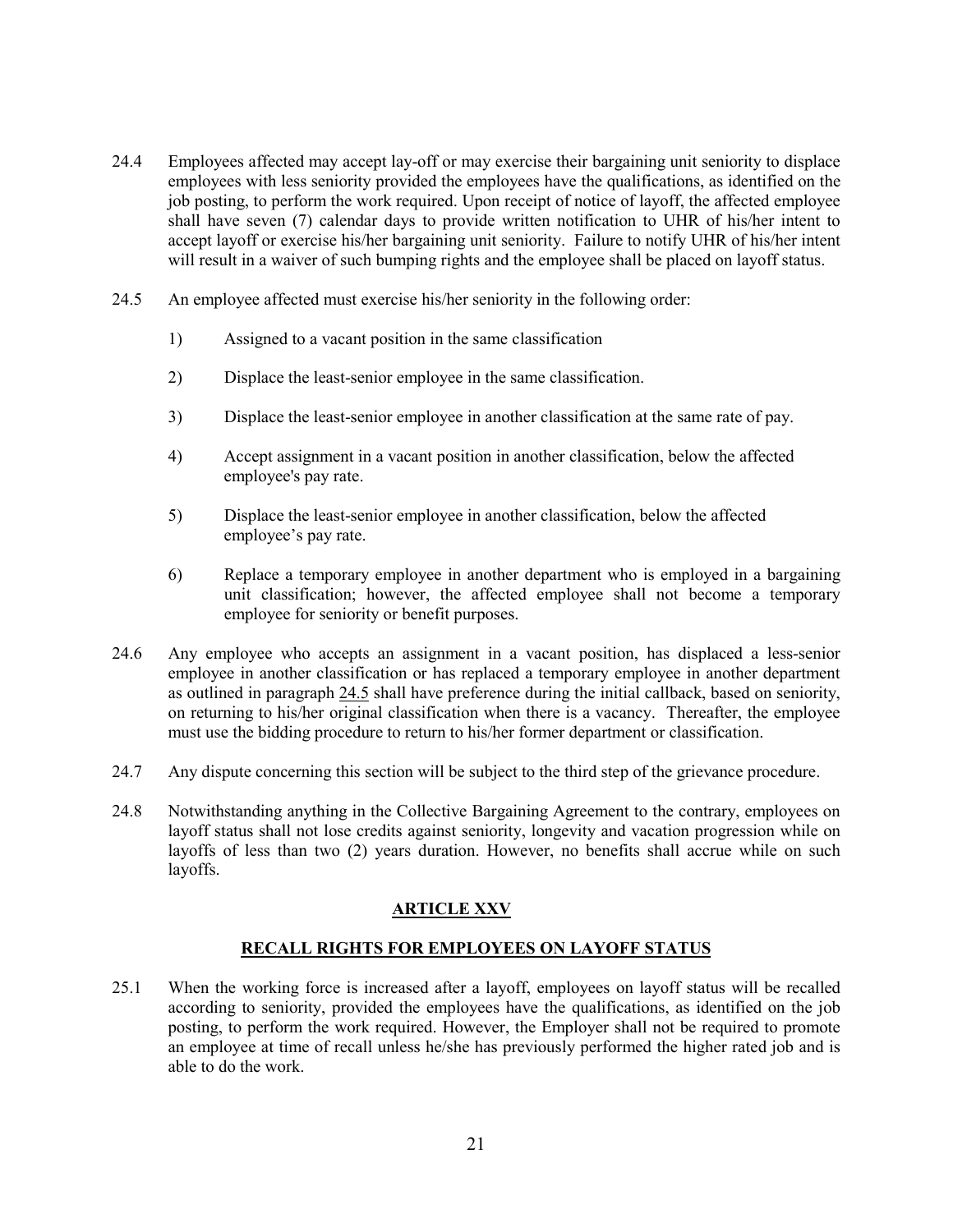- 25.2 Notices of recall shall be sent to the employee at his/her last known address by registered or certified mail. If an employee fails to report for work within ten (10) working days from the date of receipt of notice of recall, he/she shall be considered a voluntary quit.
- <span id="page-21-0"></span>25.3 Employees recalled from layoff shall have their Bargaining Unit seniority restored as of the date of layoff.

# **ARTICLE XXVI**

# **VACANCIES**

<span id="page-21-1"></span>26.1 Posting. Job vacancies shall be posted for five (5) working days on the Association bulletin board. Prior to the actual posting the Association President (or designee) will be provided an opportunity to react to the posting information. If the University is unable to fill a position within ninety (90) calendar days it will notify the Association as to the current status. Information on the job posting shall include job title, opening and closing dates of the position, hours, wages, and location, along with general and special qualifications, if any, as well as required experience and/or training. The posting will also indicate if the employment period of the position is to be less than twelve (12) months annually. Employees who possess the qualifications for the job shall complete an on-line employment application, prior to the closing deadline.

# 26.2 Filling Vacancies.

- a) Vacancies shall be awarded to the best qualified applicant. To be the best qualified, an applicant must possess the general and specific posted qualifications, as well as the experience and or training required by the job posting, and must have demonstrated the "ability to do the job satisfactorily" by work performance with consistent high quality, high productivity, and competence; by diligent and conscientious work habits; by good attendance (including being in one's work station as expected); by getting along well with others; and by cooperation.
- b) All Bargaining Unit applicants will be offered an interview if they meet the minimum qualifications as described on the job posting. If an internal applicant is not qualified, based on the job posting, he/she will be notified by University Human Resources. A hiring committee will be comprised of a minimum of two members.
- c) External qualified applicants may be considered for interviews only after all internal qualified applicants have been interviewed.
- d) Unless the external applicant is better qualified, the Bargaining Unit applicant will receive hiring preference.
- e) If two or more Bargaining Unit members are equally qualified and one of them is to be selected to fill the vacancy, the employee with the most Bargaining Unit seniority will be selected.
- f) In determining both the best qualified applicant and whether an individual employee who applies for the position is qualified, the hiring supervisor shall be held to the standard of having a reasonable basis for the determination.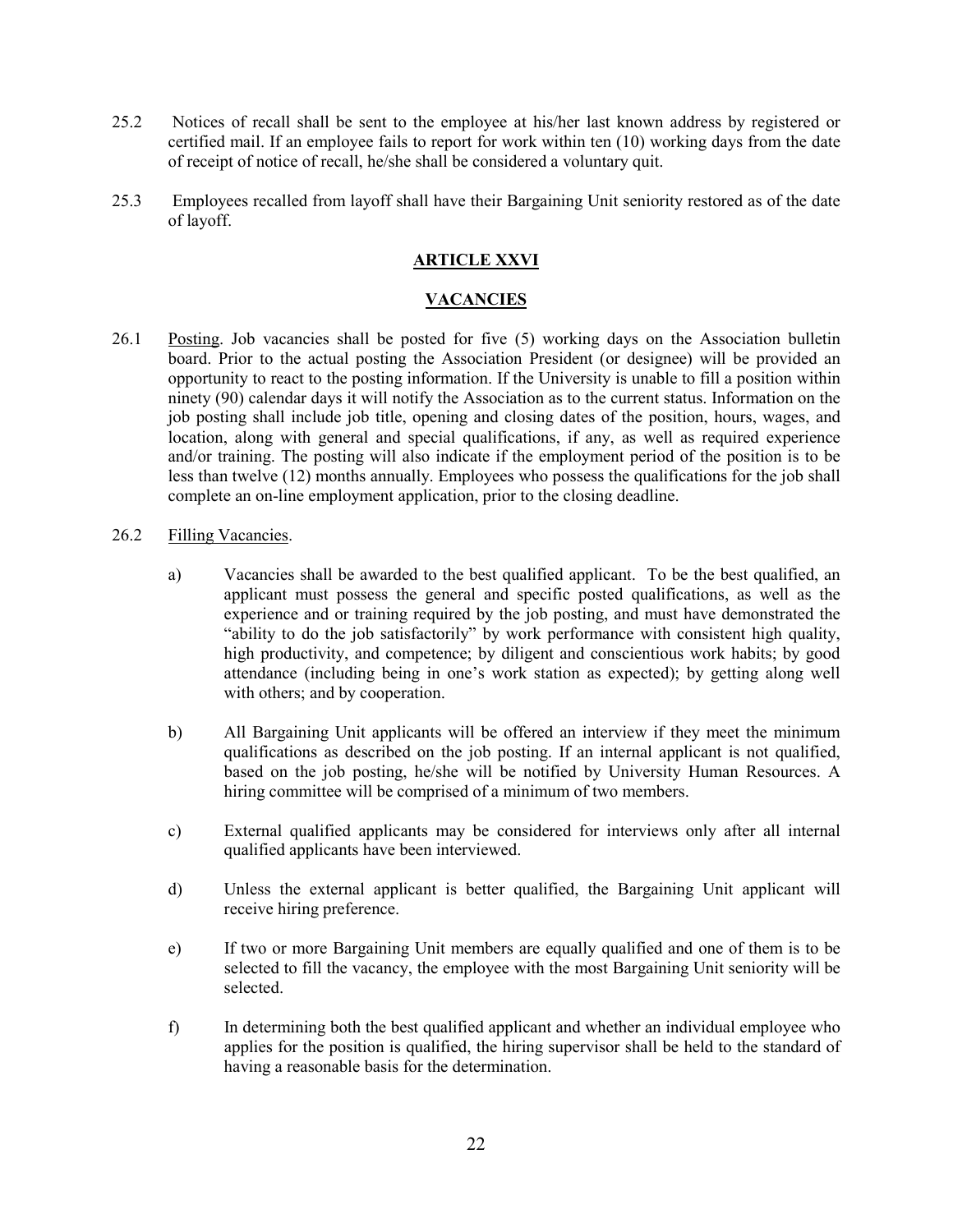- g) If the duties or qualifications of the posted vacancy are changed the Association will be notified and the position will be reposted.
- 26.3 Trial Period. The employee who fills the job shall be granted a thirty (30) working-day trial period to determine:
	- a) The employee's ability to perform the job
	- b) The employee's desire to remain on the job.
- 26.4 During the trial period, both the Employer and the employee shall have the opportunity to have the employee revert back to his/her former classification and position. During the trial period the employee shall be ineligible for any other position. If the Employer wishes to return the employee to his/her former position, he/she shall provide the employee written notice of the reasons why the employee is being returned to his/her former position with a copy to the Association President. Any dispute in regard to the ability of the employee to satisfactorily perform the new position shall be subject to the grievance procedure and shall be submitted at Step Three.
- 26.5 During the trial period employees will receive the pay rate of the job they are performing.
- 26.6 During the trial period the employee shall be given appropriate instructions as to the performance of the job by the appropriate supervisor.
- <span id="page-22-0"></span>26.*7* If the employee remains in the position at the conclusion of the trial period, he/she shall be ineligible for any other position for a period of six (6) months beginning the first day worked in the position.

# **ARTICLE XXVII**

# **SHIFT PREFERENCE**

<span id="page-22-1"></span>27.1 Shift preference will be granted on the basis of seniority within the departmental classification as openings occur. The transfer to the desired shift will be made within two (2) weeks following the end of the current pay period within which the written request is made, provided the employee can do the work. At the expiration of the shift preference five (5) working days posting period, the employee cannot withdraw the request for the shift transfer.

# **ARTICLE XXVIII**

# **PERFORMANCE REVIEW**

<span id="page-22-4"></span><span id="page-22-3"></span><span id="page-22-2"></span>28.1 Performance Review**.** Annually employees will receive a written performance review on forms developed by the Employer. The performance review is to encourage ongoing dialogue between employees and hiring supervisors which will serve as a tool for job effectiveness, progress and growth. The performance review is not intended to be part of the disciplinary process and shall not be used as a substitute for it. Although performance reviews are maintained online, the employee may request that a paper copy be included in his/her personnel file.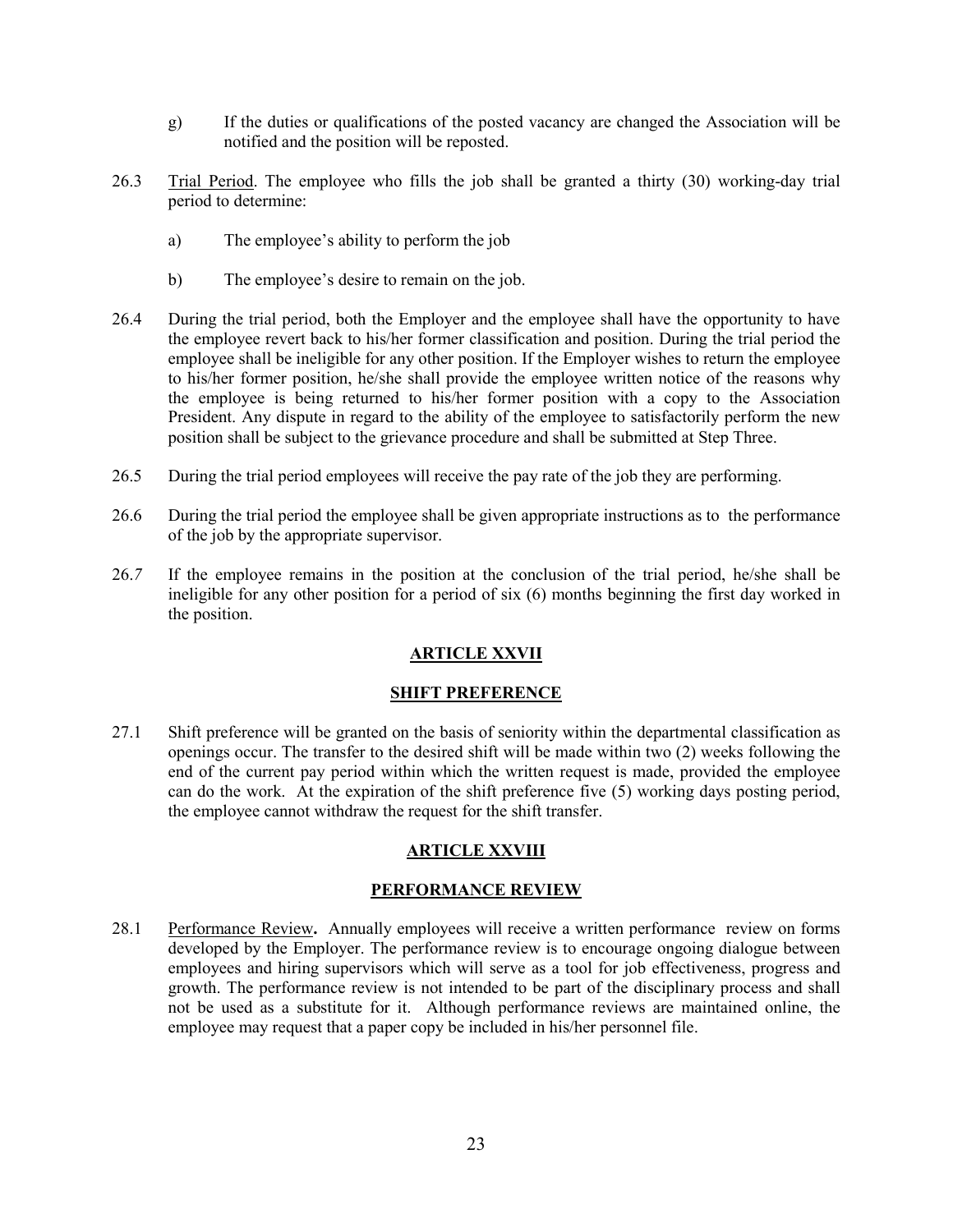## **ARTICLE XXIX**

#### **STUDENT EMPLOYMENT**

<span id="page-23-0"></span>29.1 It is the policy of the Employer to provide jobs for students to assist them in obtaining an education. The Employer shall not use students to replace the regular work force within the Bargaining Unit but only to supplement the work force. The President of OUCMT will be provided every two (2) months a list of students employed in each department.

Replacement means that student employment is increased in a department to absorb a least fifty percent (50%) of a Bargaining Unit employee's weekly work load (equal to the work load of a half-time (1/2) - 20 hours per week - position) when Bargaining Unit staffing in that department is reduced (either by an employee leaving the department - i.e., by transferring to another job, resigning, being discharged, deceasing, retiring, etc. - or by layoff).

29.2 If the work available in a department decreases, hours worked by student employees will be decreased before non-overtime hours of current Bargaining Unit employees in that department are reduced, and student employees in that department will be terminated before Bargaining Unit employees are reduced in non-overtime hours or are laid off (in accordance with applicable contractual provisions).

In the event a Bargaining Unit employee in a department is bumped from his/her position through application of the layoff procedures, student staffing in that department need not be reduced to "create" another Bargaining Unit position for the individual being bumped. Rather, the individual being bumped would exercise the bumping rights of the contractual layoff procedures in another department area, or, if bumping rights are exhausted, would be laid off.

29.3 When an emergency circumstance arises on a non-scheduled workday (ie weekend days, holiday, etc), a student may be utilized solely to provide assistance until a regular employee becomes available through the department's emergency call-in process and may continue to provide assistance.

# **ARTICLE XXX**

### **SUPERVISION WORKING**

- <span id="page-23-2"></span><span id="page-23-1"></span>30.1 It is the policy of the Employer that supervisory employees shall not perform work in any job classification of the Bargaining Unit.
- 30.2 Supervisory employees may perform Bargaining Unit work in emergency situations when regular employees are not immediately available, to conduct tests to analyze operational difficulties encountered with materials and/or equipment and to instruct or train employees including demonstrating proper methods of performing the work assigned.

# **ARTICLE XXXI**

#### **WORKING HOURS**

<span id="page-23-4"></span><span id="page-23-3"></span>31.1 Shift Differential. Employees who work on the second or third shift shall receive, in addition to their regular pay, one and one-half percent (1.5%) per hour and two percent (2.0%) per hour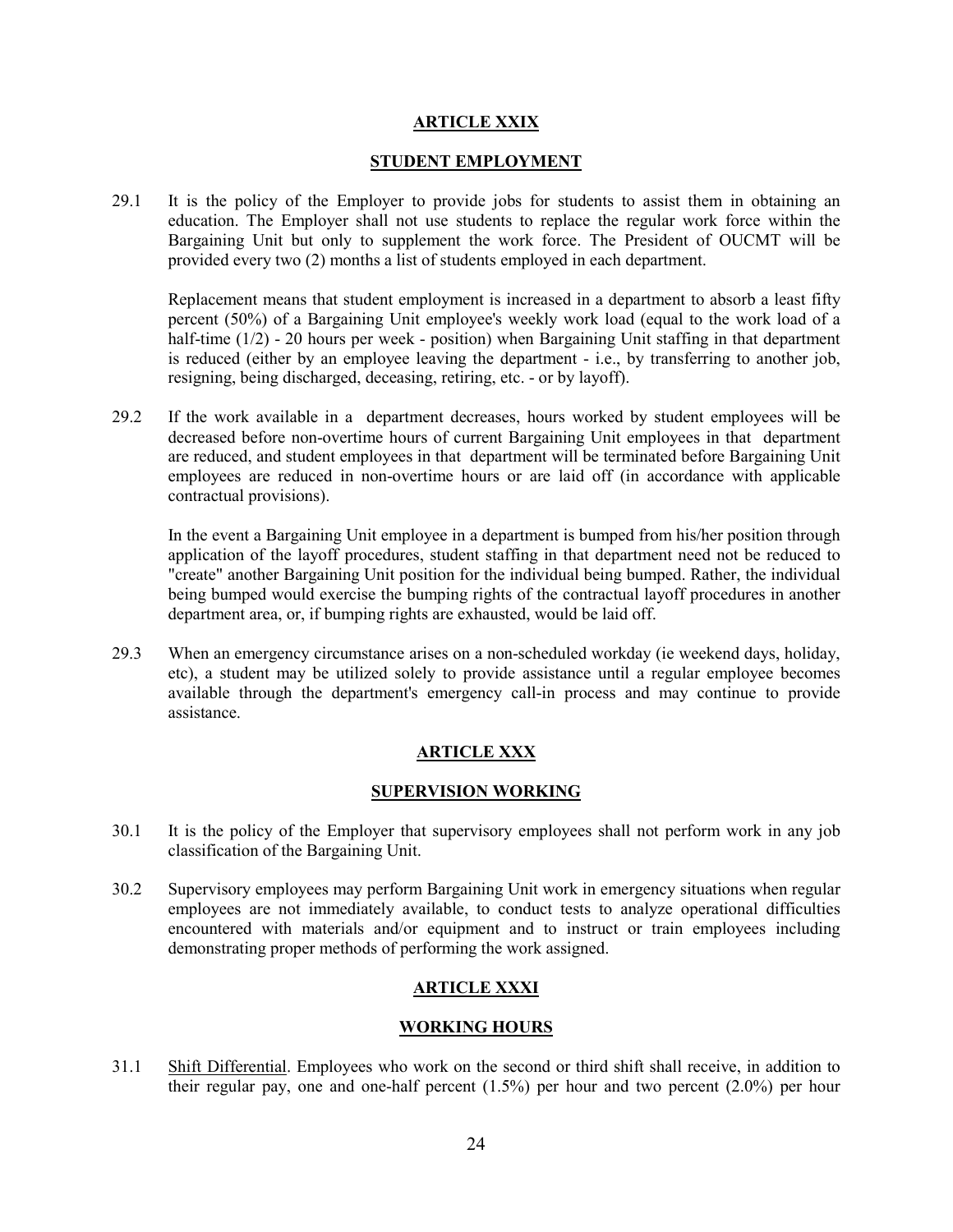respectively additional compensation. Such differential is to be added to the total wages and does not increase the hourly rate and will be paid for all hours worked on a shift.

# 31.2 Shift Hours.

- a) The first shift is any shift that regularly starts on or after 5:00 a.m. but before 1:00 p.m.
- b) The second shift is any shift that regularly starts on or after 1:00 p.m. but before 9:00 p.m.
	- 1.) The second shift for the Central Heating Plant is any shift that regularly starts on or after 12:00 p.m. but before 9:00 p.m. (due to 12 hour shifts schedules)
- c) The third shift is any shift that regularly starts on or after 9:00 p.m. but before 5:00 a.m.
- 31.3 Rest Periods. Employees shall take a rest period of not more than fifteen (15) minutes during each half day of work. Such period runs from the time said employee departs from his/her work station and the employee shall be at his/her work station upon expiration of the fifteen (15) minute rest period. Rest periods shall be taken at a time and a manner that does not interfere with the efficiency of the department. The rest period is intended to be a recess to be preceded and followed by an extended work period; thus, it may not be used to cover an employee's late arrival to work or early departure, nor may it be regarded as accumulative if not taken.
- 31.4 Wash Up Time. Employees will be given the necessary time prior to punching out, to wash up and change uniforms, if used. Necessary time will be based on department specific needs as determined by the supervisor.
- 31.5 Call-In Pay. An employee reporting for emergency duty at the Employer's request for work for which he/she had not been notified in advance and which is outside of and not continuous with his/her regular work period, shall be guaranteed at least three (3) hours pay and three (3) hours work at the rate of time and one-half. An employee who reports for scheduled work and no work is available will receive three (3) hours pay at his/her regular straight time rate.
- 31.6 Standby and Pay. An employee who volunteers or is assigned standby responsibility for emergency call-in during a seven (7) day period of Monday through Sunday will receive one (1) hour's pay at his/her regular straight time hourly rate for each twenty-four (24) hour day he/she is on standby. The assignment will be based on a posted schedule where each eligible employee is scheduled for seven (7) day period on a rotating basis. In the event there are no volunteers for a seven (7) day period and an employee must be assigned, the assignment will be given to the least senior employee in the department who has not been assigned standby during the schedule rotation. If extenuating circumstances prevent the least senior employee from fulfilling their stand-by duties, the next least senior employee will be assigned. In the event an employee is scheduled to work in the afternoon shift, no standby will be assigned and emergencies on the third shift will be handled on a call-in basis. Standby will then be scheduled to apply only to weekends.
- 31.7 Time and One-Half\*. The following provisions apply to all areas of work in the Bargaining Units except those specifically covered by the original Letters of Agreement, the contents of which are contained in this Agreement.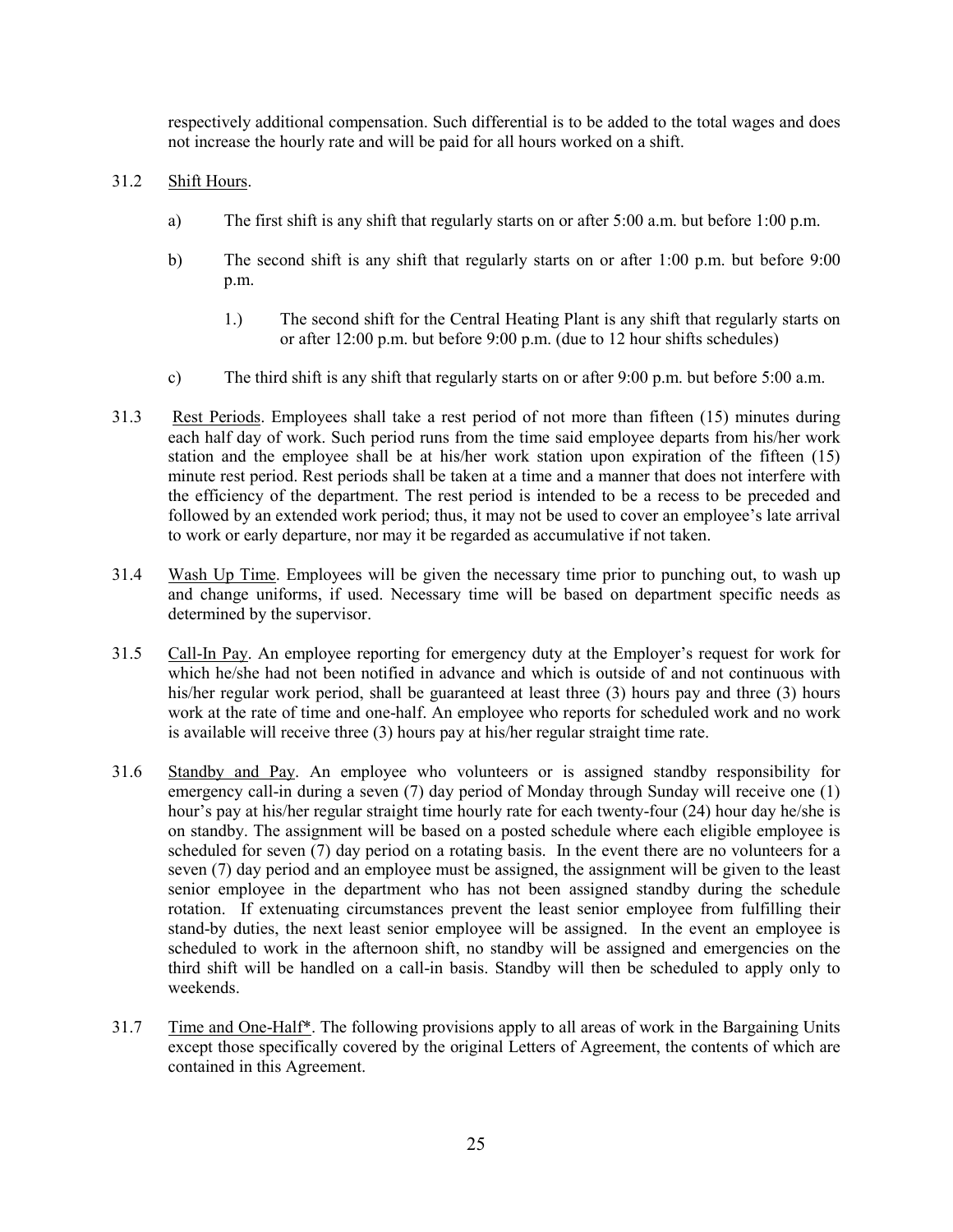- a) Time and one-half the regular straight time rate will be paid for all time worked in excess of eight (8) hours in an employee's work day.
- b) Time and one-half the regular straight time rate will be paid for all hours worked in excess of forty (40) hours in an employee's work-week
- c) Time and one-half the regular straight time rate will be paid for all time worked on a designated holiday in addition to holiday pay.
- d) Alternate schedules:
	- 1) Ten (10) hour shifts Time and one-half the regular straight time rate will be paid for all time worked in excess of ten (10) hours in an employee's work day or over forty (40) hours in a work week.
	- 2) Twelve (12) hour shifts Time and one-half the regular straight time rate will be paid for all time worked in excess of twelve (12) hours in an employee's work day or over forty (40) hours in a work week.

\*Subject to Supplemental Agreement as additional departments are recognized.

- 31.8 For the purposes of computing overtime pay for over eight (8) hours in an employee's work day and/or forty (40) hours in an employee's work week time on paid leave will be counted as hours worked. In addition, a holiday for which he/she receives holiday pay will be counted as a day worked.
- 31.9 In no case shall premium pay be paid twice for the same hours worked.
- 31.10 Equalization of Overtime Hours. Overtime hours shall be divided as equally as possible among employees in the same classifications in their department. An up-to- date list showing overtime hours shall be posted in a prominent place in each department and shall be updated on a weekly basis.
- 31.11 Whenever overtime is required, the person with the least number of overtime hours in that classification within the department will be offered first and so on down the list in an attempt to equalize the overtime hours. Employees in other classifications may be offered if there is a shortage of employees in the classification needed. In such cases, they would be offered on the basis of least overtime hours in their classification provided they are capable of doing the work.

However, in the event the Employer determines overtime work is required and there are insufficient volunteers who can perform the work required among the employees in the respective department, the least senior employees who can perform the work required shall be obligated to work the required overtime. The Employer shall endeavor to provide, when feasible, at least twenty-four (24) hours prior notice to the work group that overtime work is to be assigned. A refusal to work the required overtime will subject the employee to appropriate discipline, unless the employee can prove that an emergency situation existed such that the employee was unable to work the overtime. In such cases the Employer shall then have the right to mandate the next lowest overtime hour employee to work the overtime.

31.12 For the purpose of this clause, overtime not worked because the employee was unavailable or did not choose to work will be charged to the employee. The actual number of overtime hours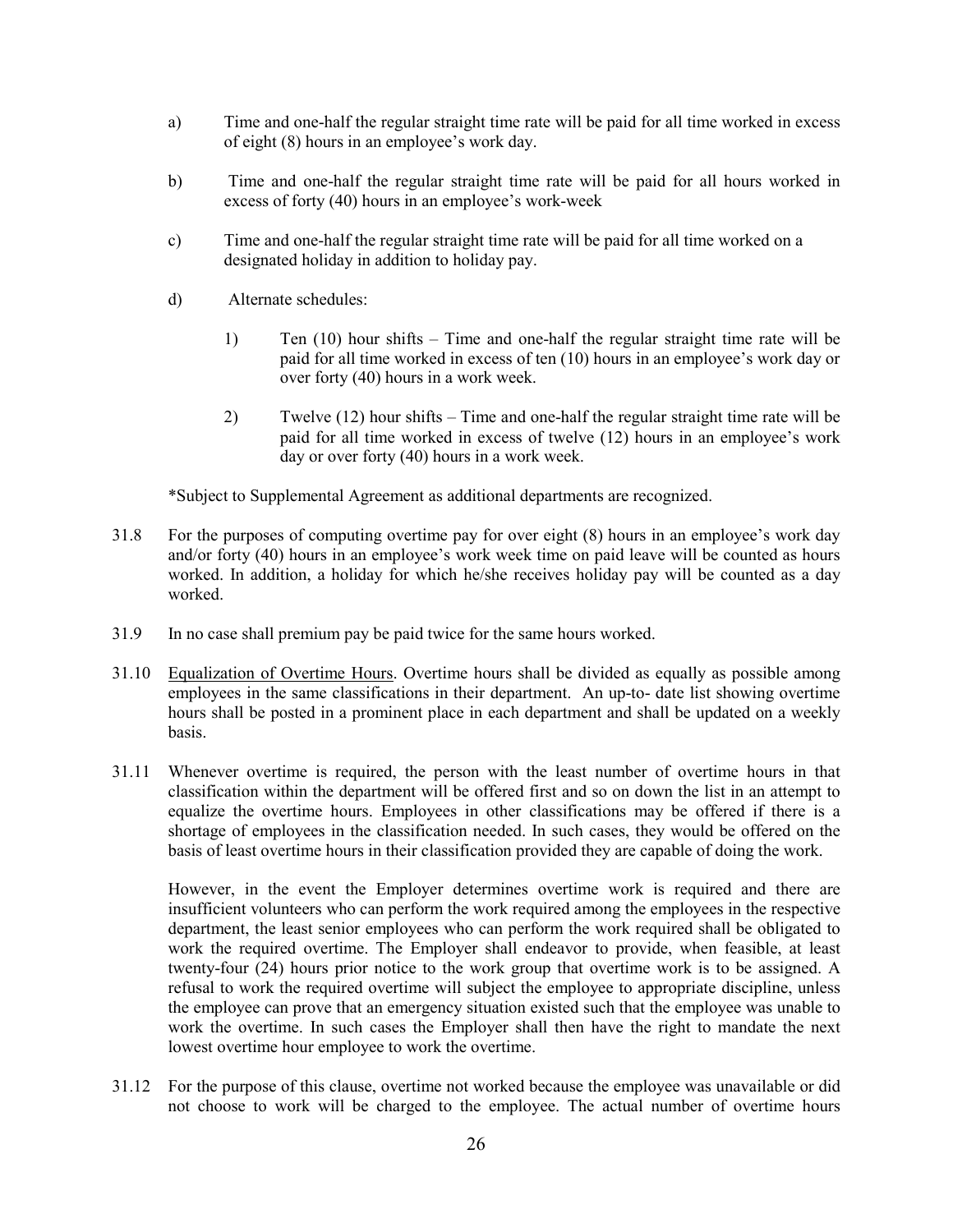worked by the employee who accepted that overtime assignment shall be charged to the employee who was unavailable or chose not to work.

- 31.13 Overtime hours will be reverted to zero (0) for all employees on January 1 of each year.
- 31.14 Employees that have changed classifications will be charged with the highest number of overtime hours that exist in the new classification on the date they were reclassified.
- 31.15 Employees completing their probationary period will be charged with the highest number of overtime hours that exist in their classification on the day the employee completes his/her probationary period.
- 31.16 Functional Leader: On occasion there may be times when a Supervisor, Coordinator or other Management personnel are not available. In the absence of the above, the most senior/qualified person in the department may be designated by the University to function as the Functional Leader. The designated individual will receive ten percent (10%) of his/her base hourly rate as hourly premium pay while functioning as the leader. The leader role will take effect automatically on the second day of an unscheduled absence or on the first day of a planned (scheduled) absence. Although a Supervisor, Coordinator or other Management personnel may be available, management may designate functional leader (s) if deemed necessary.
- 31.17 Alternate Work Schedule Program: By mutual agreement, employees may elect to work an alternate work schedule (four (4) ten (10) hour days) based on the following:
	- a) The program consists of a three (3) month (Memorial Day through Labor Day) or twelve (12) month commitment.
	- b) Participation in program is voluntary.
	- c) Employees will notify the department in writing of their desire to participate in the program. Subsequently, on or before May  $1<sup>st</sup>$ , with the option to choose three (3) month or yearlong commitment. Employees not providing such written notice by May 1<sup>st</sup> will be deemed to have declined participation in the program. In emergency situations, participating employees may be permitted to withdraw from the program provided the department is given reasonable notice.
	- d) During any week in which a holiday falls, employees will revert to the regular five (5) day eight (8) hour workweek.
	- e) The University may, in its sole discretion, exclude certain positions or departments as needed.
	- f) Minimum staffing levels will be determined by the department.
	- g) Each year employees' weekly days off will be determined by seniority at the time of sign up and will remain unchanged.
	- h) In the cases of absences or vacancies, the department has the right to require an employee or employees participating in the program to revert to the regular five (5) day eight (8) hour workweek.
	- i) The University reserves the right, in its sole discretion, to suspend or terminate the program upon reasonable notice to the employees. The University's determination to suspend or terminate the program will not be subject to the grievance procedure.
	- j) Overtime will be paid at time and one half for over ten (10) hours in a day or over forty (40) hours in a workweek.
	- k) Vacation, sick and personal time will be paid at their scheduled hours.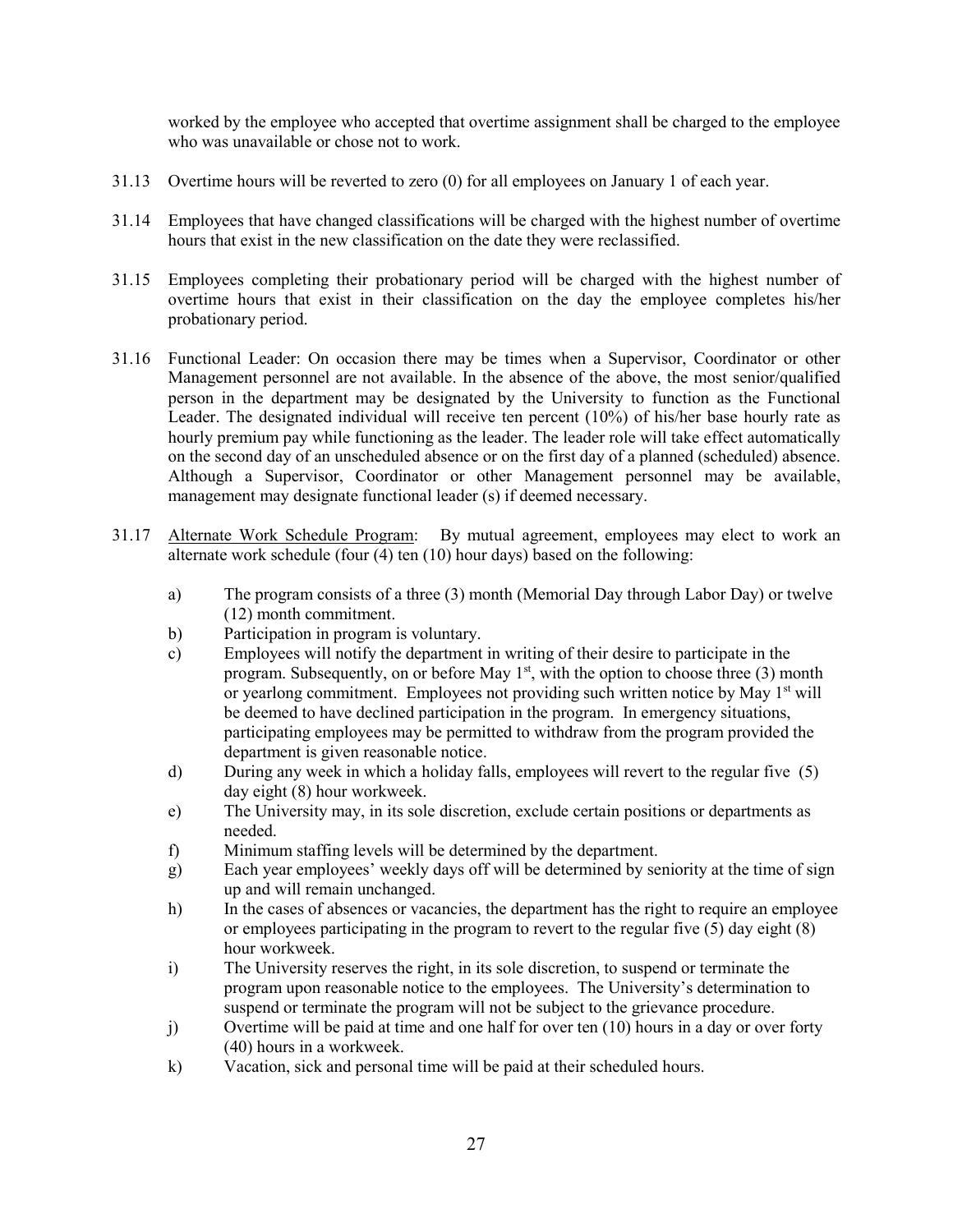# **ARTICLE XXXII**

# **ASSIGNMENT OF RESIDENCE HALLS EMPLOYEES**

- <span id="page-27-1"></span><span id="page-27-0"></span>32.1 It is agreed that employees in the Residence Halls may be assigned to other tasks between terms and during summer months without an increase or decrease in their regular rate of pay as opposed to being laid off because of lack of available work in their specific classifications.
- 32.2 It is understood that the above provision does not guarantee twelve (12) months' employment each year to any employee but is merely a sincere effort on the part of the Employer to utilize the talents and services of regular full-time employees during normally slow periods.
- <span id="page-27-2"></span>32.3 Emergency Call-Ins. An employee may volunteer to sign up for emergency call-in situations. The emergency call-in process will be to call in members from the list who live the closest proximity to the University. Members called in for emergencies will not be charged overtime for purposes of overtime equalization.

# **ARTICLE XXXIII**

# **SKILLED TRADES/GROUNDSKEEPER/GREENSKEEPER**

- <span id="page-27-3"></span>33.1 Costs for Skilled Trades and Groundskeeper/Greenskeeper Training Program Courses.
	- (a) The Employer will pay the full cost of tuition for each required course taken to satisfy the specific requirements of a particular skilled trades or groundskeeper/greenskeeper training program to progress through the classifications (levels). Required courses to obtain an Associate's Degree in the respective training program will be reimbursed. The employee working toward completion of a program shall provide his/her supervisor with prior written notification for each course to be taken. The employee must submit evidence of successful completion of the course to obtain reimbursement. .
- 33.2 Certifications/Licenses. Employees must possess and maintain current licensure and/or certifications, if applicable to job requirements as identified on job postings. Steps related to maintenance, renewal, and verification of certification and licenses is as follows:
	- The process to maintain current licensure and/or certification is subject to supervisor's approval. The employee must submit evidence of successful completion of the course or test to obtain reimbursement.
	- In January and July of each year, managers will receive a report of all licenses and certifications and a letter to be given to employee that their licenses/certifications are due to expire.
	- Each employee is responsible for providing updated information to their manager prior to the expiration of their license/certification.
	- Employees not providing proof of current licensure/certification within six (6) months past the expiration date will be reclassified to the status of a non-licensed level of which they are qualified.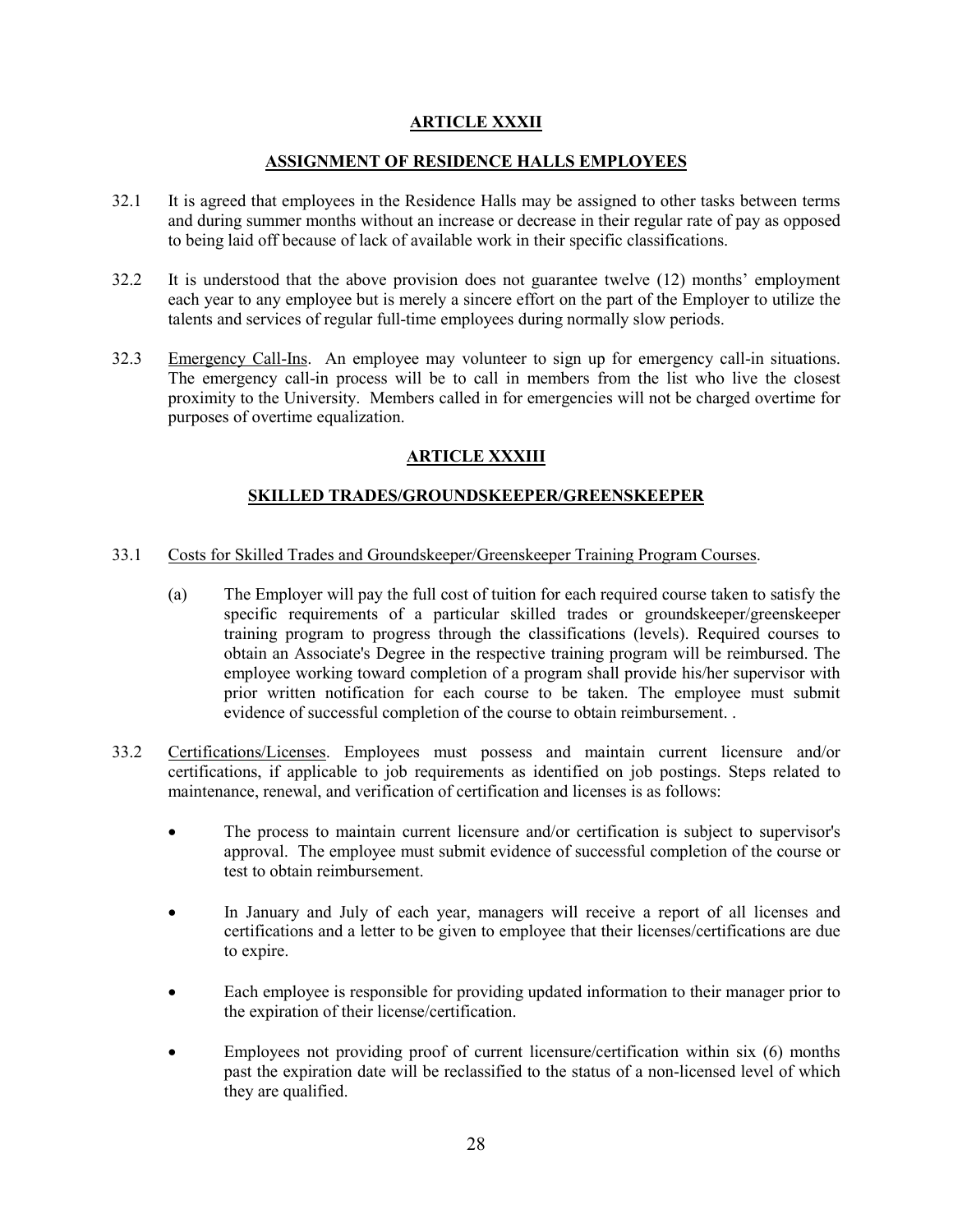- Employees not providing proof of current licensure/certification within twelve (12) months past the expiration date will be placed in the progressive disciplinary process at the Step Four (suspension) level.
- Employees hiring in with a Trade Issued Journeyman card only are exempt from the above steps.
- Master Electrician License Effective January 1, 2010, a Master Electrician will be compensated \$2,080 per year, pro-rated and paid on a bi-weekly basis for assigning their license to Oakland University. This opportunity will be offered on an annual basis to the Master Electricians in order of seniority. In the event no Master Electrician accepts this offer, the requirement to assign a Master Electrician license to the University will be shared amongst all individuals in the Master Electrician classification on an annual basis. When it is determined that no volunteer has agreed to assign their license, the least senior employee will be required to have their license assigned to Oakland University. After the year has expired, and if there are no volunteers, the employee with the second least amount of seniority will be required to assign their license to the University for the following year. This rotation will continue each year moving up the seniority list until all individuals have shared in this requirement.
- 33.3 Temporary Assignment for Skills Development. An employee may be temporarily assigned to a job with a higher classification in order to gain the skill and knowledge required to be advanced, and such temporary assignment shall not qualify for the higher pay rate associated with that higher classification.

# **ARTICLE XXXIV**

# **BENEFITS WHILE ON LEAVE**

- <span id="page-28-1"></span><span id="page-28-0"></span>34.1 The employee who is on unpaid personal leave, leave for temporary termination of his/her work, or leave for sickness or disability, will not receive pay for holidays falling within the leave of absence, nor will the employee accrue any vacation or sick leave time. If an employee wishes to maintain group life insurance and hospital-medical insurance, the employee should check with the Benefit and Compensation Services Office of the University Human Resources Department about paying the required premiums during the leave period. No other insured benefits will be maintained during the leave. All leaves of absence must be approved by the department head and cleared through the University Human Resources Department.
- 34.2 Family and Medical Leave Act (FMLA). Notwithstanding any other provisions of this Agreement, including leave of absence provisions, the Employer will provide to employees represented by the Bargaining Unit all leave and medical benefits prescribed by the Family and Medical Leave Act of 1993 (FMLA). To the extent that FMLA requires greater benefits than this Agreement, FMLA shall be followed. To the extent that this Agreement provides greater benefits than FMLA, this Agreement shall be followed. Excluding the requirements in paragraph 55.1 Short Term Sickness and Accident Insurance, employees' paid vacation time shall be used for FMLA leave only when requested by the employee.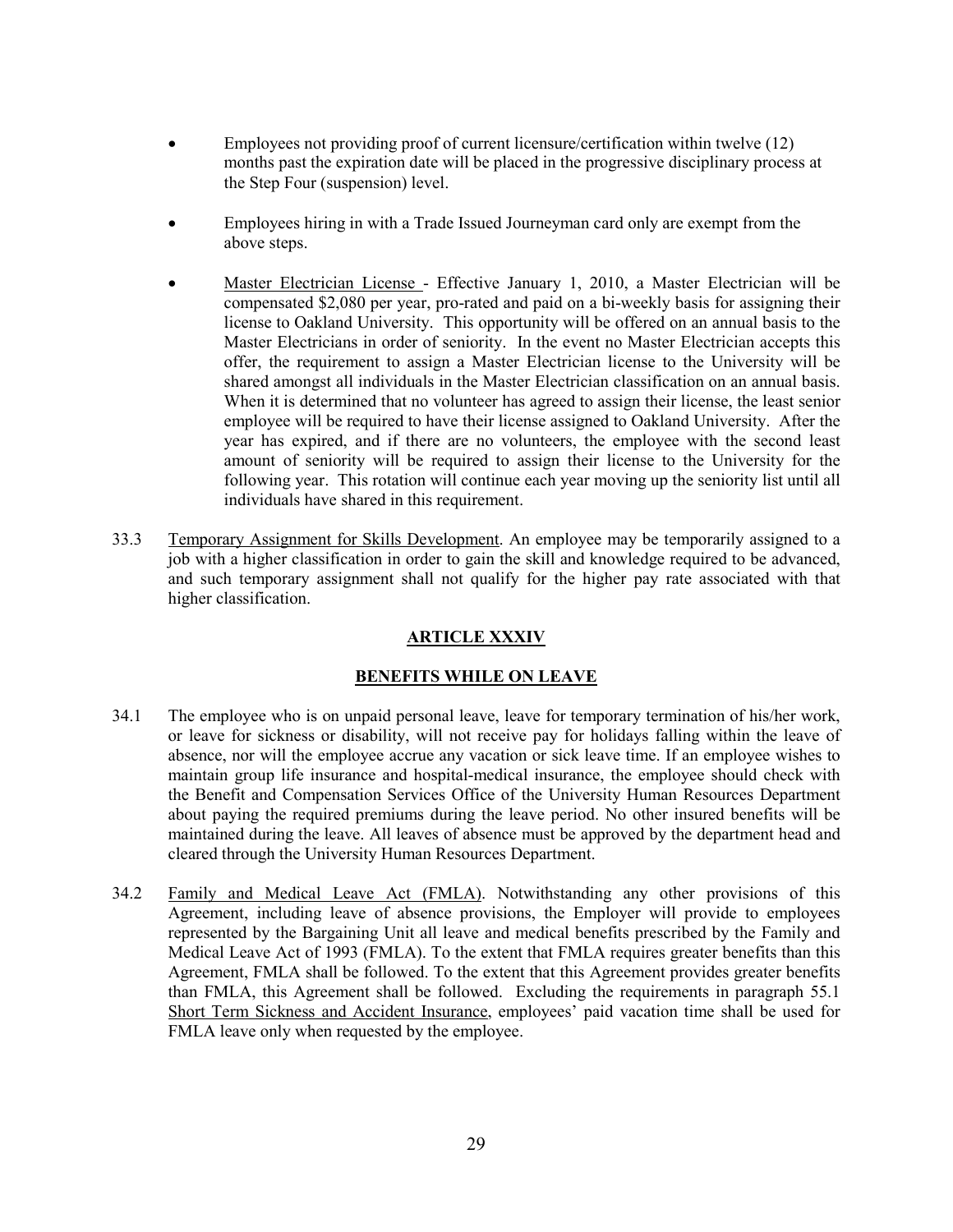# **ARTICLE XXXV**

### **PHYSICIAN'S EXAMINATION AND MEDICAL DISPUTE RESOLUTION**

<span id="page-29-1"></span><span id="page-29-0"></span>35.1 The Employer may require an employee to undergo an examination at Employer expense by an appropriate medical doctor selected by the Employer prior to return from medical leave or extended layoff or whenever the Employer has good reason to believe that the employee may be suffering from a physical, emotional, or mental illness or disability sufficiently serious to impair his/her ability to fulfill properly all the duties of his/her position. Additionally the Employer may require an examination at Employer expense by an appropriate medical doctor selected by the Employer to verify whether an employee asserting that he/she is disabled from working is disabled and to what degree.

The employee shall have the right to appeal the findings of the examination in either of the two (2) instances described above by submitting findings from a medical doctor of his/her choice at his/her expense.

If there is a dispute between the findings of the two (2) physicians, the Employer and the employee shall attempt to agree upon a third medical doctor to resolve the dispute. The third medical doctor would submit a report to the Employer and the employee, and the decision of this third doctor will be binding on both parties. In the event the Employer and the employee cannot agree on a third doctor, the examination shall be performed at Henry Ford Hospital or William Beaumont Hospital (Royal Oak) and the results of the examination will be binding on both parties. The costs of the examination by an agreed upon third medical doctor or an examination at Henry Ford Hospital or William Beaumont Hospital (Royal Oak) shall be shared equally by the Employer and the employee.

# **ARTICLE XXXVI**

# **BEREAVEMENT TIME**

- <span id="page-29-3"></span><span id="page-29-2"></span>36.1 If a death occurs among members of an employee's immediate family the employee will be excused from work to attend the funeral and make other necessary arrangements without loss of pay from the day of death until the day after the funeral, but not more than a total of five (5) working days for spouse, child, and parent or three (3) working days for all other immediate family members as described in paragraph 36.2. If a member of management has a legitimate concern about possible abuse, the manager shall have the right to ask for verification. If a death in the family occurs while on an approved extended vacation (three (3) days or greater) the employee should contact UHR to discuss appropriate use of requested Bereavement Time.
- 36.2 Definition of Immediate Family. The immediate family shall be interpreted as including: wife or husband, child, step-child, father, mother, sister, brother, father- in-law, mother-in-law, sister-inlaw, brother- in-law, daughter-in-law, son-in-law, grandfather, grandmother, grandchild, stepfather, step-mother, half-brother, half-sister, Other Qualified Adult and Dependent Children of Other Qualified Adults. The Employer and the Association intend that the terms and conditions that apply to employees and their dependents apply equally to Other Qualified Adults and Dependent Children of Other Qualified Adults, and this Agreement shall in all cases be interpreted and applied so as to give effect to that intent.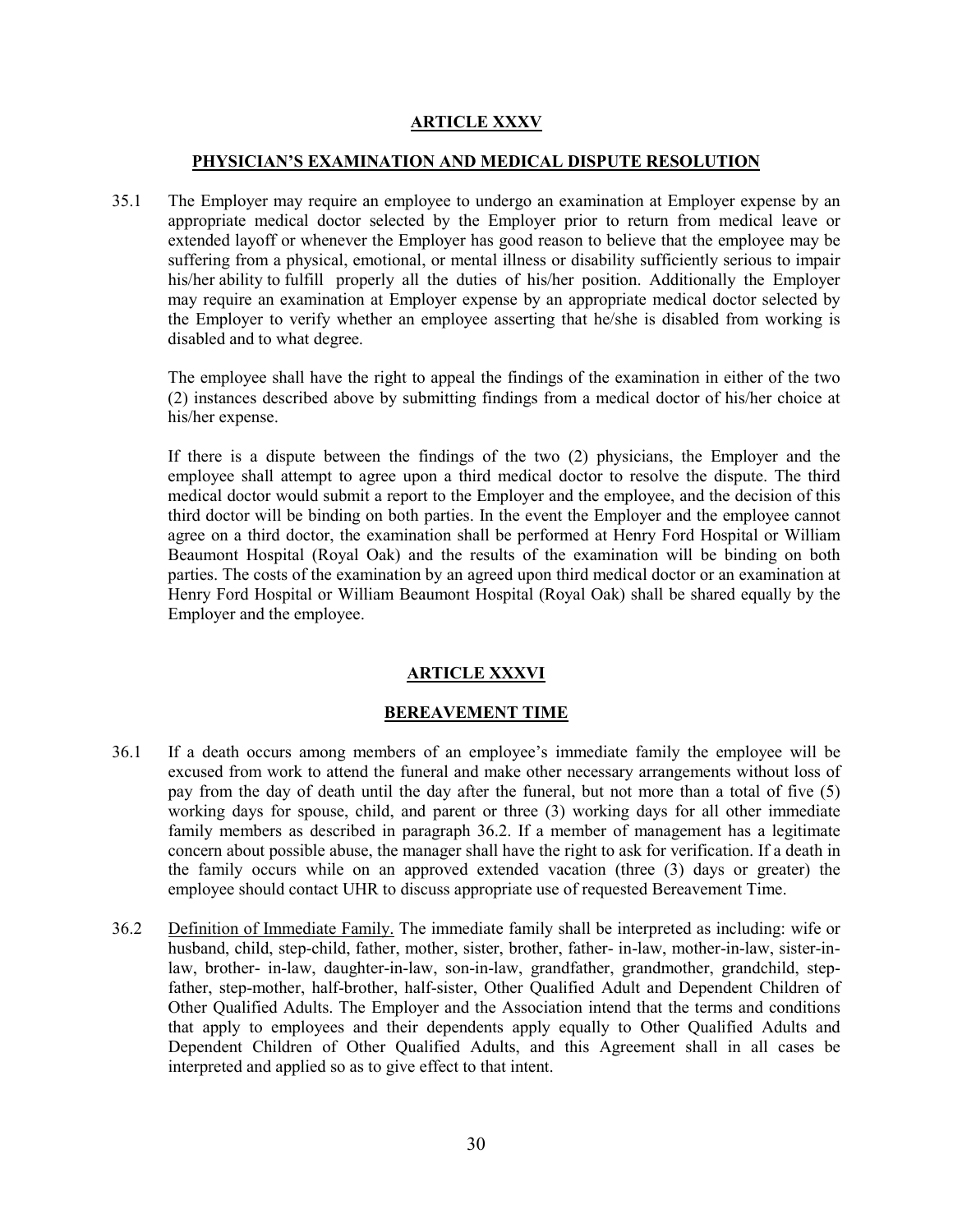Other Qualified Adults and Dependent Children of Other Qualified Adults shall be interpreted as including:

- a) Other Qualified' Adult means an individual who meets all of the following eligibility requirements, to Oakland's satisfaction, at the time an employee makes a request for benefits:
	- (1) is not the spouse of the employee;
	- (2) has shared a residence with the employee for eighteen (18) continuous months prior to a request for benefits; is neither employed by the owner of the residence in which the employee resides, nor a landlord, tenant or border;
	- (3) is at least twenty-six (26) years of age;
	- (4) is financially interdependent with the employee;
	- (5) has no familial relationship to the employee;
	- (6) is not married to someone other than the employee;
	- (7) is not a dependent of the employee as defined by the Internal Revenue Code as amended from time to time and the regulations promulgated thereunder; and
	- (8) is not an undocumented immigrant.
- b) Dependent of an Other Qualified Adult means an individual who meets all of the following eligibility requirements to Oakland's satisfaction:
	- (1) is a dependent of the Other Qualified Adult as defined by the Internal Revenue Code as amended from time to time and the regulations promulgated thereunder; and
	- (2) is not married.
- 36.3 One (1) day, the day of the funeral, is allowed in the case of the death of an aunt, uncle, grandparent in law, nephew, or niece. If a member of management has a legitimate concern about possible abuse, the manager shall have the right to ask for verification.
- 36.4 Permission will be granted to a reasonable number of employees in a department who wish to attend the funeral of a fellow employee or former employee, provided they return to work after the funeral. Such employees will be paid for up to three (3) hours, of previously scheduled working hours missed due to the attendance at the funeral. Employees who serve as pallbearers at a funeral of a fellow employee or former employee will be paid during the time they must be off the job. If a member of management has a legitimate concern about possible abuse the manager shall have the right to ask for verification.

#### **ARTICLE XXXVII**

# **JURY AND WITNESS SERVICE**

<span id="page-30-1"></span><span id="page-30-0"></span>37.1 An employee who loses time from his/her assigned schedule of work because of jury duty or to testify pursuant to a subpoena shall be paid for such time lost at his/her hourly rate plus shift or special schedule premium, if applicable. Jury duty and witness fees shall be offset against such pay. Except as otherwise provided in this Agreement, such jury duty and witness service shall be considered time worked. The employee will furnish the Employer a written statement from the court showing the days of jury duty or witness service and the amount of jury duty or witness fees he/she was eligible to receive for each day. The employee will report for available work when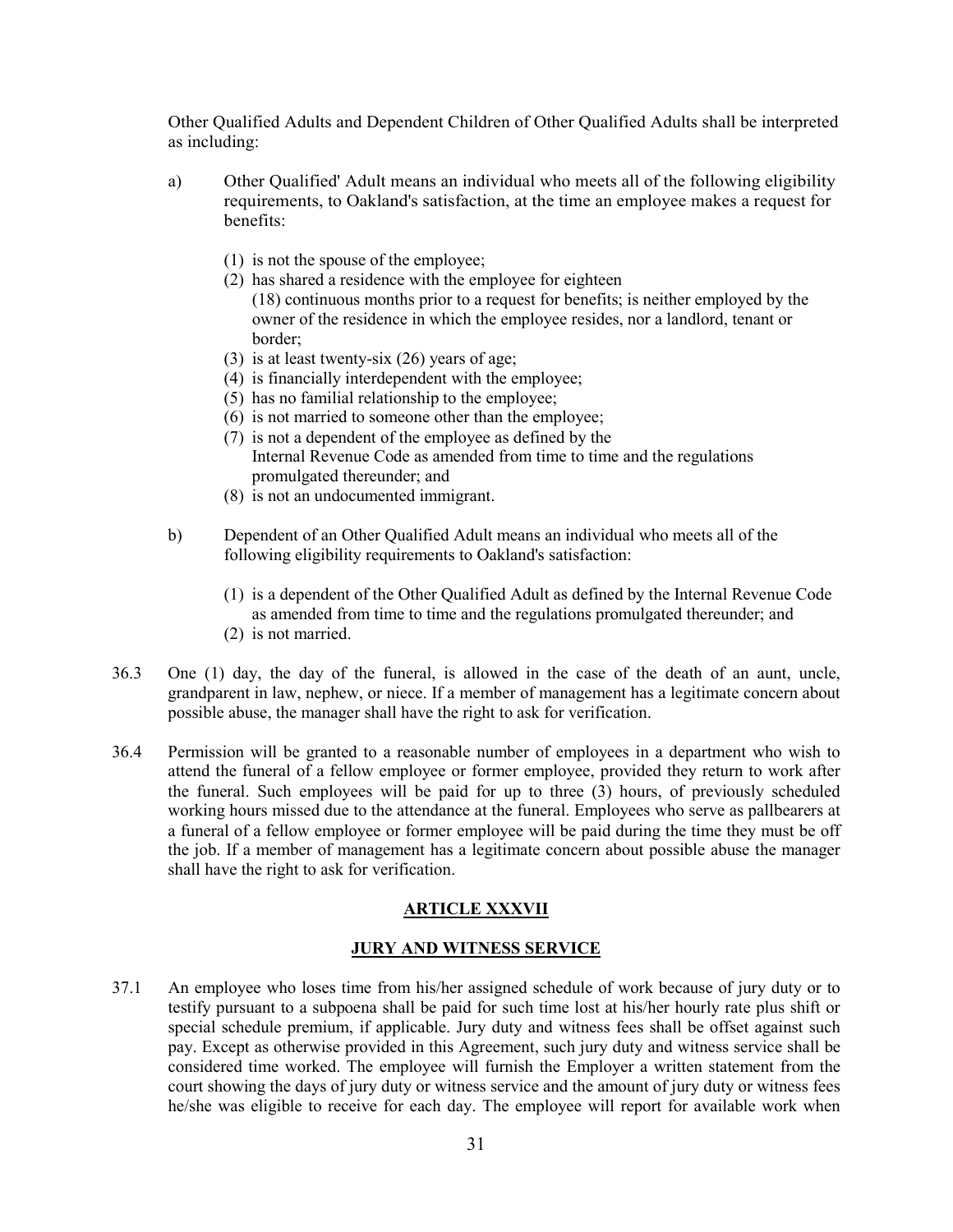<span id="page-31-0"></span>released from jury duty or witness service. Pay for court appearance shall not apply if the employee is a party to the legal action.

### **ARTICLE XXXVIII**

#### **SICK TIME**

- <span id="page-31-1"></span>38.1 Accumulation. Every employee who is regularly scheduled to work at least thirty (30) hours per week on a continuous basis, shall accumulate and be credited with thirteen (13) working days of sick time with pay per year, to be credited at the rate of four (4) hours for each bi-weekly payroll period. Employees may use sick time after they have completed their first month of service. Maximum accrual is eighty (80) working days. The maximum number of days of any paid absence by reason of disability to which sick time may be applied, including periods covered by Workers' Compensation, is one hundred thirty (130) working days, inclusive of holidays. Employees who will be unable to return to work within that period should contact the Benefit and Compensation Services Office for assistance in making a claim under the Long-Term Disability plan. Any employees above the maximum eighty (80) days will not accrue additional time until such time as the days fall under the maximum accrual.
- 38.2 All employees shall accumulate sick time from the date they are hired.
- 38.3 Employees who are regularly scheduled to work at least twenty (20) hours per week but less than thirty (30) hours per week on a regular basis will be entitled to sick time benefits of three (3) hours per pay period.
- 38.4 Availability. Sick time shall be available for use by employees for the following purposes:
	- a) Acute illness or incapacity over which the employee has no reasonable control.
	- b) Absences from work because of exposure to contagious disease which, according to public health standards, would constitute a danger to the health of others by the employee's attendance at work.
	- c) Medical and dental extractions or treatment to the extent of time required to complete such appointments when it is not possible to arrange such appointments for non-duty hours.
	- d) Acute and serious personal illness of a husband, wife, son or daughter (natural or adopted or step) who is a dependent child, parent or step-parent, Other Qualified Adult and Dependent Children of Other Qualified Adults, which requires the employee to provide care to said person during the employee's work schedule. "Required to provide care" means that no other arrangements are possible.
- 38.5 Employees who are laid off shall have available any unused sick time previously earned, effective at the time they are recalled.
- 38.6 Employees who leave to enter the Armed Forces of the United States under the provisions of the Selective Service Act, who are members of the Armed Forces and are called to active duty, or who enlist in the Armed Forces shall, upon re-employment by the Employer, have available any unused sick time previously earned; provided that such re-employment takes place within ninety (90) days after discharge or release from active duty in the Armed Forces.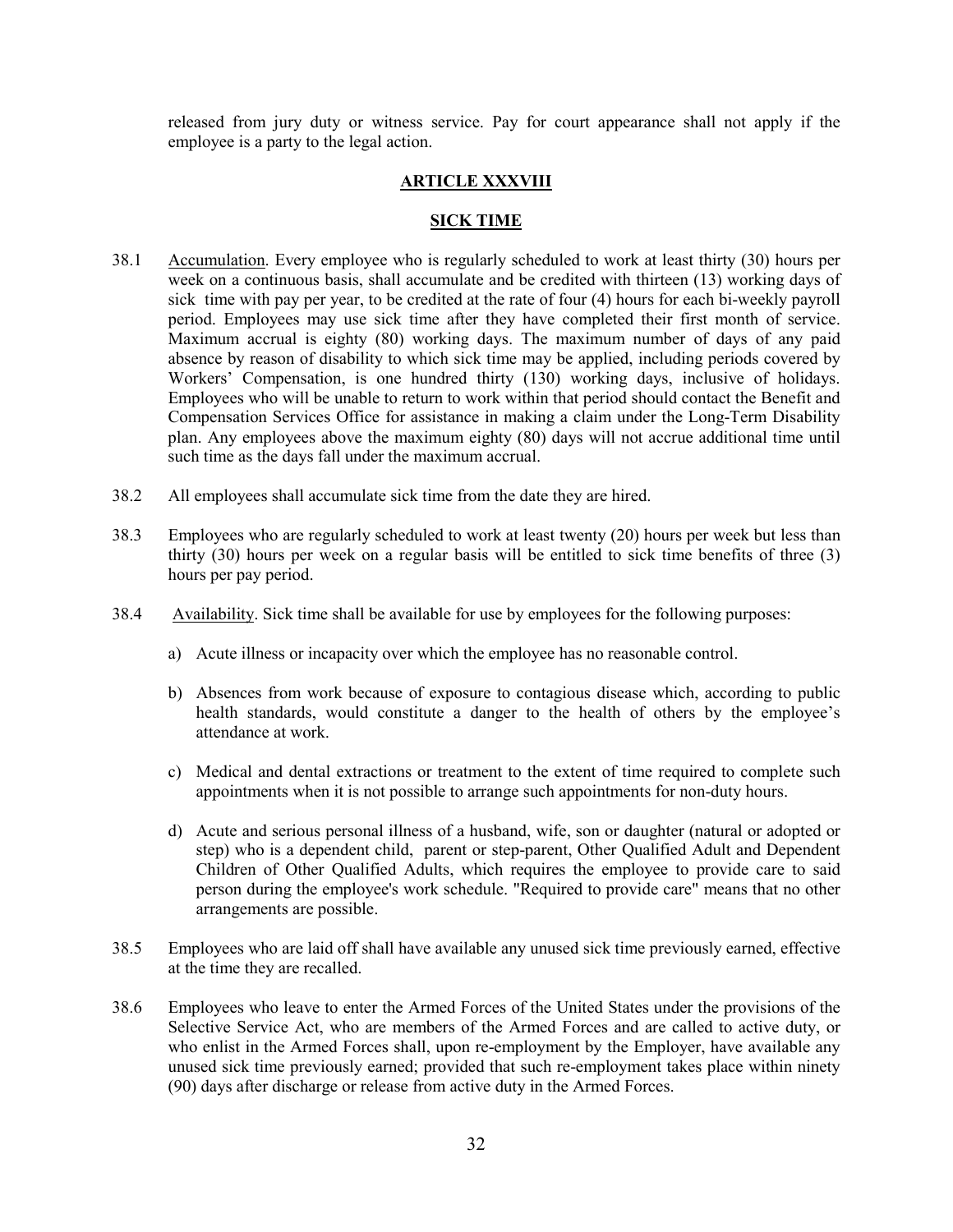- 38.7 Rate of Pay. All payments for sick time shall be made at the employee's current rate of pay.
- 38.8 Holiday Pay. An employee using sick time (and not on an extended disability leave of absence) during a period that included a scheduled holiday will be paid for the holiday. He/she cannot be paid for both on the same day, nor will he/she be charged for a day of sick time.
- 38.9 Employees on authorized paid leaves shall accrue the sick time provided in the paragraphs above on the basis provided above.
- 38.10 An employee who has at least five (5) years, but less than ten (10) years of continuous service and has attained sixty-two (62) years of age at the time of his/her separation, shall be paid fifty percent (50%) of his/her unused sick time of the effective date of separation. An employee who has at least ten (10 years of continuous service and has attained sixty-two (62) years of age at the time of his/her separation shall be paid one hundred percent (100%) of his/her unused sick time as of the effective date of separation, but not to exceed sixty (60) days.

Any employee hired after December of 2002 shall not be eligible for sick time pay off.

38.11 Review. Each Immediate Supervisor shall be responsible for reviewing employee requests for sick time and determining their validity, and may request a statement from the employee's personal physician concerning his/her disability. Requests for a physician's statement shall not be arbitrary or capricious.

# **ARTICLE XXXIX**

# **WORKERS' COMPENSATION**

- <span id="page-32-1"></span><span id="page-32-0"></span>39.1 All employees are provided Workers' Compensation coverage by the Employer, with these features:
	- a) Lost time (absence) of seven (7) calendar days or less is not compensable under the Workers' Compensation Act provisions. However, the Employer will compensate employees who have been injured on the job and who are absent from work due to such injury for seven (7) calendar days or less at the straight-time regular rate of pay for all such work time missed. Such payments shall be "administrative pay" and shall not be charged to the employee's accruals. A condition of such payment is that the employee shall follow the instructions of the Employer and shall return to work no later than the time recommended by the Employer's physician.
	- b) For lost time of at least eight (8) calendar days but less than fourteen (14) calendar days the Workers' Compensation Act provides that the employee shall be compensated in accordance with the Act from the eighth (8) day of absence (lost time). In such cases, the Employer provides payment to the employee in accordance with (A) above (i.e., the employee receives "administrative pay") and compensation under the Act begins on the eighth day of absence. The injured employee may supplement his/her compensation by utilizing accrued sick time, personal time and vacation time to provide payment in the amount that his/her compensation under Workers' Compensation falls short of his/her regular pay. Only the difference between Workers' Compensation and the employee's regular pay shall be deducted from sick time, personal time or vacation time.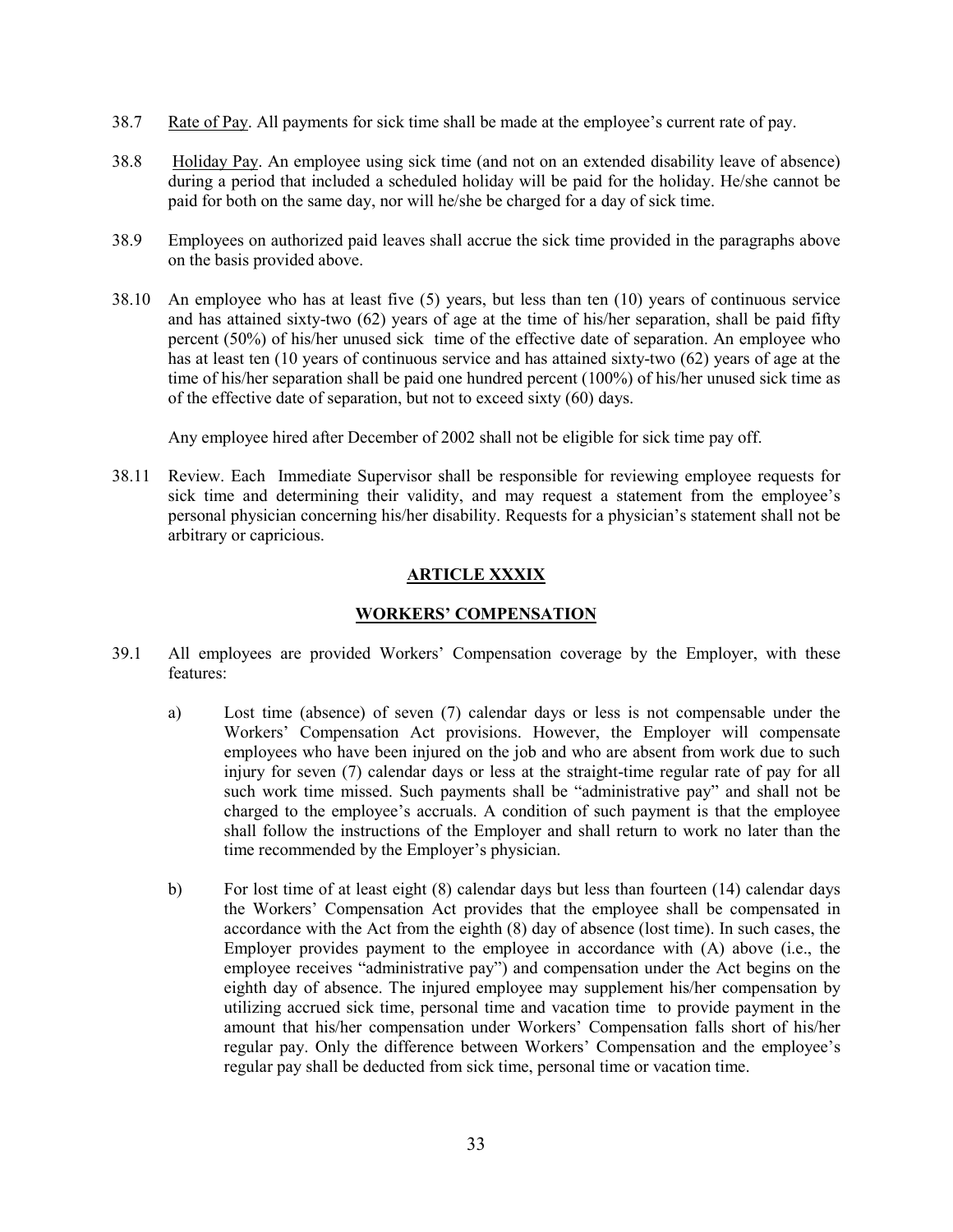- c) For lost time of fourteen (14) days or more, the Workers' Compensation Act provides that the injured employee shall be compensated in accordance with the provisions of the Act from the first day of absence. The injured employee may supplement his/her compensation by utilizing accrued sick time, vacation time, and personal time. Only the difference between Workers' Compensation and the employee's regular pay shall be deducted from sick time, personal time or vacation time.
- d) If the length of absence (period of lost time) is not initially projected to last at least fourteen (14) calendar days, the Employer would provide "administrative pay" to cover the first seven (7) calendar days of absence. Then if the lost time does exceed thirteen (13) calendar days, the employee's compensation for the first seven (7) calendar days is retroactively covered by the Workers' Compensation insurance; and the amount of payment provided by the University over and above the Workers' Compensation payments are charged to the sick time, personal time and vacation time.
- <span id="page-33-0"></span>39.2 Employees who have exhausted their sick time credit and are still unable to return to work may be paid for any unused vacation credits.

# **ARTICLE XL**

# **LEAVES WITHOUT PAY**

<span id="page-33-1"></span>40.1 Educational Leave of Absence for Veterans. Employees who are reinstated in accordance with the Universal Military Training Act, as amended, and other applicable laws and regulations, will be granted leaves of absence for a period equal to their seniority, but not to exceed two (2) years (without pay) in order to attend school full-time under applicable federal laws in effect on the date of this Agreement.

# **ARTICLE XLI**

# **ILLNESS OR DISABILITY LEAVE**

- <span id="page-33-3"></span><span id="page-33-2"></span>41.1 When a leave of absence without pay is granted due to illness or disability, the employee must procure and have available to the Benefit and Compensation Services Office a physician's transcript relative to the case before the employee reports for the required physical examination. Absences of this nature can be extended to a maximum of two (2) years and shall be without loss of seniority. Requests for leaves or extensions of leaves pursuant to this section shall be made in writing within a reasonable time.
- 41.2 Return from Leave. Employees returning from the start of the approved illness or disability leave within one hundred eighty (180) calendar days shall return to work in their former department, job classification, and shift, provided they are able to perform their essential job functions. In the instance the employee is released to return with temporary restrictions the employer shall determine if the restriction can be accommodated within the confines of the position on a case by case basis.
- 41.3 In the event the employee does not return to work within one hundred eighty (180) calendar days or the exhaustion of his/her sick, vacation and personal hours (whichever comes last), the Employer reserves the right to fill the position. If the employee's previous position has been filled, the employee, after providing a doctor's release shall exercise a preferential right to return to work in any available position for which he/she meets the qualifications. The employee will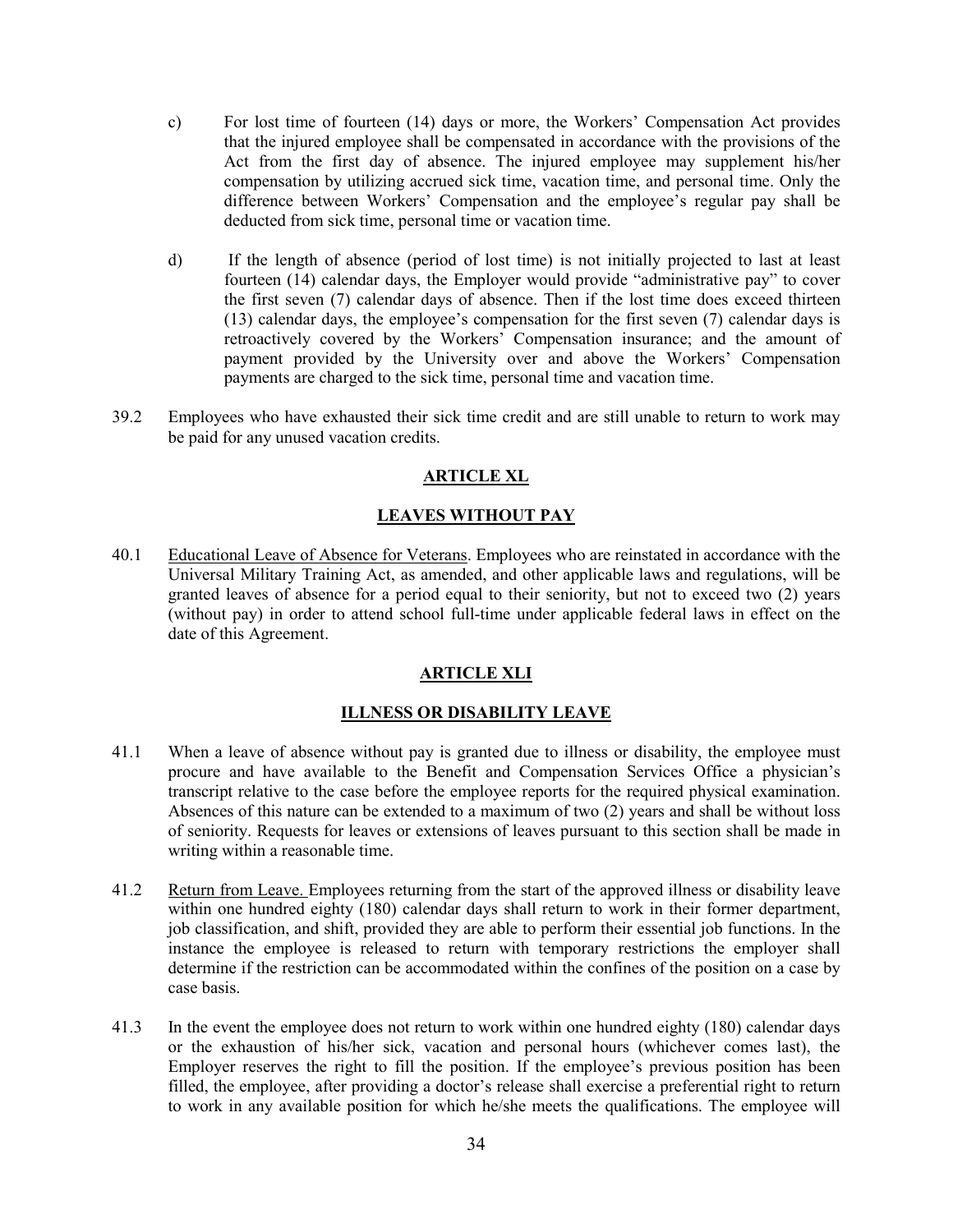not be allowed to bump into a position by seniority. If a job in his/her former classification becomes available within a six (6) month period after returning to work, the employee shall be allowed to exercise a preferential right to return to his/her former classification.

### **ARTICLE XLII**

#### **MILITARY LEAVE**

- <span id="page-34-1"></span><span id="page-34-0"></span>42.1 Extended Service. Upon application, a military leave of absence (without pay) will be granted to employees who are employed in other than temporary positions. This applies to employees who are inducted through Selective Service, or voluntary enlistment, or if the employee is called through membership in the National Guard or reserve component into the Armed Forces of the United States. A position "other than temporary" is one that at the time of hire was expected to be continuous for an indefinite term and was not limited to a specific, brief, and non-recurrent period.
- 42.2 Short Tours of Duty. Regular, full-time employees, who belong to the National Guard, Armed Forces Reserves, or similar military organizations, will be allowed the normal fifteen (15) days leave of absence when ordered to active duty for training. In the event these same employees are ordered to active duty for the purpose of handling civil disorders, they will be allowed an additional ten (10) days leave of absence during a fiscal year. The Employer will pay the difference between the employee's military pay and regular pay if his/her military pay is less. If the employee takes military leave during his vacation, he/she will receive full pay.
- <span id="page-34-2"></span>42.3 Requests for leaves or extensions of leaves pursuant to this section shall be made in writing within a reasonable time, if possible.

## **ARTICLE XLIII**

#### **PERSONAL LEAVE**

<span id="page-34-3"></span>43.1 Leaves of absence up to three (3) months without pay may be granted in cases of exceptional need or extreme personal emergency for those employees who have acquired seniority under this Agreement. Leaves may be granted for such reasons as settlement of an estate, serious illness of a member of the employee's immediate family, child rearing, temporary termination of the employee's work, or an extended trip, but not for the purpose of obtaining employment elsewhere. Leaves of absence for like causes may be extended for additional three (3) month periods, but the total leave time shall not exceed one (1) year. If a personal leave of absence without pay, because of a temporary termination of the employee's work, lasts for a period of thirty (30) days or more the employee must take another physical examination before returning to work. Requests for leaves or extensions of leaves pursuant to this section shall be made in writing within a reasonable time. Unless the Association, the member and Employer agrees otherwise the Employer will hold the employee's job, for return of the employee, for the first three (3) months of an approved leave. After the first three (3) months of an approved leave the Employer will no longer be obligated to hold the position open for the return of the employee.

If the employee's previous position has been filled, the employee, when ready to return to work, will have to wait for an open position within his/her classification and will not be allowed to bump into a position by seniority. If the employee is unable to secure an open position within one hundred twenty (120) calendar days of the date the employee was ready to return to work, the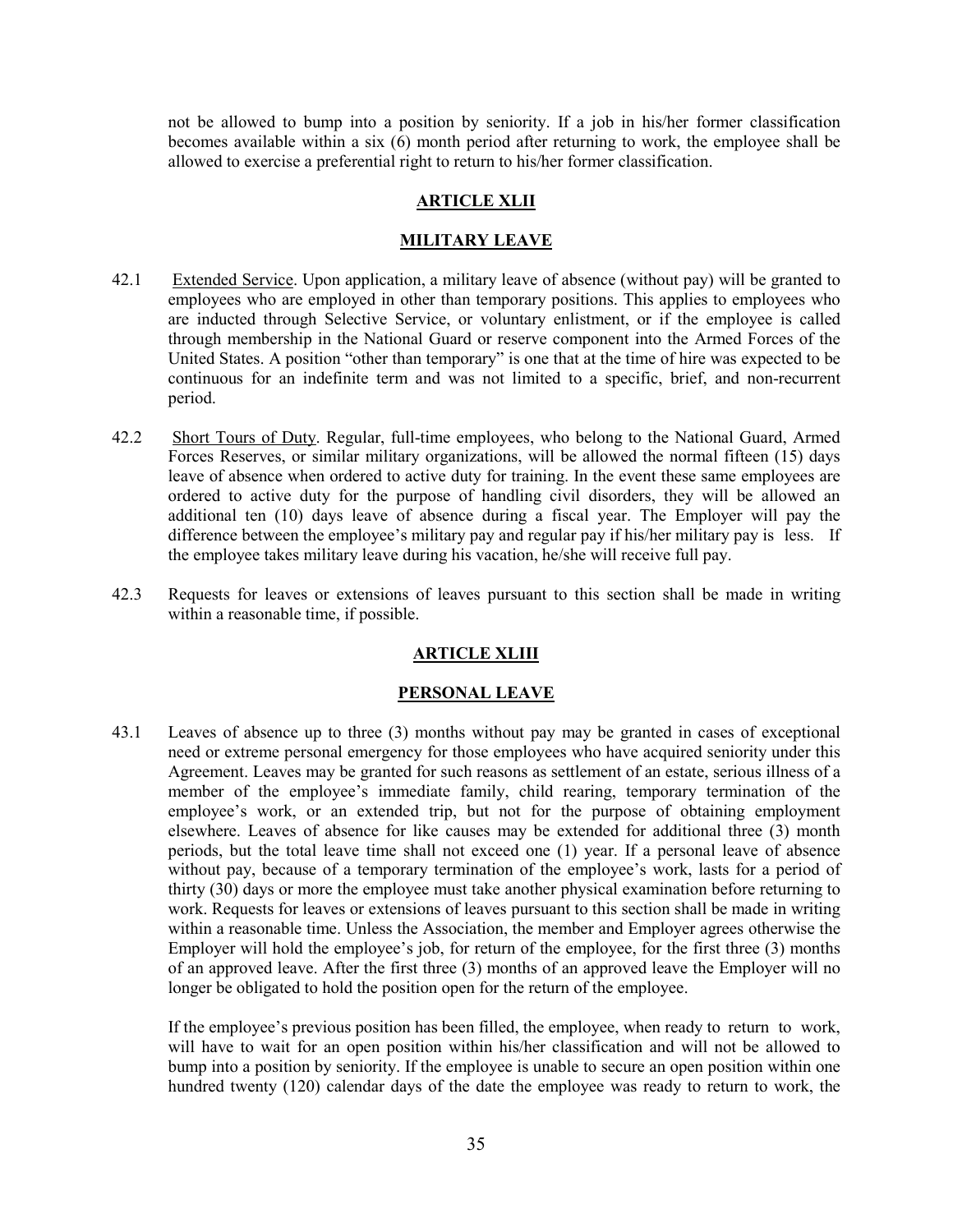employee will be separated from his/her employment with the Employer and will lose all seniority**.** 

# **ARTICLE XLIV**

# **ASSOCIATION BUSINESS LEAVE**

- <span id="page-35-1"></span><span id="page-35-0"></span>44.1 Members of the Association elected to Local Association positions or selected by the Association to do work which takes them from their employment with the Employer may at the written request of the Association receive temporary leaves of absences without pay for periods not to exceed two (2) years or the terms of office, whichever may be shorter.
- <span id="page-35-2"></span>44.2 Upon their return they shall be re-employed in their former job with accumulated seniority. If the leave of absence exceeds one (1) year it will be necessary for the employee to take a physical examination at the Graham Health Center before returning to work.

# **ARTICLE XLV**

### **HOLIDAY PROVISIONS**

- <span id="page-35-3"></span>45.1 The paid holidays are designated as Memorial Day, Independence Day, Labor Day, Thanksgiving Day, the day following Thanksgiving Day, Christmas Eve, Christmas Day, New Year's Eve and New Year's Day.
- 45.2 Saturday Holidays. Whenever one of these holidays falls on a Saturday and the employee does not work on that day or on a scheduled day off in the employee's work week and no other day is observed as a holiday by the Employer, the employee will receive an additional day off with pay, the time to be arranged with the supervisor.
- 45.3 Sunday Holidays. Whenever one of the above holidays falls on Sunday, the following Monday shall be observed as the designated holiday, except the day before Christmas and the day before New Year's which shall be considered separately each year.
- 45.4 If an employee is absent on the working days immediately preceding or immediately following the holiday he/she will not be paid for the holiday unless his/her absence is excused. However, if an employee is laid off for the period between the end of the fall term and the beginning of winter term because of lack of work, he/she will receive the same holiday pay given to the rest of the employees.
- 45.5 If an employee terminates his/her employment he/she will not receive pay for holidays occurring after the last day worked even though the holidays may fall within the period of his projected terminal vacation leave.
- 45.6 Employees who regularly work at least twenty (20) hours per week on a continuous basis will be entitled to holiday benefits proportionate to the time actually employed.
- 45.7 An employee using sick time (and not on an extended disability leave of absence) during a period that includes a scheduled holiday will be paid for the holiday. He/she cannot be paid for both on the same day, nor will he/she be charged for a day of sick time.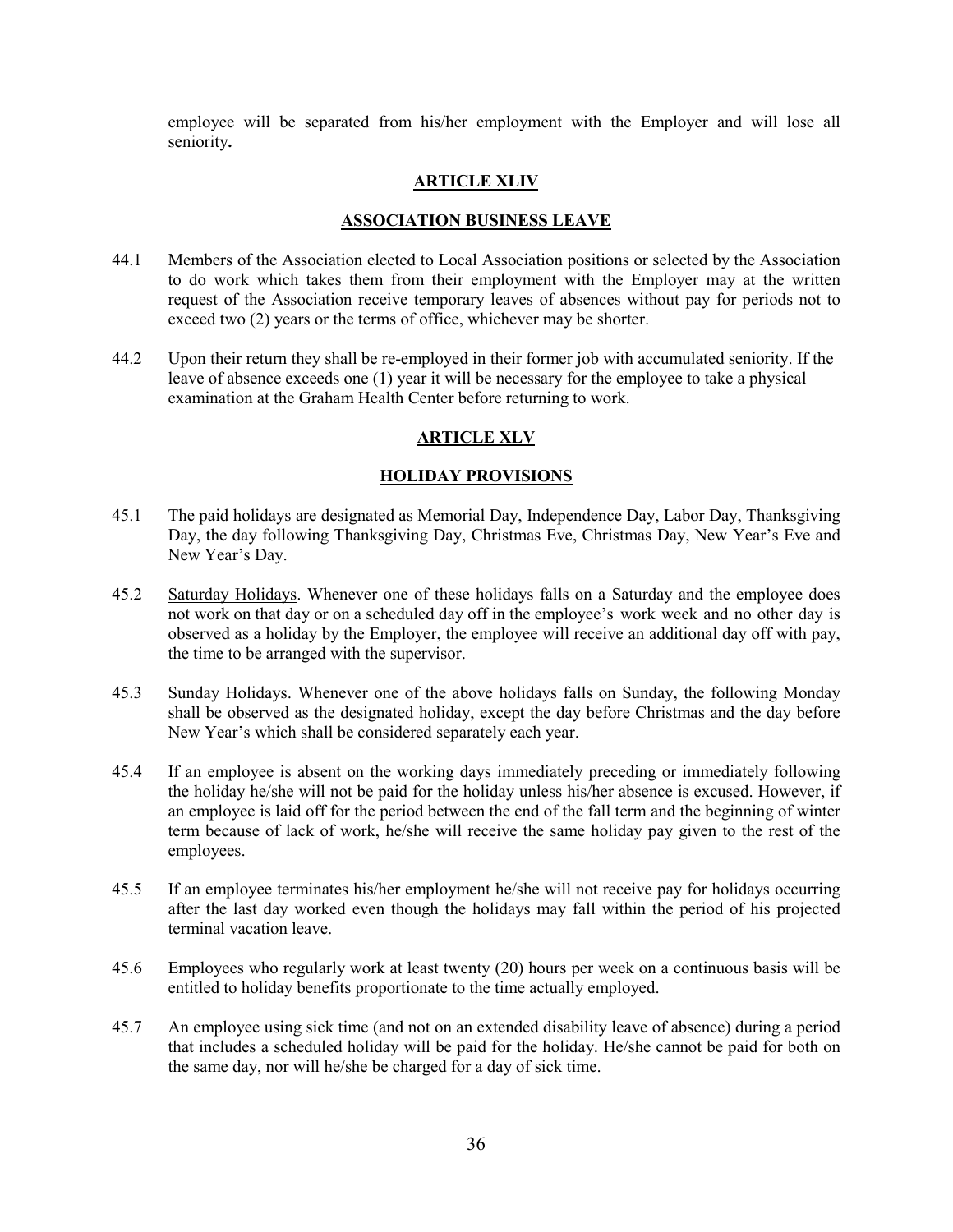45.8 Holiday Recess\*. Employees not scheduled by the Employer to work on days designated by the Employer as holiday recess days between Christmas and New Year's Eve shall be granted paid recess time. If the employee is scheduled to work on recess days, he/she shall be entitled to compensatory days off with pay for the scheduled days worked, at the equivalent of time and onehalf (1 1/2) for each hour worked. The compensatory days must be taken by December 1st following the recess period in which it was earned. Extenuating circumstances for any compensatory time not taken may be addressed with management on an individual basis. Compensatory time earned will be posted in the department on a quarterly basis.

The compensatory days shall be taken at such times as are approved by the employee's supervisor and must be selected in advance in accordance with the scheduling plan adopted by the supervisor. (Normally, no more than one (1) or two (2) employees on a shift in a department would be permitted to select the same date for a compensatory day.) A regular, part-time employee shall be entitled to compensatory time off with pay based on the proportion which his/her work schedule bears to full-time employment. Recess pay for all employees shall be proportionate to the hours which would have been scheduled for those days if they were not identified by the Employer as recess days. Employees who must be scheduled to work a regular shift during the recess period with short notice shall be paid at their regular rate for the regular shift (for which they shall be granted a compensatory day) and overtime for additional hours. Work schedules during the holiday recess periods shall be handled as follows:

- a) The supervisor will notify the employees in the respective departments how many employees in each classification are required to work during each of the holiday recess days.
- b) The most senior employees in each classification in the department shall have first choice on whether to work.
- c) Scheduled work in each department not voluntarily elected shall be assigned by classification in reverse seniority order.

\*For the skilled trades classification, the type of skills required may be specified.

# **ARTICLE XLVI**

#### **LONGEVITY PAY**

- 46.1 All employees who have been regularly scheduled to work at least thirty (30) hours per week as of October 1 of any year shall be entitled to receive longevity pay for length of continuous service with the Employer according to the following rules and schedule of payment. Employees hired after ratification (12/6/11) of this agreement are not eligible for longevity pay.
- 46.2 Longevity pay will be computed as a percentage of employees' regular annual base salary or wage. Base salary or wage shall be that salary or wage which an employee is being paid on the first regularly scheduled pay period of the calendar year in which the longevity pay is due. Base salary or wage shall not include overtime or premium pay. Longevity pay shall be based on fulltime continuous service (full-time being thirty (30) or more hours per week in this instance).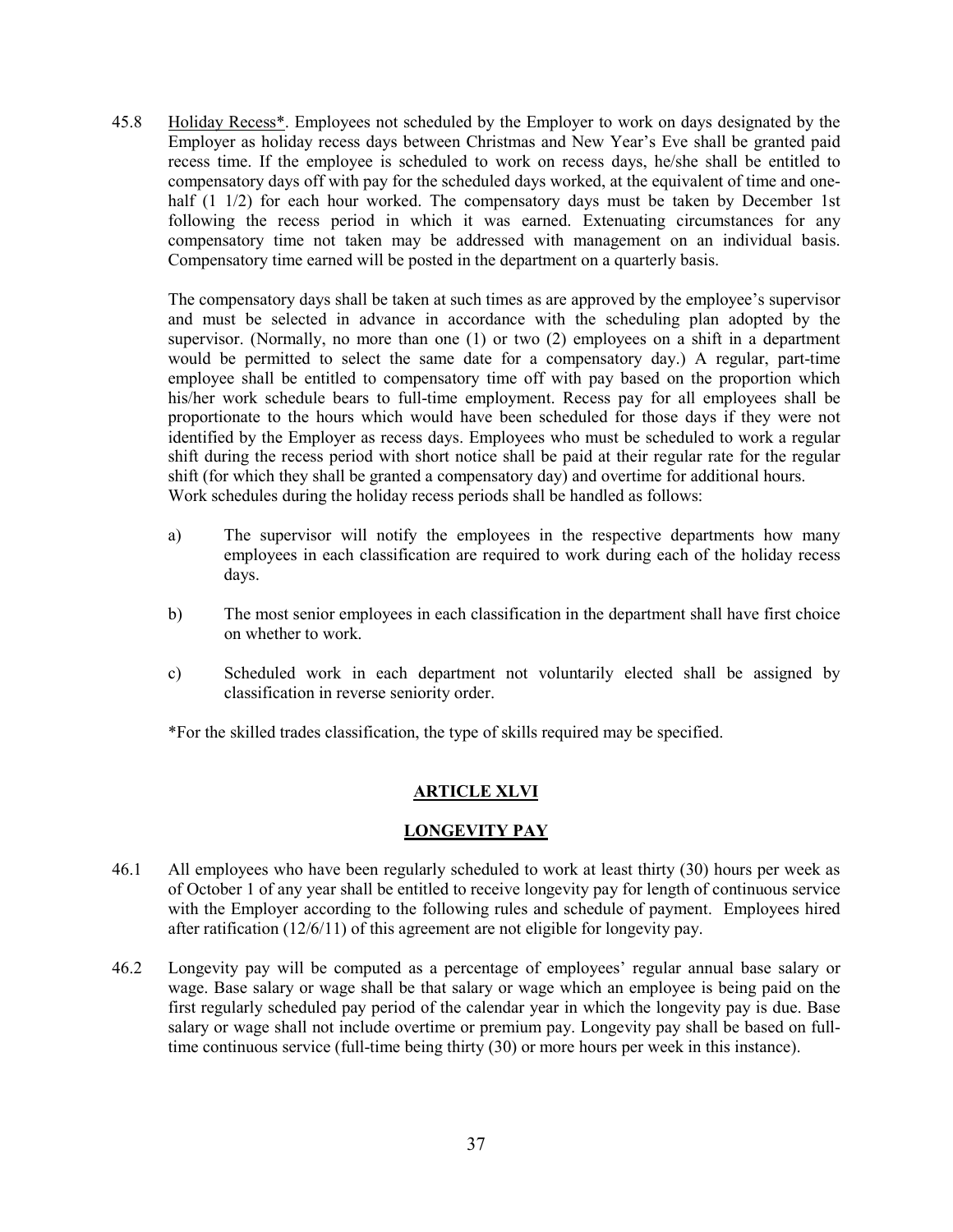- 46.3 Following completion of six (6) years of continuous full-time service by October 1 of any year and continuing in subsequent years of such service, each employee shall receive longevity payments as provided in the schedule.
- 46.4 To be eligible for longevity payments subsequent to the first payment, an employee must have completed continuous full-time service equal to the service requirement by original eligibility plus a minimum of one (1) additional year of such service for each payment.
	- a) Continuous "full-time service" means the employee has been scheduled and worked at least thirty (30) hours per week for thirty-nine (39) weeks during the year.
	- b) If the employee is absent in an unpaid leave or layoff status for more than thirteen (13) weeks in the year (October I through September 30), he/she is not eligible for a longevity payment following completion of that year and the "Longevity date" shall be adjusted for future years.
	- c) The "longevity date" is used to determine the total years of "continuous service" in which the longevity pay percentage factor (see 46.7 below) is based.
- 46.5 Payments to employees who become eligible by October I of any year shall be due the subsequent December 1. (The first payment shall be due December 1, 1966).
- 46.6 Effective October 1, 1966, pro-rated payments shall be made to those employees who retire under the University Non-Contributory Retirement Plan prior to October 1, 1967, and to those who retire prior to October 1 of any year thereafter. This also applies to those employees not under the retirement plan but who are sixty-five (65) years of age at the time of their separation. In case of death longevity payments shall be made to the dependent. Such pro-rated payments as indicated above shall be based on the number of calendar months of full-time service credited to an employee from the preceding October 1 to the date of retirement, separation, or death and shall be made as soon as practicable thereafter.

46.7 No longevity payments as shown in the following schedule shall be made for that portion of an employee's regular salary or wage, which is in excess of \$15,000.

| <b>Annual Longevity Pay</b>       |                      |  |
|-----------------------------------|----------------------|--|
| 6 or more and less than 10 years  | 2% of annual wage    |  |
| 10 or more and less than 14 years | 3% of annual wage    |  |
| 14 or more and less than 18 years | 4\% of annual wage   |  |
| 18 or more and less than 22 years | 5% of annual wage    |  |
| 22 or more and less than 26 years | $6\%$ of annual wage |  |
| 26 or more years                  | 8% of annual wage    |  |

# **LONGEVITY PAY SCHEDULE**

# **Annual Longevity Pay**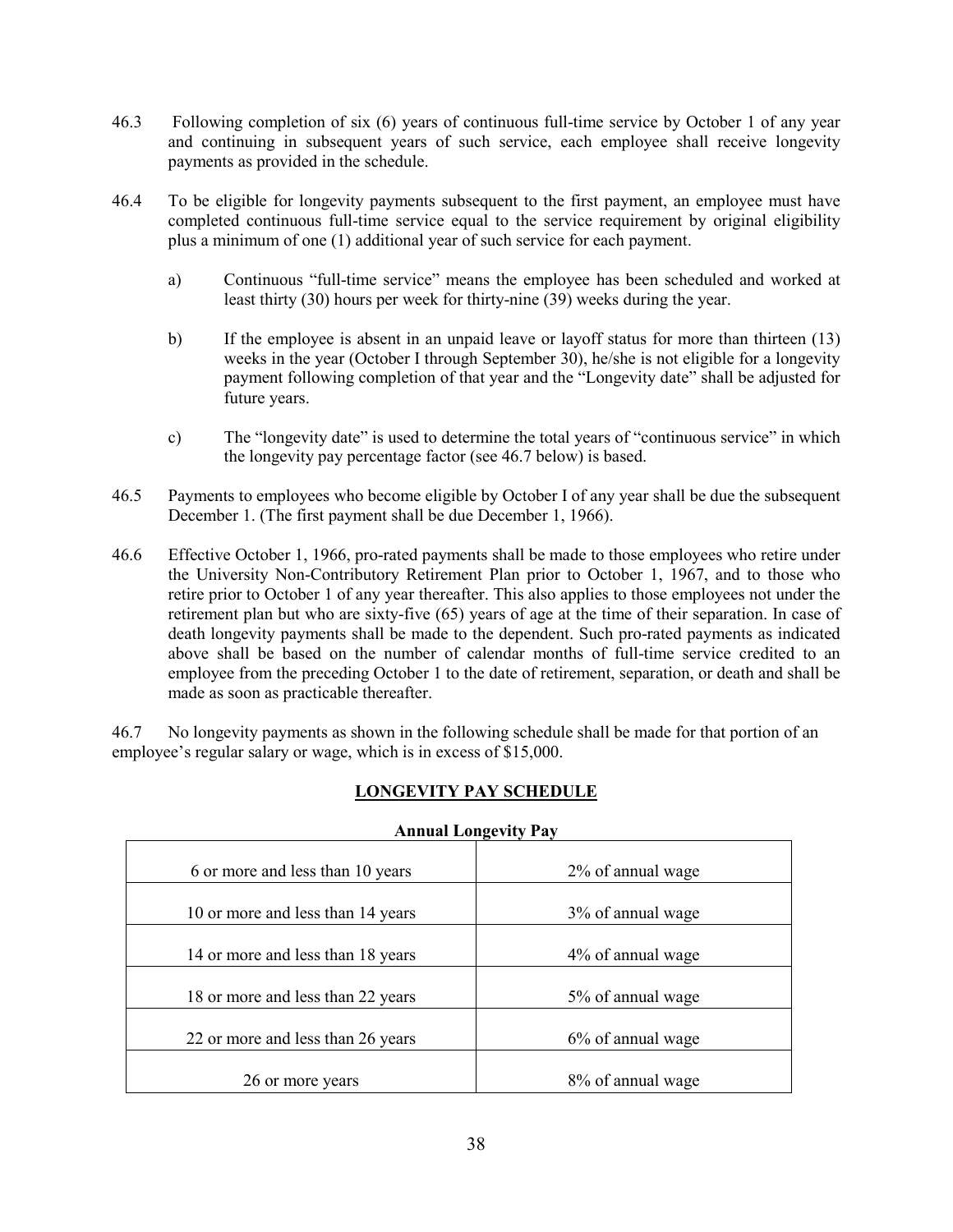## **ARTICLE XLVII**

#### **PERSONAL TIME**

47.1 Three (3) days (24 hours) of personal time, with pay shall be granted annually to each full-time continuous employee on the employment rolls as of July 1 for the purpose of attending to, or caring for, personal matters during the course of the fiscal year commencing on such date. This date shall include time off to attend religious service of the employee's own choice, such as Good Friday; time off for the celebration of the employee's birthday; and time off to vote. Each fulltime continuous employee who is hired after the beginning of the fiscal year shall be credited with three (3) days, of personal time or fractional amount thereof as follows:

| July through December | 24 hours |
|-----------------------|----------|
| January through March | 12 hours |
| April through May     | 6 hours  |
| June                  | 0 hours  |

- 47.2 In addition to the personal time set forth above, employees who have accumulated twenty-five (25) or more sick days pursuant to section 38.1 of this Agreement shall be granted one (1) additional day of personal time pursuant to this section for a total of four (4) days. Employees who have accumulated fifty (50) sick days pursuant to section 38.1 of this Agreement shall be credited with two (2) additional days of personal time pursuant to this section for a total of five (5) days. Such additional days of personal time shall initially be calculated when the employee has accumulated sufficient sick time to qualify for the additional day (unless there is less than one (1) month before the beginning of the new fiscal year) and at the beginning of the Employer's fiscal year thereafter only if the employee has maintained the requisite unused sick time required for the granting of such additional personal time. For an employee who previously satisfied the "twenty-five (25) days" or " fifty (50) days" criterion to qualify for additional personal time but then fell below the respective level due to an extended absence for illness or injury and thereby did not receive the extra personal time at the beginning of the next fiscal year, this option is available: if the employee during the fiscal year but before June 1 of the next fiscal year again meets the prescribed standard twenty-five (25) days of sick time accrued or fifty (50) days of sick time accrued, he/she may make a written request to the Personnel Records Office in the University Human Resources Department for the granting of the additional personal time. The written request will then trigger a review of the accrual records, and if it is determined that the employee has satisfied the respective criterion, the extra personal time will be awarded no later than thirty (30) calendar days from the date of submission of the written request.
- 47.3 The personal time, or fraction thereof, credited to each full-time continuous employee shall be utilized and charged to him/her in increments of not less than one (1) full hour.
- 47.4 The personal time, or any fraction thereof, shall not be utilized during an absence for sick time or during any other leave of absence.
- 47.5 No carry-over of unused personal time from one (1) fiscal year to another shall be allowed.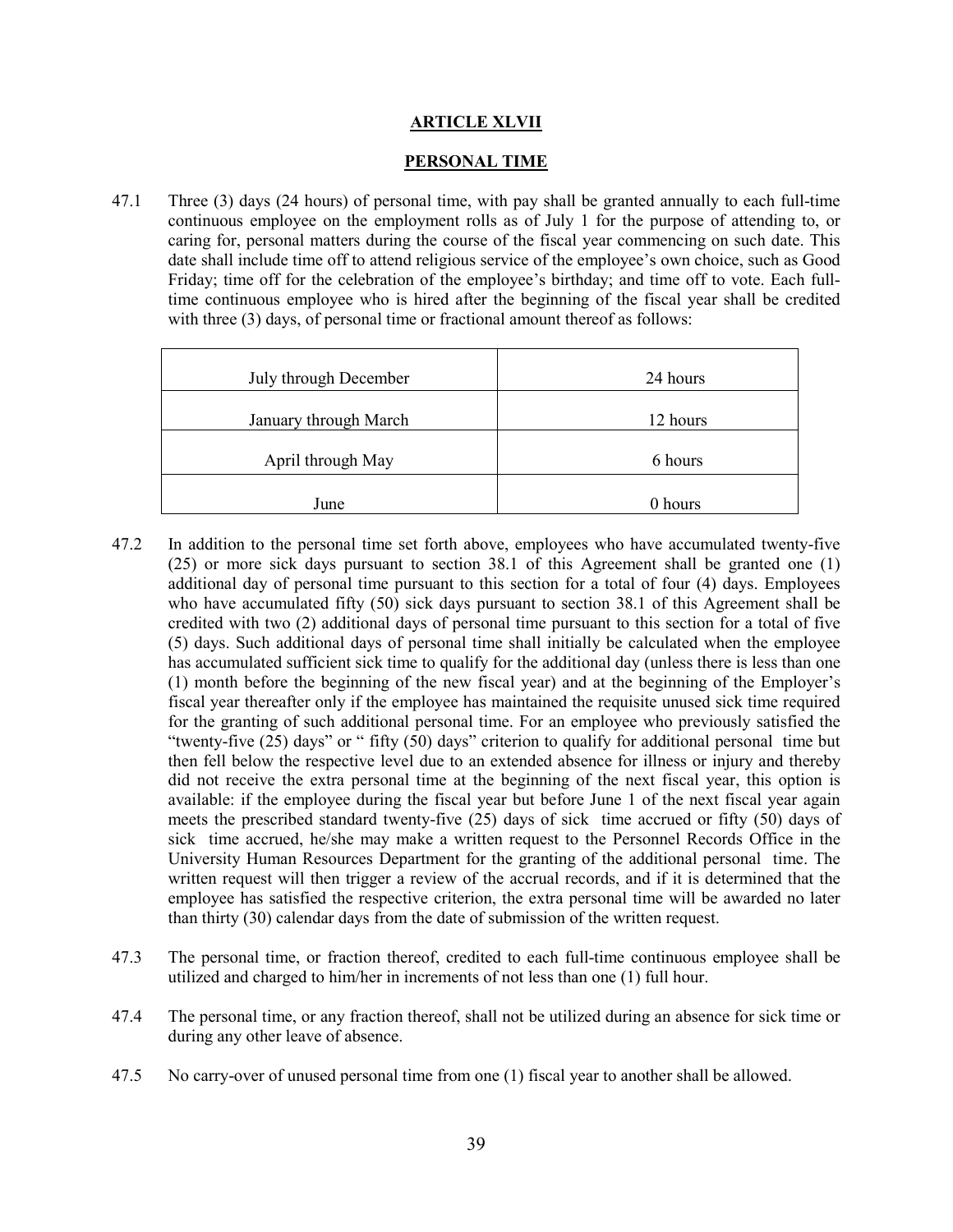47.6 The employee shall obtain the approval of his/her supervisor prior to being absent for all, or any part, of his/her personal time.

## **ARTICLE XLVIII**

#### **VACATIONS**

48.1 Vacations with pay are based on an employee's length of employment as shown in the following schedule:

| <b>Length of Full-time</b><br><b>Service</b> | <b>Maximum Vacation Hours</b><br><b>Earned in One Year</b> | <b>Actual Vacation Hours</b><br><b>Earned Per Pay Period</b> |
|----------------------------------------------|------------------------------------------------------------|--------------------------------------------------------------|
| 0 to 4.0 years                               | 96 hours                                                   | 3.69 hours                                                   |
| 4.0 to 9.0 years                             | 128 hours                                                  | 4.92 hours                                                   |
| $9.0$ to 14.0 years                          | 152 hours                                                  | 5.85 hours                                                   |
| 14.0 years and over                          | 192 hours                                                  | 7.38 hours                                                   |

- 48.2 An employee's vacation accrual will be based on his/her scheduled hours in the work-week.
- 48.3 Vacation hours are accrued at the end of each pay period. A regular full-time employee and employees, who are regularly scheduled to work at least thirty (30) hours per week on a regular basis, shall earn according to the schedule shown above. Years of service must be consecutive, and an employee will be given credit only for the time actually worked, while on paid leaves, or while on layoff status for periods of less than two (2) years, for purposes of meeting the three (3) requirements of the progressive vacation plan. Vacation time may be accumulated up to the amount of vacation time an employee accumulates in an eighteen (18) month period. In the event an employee has accumulated vacation hours in excess of the amount accruing in a fifteen (15) months period, the employee shall, upon written request to his/her supervisor, be granted vacation time off within ninety (90) calendar days of submission of the request, of sufficient duration to assure that said employee will not "lose" earned vacation benefits. If such time off is not granted to an extent necessary to assure no loss of vacation benefits, said employee shall be paid at his/her regular rate for each day of vacation which would be accumulated but for the eighteen (18) months limitation provided herein. Notwithstanding the above, no employee shall accrue vacation credits while on unpaid leaves or layoff.
- 48.4 Employees who were regularly scheduled to work at least twenty (20) hours per week but less than thirty (30) hours per week shall be entitled to vacation benefits as follows: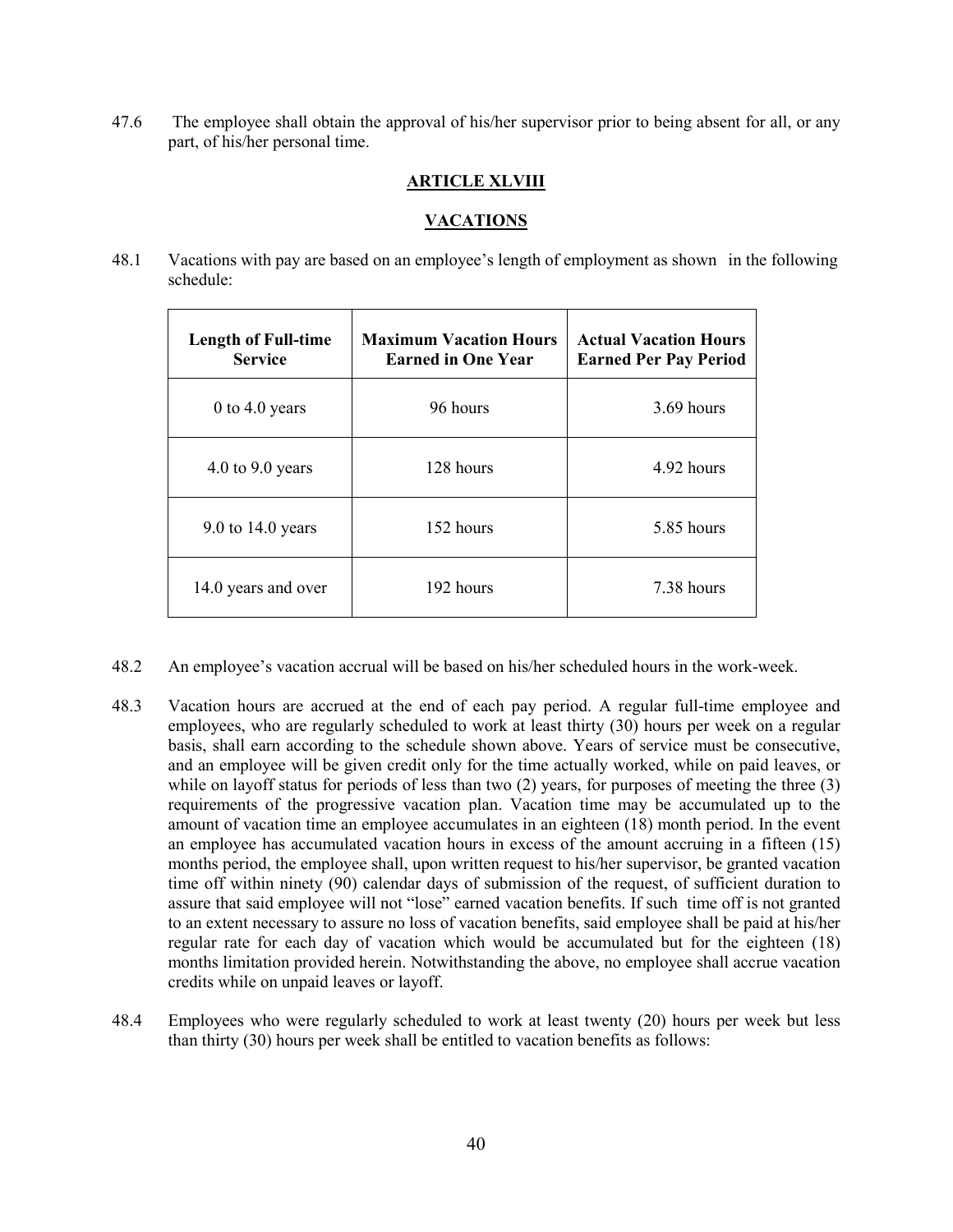| <b>Length of Full-time</b><br><b>Service</b> | <b>Maximum Vacation Hours</b><br><b>Earned in One Year</b> | <b>Actual Vacation Hours Earned</b><br><b>Per Pay Period</b> |
|----------------------------------------------|------------------------------------------------------------|--------------------------------------------------------------|
| 0 to 4.0 years                               | 72 hours                                                   | 2.77 hours                                                   |
| 4.0 to 9.0 years                             | 96 hours                                                   | 3.69 hours                                                   |
| 9.0 to 14.0 years                            | 114 hours                                                  | 4.39 hours                                                   |
| 14.0 years and over                          | 144 hours                                                  | 5.53 hours                                                   |

- 48.5 An approved leave of absence for military service will not be counted as a break in the employee's service record when determining his/her earned vacation hours.
- 48.6 Effective January 1, 2014, any unused vacation hours no greater than a maximum one year accrual amount will be paid to employees at the time of termination provided the employee leaves in good standing and gives a two-week written notice of his/her intent to leave. In case of death, the vacation money due the employee will be paid to any beneficiary designated by the employee to receive such funds on forms to be provided by the Employer, or if no such designation has been made, to the employee's estate.
- 48.7 If a holiday falls within an employee's vacation, the employee will not have a vacation day deducted from his/her accrued balance for such holiday.
- 48.8 An employee may take his/her vacation at any time in the course of the year as long as he/she has provided appropriate notice to his/her supervisor and as long as his/her proposed vacation conforms to the needs and requirements of his/her individual department.
- 48.9 An employee may submit a request to his/her supervisor to take a vacation at any time during the year. The supervisor will approve vacation requests based on work requirements of the department. Vacation requests should be for periods of not less than one (1) week at a time, but, with the specific approval of the employee's supervisor, requests for vacations of less than one (1) week at one (1) time may, at the discretion of the supervisor, be granted. Employees should submit vacation requests as far in advance of the requested vacation as possible.
- 48.10 In the event a dispute arises between two (2) or more employees as to the scheduling of vacation, and the Employer is unwilling or unable to allow both employees to take the requested vacation at the same time, if consistent with the supervisor's work needs, the employee with the most seniority shall receive preference if the request is made sixty (60) calendar days or more before the vacation start date. However, if vacation requests for the same time are made within sixty (60) days of the vacation start date, the employee with the earlier date of request shall be given preference.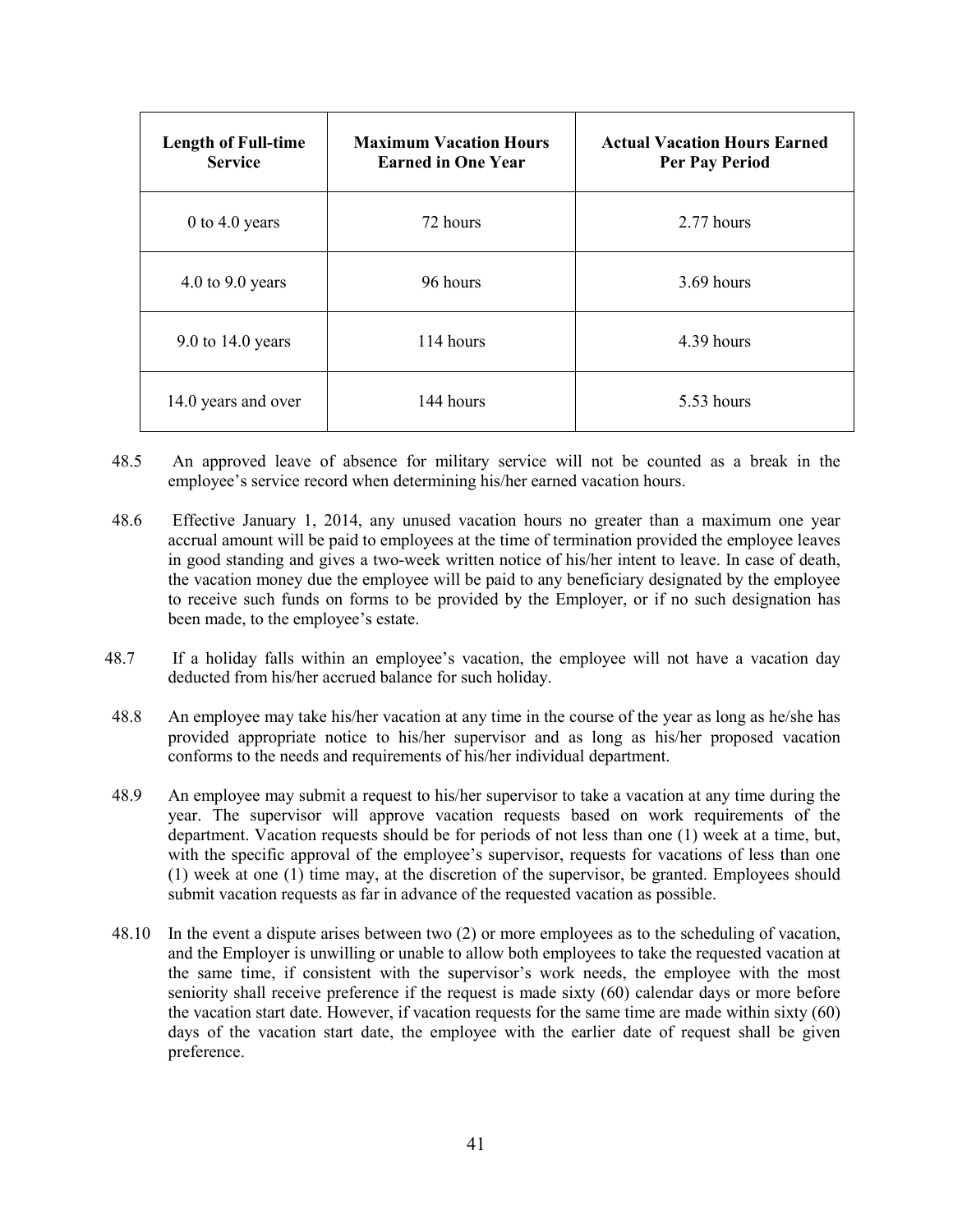48.11 Supervisors will, within ten (10) working days, provide a written response to an employee submitting a written vacation request, indicating approved or disapproved. However, approval may be conditional in accordance with the provisions of paragraph  $48.10$ .

# **ARTICLE XLIX**

## **UNIVERSITY NON-CONTRIBUTORY RETIREMENT PLAN**

- 49.1 All regular, full-time employees who were hired prior to attaining their fifty-third (53rd) birthday and satisfactorily completed their probationary period are eligible to continue to participate in the Employer's Non-Contributory Retirement Plan if the employee requested to do so prior to September 1, 1975. An employee's retirement benefits will be computed from the date of hire. Under this retirement plan an employee must have at least fifteen (15) years of continuous fulltime service to be eligible for benefits at sixty-five (65) years of age or over. Such benefits would be payable on the first of the month following the date of retirement.
- 49.2 A qualifying employee with at least fifteen (15) years of continuous service may request retirement on the first of the month following attainment of age sixty-two (62) and retirement benefits will be paid to his/her beginning with the first of the month following attainment of age sixty-five (65). However, if retirement occurs between ages sixty-two (62) and sixty-five (65), pension benefits may begin prior to age sixty-five (65), but the benefits will be actuarially reduced to the extent retirement occurs prior to age sixty-five (65). An employee will receive credit for all the years of his/her continuous full-time employment in computing retirement benefits.
- 49.3 An employee with twenty-five (25) years of service under the retirement plan may retire under one (1) of the following options:
	- a) The employee may elect a pension starting on the first of the month after retirement following completion of twenty-five (25) years of service based on years of service but with a penalty (actuarial reduction) of one year for each year he/she lacks of attaining age sixty-five (65), or
	- b) If the employee is sixty-two (62) years of age, the employee may retire with a pension that starts the first of the month following attainment of age sixty-two (62), but the benefits will be actuarially reduced to the extent retirement occurs prior to age sixty-five  $(65)$ .
- 49.4 Calculations of Non-Con only pension benefits shall be as follows:
	- a) Service credits for the determination of the pension benefit shall be one percent (1%) for each of the first ten 10 years of continuous employment and two percent (2%) for each year thereafter.
	- b) The annual pension benefit shall be determined by multiplying the average yearly earnings, computed for the five (5) consecutive years of highest earnings, by the service credits, and then adding ten percent (10%).
	- c) The maximum annual pension benefit shall be three thousand and five hundred dollars (\$3,500.00).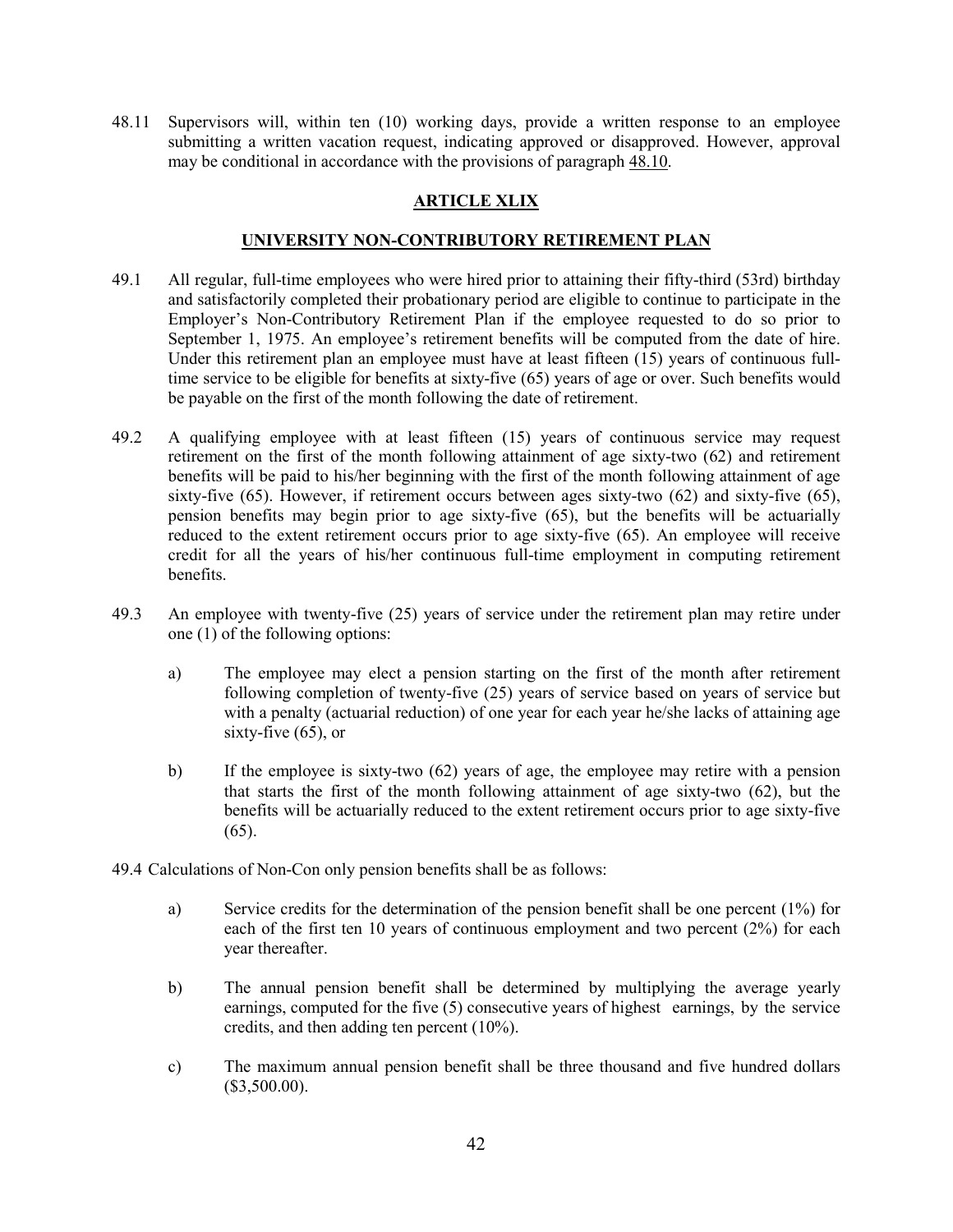- 49.5 An employee covered solely by the Employer Non-Con Plan shall be provided after retirement an Employer expense with life insurance in the amount of \$2,000 (or, in lieu thereof, and at the employee's option, a \$1,000 payment at time of retirement).
- 49.6 Frozen Non-Contributory Retirement Plan Benefits may be available to employees who were employed prior to June 30, 1975, and either were not eligible to remain solely in the Non-Con only plan or elected not to remain.
	- a) Those employees whose potential benefits in the Non-Con Plan were frozen as of June 30, 1975, are also eligible to participate in the Multiple Option Retirement Program as described in Article L Multiple Option Retirement Program below. To be eligible to receive such frozen pension benefits, an employee must obtain retirement eligibility status as defined under paragraphs 49.1, 49.2, or 49.3.
	- b) Payment of the Frozen Non-Con pension shall occur as follows:
		- 1) The full annual Frozen Non-Con retirement pension for persons who meet the full-time service requirement of fifteen (15) years and the age requirement of at least sixty-two (62) shall commence at the first of the month following attainment of age sixty-five (65) if retirement has occurred. If retirement occurs between ages sixty-two (62) and sixty-five (65), pension benefits may begin prior to age sixty-five (65) but the benefits will be actuarially reduced to the extent retirement occurs prior to age sixty-five (65).
		- 2) An employee who meets the service requirement of twenty-five (25) years may retire at any time with the Frozen Non-Con pension benefits to commence the first of the month following retirement. However, these benefits will be actuarially reduced to the extent retirement occurs prior to age sixty-five (65).
	- c) The Frozen Non-Con pension benefit shall be calculated as follows:
		- 1) Service credits for the determination of the pension benefit shall be one percent (1%) for each of the first ten (10) years of continuous employment and two percent (2%) thereafter through June 30, 1975.
		- 2) The annual pension amount shall be determined by multiplying the employee's annual earnings for the year ended June 30, 1975, by his/her service credits as of that date and then adding ten percent (10%).
		- 3) The maximum annual Frozen Non-Con pension benefit shall be three thousand and five hundred dollars (\$3,500.00).
	- d) An employee retiring with a Frozen Non-Con plan pension benefit may also receive a retirement pension from contributions made to the Multiple Option Retirement Program.
- 49.7 Hospital-Medical insurance for Retirees. Persons hired on or before December 31, 2006 will be eligible for Employer monthly contributions towards Medicare complementary coverage. A retiree who has attained age sixty-five (65) and has at least fifteen (15) years of full-time active service shall be provided with hospital-medical insurance to supplement Medicare Parts A and B if the retiree had continuously remained in an Employer group health plan after retirement. If the retiree is in an HMO plan, Medicare complementary coverage shall be through that plan.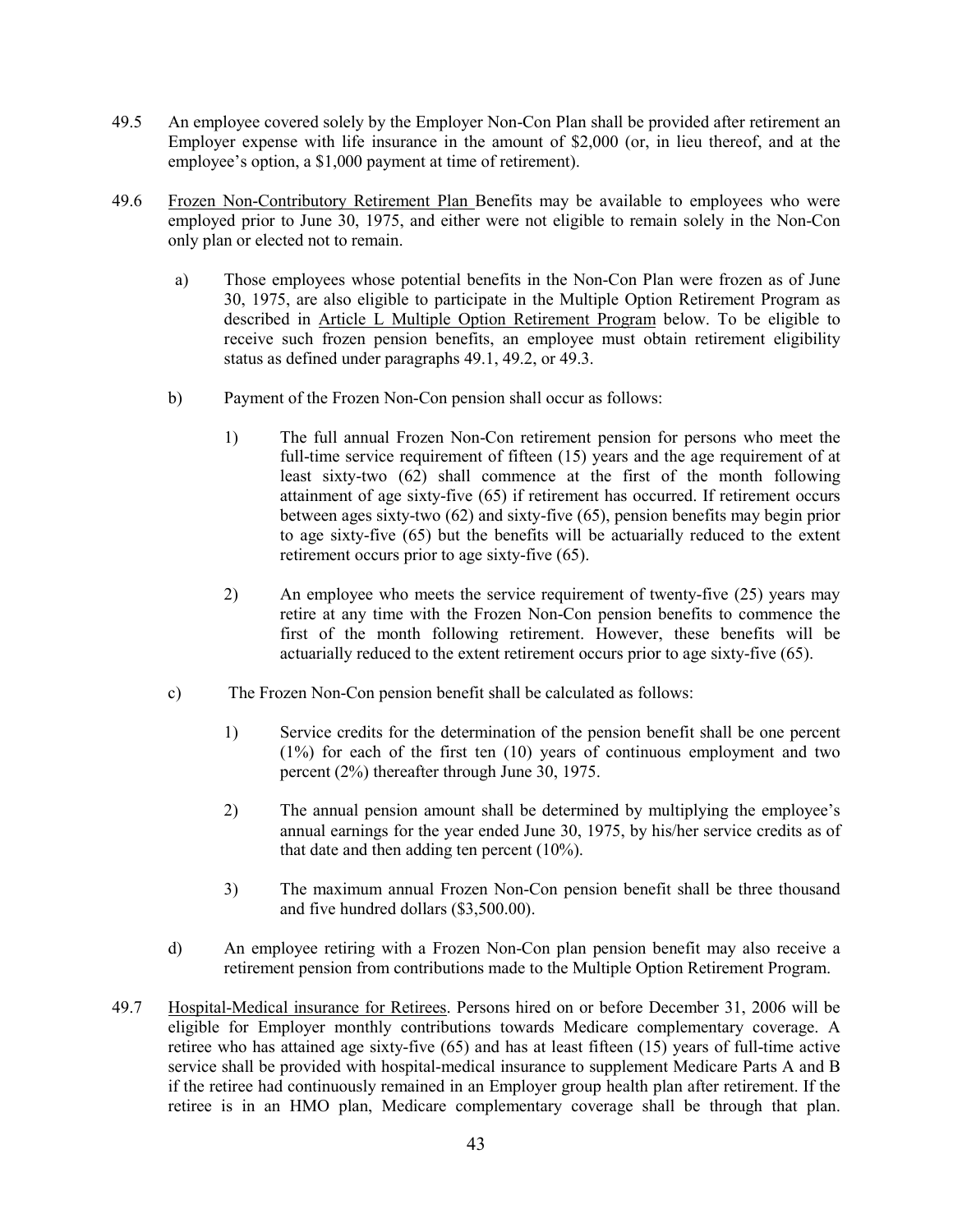Available Medicare Complementary plans and the provisions of those plans in future years are subject to change by the Employer. For persons retired by March 1, 1995, the Employer will continue to pay the full cost of the monthly premium for the available Medicare complementary plan selected for participation. For all other persons who retire, the Employer's monthly contribution, for single party coverage, towards Medicare complementary shall be:

\$329.82 plus an additional 4% in future years for persons who retired on or after March 1, 1995 but on or before December 31, 2006;

\$343.02 plus an additional 4% in future years for persons who retire on or after January 1, 2007 but on or before December 31, 2007;

\$343.02 with no additional percentage increase in future years for persons who retire on or after January 1, 2008.

Additionally, the retiree's spouse is eligible for continued coverage (supplemental to Medicare if the spouse is age sixty-five (65) or older or continued coverage under an Employer group medical plan for those not eligible for Medicare). The Employer's monthly contribution for the premiums for spousal coverage shall be as follows: (a) if the plan is Medicare complementary coverage, the Employer contribution shall be the same as for the retiree described above; (b) if the coverage is for a spouse under age sixty-five (65), the Employer contribution shall be limited to the amount contributed by the Employer for single coverage in that same group health plan for active employees. Any premium costs for hospital-medical coverage beyond the Employer contribution as described above shall be the responsibility of the retiree or the retiree's surviving spouse who shall be required to make arrangements with the Oakland University Benefit and Compensation Services Office to pay for such monthly premium costs. Continued premium contributions from the Employer are subject to timely monthly payments from the retiree or surviving spouse of amounts beyond the Employer contribution.

Persons hired on or after January 1, 2007 will be eligible for participation only, in the Employer's Medicare complementary coverage for both retiree and spouse, with the full premium cost at the prevailing retiree rates to be paid by the retiree ("Access Only".)

The current four percent (4%) escalator on Medicare complementary coverage will continue in Calendar Years 2006 and 2007 but will be eliminated (0%) in Calendar Year 2008.

Beginning January 1, 2009, employees who: (1) were full-time active employees on December 31, 2007 (2) were eligible for the Multiple Option Retirement Program pursuant to paragraph 50.1 (MORP) or the Supplemental Retirement Plan pursuant to paragraph 50.5 (SRP); and, (3) were an active employee in a paid status and eligible for Employer paid benefits received an annual lump sum of \$500 to either their MORP or SRP which would continue each calendar year thereafter.

Contributions will be made in January of the respective calendar year. Notwithstanding the foregoing, employees who are not eligible for Employer contribution to MORP and choose not to establish an SRP will not be eligible for the foregoing payments. Such employees will receive a pro-rata calendar year contribution in the calendar year in which they become eligible for the Employee contribution to MORP. An employee who is hired on or before the 15th of the month will have that month considered in calculating the calendar year pro-rata contribution.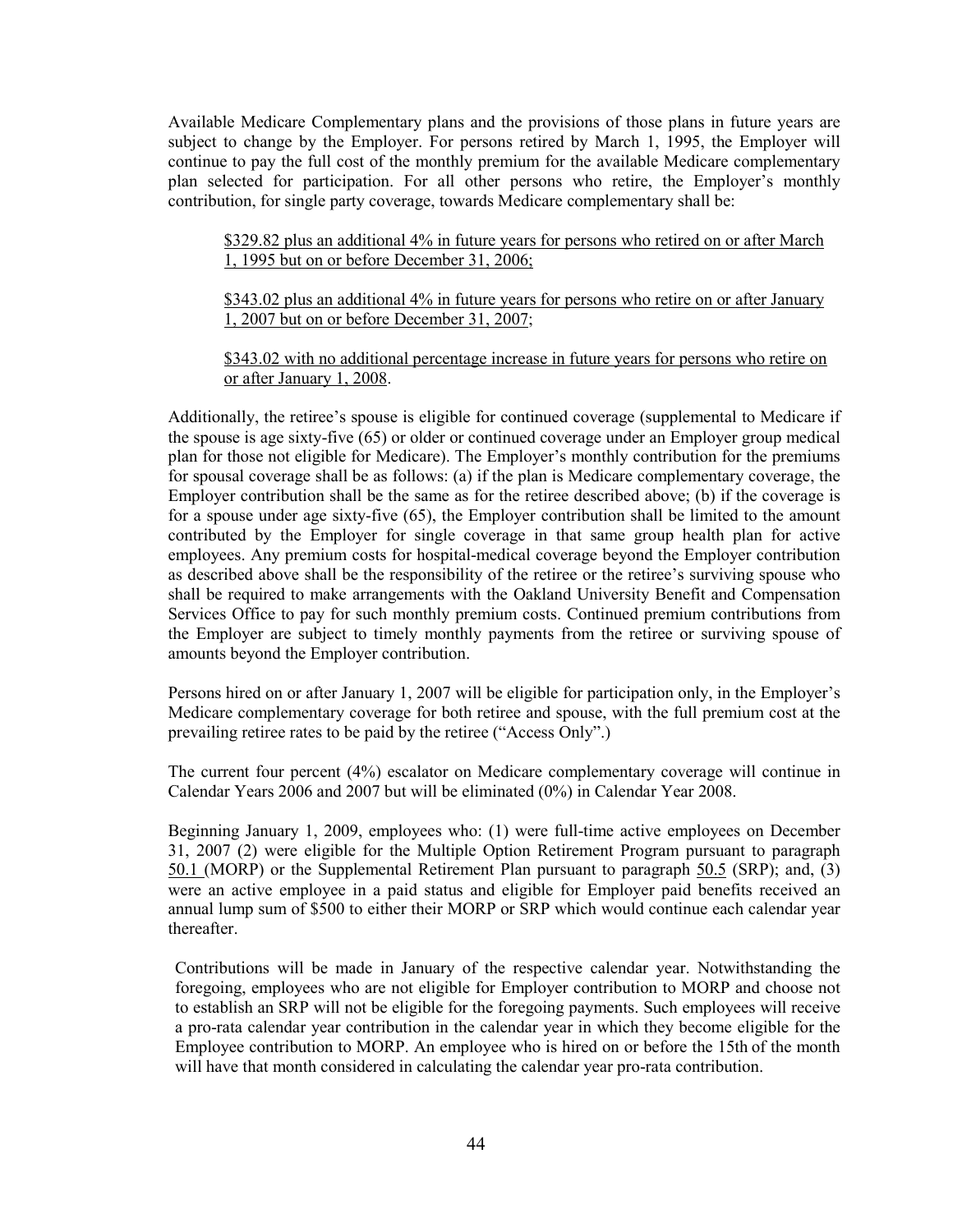The Employer has established an early retirement fund from which monthly premium costs of group health coverage may be paid for an employee who retires after November 1, 1987 and her/his spouse after the retiree attains age sixty-two (62) and until she/he becomes eligible for the coverage at age sixty- five (65) described immediately above. The retiree must have retired in accordance with the provisions of 50.4 (retirement age and service requirements). The annual contribution to the early retirement fund shall be \$13,000 effective calendar year 2006. Amounts not used during one (1) fiscal year will be carried over to the next fiscal year. If requests are in excess of available funding, remaining funds will be prorated among those who qualify. Two (2) times per year the University shall provide the Association with a report on usage and funds remaining. In no event will premium payments from the early retirement fund exceed Employer contributions for active employees for like coverage. These funds will initially be allocated to participants for one (1) party coverage. Any remaining funds will be used to provide two party coverage on a pro-rated basis (i.e., spouses of early OUCMT retirees will be covered once every early OUCMT retiree has been covered). The retiree must make advance arrangements with the Benefit and Compensation Services Office to pay whatever premium costs for this coverage are not paid from the fund or the coverage will not be provided.

A retiree with twenty-five (25) years of full-time active service who has not attained age sixtytwo ( 62), may elect to continue group hospital-medical coverage to age sixty-five (65) at his/her own expense by making advance arrangements with the Benefit and Compensation Services Office. Upon attainment of age sixty two (62), the retiree would then become eligible for premium payments to be paid from the fund along with other retirees between the ages of sixtytwo  $(62)$  and sixty-five  $(65)$ .

Eligibility for coverage at age sixty-five (65) at Employer expense or for coverage between age sixty-two (62) and sixty-five (65) supported by the fund depends upon continued participation in the group hospital medical plan following termination from active service.

49.8 Medicare Complementary Premium Fund. The Employer has established a Medicare Complementary Premium Fund (hereafter referred to as MCPF) from which age sixty-five (65) or older individual official retirees (i.e., individuals who have satisfied the age and service requirements of paragraph 50.4) who have retired after March 1, 1995, or were hired before December 31, 2006 and their spouses may receive a monetary benefit to be applied to the retiree's share of the monthly premium cost for MCPF (ref. Paragraph 49.7). The Employer and the Association agree to continue the disbursement of funds through December 31, 2014 at which time this fund will no longer exist.

# **ARTICLE L**

# **MULTIPLE OPTION RETIREMENT PROGRAM**

- 50.1 The Employer will make available to all non-temporary full-time employees and to all employees who regularly work at least thirty (30) hours per week and who have completed at least three (3) years of service a Multiple Option Retirement Program (MORP) with these provisions:
	- a) Two (2) tax-deferred retirement plans are available in the Multiple Option Retirement Program: TIAA-CREF and Fidelity. Information regarding these plans is available from the Benefit and Compensation Services Office. The Employer and the Association may mutually agree to add other options or to disassociate from any of these plans.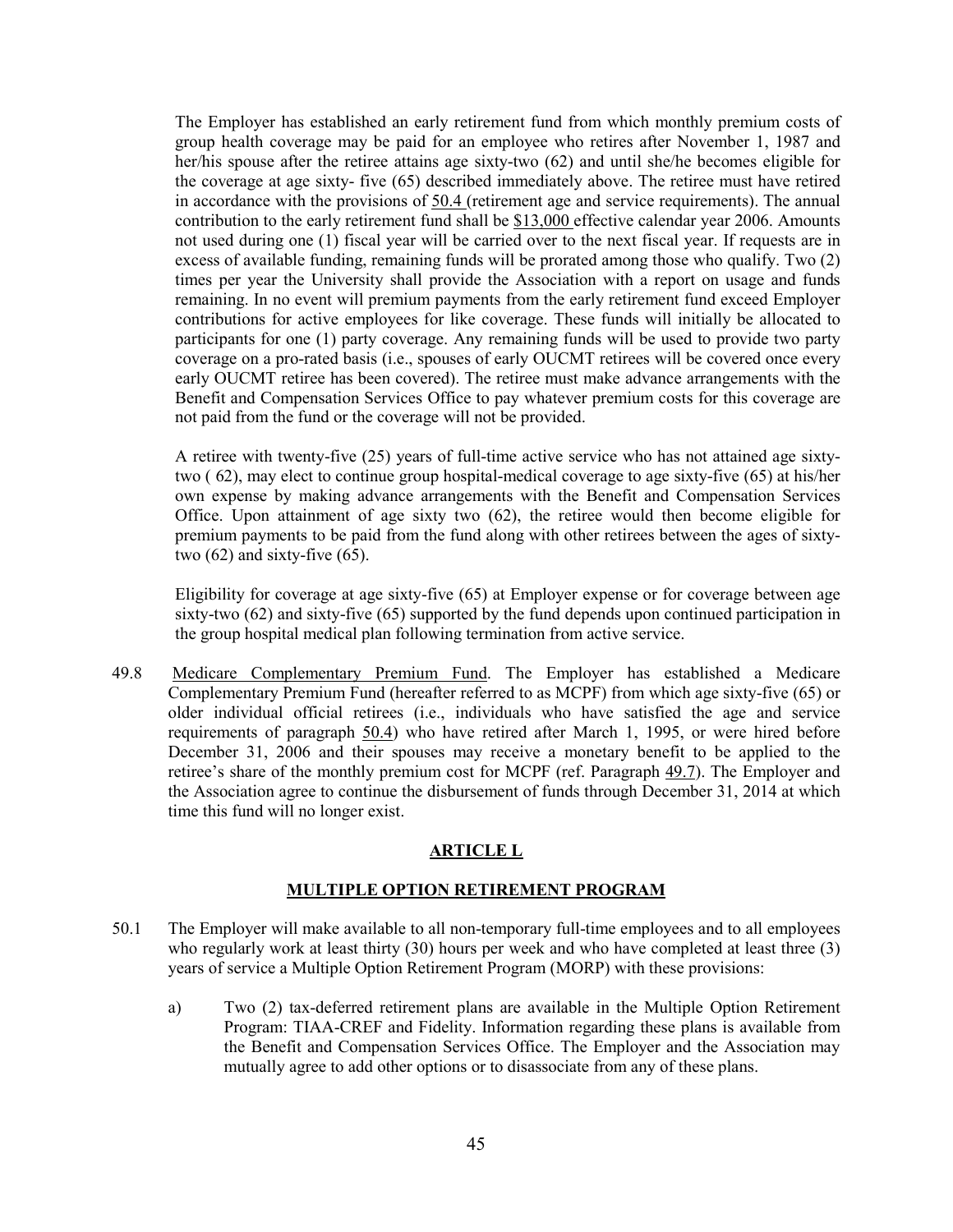- b) Employees may enroll in the program after completion of three (3) years of active service with a regular work schedule of thirty (30) or more hours per week. If employees fail to enroll when first eligible, they may enroll at any time thereafter, but participation cannot be made retroactive.
- c) The Employer shall contribute thirteen percent (13%) of each participating employee's salary on a monthly basis**.** For any benefit eligible custodians hired on or after January 1, 2012, the Employer shall contribute six and one half percent (6.5%) of their salary on a monthly basis.
- d) Employees newly enrolled after that date must specifically authorize any elective employee contribution to the program at the time they enroll.
- e) The Employer's contribution and any employee contribution are fully vested and the dollar value is based on interest and earnings experience of the vehicle selected. The Employer does not guarantee a return of principal or earnings on investments.
- 50.2 Employees who are participating in the Multiple Option Retirement Program and who "retire" or terminate without meeting the age and service requirements identified in 49.1, 49.2, or 49.3 shall receive a pension solely from contributions to the Multiple Option Retirement Program and shall not qualify for Hospital-Medical insurance for Retirees (see paragraph 49.7).
- 50.3 Employees participating in the Multiple Option Retirement Program, who have Frozen Non-Con Benefits, and who meet the age and service requirement identified in 49.1, 49.2 or 49.3 shall be eligible upon retirement for pension benefits from Multiple Option Retirement Program contributions, for pension benefits from the Frozen Non-Con Plan and for Hospital medical Insurance in accordance with the provisions of paragraph 49.7.
- 50.4 Employees who "Retire" after meeting the age and service requirements of 49.1, 49.2, and 49.3 are eligible for Hospital-Medical insurance Coverage as described and as provided under 49.7 whether or not they are also eligible for a pension under the Non-Con Plan, the Frozen Non-Con Plan, or the Multiple Option Retirement Program.
- 50.5 Supplemental Retirement Plan. The University shall provide all employees who are regularly scheduled to work twenty (20) or more hours per week the option of investing, at their expense, in supplemental retirement tax-deferred vehicles as identified in paragraph 51.1 A, subject to conditions established by the respective companies. Monthly contributions to this program must equal at least \$25.00.

# **ARTICLE LI**

# **TOTAL-MEDICAL PROGRAM**

51.1 Medical Coverage. The Employer will provide health insurance plans as described in subparagraphs (a) and (b) below for all full-time and part-time Bargaining Unit employees who work a minimum of twenty (20) hours a week or one thousand and forty (1,040) hours over at least an eight (8) month period and who have completed their probationary period with Employer and employee contributions for the monthly premiums as specified below. The Employer will contribute towards the premium under the terms set forth in paragraph 51.2; however, the employee must complete the enrollment forms within thirty (30) days of employment. Insurance will become effective the first (1st) of the month after thirty (30) days of employment. Medical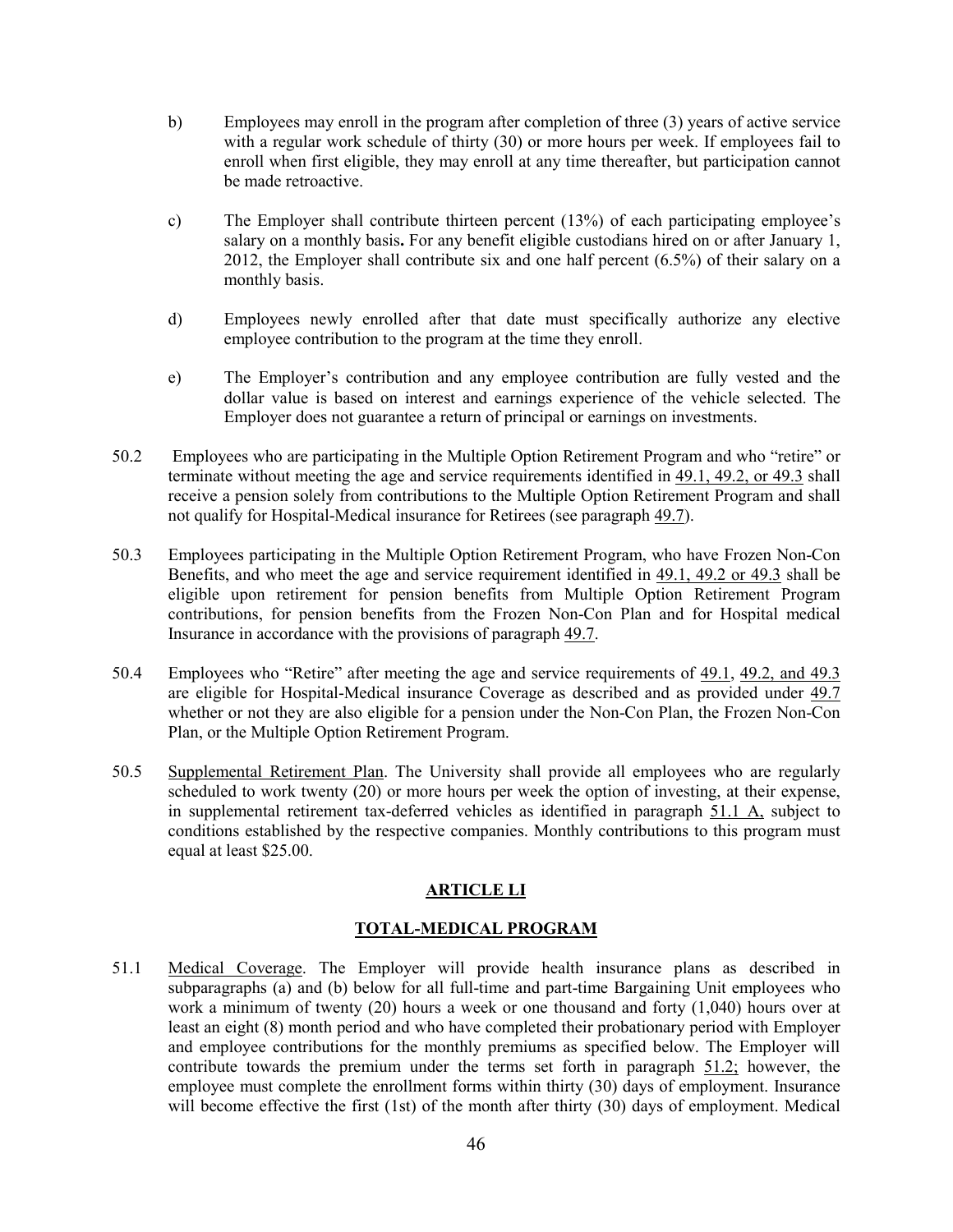insurance shall be provided as agreed to by the Employer and the Association. Coverage information will be on file in University Human Resources and additional information will be provided by the medical carriers.

Should the University substitute one carrier for another, any substitution shall provide equivalent coverage. No changes shall take place in the plans listed in 51.2A and 51.2B during the period of this agreement without consultation with the Association; changes not mandated by the insurance providers may only be implemented with the consent of the Association.

#### 51.2 The Employer's payment for the monthly premium for this coverage shall be as follows:

The University shall make a monthly premium contribution equal to ninety-five percent (95%) of the cost of the least-cost HMO plan for the respective level of coverage (single, two party, family). Effective January 1, 2021, a monthly contribution equal to ninety percent (90%) will be made. If the monthly premium for another medical plan selected by the employee is greater than the University contribution, the employee shall pay the difference

Medical Insurance Opt Out. Employees who are covered by another health insurance plan shall have the option to decline health insurance coverage from the Employer. Employees who elect to opt out of the health insurance coverage shall be paid one-thousand dollars (\$1,000) per year by the Employer.

Employees who are hired after January 1 or who experience a life-altering event may elect payment in lieu of enrollment, but will be paid on a prorated basis. An employee must provide proof of other health insurance prior to being authorized to opt out and receive payment.

Coverage continues to the end of the month if the employee quits, is terminated, or is laid off. An employee on leave without pay may keep the coverage in effect for no longer than two (2) years by arranging to pay the full premium through the Benefit and Compensation Services Office. Payment for benefits by the respective insurer under the plans offered is by "reasonable and customary" schedules (or according to schedules negotiated with preferred providers for these services).

If a program of national health care coverage becomes available, Oakland shall be required to pay no more toward national health insurance and the health care coverage described under this Article than it has agreed to pay in this paragraph 51.2. If any plan is likely to be deemed a "Cadillac Plan" under the Affordable Care Act as of January 1, 2020, then that plan will no longer be offered by Oakland as of January 1, 2020.

#### A. PPO Option

One PPO plan is available for participation: the PPO Plan.

Medical insurance shall be provided as agreed to by the University and the Association. Coverage information will be on file in University Human Resources and additional information will be provided by medical carriers.

PPO Plan**.** This plan is the Blue Cross Blue Shield of Michigan's PPO Option.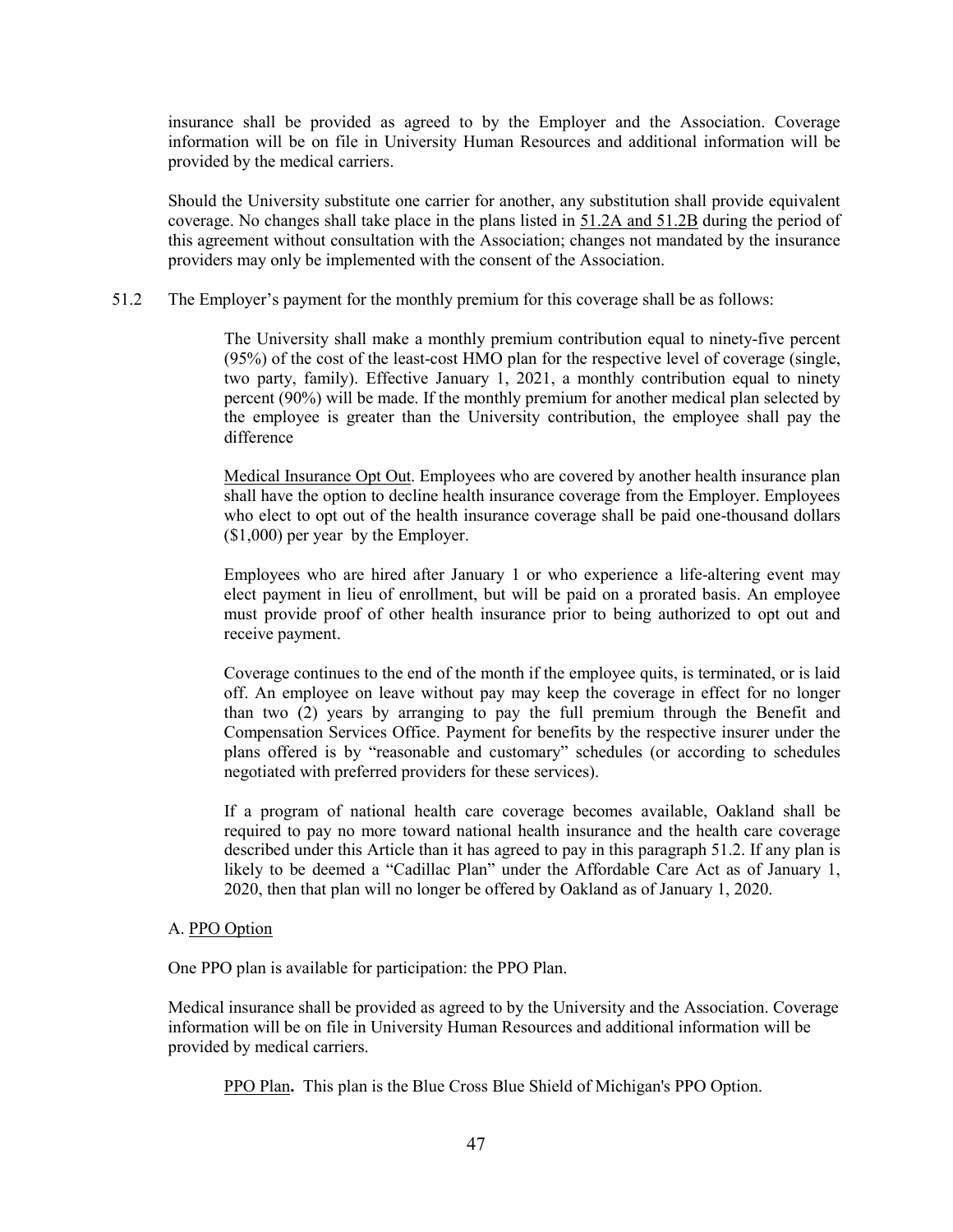\$20 co-pay for office/urgent care visits in a network physician's office.

\$250 single/\$500 family calendar year deductible in network and \$500 single/\$1,000 family deductible out-of-network.

\$1,250 single/\$2,500 family annual out of pocket max in-network and \$3,500 single/\$7,000 family out of pocket max out of network.

When services are provided by a community provider, the provider pays eighty percent (80%) of the reasonable amount as determined by the carrier after deductibles and the participant is responsible for the remaining charges. If services are received from a provider who is not a member of the Plan network, the plan pays sixty percent (60%) of the reasonable amount as determined by the carrier and the participant is responsible for the remaining charges. Specific policy terms are those in the executed insurance contract with the carrier.

Medical benefits shall be provided as agreed to by the University and the Association. Coverage information will be on file in University Human Resources and additional information will be provided by the medical carriers.

The PPO plan described above is subject to specific carrier policy provisions and the Group Operating Agreements between Oakland University and the carrier.

B. Health Maintenance Organizations.

The University offers multiple HMO plans.

All HMOs will offer two (2) levels of benefits - Enhanced and Standard. The chart below contains the key features of all HMOs. A detailed description, including how members will qualify for the Enhanced or Standard coverage, will be provided in the annual open enrollment materials that are distributed to each member.

|                                          | Enhanced | Standard        |
|------------------------------------------|----------|-----------------|
| Deductible (Single/Family)               | \$0      | \$200/\$400     |
| Co-Insurance                             | N/A      | 80%/20%         |
| Out of Pocket Max (including deductible) | N/A      | \$2,200/\$4,400 |
| Office/Urgent Care Co-Pay                | \$20     | \$30            |
| Prescription Co-Pay                      |          |                 |
| Generic                                  | \$7      | \$10            |
| Preferred Brand Name                     | \$15     | \$20            |
| Non-Preferred Brand Name                 | \$30     | \$50            |

Note: the Standard Prescription Co-Pays for Priority Health are \$7/\$15/\$30

Information about Plan benefits, plan design, and open enrollment materials may be obtained from the University's Benefit and Compensation Service Office and will be provided by the medical carriers. All benefits of the HMO plans are subject to specific HMO policy provisions and the Group Operating Agreements between Oakland University and the HMO. Any employee enrolled in one (1) of the HMO offerings shall not be eligible for benefits set forth in paragraph 51.2A.

51.3 The hospital-medical plans set forth above shall be offered with Employer contribution towards payment of the monthly premium to all members of the Bargaining Unit on the first of the month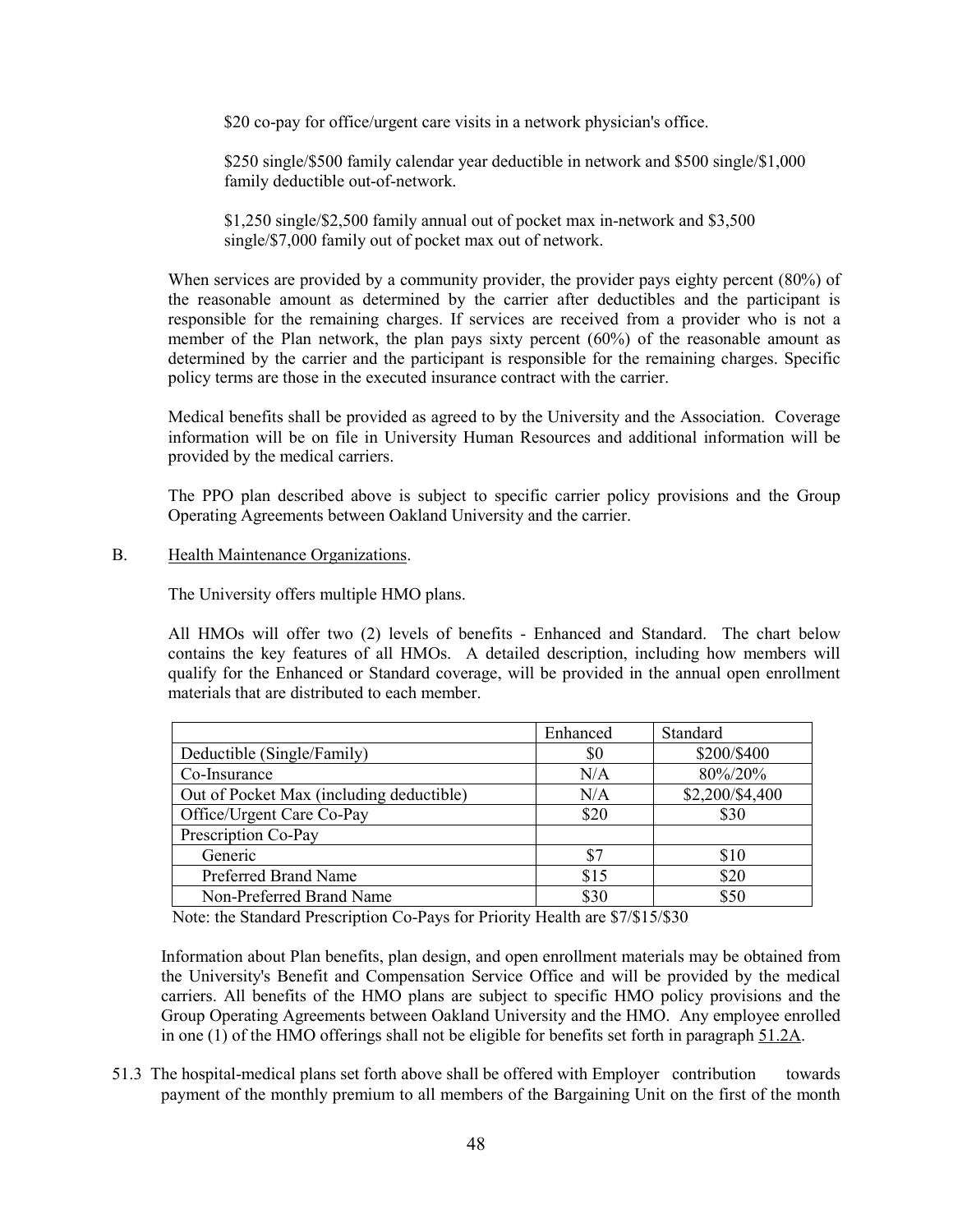after thirty (30) days of employment during all periods that said members work not less than twenty (20) hours during a pay period.

- a) In order to receive the medical coverage, employees must sign up for it at the Benefit and Compensation Services Office
	- 1) A new employee may sign up immediately after being hired either for coverage which will go into effect on the first of the month following thirty (30) days of employment.
	- 2) A new employee must sign up before the thirtieth (30th)day after he/she was hired in order to have the medical coverage with Employer contribution towards payment of the monthly premium go into effect after the first of the month following thirty (30) days of employment.
	- 3) Providing that the employee signed up for the benefit before the thirtieth (30th) day after he/she was hired, the medical coverage with Employer contribution towards payment of the monthly premium will go into effect on the first of the month following completion of thirty (30) days of employment.
- b) If the new employee does not sign up for the medical coverage prior to the thirtieth (30th) day after the date of hire, he/she must wait until the next open enrollment period before again being able to sign up for the benefit.
- c) Brochures describing these plans are available through the Benefit and Compensation Services Office.
- 51.4 Premium Conversion. As permitted by law, the Employer shall establish a pre-tax medical insurance plan. Each employee who elects coverage under the Employer's group medical plan shall automatically be considered to have elected participation in the pre-tax medical insurance plan, unless the employee affirmatively elects to receive full compensation.

# **ARTICLE LII**

#### **OPTICAL PLAN**

52.1 The Employer shall provide two (2) optical plans. The first optical plan is Plan A, which provides coverage for an eye examination, with lenses if needed, every twelve (12) months and new frames provided every twenty-four (24) months. The Employer will also offer a Plan B option. However, the Plan B option only offers an exam every two (2) years. Employees shall be eligible for enrollment in either plan on the first of the month following thirty (30) days of employment. Eligible employees may enroll in these plans when first eligible or during an annual open enrollment period.

The Employer shall pay the full cost per year to provide this coverage for each enrolled employee and their eligible dependents for the duration of this contract. Additionally, Plan A offers a MD rider for certain subsidized services from a panel of licensed ophthalmologists.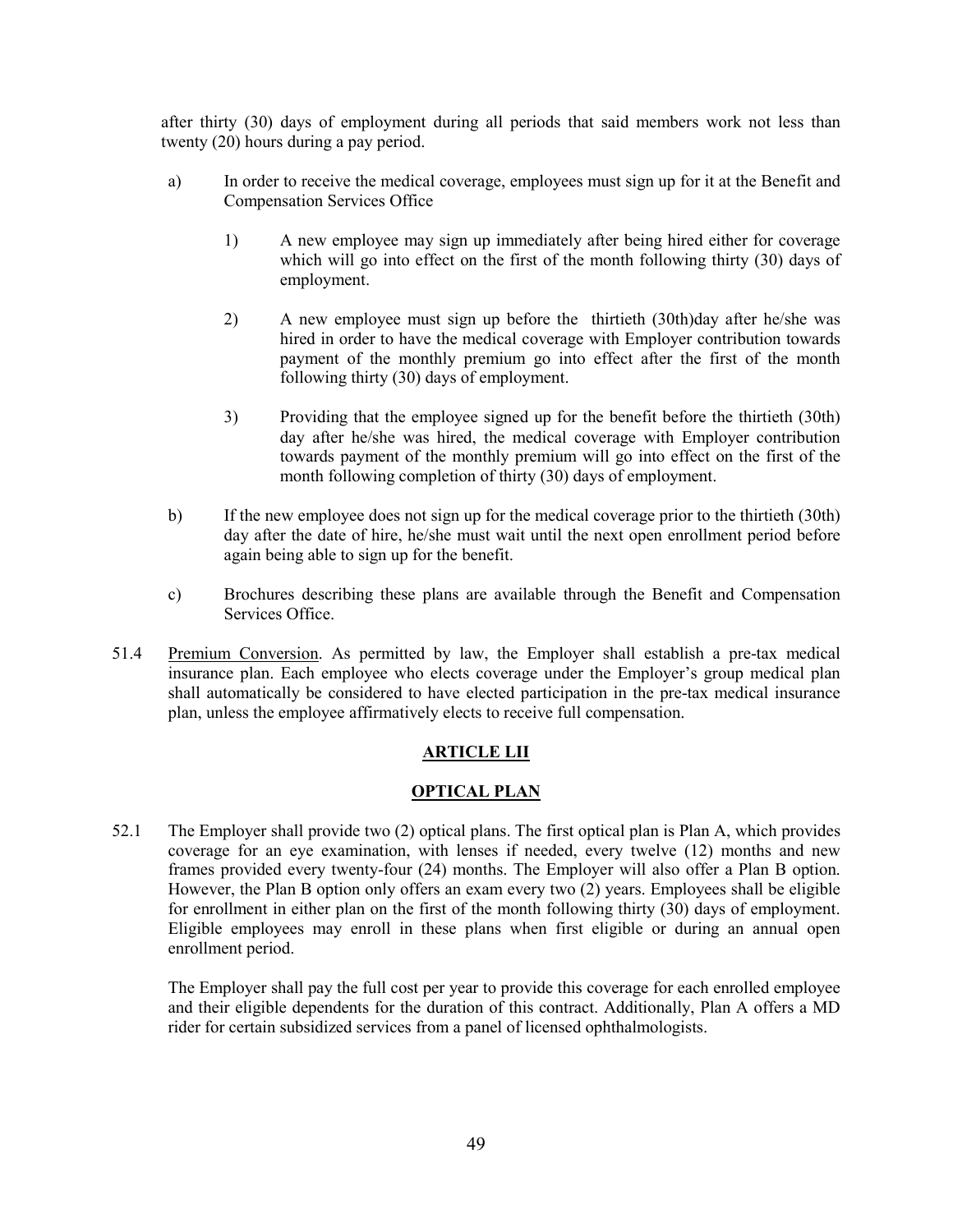## **ARTICLE LIII**

#### **DENTAL INSURANCE**

53.1 The Employer will provide a comprehensive dental insurance plan for all full-time and part-time employees who work a minimum of twenty (20) hours a week in the Bargaining Unit. Coverage will become effective the first of the month after thirty (30) days at no cost to the employee. Coverage herein provided continues to the end of the month if the employee quits, is terminated, or is laid off. The Employer shall pay the full cost of such insurance.

The plan contains the following benefits for enrolled employees and eligible dependents as herein defined.

| TYPE I & II BENEFITS         | IN -NETWORK COVERAGE | NON-NETWORK COVERAGE |
|------------------------------|----------------------|----------------------|
|                              | <b>PERCENTAGE</b>    | <b>PERCENTAGE</b>    |
| Diagnostic                   | 100%                 | 100%                 |
| Preventative                 | 100%                 | 100%                 |
| Emergency Palliative I       | 100%                 | 100%                 |
| Radiographs                  | 100%                 | 100%                 |
| П<br>Oral Surgery            | 100%                 | 50%                  |
| Restorative<br>П             | 100%                 | 50%                  |
| Periodontics<br>Н            | 100%                 | 50%                  |
| $\mathbf{I}$<br>Endodontics  | 100%                 | 50%                  |
| <b>TYPE III BENEFITS</b>     |                      |                      |
| Bridges, Partials & Dentures | 50%                  | 50%                  |
| <b>TYPE IV BENEFITS</b>      |                      |                      |
| Orthodontia                  | 50%                  | 50%                  |

Diagnostic and Preventative care does not count toward annual maximum.

\$1,000 maximum per person per contract year on Type I, II, and III Benefits

\$1,500 lifetime maximum per person on Type IV Benefits

# **ARTICLE LIV**

#### **LIFE INSURANCE**

54.1 The Employer will provide life insurance to each employee who is regularly scheduled to work a minimum of thirty (30) hours per week on a continuous basis. Employees will be eligible for enrollment on the first of the month following thirty (30) days of employment and is less than sixty-five (65) years of age an amount of term life insurance equal to his/her base annual salary. If this insurance is not an even multiple of \$ 1,000.00, it shall be raised to the next higher multiple of \$1,000.00. The Employer shall pay the entire cost of such insurance. For all full-time employees who have attained age sixty-five (65) the Employer shall provide such life insurance coverage as mandated by applicable Federal, state or local law.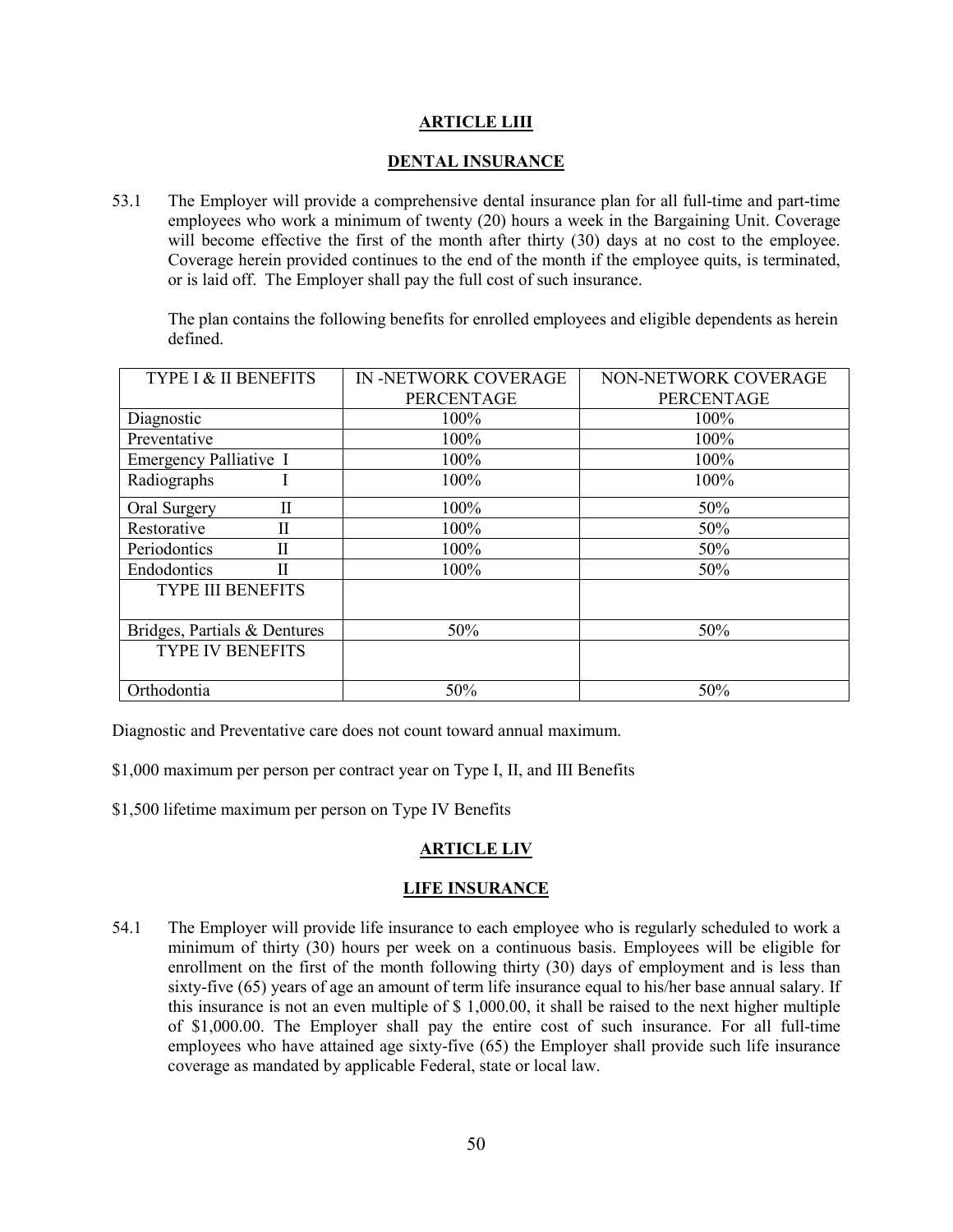54.2 The Employer will make available optional additional life insurance benefits to all employees who are eligible for the Employer-provided life insurance (paragraphm54.1) provided the employee enrolls within two (2) months of his/her original employment or, if permitted by the insurance company, during a scheduled open enrollment. Premiums for such additional coverage shall be paid by the employee through payroll deduction and such coverage shall be available in increments of base annual salary.

# **ARTICLE LV**

## **DISABILITY INSURANCE**

55.1 Short-Term Sickness and Accident Insurance. The Employer shall provide short-term sickness and accident insurance to each employee who is regularly scheduled to work a minimum of thirty (30) hours per week on a regular basis. The Employer shall pay the full cost of such insurance. Employees will be eligible for enrollment on the first of the month following thirty (30) days of employment. The short term disability insurance plan provides an employee in active status at the onset of disability (i.e., not on extended non-paid leave or on layoff) with an amount equal to sixty percent (60%) of base weekly salary should he/she become disabled due to a covered nonoccupational sickness or accidental injury. (An extended non-paid leave is a leave which is in excess of one (1) week.) Disability benefits commence after the employee has been disabled for thirty (30) calendar days, but no earlier than the thirty-first (31st) day of disability, and may continue to be paid for the duration of the disability for up to twenty-two (22) weeks or until the employee becomes eligible for long-term disability benefits, whichever first occurs. The employee must utilize sick, personal and vacation time until commencement of the short-term disability benefit.

While the employee is on short-term disability, he/she must utilize available sick time, vacation time, and personal time to equal one hundred percent (100%) of base weekly salary .(Sick time, vacation time, and personal time plus short-term disability to equal one hundred percent (100%) of base weekly salary.) The employee must utilize available sick time, vacation time, and personal time until exhausted. Upon exhaustion of all sick, vacation, and personal time, the Employer will continue to pay group insurance as set forth in paragraphs 51 through 54 for a period not to exceed six (6) months from initial date of disability. Additionally, the employee will not continue to accrue sick, personal and vacation time while on short-term disability, consistent with language in paragraph 34.1.

- 55.2 Long-Term Disability Insurance. The Employer shall provide Long-Term Disability Insurance to each employee who is regularly scheduled to work a minimum of thirty (30) hours per week on a regular basis. The Employer shall pay the full cost of such insurance. Employees will be eligible for enrollment on the first of the month following thirty  $(30)$  days of employment. The long term disability insurance plan provides the following benefits:
	- a) A monthly income benefit of sixty percent  $(60%)$  of the employee's base monthly wage after six (6) months of total disability not to exceed five thousand dollars \$5,000 per month. While the employee is on Long Term Disability, he/she must utilize available sick time, vacation time and personal time only to equal one hundred percent (100%) of base weekly salary. (Sick time, vacation time and personal time plus long term disability to equal one hundred percent (100%) of base weekly salary).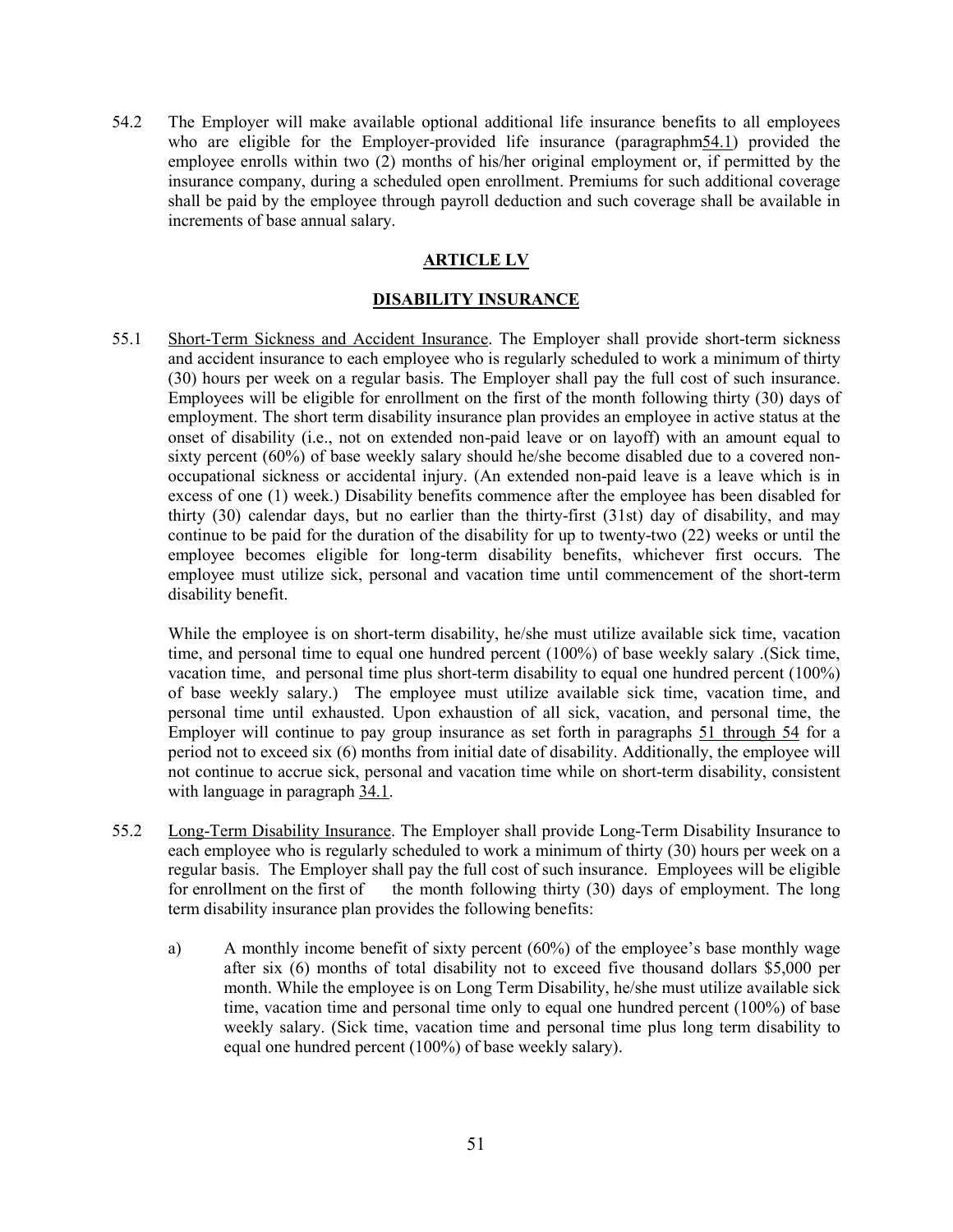- b) A monthly annuity premium benefit equal to the Employer's contribution and the employee's required contribution to the retirement plan (paragraph 49.1) not to exceed thirteen percent (13%) of the employee's base monthly wage.
- 55.3 Medical Spending (Health Care Reimbursement) Account Match.

For employees hired on or prior to December 31, 2011, the University will contribute funds each year to an individual's medical spending account pursuant to the following schedule:

- \$100, if the individual contributes \$100 through \$124 to his/her plan;
- \$125, if the individual contributes \$125 through \$174 to his/her plan;
- \$175, if the individual contributes \$175 or more to his/her plan.

# **ARTICLE LVI**

#### **UNIFORMS AND SAFETY EQUIPMENT**

- 56.1 An employee shall wear such uniforms and safety equipment as directed by the Employer, and failure or refusal to do so shall subject such employee to discipline. Any uniform or item of equipment required shall be provided by the Employer at no cost to the employee. The Employer shall provide the following:
	- a) Summer Wear. Orders will be placed by no later than April 15th. The employee shall receive four (4) complete uniforms appropriate for summer wear and by the particular job assignment. A complete uniform shall consist of four (4) shirts and four (4) pants. The employee shall have a choice of cotton or polyester shirts.
	- b) Winter Wear. Orders will be placed by no later than October 15th. The employee shall receive four (4) complete uniforms appropriate for winter wear and by the particular job assignment. A complete uniform shall consist of four (4) shirts and four (4) pants.
	- c) Golf Course. Employees at the golf course shall receive, prior to March 15th of each year, a six hundred and thirty five dollar (\$635) gross taxable amount clothing allowance to purchase pants, jackets, vest, pullovers, sweatshirts, rain gear, coveralls, and other appropriate work clothes. In addition, the golf course shall provide golf style shirts and golf hat to the employees.
- 56.2 Uniforms shall be replaced as provided in 56.1 or more often as the Employer deems replacement necessary, and any replaced uniform shall be returned by the employee. Upon approval of the immediate supervisor, the employee may adjust the clothing allocation based on individual needs and within the cost equivalency of a complete uniform.
- 56.3 The laundry of such uniforms shall (with the exception of auto mechanics) be the sole responsibility of the employee, but such employee shall be provided a cash allowance of \$150 to be paid annually by the Employer to defer some or all of the cost of laundering. This cash allowance shall be paid to the employee no later than February 1st of each year. The amount will be prorated based on weeks worked in the position for new hires and leaves of absence that exceed thirty (30) calendar days. (Example: an employee on leave for four (4) months would be prorated for nine (9) months, receiving  $9/12$  of the total cleaning allowance.)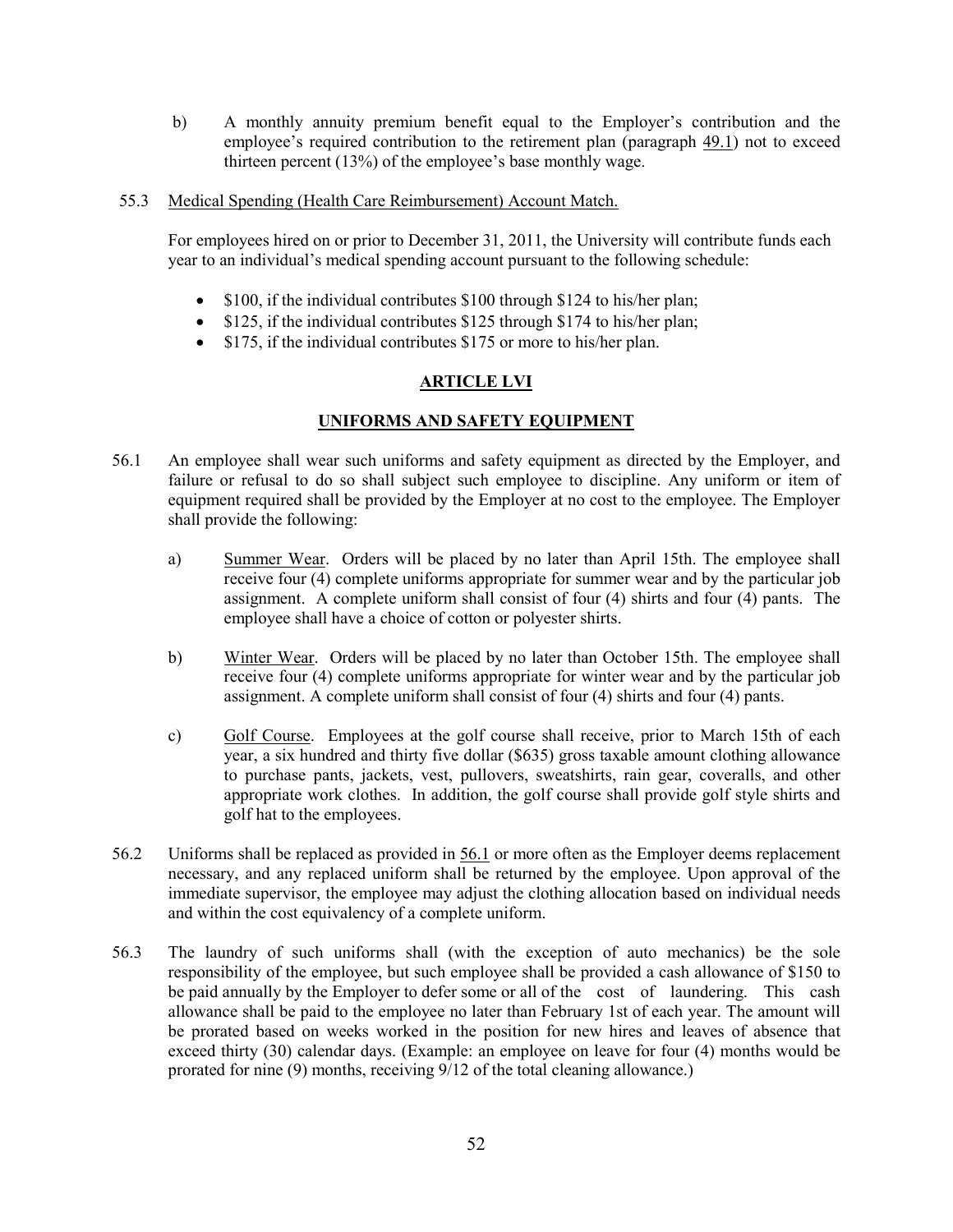#### 56.4 Safety glasses.

- a) All employees: Non-prescription/generic safety glasses (frames and lenses) as required by Federal, state or local safety standards and or Employer's regulations will be provided at no cost to the employee.
- b) Skilled Trades and Grounds employees: Employees who work in skilled trades or grounds jobs and must wear prescription glasses on a continuous basis in order to perform their work and do not currently wear prescription safety glasses may apply to their immediate supervisor for approval to purchase a pair of prescription safety glasses. If the purchase is approved, the employee will arrange and take the required eye examination and purchase a pair of prescription safety glasses. The Employer will reimburse the employee up to two hundred dollars (\$200) and fifty percent (50%) of the cost over \$200, but total not to exceed four hundred dollars (\$400) once every two (2) years for the cost of the glasses only (lenses and frames) upon submission of the paid receipt for the eye examination and the glasses. The paid receipt must indicate the glasses purchased by the employee are prescription safety glasses. Employees who damage or break their prescription safety glasses in the performance of their assigned work through no fault of their own and can justify to their immediate supervisor the breakage or damage to their prescription safety glasses was due to the work performance, may receive approval to repair or replace their glasses in accordance with the above policy, except that in instances when an employee has had an eye examination within the previous two (2) years, he/she will not at this time be required to have another eye examination at his/her expense.
- 56.5 Safety Toe Footwear. The University will provide safety toe footwear as required by the Federal and State Rules and Regulations (MIOSHA Part 33, Personal Protective Equipment). The University has exclusive rights to determine the replacement, based on need. The employee, upon approval may purchase the footwear at a store of his/her selection, but the following conditions must be met.
	- a. Request replacement in writing.
	- b. The worn out footwear must be visually checked by management.
	- c. The footwear must meet the standards of safety toe footwear as defined by MIOSHA Part 33.
	- d. The employee shall provide proof of purchase and proof indicating appropriate safety toe footwear.
	- e. The University will reimburse the employee up to \$ 150 per pair of safety toe footwear.
- 56.6 For the benefit of skilled tradesmen, sufficient coveralls (in no case less than four (4) pairs) will be provided to adequately protect their uniforms. In addition, any employee required to handle toxic chemicals shall be provided clean protective clothing.

#### **ARTICLE LVII**

#### **SNOW DAYS AND EMERGENCY SHUTDOWNS**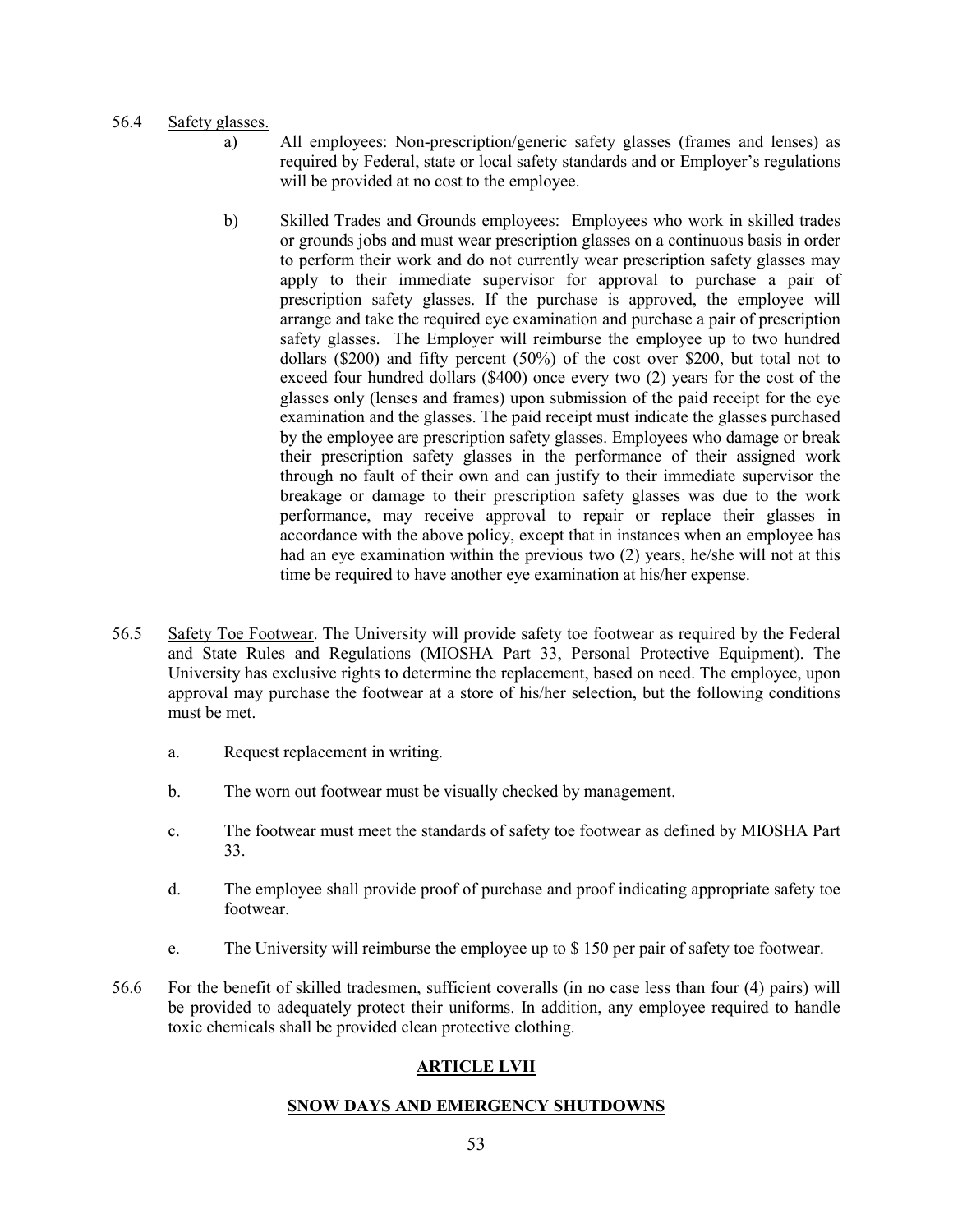- 57.1 In the event of inclement weather, power failure or other circumstances beyond the control of the Employer, which requires a significant curtailment or cancellation of normal Employer operations, the Employer shall make reasonable efforts to notify the employees scheduled to work during such emergency of the status of their work schedule. University Human Resources will communicate with managers regarding the role of the supervisor in administering Article 57 of the Labor Agreement.
- 57.2 In the event of an emergency which requires the Employer to close or significantly curtail operations, all employees not specifically directed to absent themselves from their work station shall, if reasonably possible, report to their work stations as scheduled. In such circumstances, such employees who report to work as scheduled may be assigned such work as their supervisors, or their designees, direct but shall be paid at the two times their base hourly rate for their regular position for hours worked while the emergency closing is in effect. However, there shall be no compounding of overtime: if the employee qualifies for overtime pay due to working beyond eight (8) hours in the work day or beyond forty (40) hours in the work week, he/she shall not receive additional overtime pay for the same hours because the emergency closing is in effect.

Employees specifically directed to absent themselves from the work place or to go home shall be paid at their regular pay rate for all hours for which they were scheduled to work during the emergency closing. Employees who are not directed to absent themselves, but do not report to work may apply for authorization to use their accrued personal time or vacation time if weather conditions which caused the emergency prevented attendance at work.

# **ARTICLE LVIII**

# **TUITION ASSISTANCE**

- 58.1 Tuition Assistance. This program is intended to encourage employees to select a career objective for themselves, to provide a planned path in an accredited degree program (excluding the Medical School Program) for acquiring knowledge and developing skills that will enhance performance on the present job, and/or to increase likelihood of promotion to higher level positions within the university.
- 58.2 Eligibility
	- a. All regular employees who are regularly scheduled to work a minimum of twenty (20) hours per week and who have satisfactorily completed six (6) months of employment may participate in this program.
	- b. Regular full-time employees who are scheduled to work forty (40) hours per week, twelve (12) month per year, may enroll in one (1) career related course per semester term during working hours, provided they have the permission of their department or administrative head. The employee and supervisor must arrange a revised work schedule to make up the missed work hours.

#### 58.3 Requirements and Provisions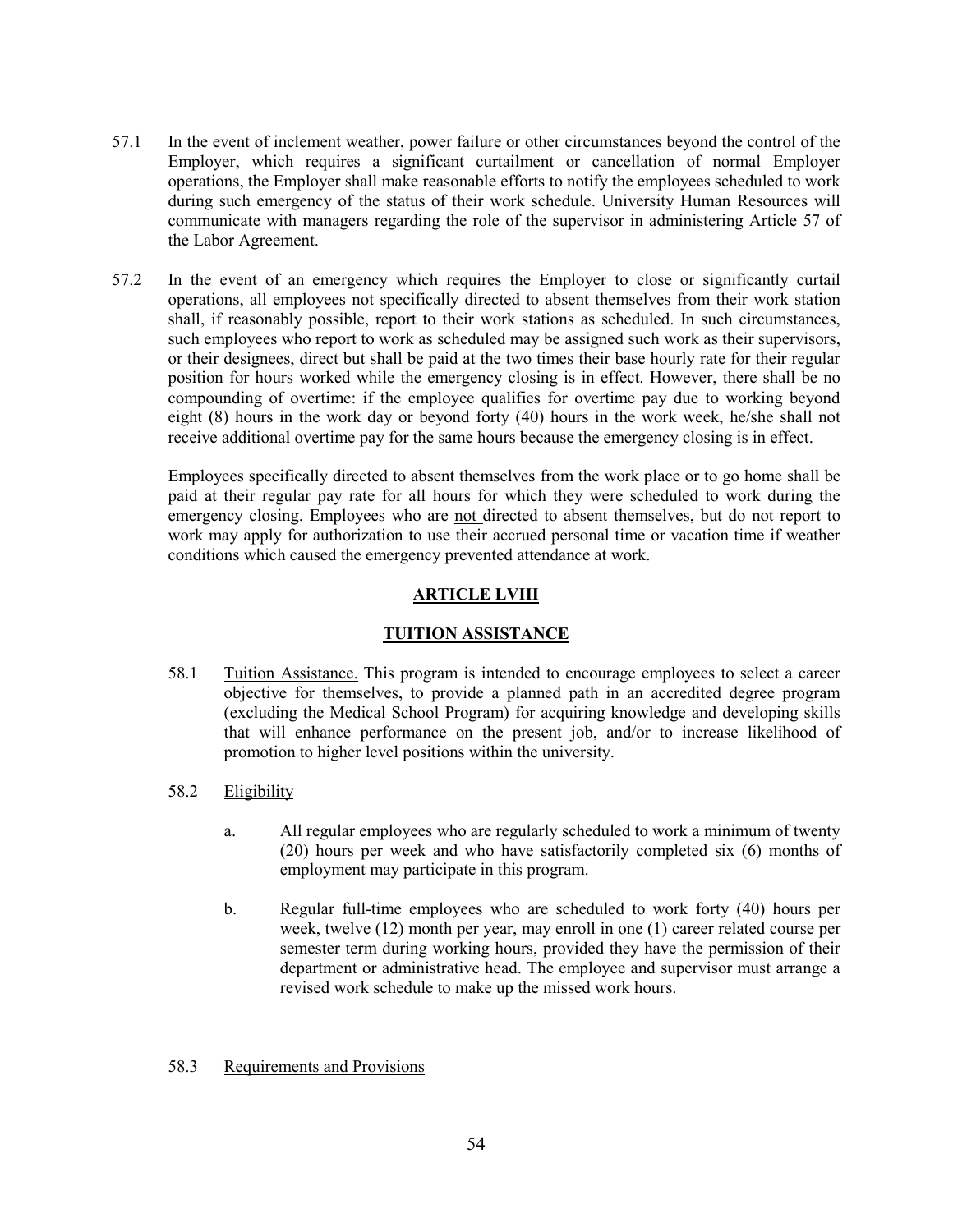- a. Tuition. Subject to the provisions of this article, the University will cover one hundred percent (100%) of tuition costs. The cost of books, other fees including without limitation orientation and lab fees, travel and other expenses are not included. OUWB School of Medicine, EMBA, and CRNA courses are excluded.
- b. Limitations. The total amount of money allocated per employee per semester shall be the actual cost of course(s) approved.
- c. Program. The employee must submit a Tuition Assistance plan for approval by UHR. Funding will only be approved for courses within a degree-granting or certificategranting program at the University, as defined in the undergraduate or graduate catalog, or for credit bearing courses at the University that are pre-requisites for entry into such program.
- d. Application. Tuition Assistance applications will only be accepted as early as one semester before, or subject to University policy for the semester. Applications are to be submitted during the established application period. Late and incomplete applications will be rejected.
- e. Account holds. Funding will not be approved when an employee owes money to the University or has a hold on his/her student account.
- f. Tuition Payment. Subject to the other requirements of this article, funds for approved courses taken at the University will be credited to the employee's student account.

#### 58.4 Proof of Successful Completion and Reimbursement

- a. Funding for an undergraduate course $(s)$  is contingent upon the employee receiving a grade of at least "2.0" on a "4.0" scale. Failure to achieve a 2.0 or better in a course will result in debiting of previously credited funds for that course. As part of the application process, the employee must authorize UHR in writing to verify the grade received in a funded course (s).
- b. Funding for a graduate course(s) is contingent upon the employee receiving a grade of at least a "3.0" on a "4.0" scale. Failure to achieve a 3.0 or better in a course will result in debiting of previously credited funds for that course.
- c. In the event of withdrawal from or unsuccessful completion of a funded course, UHR will debit the employees student account for amounts credited to the student account by UHR for that course.
- 58.5 Partial Tuition Waiver. The University has established a partial, tuition waiver program for dependent children, spouses and Other Qualified Adults and Dependent Children of Other Qualified Adults of employees.
- 58.6 Eligibility. Subject to the other provisions of this article, a dependent child, spouse, or Other Qualified Adult and Dependent Children of Other Qualified Adults of an employee who meets the eligibility criteria for participation in the Tuition Assistance Program as described above in paragraph 58.2a, is eligible for partial tuition waiver for undergraduate or graduate courses if the dependent child, spouse or Other Qualified Adult and Dependent Children of Other Qualified Adults is attending the University as a regularly enrolled student working towards a degree or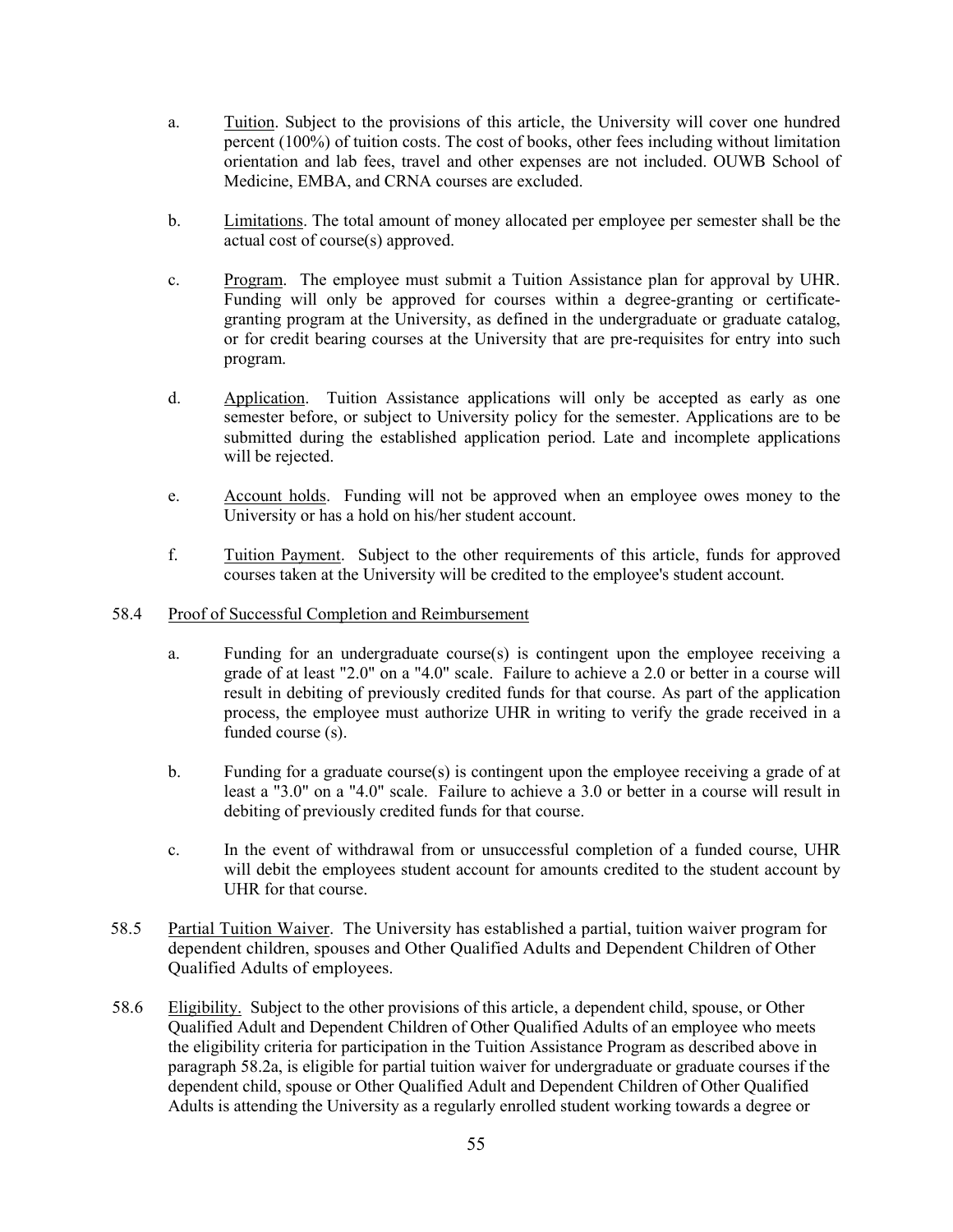certificate granting program to be awarded by the University. The Internal Revenue Service's definition of dependent child for federal income tax purposes shall apply.

- 58.7 Requirements and Provisions
	- a. Dependent children, spouse, or Other Qualified Adult and Dependent Children of Other Qualified Adults tuition waiver applications will only be accepted as early as one (1) semester before, or subject to University policy for the semester. Applications are to be submitted during the established application period. Late and incomplete applications will be rejected. OUWB School of Medicine, EMBA, and CRNA courses are excluded.
	- b. The University will waive fifty percent (50%) of the cost of the eligible dependent child's, spouse's and/or Other Qualified Adult and Dependent Children of Other Qualified Adult's tuition.
	- c. The dependent children, spouse, and/or Other Qualified Adult and Dependent Children of Other Qualified Adults must apply and be accepted into a degree or certificate granting program at the University or as a guest student.

#### 58.8 Proof of Successful Completion of Course

A. Funding for an undergraduate course(s) is contingent upon the dependent child or spouse or Other Qualified Adult and Dependent Children of Other Qualified Adults receiving a grade of at least "2.0" on a "4.0" scale. Failure to achieve a 2.0 or better in a course will result in debiting of previously credited funds for that course.

B. Funding for a graduate course(s) is contingent upon the dependent child or spouse or Other Qualified Adult and Dependent Children of Other Qualified Adults receiving a grade of at least "3.0" on a "4.0" scale. Failure to achieve a 3.0 or better in a course will result in debiting of the previously credited funds for that course.

C. In the event of a withdrawal from or unsuccessful completion of a funded course, UHR will debit the dependent child's or spouse's or Other Qualified Adult's or Dependent Children of Other Qualified Adults' student account for amounts credited to the student account by UHR for that course.

# **ARTICLE LIX**

# **MISCELLANEOUS PROVISIONS**

- 59.1 All supplemental agreements shall be subject to the approval of the Employer and OUCMT. They shall be approved or rejected within a period of ten (10) days following the date they are filed by OUCMT.
- 59.2 The Employer and OUCMT agree that for the lifetime of this Agreement only the least senior member within each department may be scheduled for a workweek which includes both Saturday's and Sunday's at management's sole discretion. No other seniority employee may be so scheduled unless there is mutual agreement between the employer and that employee. Whenever possible, a two (2) week prior notice of a change in the weekly work schedule shall be given. In all cases, at least one (1) week prior notice shall be given.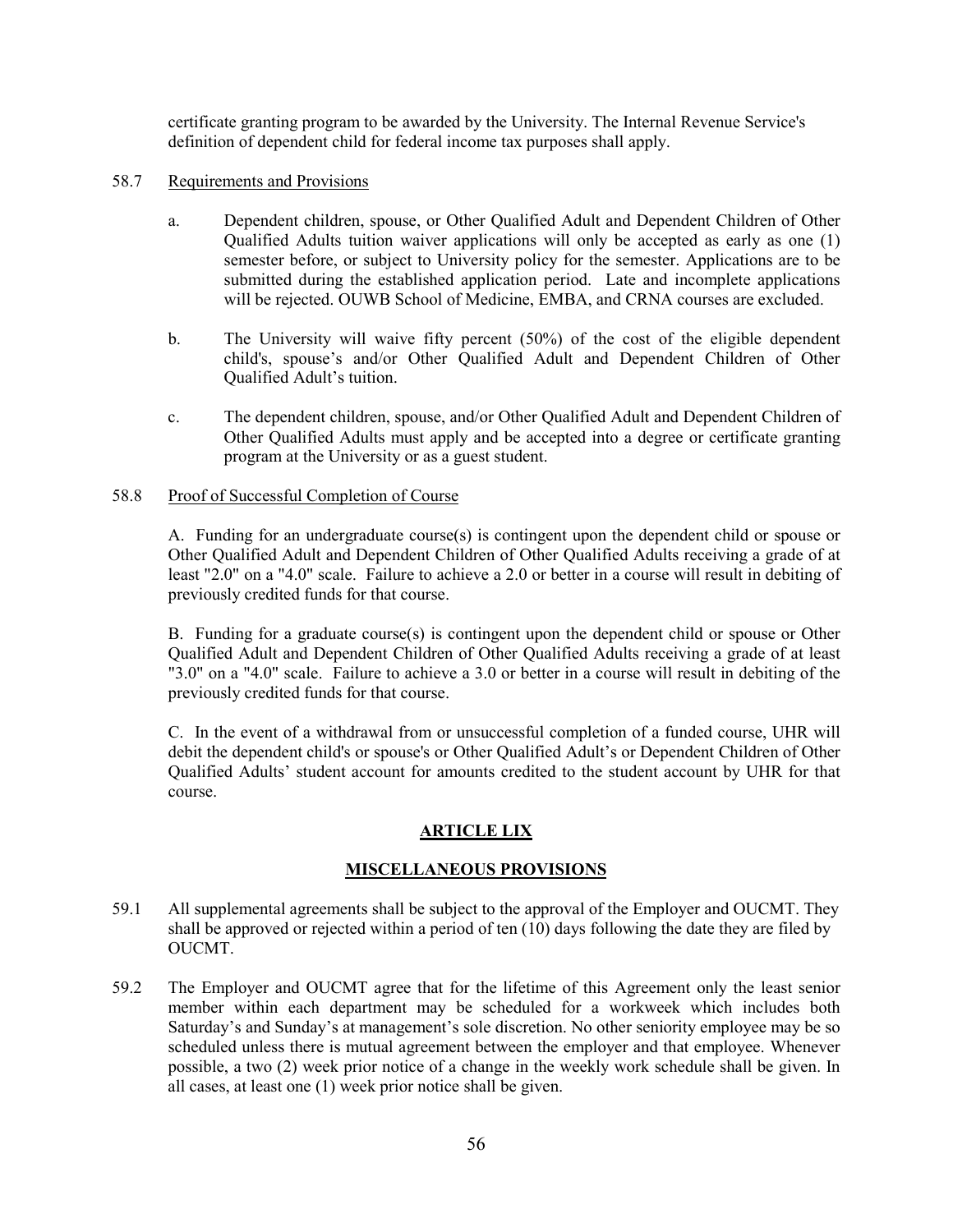- 59.3 Printing of Agreement. The Association and the Employer shall share equally in the costs of printing this Contract.
- 59.4 Parking Fees. It is agreed that members of the Bargaining Unit shall be provided parking at no cost to the employee.

## **ARTICLE LX**

#### **STRIKES AND LOCKOUTS**

- 60.1 The Association agrees during the life of this Agreement, neither the Association, its agents nor its members will authorize, instigate, aid or engage in a work stoppage, strike, work interruption, work interference, slowdown, picketing or boycott. The Employer agrees during the same period there will be no lockouts, except during a strike.
- 60.2 In the event individual employees or groups of employees instigate aid or engage in a work stoppage, strike, work interruption, work interference, slowdown, picketing or boycott, the Employer shall have the right, at its discretion, to discipline or discharge such employees. However, it is understood and agreed that any question as to whether the employee's conduct is such as described by this section may be processed under the grievance procedure, provided a written grievance is presented to the Labor/Employee Relations Office within thirty (30) calendar days after the date upon which the employee was discharged or disciplined.

## **ARTICLE LXI**

#### **CONTRACT DOCUMENTS**

61.1 The provisions contained herein and the appendices hereto attached constitute the entire agreement between the parties and in reaching this agreement the Employer and the OUCMT have considered all matters lawfully subject to collective bargaining. This Agreement may be amended or supplemented only by further written agreement between the parties, but neither party shall be obligated to discuss or agree to such amendments or supplements as may be proposed by the other.

#### **ARTICLE LXII**

#### **RATIFICATION**

62.1 The OUCMT agrees to submit this Agreement to the employees of the Bargaining Unit covered by this Agreement for ratification by them as soon as possible and MEA/NEA and OUCMT will recommend to the employees that it be ratified.

#### **ARTICLE LXIII**

#### **TERMINATION AND MODIFICATION**

63.1 This Agreement shall continue in full force and effect until October 31, 2021. The language of 49.7 and 51.1 shall be maintained for the length of the agreement unless the University and the Association agree to modify the language.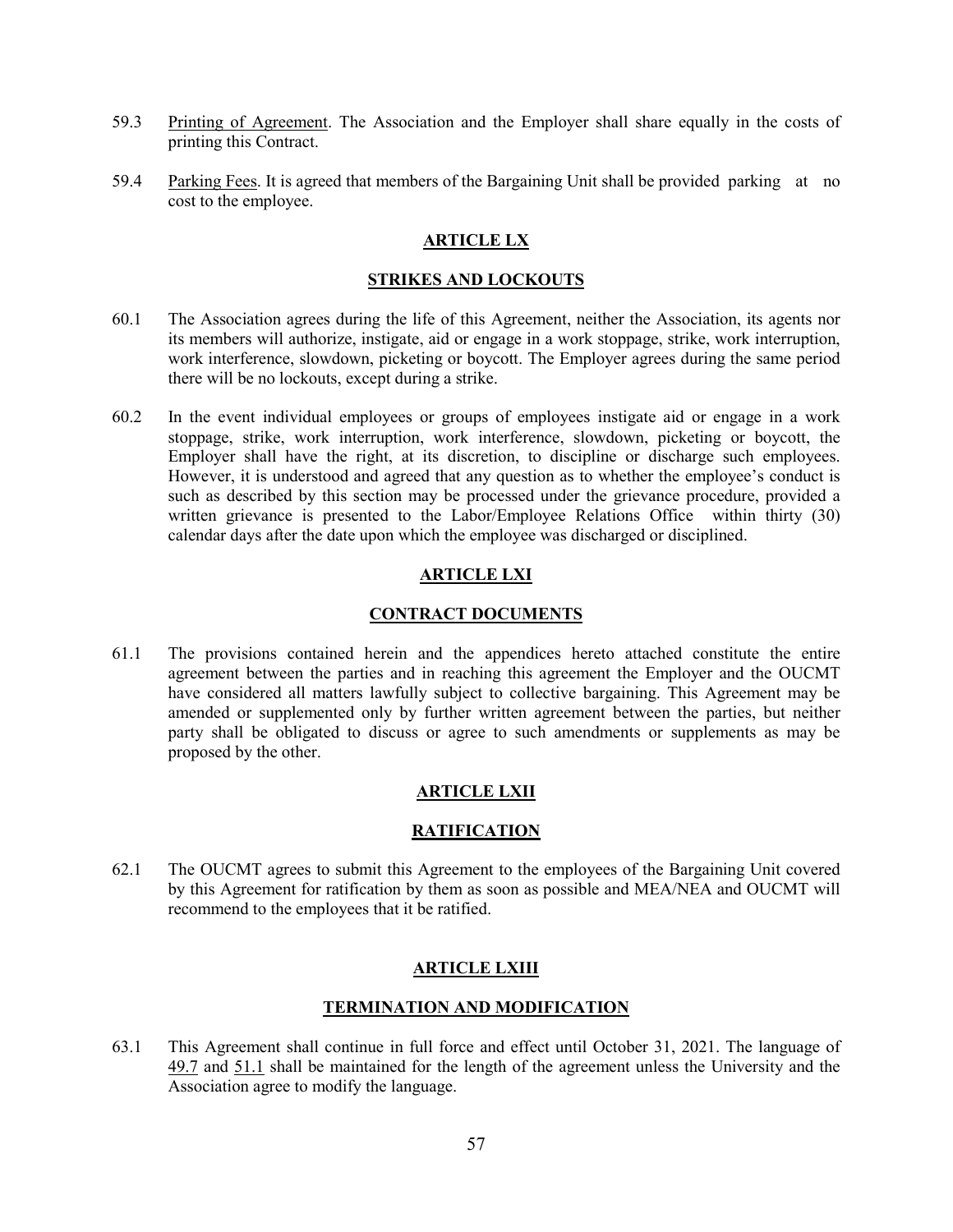- 63.2 If either party desires to terminate this Agreement, it shall, sixty (60) days prior to the termination date, give written notice of termination. If neither party shall give notice of termination of this Agreement as provided in this paragraph or notice of amendment, as hereinafter provided, or if each party giving notices of termination withdraws the same prior to termination date, this Agreement will continue in effect from year to year thereafter subject to notice of termination by either party on sixty (60) days written notice prior to the current year's termination date.
- 63.3 If either party desires to modify or change this Agreement, it shall, sixty (60) days prior to the termination date or any subsequent termination date, give written notice of amendment in which event the notice of amendment shall set forth the nature of the amendment or amendments desired. If notice of amendment of this Agreement has been given in accordance with this paragraph, this Agreement may be terminated by either party on ten (10) days' written notice of termination but not before the effective termination date of this Agreement. Any amendments that may be agreed upon shall become and be a part of this Agreement without modifying or changing any of the terms of this Agreement.
- 63.4 Notice of Termination or Modification. Notice shall be in writing and shall be sufficient if sent by certified mail addressed, if to the Association, to OUCMT and if to the Employer, addressed to the Assistant Vice President of University Human Resources, or to any such address as the Association or the Employer may make available to each other.

# **ARTICLE LXIV**

#### **JOB DESCRIPTIONS**

64.1 The Employer and OUCMT, MEA, agree during the lifetime of this Agreement all requests for the creation of job description updating within the Bargaining Unit will receive prompt attention and consideration by the Employer. If the request culminates in a new or revised job description, it will be reviewed with a representative of OUCMT before implementation.

# **ARTICLE LXV**

#### **FLEXIBLE BENEFITS OPTIONS**

65.1 Flexible Benefits Options. If the Employer arranges flexible benefits options for any other nonfaculty employee groups, such options may be made available to OUCMT-represented employees subject to a Letter of Agreement between the OUCMT and the Employer.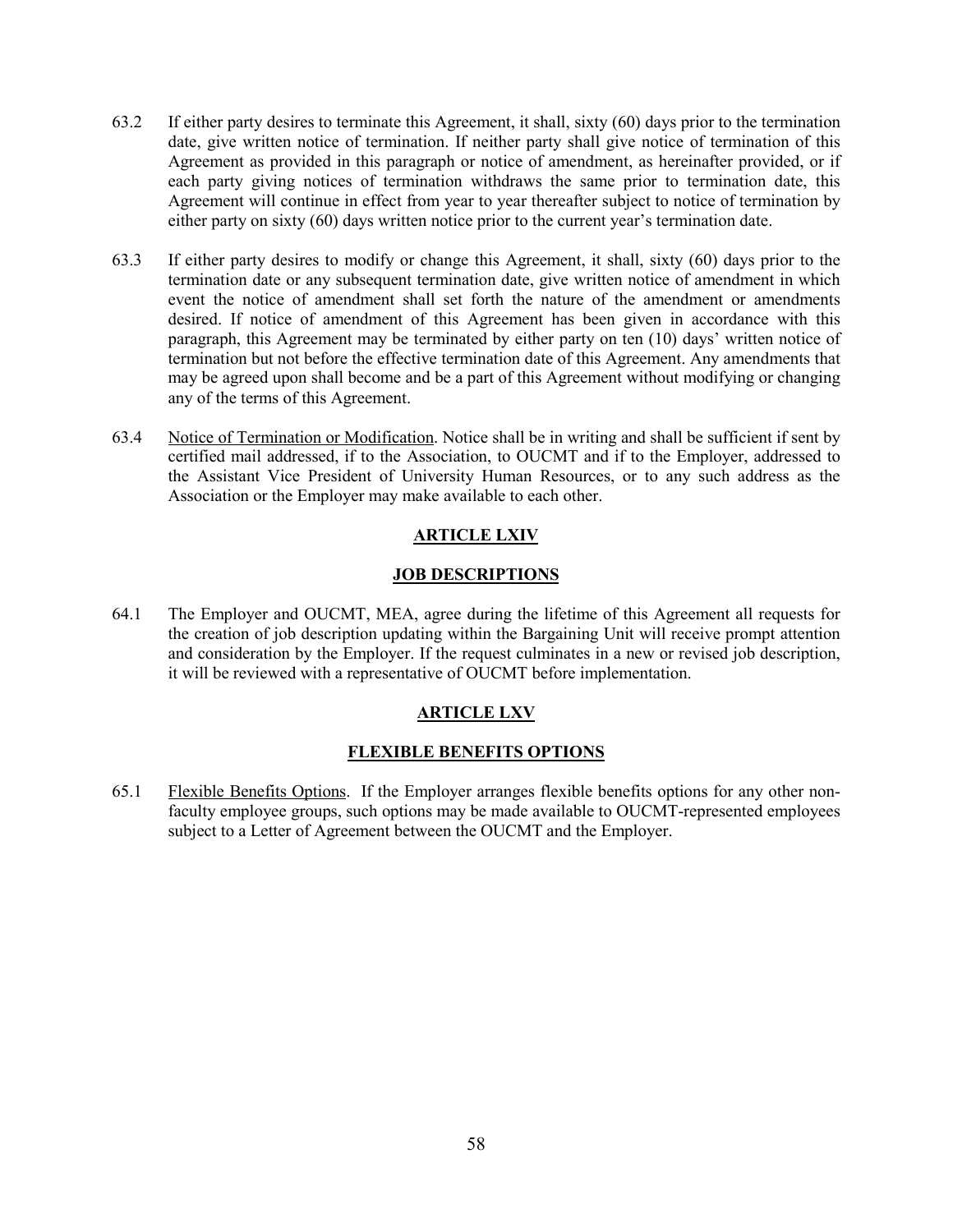#### **APPENDIX A: OUCMT CLASSIFICATIONS AND PAYRATES**

| <b>Title</b>                         | Probationary | After 90 days | After 2 years |
|--------------------------------------|--------------|---------------|---------------|
| Custodian IV/Housing-Oak. Ctr        | N/A          | N/A           | \$18.20       |
| Custodian III/Grndskeeper/Facilities | N/A          | N/A           | \$15.86       |
| Custodian III/Facilities             | N/A          | N/A           | \$15.86       |
| Custodian II/Housing-Oak. Ctr        | \$12.23      | \$12.48       | N/A           |
| Custodian I/Facilities               | \$12.23      | \$12.48       | N/A           |

#### **November 1, 2017 – October 31, 2018**

Effective November 1, 2017 a **Lump Sum Payment** based on **two percent (2%)** of the hourly rate times annual regularly scheduled hours will be paid to all employees in the Custodian IV/Housing-Oak.Ctr. classification and Custodian III/Grounds/Facilities and Custodian III/Facilities classifications.

Effective November 1, 2017 a **Lump Sum Payment** based on **one percent (1%)** of the hourly rate times annual regularly scheduled hours will be paid to all employees in the Custodian II/Housing-Oak.Ctr classification. In addition, a **one percent (1%) base pay** increase will be given. A **14.2%** base pay increase will be given to employees in the Custodian I/Facilities classification.

#### **November 1, 2018 – October 31, 2019**

| Probationary | After 90 days | After 2 years |
|--------------|---------------|---------------|
| N/A          | N/A           | \$18.20       |
| N/A          | N/A           | \$15.86       |
| N/A          | N/A           | \$15.86       |
| \$12.48      | \$12.73       | N/A<br>N/A    |
|              | \$12.48       | \$12.73       |

Effective November 1, 2018 a **Lump Sum Payment** based on **two percent (2%)** of the hourly rate times annual regularly scheduled hours will be paid to all employees in the Custodian IV/Housing-Oak.Ctr.,Custodian III/Grounds/Facilities,and Custodian III/Facilities classifications.

Effective November 1, 2018 a **two percent (2%) base pay** increase will be given to all employees in the Custodian II/Housing-Oak.Ctr classification and Custodian I/Facilities classifications.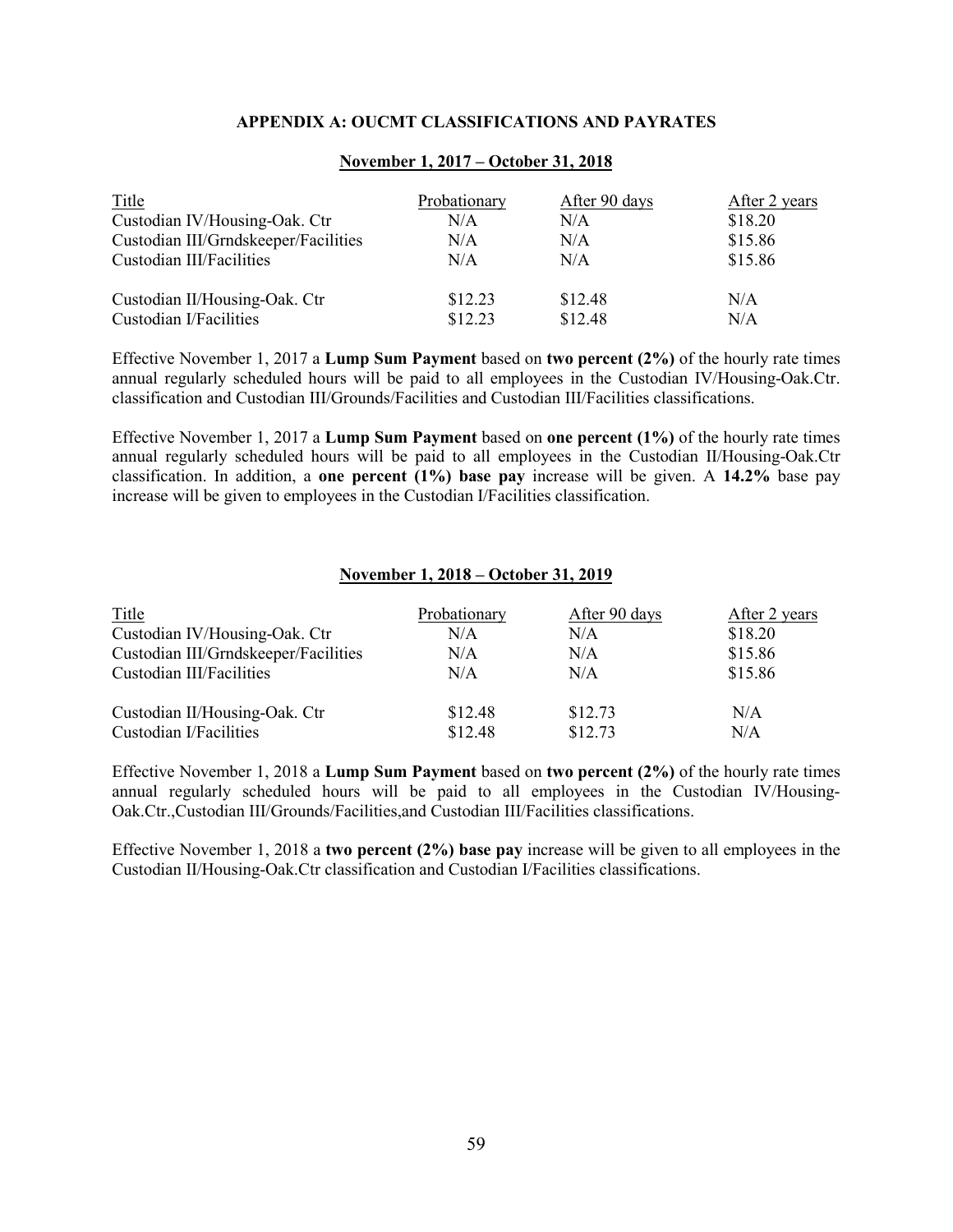#### **APPENDIX A: OUCMT CLASSIFICATIONS AND PAYRATES**

| <b>Title</b>                         | Probationary | After 90 days | After 2 years |
|--------------------------------------|--------------|---------------|---------------|
| Custodian IV/Housing-Oak. Ctr        | N/A          | N/A           | \$18.47       |
| Custodian III/Grndskeeper/Facilities | N/A          | N/A           | \$16.10       |
| Custodian III/Facilities             | N/A          | N/A           | \$16.10       |
| Custodian II/Housing-Oak.Ctr         | \$12.73      | \$12.99       | N/A           |
| Custodian I/Facilities               | \$12.73      | \$12.99       | N/A           |

#### **November 1, 2019 – October 31, 2020**

Effective November 1, 2019, a **Lump Sum Payment** based on **two percent (2%)** of the hourly rate times annual regularly scheduled hours will be paid to all employees in the Custodian IV/Housing-Oak. Ctr., Custodian III/Grounds/Facilities, and Custodian III/Facilities classifications. In addition, a **one and one half percent (1.5%) base pay** increase will be given.

Effective November 1, 2019 a **two percent (2%) base pay** increase will be given to all employees in the Custodian II/Housing-Oak.Ctr classification and Custodian I/Facilities classifications.

**November 1, 2020 – October 31, 2021**

| 1307CHIDCL 14 2020 - OCLODEL 914 2021 |               |               |  |
|---------------------------------------|---------------|---------------|--|
| Probationary                          | After 90 days | After 2 years |  |
| N/A                                   | N/A           | \$18.84       |  |
| N/A                                   | N/A           | \$16.42       |  |
| N/A                                   | N/A           | \$16.42       |  |
| \$12.99                               | \$13.25       | N/A           |  |
| \$12.99                               | \$13.25       | N/A           |  |
|                                       |               |               |  |

Effective November 1, 2020, a **Lump Sum Payment** based on **one and one half percent (1.5%)** of the hourly rate times annual regularly scheduled hours will be paid to all employees in the Custodian IV/Housing-Oak. Ctr., Custodian III/Grounds/Facilities, and Custodian III/Facilities classifications. In addition, a **two percent (2.0%) base pay** increase will be given.

Effective November 1, 2020 a **two percent (2%) base pay** increase will be given to all employees in the Custodian II/Housing-Oak.Ctr classification and Custodian I/Facilities classifications.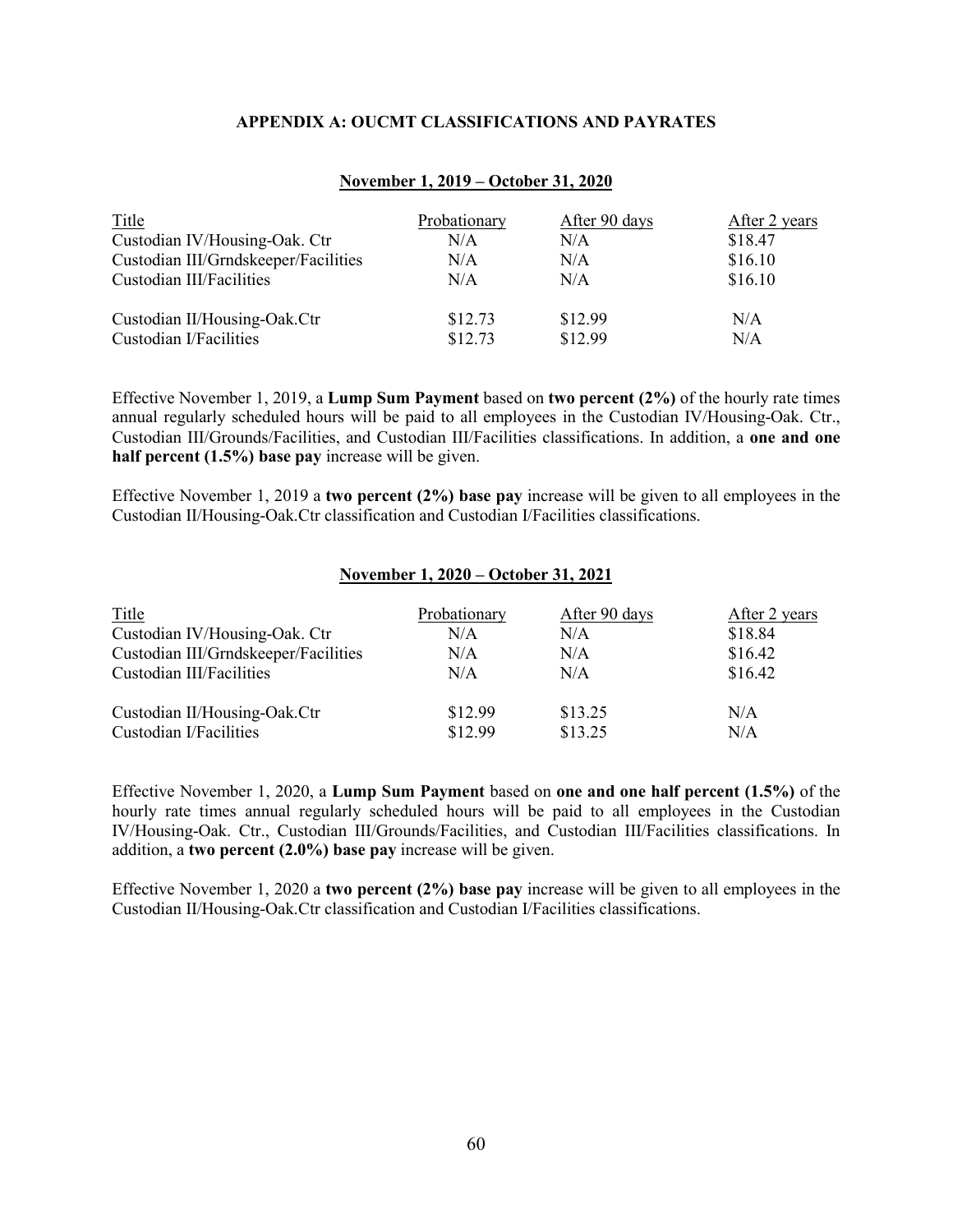## **APPENDIX A: OUCMT CLASSIFICATIONS AND PAYRATES**

Progression to "After two (2) years" pay rate shall occur on the second anniversary of the current employee's most recent date of hire.

The pay rate of the Custodian Groundskeeper while functioning as a Custodian shall be paid at the appropriate Custodian pay rate. The pay rate of the Custodian/Groundskeeper while functioning as a Groundskeeper shall be in accordance with Appendix C.

Custodian I/Facilities and Custodian II/Housing –Oak. Ctr. are new hires on or after 01/01/12.

NOTE: Any current custodian employed in Facilities as of 12/6/11, will be eligible for the current pay rate at Housing or Oakland Center, should they be selected for a transfer into either one (1) of those two (2) areas.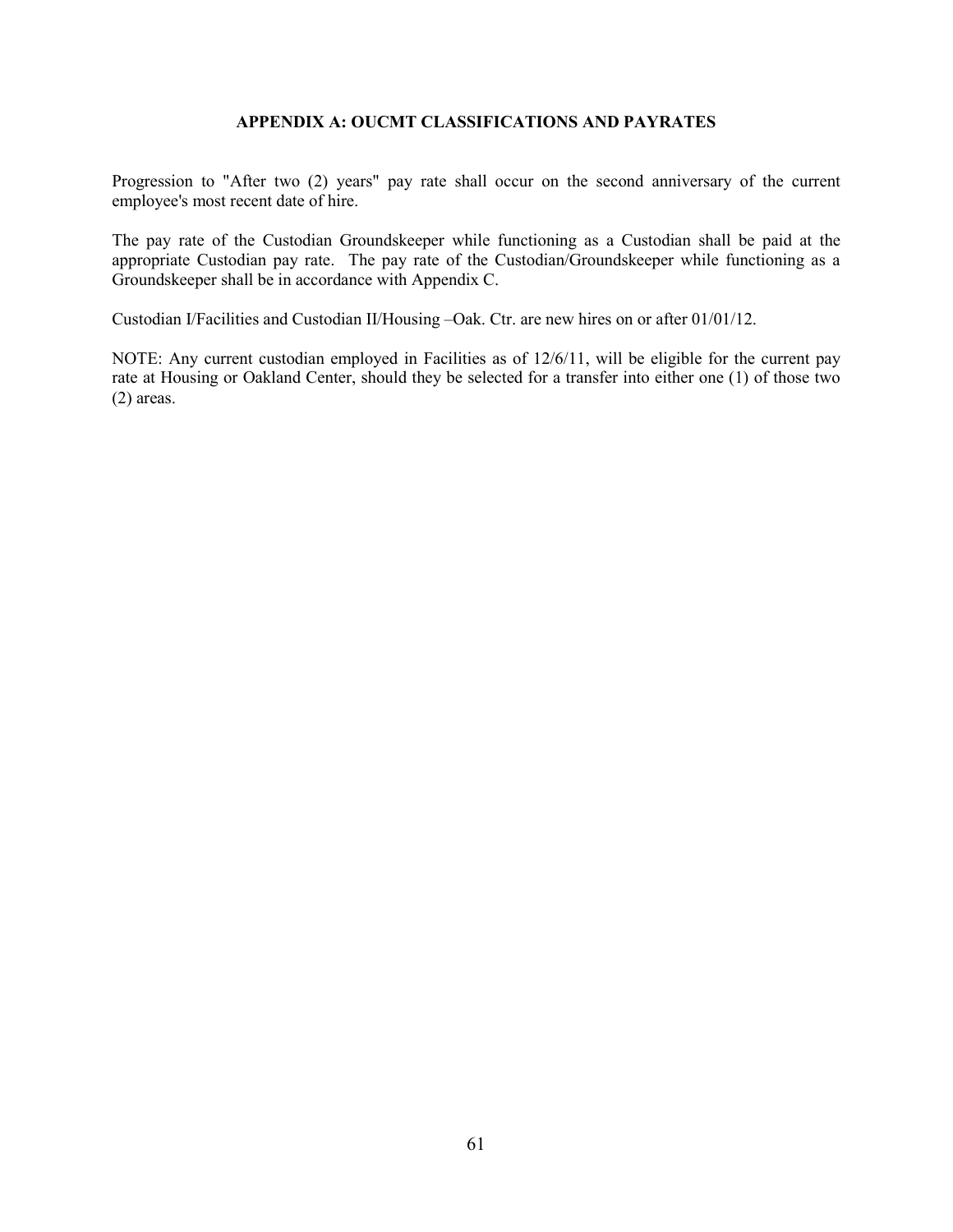## **APPENDIX B: OUCMT CLASSIFICATIONS AND PAYRATES**

# **November 1, 2017 – October 31, 2018**

|                               |         | <b>Probationary After 90 Days</b> |
|-------------------------------|---------|-----------------------------------|
| Mail Services Coordinator     | \$22.17 | \$23.06                           |
| Mail Clerk                    | \$20.15 | \$20.96                           |
| Equipment Room Attendant      | \$19.35 | \$19.93                           |
| University Services Clerk     | \$19.93 | \$20.96                           |
| University Services Clerk III | \$21.35 | \$22.05                           |
| University Services Mover     | \$13.46 | \$14.00                           |
| Lamp Specialist               | \$18.79 | \$19.35                           |
|                               |         |                                   |

Effective November 1, 2017 a **Lump Sum Payment** based on **two percent (2%)** of the hourly rate times annual regularly scheduled hours will be paid to all employees in the above Appendix B classifications

|                              |         | November 1, 2018 – October 31, 2019 |
|------------------------------|---------|-------------------------------------|
|                              |         |                                     |
| Mail Services Coordinator    | \$22.61 | \$23.52                             |
| Mail Clerk                   | \$20.55 | \$21.38                             |
| Equipment Room Attendant     | \$19.74 | \$20.33                             |
| University Service Clerk     | \$20.33 | \$21.38                             |
| University Service Clerk III | \$21.78 | \$22.49                             |
| University Services Mover    | \$13.73 | \$14.28                             |
| Lamp Specialist              | \$19.17 | \$19.74                             |

Effective November 1, 2018 a **two percent (2%) base pay** increase will be given to all employees in the above Appendix B classifications

|                              |         | November 1, 2019 – October 31, 2020 |
|------------------------------|---------|-------------------------------------|
|                              |         |                                     |
| Mail Services Coordinator    | \$23.06 | \$23.99                             |
| Mail Clerk                   | \$20.96 | \$21.81                             |
| Equipment Room Attendant     | \$20.13 | \$20.74                             |
| University Service Clerk     | \$20.74 | \$21.81                             |
| University Service Clerk III | \$22.22 | \$22.94                             |
| University Services Mover    | \$14.00 | \$14.57                             |
| Lamp Specialist              | \$19.55 | \$20.13                             |

Effective November 1, 2019 a **two percent (2%) base pay** increase will be given to all employees in the above Appendix B classifications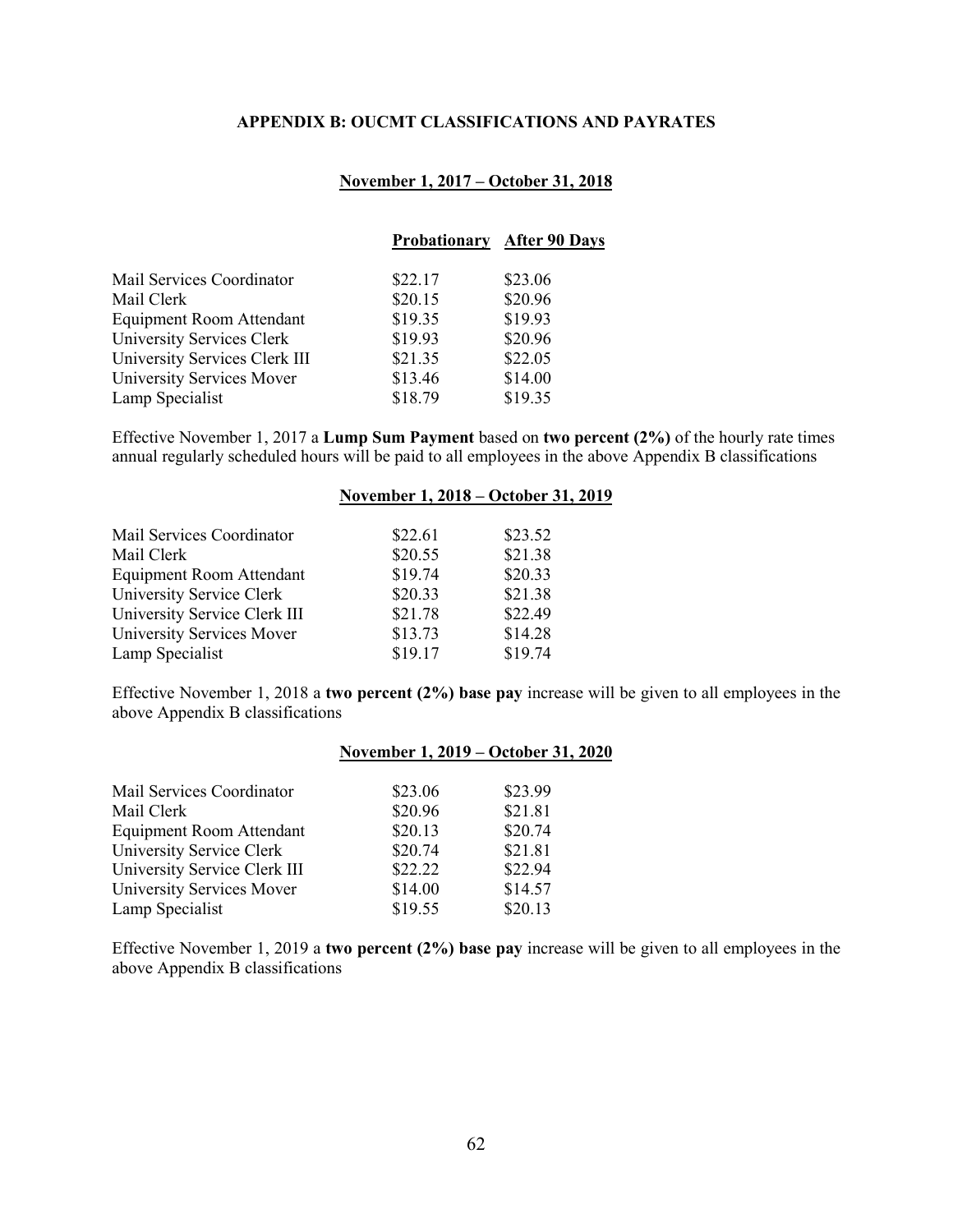# **APPENDIX B: OUCMT CLASSIFICATIONS AND PAYRATES**

# **November 1, 2020 – October 31, 2021**

| Mail Services Coordinator       | \$23.52 | \$24.47 |
|---------------------------------|---------|---------|
| Mail Clerk                      | \$21.38 | \$22.25 |
| <b>Equipment Room Attendant</b> | \$20.53 | \$21.15 |
| University Service Clerk        | \$21.15 | \$22.25 |
| University Service Clerk III    | \$22.66 | \$23.40 |
| University Services Mover       | \$14.28 | \$14.86 |
| Lamp Specialist                 | \$19.94 | \$20.53 |

Effective November 1, 2020 a **two percent (2%) base pay** increase will be given to all employees in the above Appendix B classifications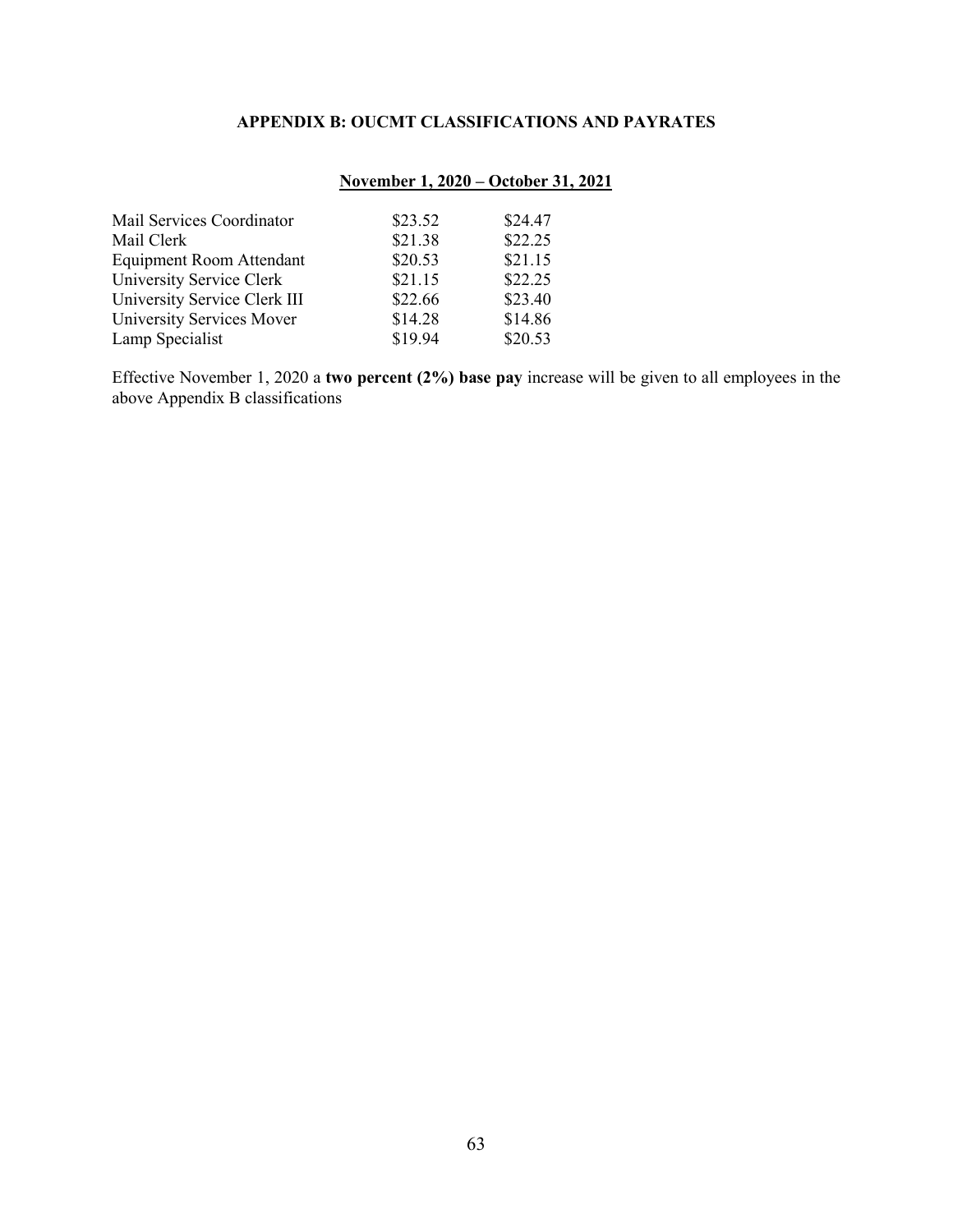# **APPENDIX C: OUCMT CLASSIFICATIONS AND PAYRATES**

## **NOVEMBER 1, 2017– OCTOBER 31, 2018 2% Lump Sum**

| <b>Title</b>             | Probationary | <b>After 90 Days</b> |
|--------------------------|--------------|----------------------|
| Groundskeeper I          | \$17.83      | \$18.42              |
| <b>Greenskeeper I</b>    | \$17.83      | \$18.42              |
| <b>Groundskeeper II</b>  | \$19.54      | \$20.13              |
| <b>Greenskeeper II</b>   | \$19.54      | \$20.13              |
| <b>Groundskeeper III</b> | \$20.52      | \$21.17              |
| <b>Greenskeeper III</b>  | \$20.52      | \$21.17              |
| <b>Groundskeeper IV</b>  | \$21.68      | \$22.29              |
| <b>Greenskeeper IV</b>   | \$21.68      | \$22.29              |
| <b>Mastery Level V</b>   | <b>NA</b>    | \$23.43              |

## **NOVEMBER 1, 2018– OCTOBER 31, 2019 2% Base Pay**

| <b>Title</b>             | Probationary | <b>After 90 Days</b> |
|--------------------------|--------------|----------------------|
| <b>Groundskeeper I</b>   | \$18.19      | \$18.79              |
| <b>Greenskeeper I</b>    | \$18.19      | \$18.79              |
| <b>Groundskeeper II</b>  | \$19.93      | \$20.53              |
| <b>Greenskeeper II</b>   | \$19.93      | \$20.53              |
| <b>Groundskeeper III</b> | \$20.93      | \$21.59              |
| <b>Greenskeeper III</b>  | \$20.93      | \$21.59              |
| <b>Groundskeeper IV</b>  | \$22.11      | \$22.74              |
| <b>Greenskeeper IV</b>   | \$22.11      | \$22.74              |
| <b>Mastery Level V</b>   | <b>NA</b>    | \$23.90              |

# **NOVEMBER 1, 2019– OCTOBER 31, 2020 2% Base Pay**

| <b>Title</b>             | Probationary | <b>After 90 Days</b> |
|--------------------------|--------------|----------------------|
| Groundskeeper I          | \$18.55      | \$19.17              |
| <b>Greenskeeper I</b>    | \$18.55      | \$19.17              |
| <b>Groundskeeper II</b>  | \$20.33      | \$20.94              |
| <b>Greenskeeper II</b>   | \$20.33      | \$20.94              |
| <b>Groundskeeper III</b> | \$21.35      | \$22.03              |
| <b>Greenskeeper III</b>  | \$21.35      | \$22.03              |
| <b>Groundskeeper IV</b>  | \$22.55      | \$23.19              |
| <b>Greenskeeper IV</b>   | \$22.55      | \$23.19              |
| <b>Mastery Level V</b>   | NA           | \$24.38              |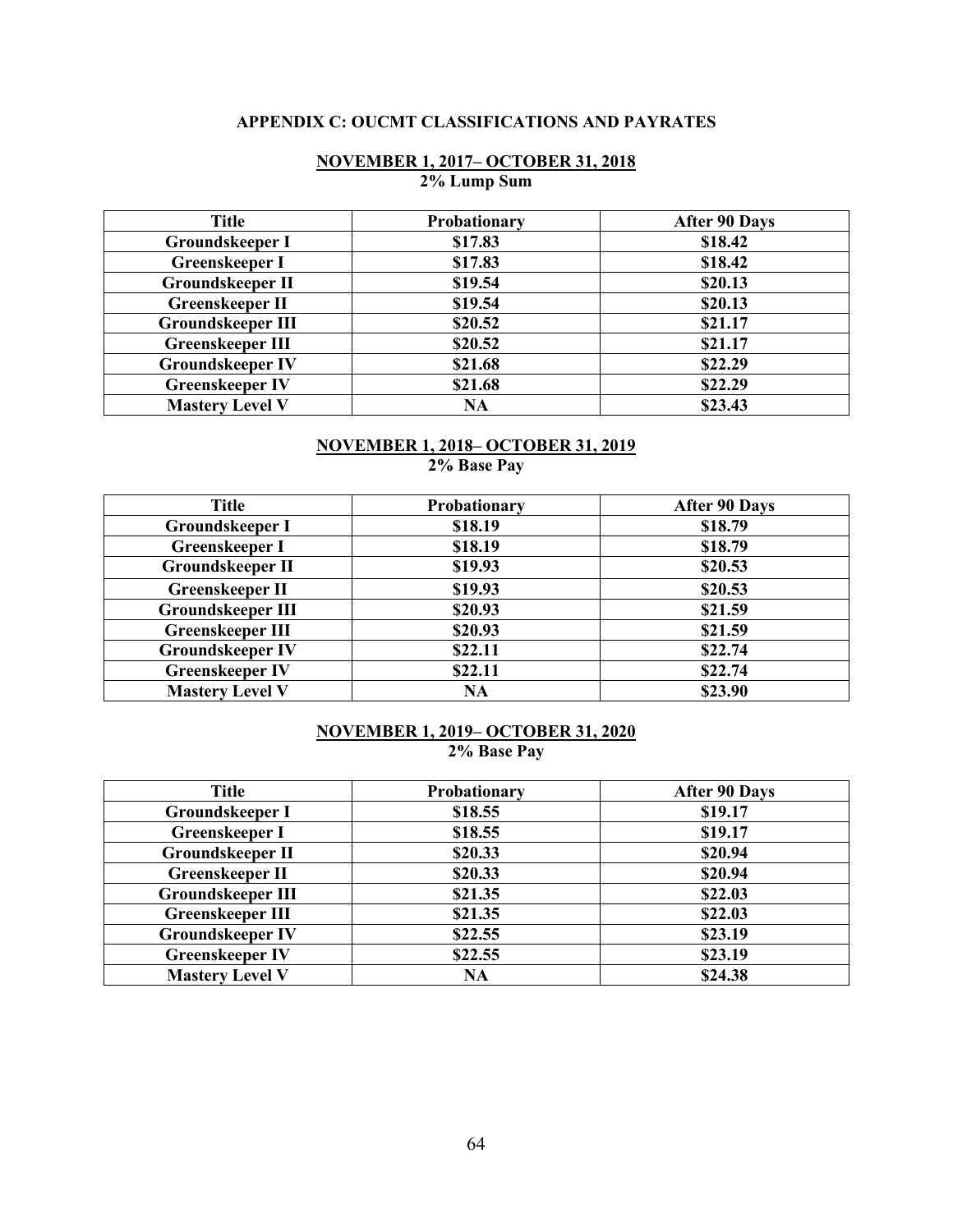# **APPENDIX C: OUCMT CLASSIFICATIONS AND PAYRATES**

| <b>Title</b>             | Probationary | <b>After 90 Days</b> |
|--------------------------|--------------|----------------------|
| <b>Groundskeeper I</b>   | \$18.92      | \$19.55              |
| Greenskeeper I           | \$18.92      | \$19.55              |
| <b>Groundskeeper II</b>  | \$20.74      | \$21.36              |
| <b>Greenskeeper II</b>   | \$20.74      | \$21.36              |
| <b>Groundskeeper III</b> | \$21.78      | \$22.47              |
| <b>Greenskeeper III</b>  | \$21.78      | \$22.47              |
| <b>Groundskeeper IV</b>  | \$23.00      | \$23.65              |
| <b>Greenskeeper IV</b>   | \$23.00      | \$23.65              |
| <b>Mastery Level V</b>   | <b>NA</b>    | \$24.87              |

## **NOVEMBER 1, 2020– OCTOBER 31, 2021 2% Base Pay**

Employees shall progress through the Groundskeeper/Greenskeeper pay levels in accordance with program and experience requirements as identified on Appendix E Program and/or Licensure Requirements - Greenskeepers, Groundskeepers, Skilled Trades.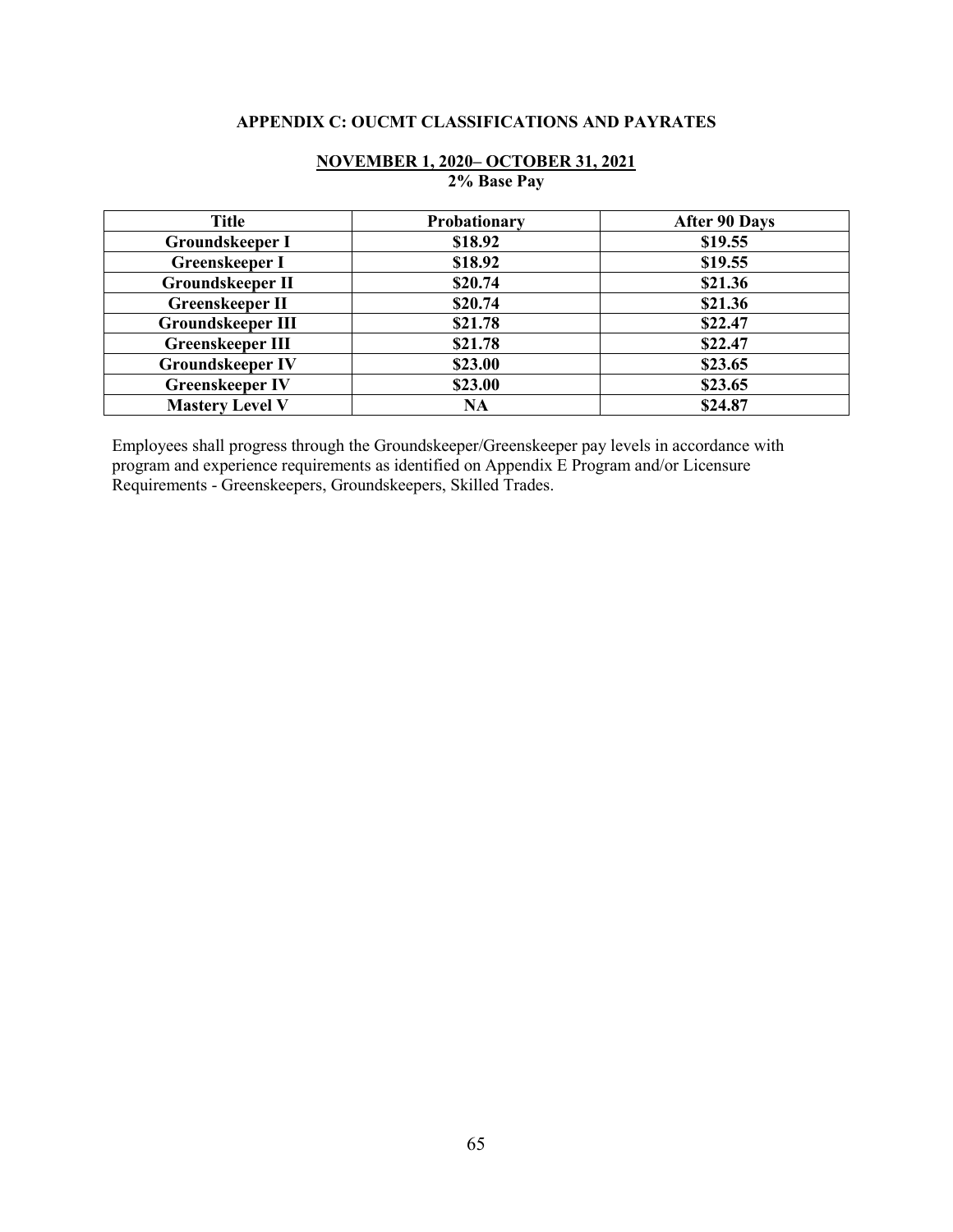#### **APPENDIX D: OUCMT CLASSIFICATIONS AND PAYRATES EXPERIMENTAL MACHINIST, PAINTER**

# **NOVEMBER 1, 2017– OCTOBER 31, 2018 2% Lump Sum**

| <b>Title</b>              | <b>Start</b> | 3 Months | <b>6 Months</b> | 9 Months |
|---------------------------|--------------|----------|-----------------|----------|
| <b>Skilled Trades I</b>   | \$18.13      | na       | \$18.70         | \$19.16  |
| <b>Skilled Trades II</b>  | \$19.46      | \$19.78  | \$20.10         | \$20.61  |
| <b>Skilled Trades III</b> | \$20.85      | \$21.06  | \$21.41         | \$21.82  |
| <b>Skilled Trades IV</b>  | \$22.65      | na       | na              | na       |
| <b>Skilled Trades V</b>   | \$23.85      | na       | na              | na       |
| <b>Skilled Trades VI</b>  | \$24.86      | na       | na              | na       |
| <b>Mastery Level VII</b>  | \$27.96      | na       | na              | na       |

#### **NOVEMBER 1, 2018 – OCTOBER 31, 2019 2% Base Pay**

| Title                     | <b>Start</b> | 3 Months | na      | na      |
|---------------------------|--------------|----------|---------|---------|
| <b>Skilled Trades I</b>   | \$18.49      | na       | \$19.07 | \$19.54 |
| <b>Skilled Trades II</b>  | \$19.85      | \$20.18  | \$20.50 | \$21.02 |
| <b>Skilled Trades III</b> | \$21.27      | \$21.48  | \$21.84 | \$22.26 |
| <b>Skilled Trades IV</b>  | \$23.10      | na       | na      | na      |
| <b>Skilled Trades V</b>   | \$24.33      | na       | na      | na      |
| <b>Skilled Trades VI</b>  | \$25.36      | na       | na      | na      |
| <b>Mastery Level VII</b>  | \$28.52      | na       | na      | na      |

## **NOVEMBER 1, 2019 – OCTOBER 31, 2020 2% Base Pay**

| Title                     | <b>Start</b> | 3 Months | <b>6 Months</b> | 9 Months |
|---------------------------|--------------|----------|-----------------|----------|
| <b>Skilled Trades I</b>   | \$18.86      | na       | \$19.45         | \$19.93  |
| <b>Skilled Trades II</b>  | \$20.25      | \$20.58  | \$20.91         | \$21.44  |
| <b>Skilled Trades III</b> | \$21.70      | \$21.91  | \$22.28         | \$22.71  |
| <b>Skilled Trades IV</b>  | \$23.57      | na       | na              | na       |
| <b>Skilled Trades V</b>   | \$24.81      | na       | na              | na       |
| <b>Skilled Trades VI</b>  | \$25.86      | na       | na              | na       |
| <b>Mastery Level VII</b>  | \$29.09      | na       | na              | na       |

## **NOVEMBER 1, 2020 – OCTOBER 31, 2021 2% Base Pay**

| Title                     | <b>Start</b> | 3 Months | <b>6 Months</b> | 9 Months |
|---------------------------|--------------|----------|-----------------|----------|
| <b>Skilled Trades I</b>   | \$19.24      | na       | \$19.84         | \$20.33  |
| <b>Skilled Trades II</b>  | \$20.66      | \$20.99  | \$21.33         | \$21.87  |
| <b>Skilled Trades III</b> | \$22.13      | \$22.35  | \$22.73         | \$23.16  |
| <b>Skilled Trades IV</b>  | \$24.04      | na       | na              | na       |
| <b>Skilled Trades V</b>   | \$25.31      | na       | na              | na       |
| <b>Skilled Trades VI</b>  | \$26.38      | na       | na              | na       |
| <b>Mastery Level VII</b>  | \$29.67      | na       | na              | na       |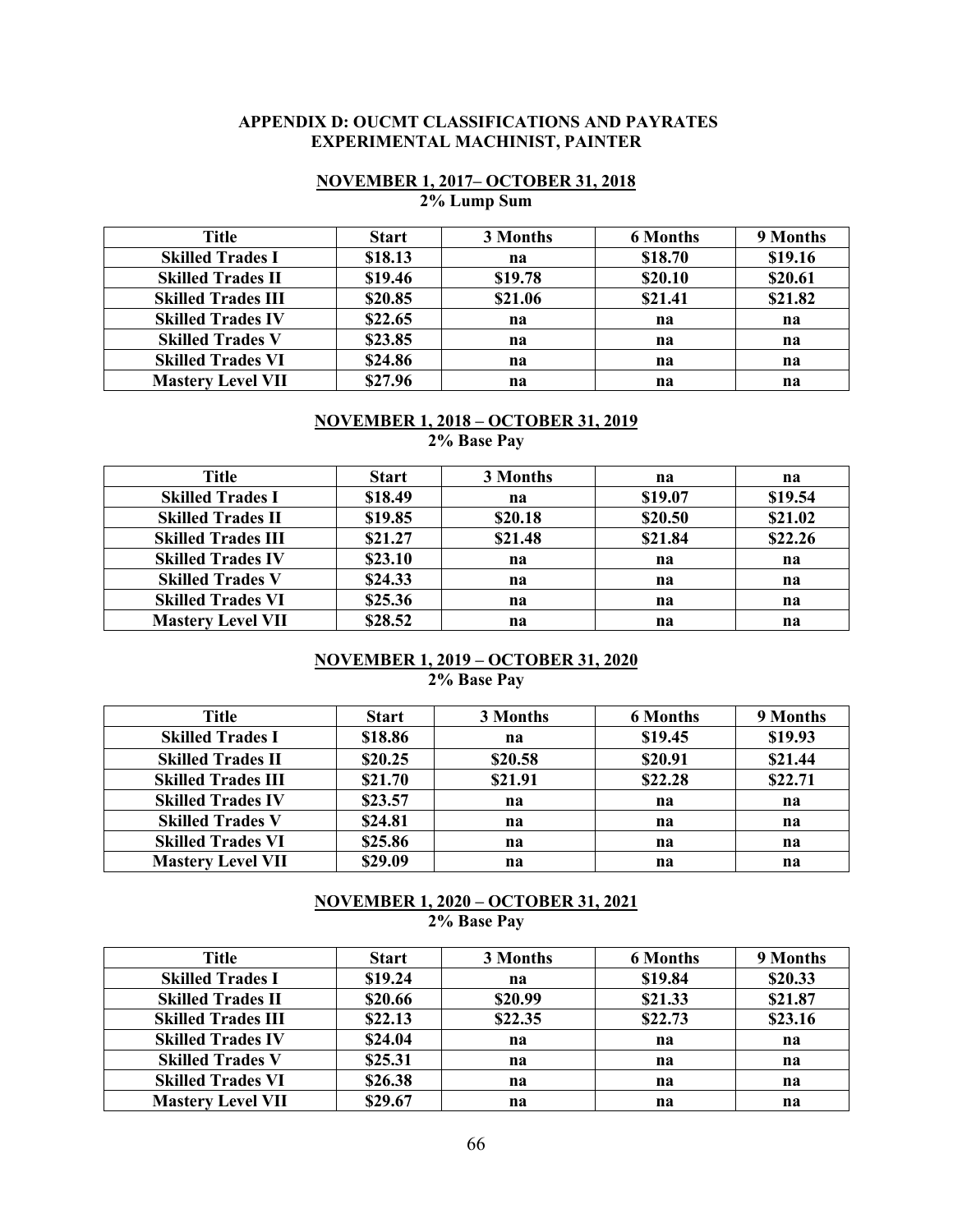## **APPENDIX D: OUCMT CLASSIFICATIONS AND PAYRATES MECHANIC**

#### **NOVEMBER 1, 2017– OCTOBER 31, 2018 2% Base Pay**

| Title                     | <b>Start</b> | 3 Months | <b>6 Months</b> | 9 Months |
|---------------------------|--------------|----------|-----------------|----------|
| <b>Skilled Trades I</b>   | \$18.49      | na       | \$19.07         | \$19.54  |
| <b>Skilled Trades II</b>  | \$19.85      | \$20.18  | \$20.50         | \$21.02  |
| <b>Skilled Trades III</b> | \$21.27      | \$21.48  | \$21.84         | \$22.26  |
| <b>Skilled Trades IV</b>  | \$23.10      | na       | na              | na       |
| <b>Skilled Trades V</b>   | \$24.33      | na       | na              | na       |
| <b>Skilled Trades VI</b>  | \$25.36      | na       | na              | na       |
| <b>Mastery Level VII</b>  | \$28.52      | na       | na              | na       |

#### **NOVEMBER 1, 2018 – OCTOBER 31, 2019 2% Base Pay**

| Title                     | <b>Start</b> | 3 Months | na      | na      |
|---------------------------|--------------|----------|---------|---------|
| <b>Skilled Trades I</b>   | \$18.86      | na       | \$19.45 | \$19.93 |
| <b>Skilled Trades II</b>  | \$20.25      | \$20.58  | \$20.91 | \$21.44 |
| <b>Skilled Trades III</b> | \$21.70      | \$21.91  | \$22.28 | \$22.71 |
| <b>Skilled Trades IV</b>  | \$23.57      | na       | na      | na      |
| <b>Skilled Trades V</b>   | \$24.81      | na       | na      | na      |
| <b>Skilled Trades VI</b>  | \$25.86      | na       | na      | na      |
| <b>Mastery Level VII</b>  | \$29.09      | na       | na      | na      |

## **NOVEMBER 1, 2019 – OCTOBER 31, 2020 2% Base Pay**

| Title                     | <b>Start</b> | 3 Months | <b>6 Months</b> | 9 Months  |
|---------------------------|--------------|----------|-----------------|-----------|
| <b>Skilled Trades I</b>   | \$19.24      | na       | \$19.84         | \$20.33   |
| <b>Skilled Trades II</b>  | \$20.66      | \$20.99  | \$21.33         | \$21.87   |
| <b>Skilled Trades III</b> | \$22.13      | \$22.35  | \$22.73         | \$23.16   |
| <b>Skilled Trades IV</b>  | \$24.04      | na       | na              | <b>Na</b> |
| <b>Skilled Trades V</b>   | \$25.31      | na       | na              | na        |
| <b>Skilled Trades VI</b>  | \$26.38      | na       | na              | na        |
| <b>Mastery Level VII</b>  | \$29.67      | na       | na              | na        |

## **NOVEMBER 1, 2020 – OCTOBER 31, 2021 2% Base Pay**

| Title                     | <b>Start</b> | 3 Months | <b>6 Months</b> | 9 Months  |
|---------------------------|--------------|----------|-----------------|-----------|
| <b>Skilled Trades I</b>   | \$19.62      | na       | \$20.24         | \$20.74   |
| <b>Skilled Trades II</b>  | \$21.07      | \$21.41  | \$21.76         | \$22.31   |
| <b>Skilled Trades III</b> | \$22.13      | \$22.80  | \$23.18         | \$23.62   |
| <b>Skilled Trades IV</b>  | \$24.52      | na       | na              | <b>Na</b> |
| <b>Skilled Trades V</b>   | \$25.82      | na       | na              | na        |
| <b>Skilled Trades VI</b>  | \$26.91      | na       | na              | na        |
| <b>Mastery Level VII</b>  | \$30.26      | na       | na              | na        |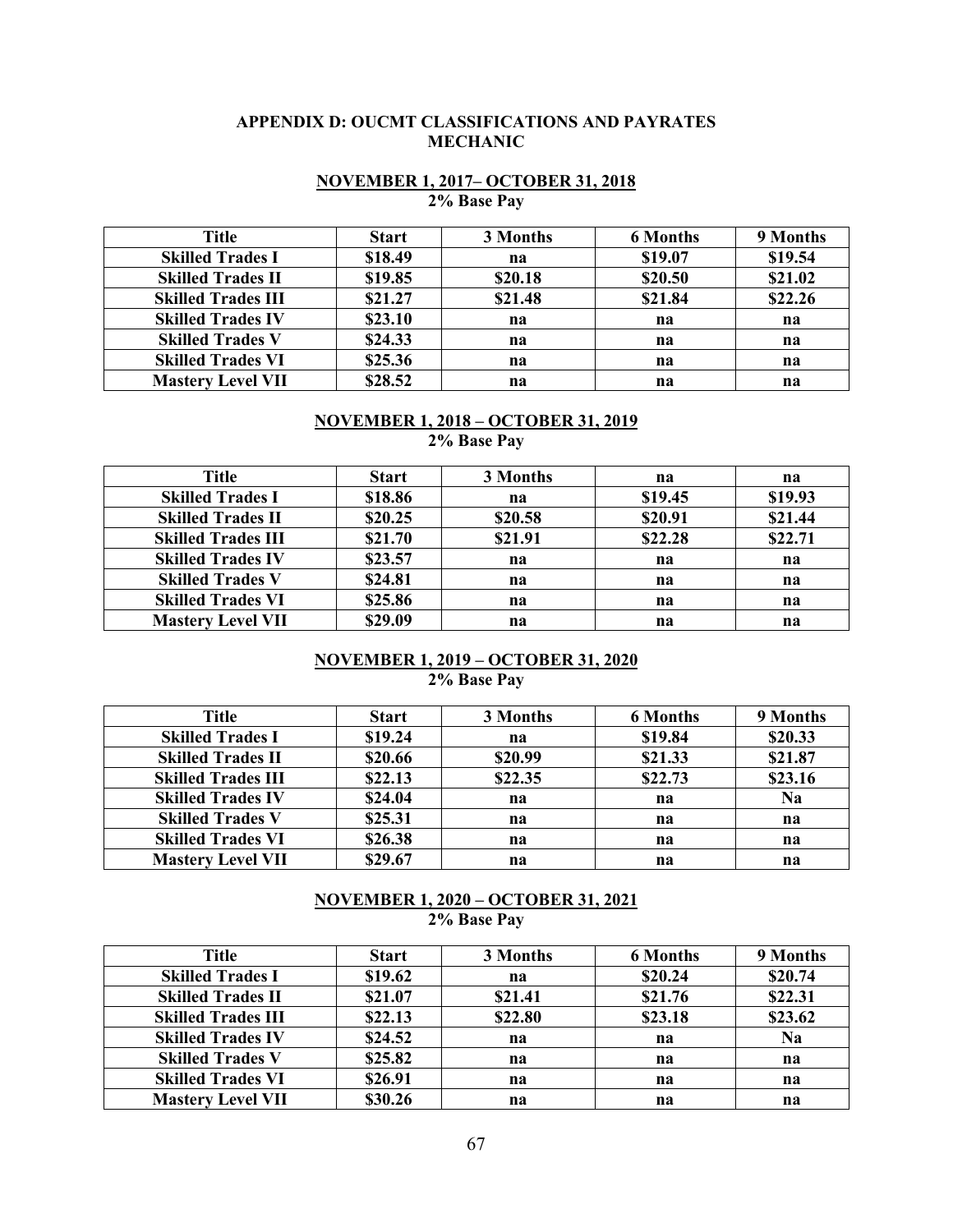## **APPENDIX D: OUCMT CLASSIFICATIONS AND PAYRATES CARPENTER**

## **NOVEMBER 1, 2017– OCTOBER 31, 2018 2% Base Pay**

| Title                     | <b>Start</b> | 3 Months | <b>6 Months</b> | 9 Months |
|---------------------------|--------------|----------|-----------------|----------|
| <b>Skilled Trades I</b>   | \$18.68      | na       | \$19.26         | \$19.74  |
| <b>Skilled Trades II</b>  | \$20.04      | \$20.38  | \$20.71         | \$21.24  |
| <b>Skilled Trades III</b> | \$21.48      | \$21.70  | \$22.05         | \$22.48  |
| <b>Skilled Trades IV</b>  | \$23.34      | na       | na              | na       |
| <b>Skilled Trades V</b>   | \$24.57      | na       | na              | na       |
| <b>Skilled Trades VI</b>  | \$25.61      | na       | na              | na       |
| <b>Mastery Level VII</b>  | \$28.80      | na       | na              | na       |

# **NOVEMBER 1, 2018 – OCTOBER 31, 2019**

**2% Base Pay**

| Title                     | <b>Start</b> | 3 Months | na      | na      |
|---------------------------|--------------|----------|---------|---------|
| <b>Skilled Trades I</b>   | \$19.05      | na       | \$19.65 | \$20.13 |
| <b>Skilled Trades II</b>  | \$20.44      | \$20.79  | \$21.12 | \$21.66 |
| <b>Skilled Trades III</b> | \$21.91      | \$22.13  | \$22.49 | \$22.93 |
| <b>Skilled Trades IV</b>  | \$23.81      | na       | na      | na      |
| <b>Skilled Trades V</b>   | \$25.06      | na       | na      | na      |
| <b>Skilled Trades VI</b>  | \$26.12      | na       | na      | na      |
| <b>Mastery Level VII</b>  | \$29.38      | na       | na      | na      |

#### **NOVEMBER 1, 2019 – OCTOBER 31, 2020 2% Base Pay**

| Title                     | <b>Start</b> | 3 Months | <b>6 Months</b> | 9 Months |
|---------------------------|--------------|----------|-----------------|----------|
| <b>Skilled Trades I</b>   | \$19.43      | na       | \$20.04         | \$20.53  |
| <b>Skilled Trades II</b>  | \$20.85      | \$21.21  | \$21.54         | \$22.09  |
| <b>Skilled Trades III</b> | \$22.35      | \$22.57  | \$22.94         | \$23.39  |
| <b>Skilled Trades IV</b>  | \$24.29      | na       | na              | na       |
| <b>Skilled Trades V</b>   | \$25.56      | na       | na              | na       |
| <b>Skilled Trades VI</b>  | \$26.65      | na       | na              | na       |
| <b>Mastery Level VII</b>  | \$29.97      | na       | na              | na       |

#### **NOVEMBER 1, 2020 – OCTOBER 31, 2021 2% Base Pay**

| Title                     | <b>Start</b> | 3 Months | <b>6 Months</b> | 9 Months |
|---------------------------|--------------|----------|-----------------|----------|
| <b>Skilled Trades I</b>   | \$19.82      | na       | \$20.44         | \$20.95  |
| <b>Skilled Trades II</b>  | \$21.27      | \$21.63  | \$21.97         | \$22.54  |
| <b>Skilled Trades III</b> | \$22.80      | \$23.02  | \$23.40         | \$23.86  |
| <b>Skilled Trades IV</b>  | \$24.78      | na       | na              | na       |
| <b>Skilled Trades V</b>   | \$26.08      | na       | na              | na       |
| <b>Skilled Trades VI</b>  | \$27.18      | na       | na              | na       |
| <b>Mastery Level VII</b>  | \$30.57      | na       | na              | na       |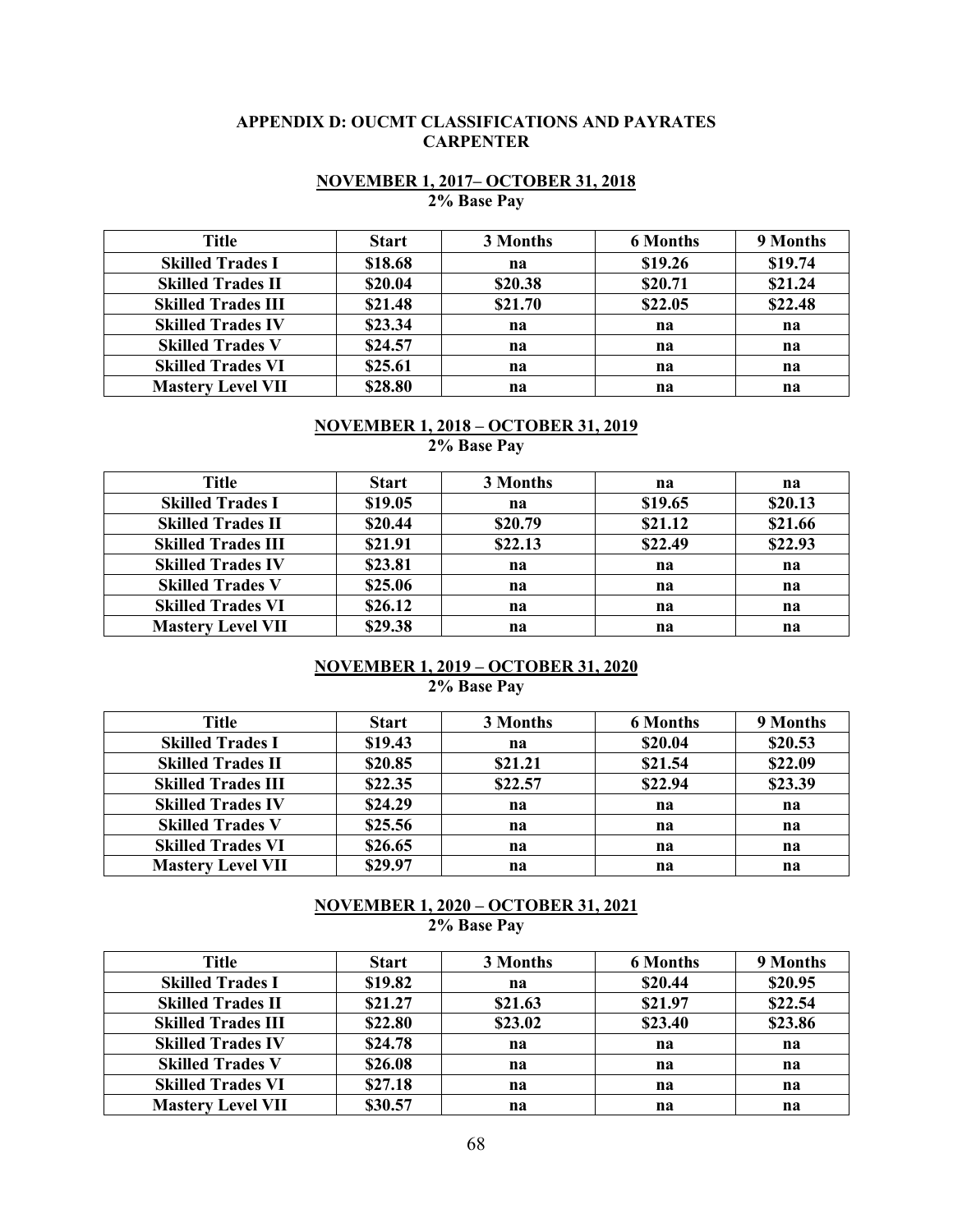## **APPENDIX D: OUCMT CLASSIFICATIONS AND PAYRATES LOCKSMITH**

# **NOVEMBER 1, 2017– OCTOBER 31, 2018 2% Lump Sum**

| Title                     | <b>Start</b> | 3 Months | <b>6 Months</b> | 9 Months |
|---------------------------|--------------|----------|-----------------|----------|
| <b>Skilled Trades I</b>   | \$18.31      | na       | \$18.88         | \$19.35  |
| <b>Skilled Trades II</b>  | \$19.65      | \$19.98  | \$20.30         | \$20.82  |
| <b>Skilled Trades III</b> | \$21.06      | \$21.27  | \$21.62         | \$22.04  |
| <b>Skilled Trades IV</b>  | \$22.88      | na       | na              | na       |
| <b>Skilled Trades V</b>   | \$24.09      | na       | na              | na       |
| <b>Skilled Trades VI</b>  | \$25.11      | na       | na              | na       |
| <b>Mastery Level VII</b>  | \$28.24      | na       | na              | na       |

# **NOVEMBER 1, 2018 – OCTOBER 31, 2019**

**2% Base**

| <b>Title</b>              | <b>Start</b> | 3 Months | na      | na      |
|---------------------------|--------------|----------|---------|---------|
| <b>Skilled Trades I</b>   | \$18.68      | na       | \$19.26 | \$19.74 |
| <b>Skilled Trades II</b>  | \$20.04      | \$20.38  | \$20.71 | \$21.24 |
| <b>Skilled Trades III</b> | \$21.48      | \$21.70  | \$22.05 | \$22.48 |
| <b>Skilled Trades IV</b>  | \$23.34      | na       | na      | na      |
| <b>Skilled Trades V</b>   | \$24.57      | na       | na      | na      |
| <b>Skilled Trades VI</b>  | \$25.61      | na       | na      | na      |
| <b>Mastery Level VII</b>  | \$28.80      | na       | na      | na      |

#### **NOVEMBER 1, 2019 – OCTOBER 31, 2020 2% Base**

| Title                     | <b>Start</b> | 3 Months | <b>6 Months</b> | 9 Months |
|---------------------------|--------------|----------|-----------------|----------|
| <b>Skilled Trades I</b>   | \$19.05      | na       | \$19.65         | \$20.13  |
| <b>Skilled Trades II</b>  | \$20.44      | \$20.79  | \$21.12         | \$21.66  |
| <b>Skilled Trades III</b> | \$21.91      | \$22.13  | \$22.49         | \$22.93  |
| <b>Skilled Trades IV</b>  | \$23.81      | na       | na              | na       |
| <b>Skilled Trades V</b>   | \$25.06      | na       | na              | na       |
| <b>Skilled Trades VI</b>  | \$26.12      | na       | na              | na       |
| <b>Mastery Level VII</b>  | \$29.38      | na       | na              | na       |

#### **NOVEMBER 1, 2020 – OCTOBER 31, 2021 2% Base**

| Title                     | <b>Start</b> | 3 Months | <b>6 Months</b> | 9 Months |
|---------------------------|--------------|----------|-----------------|----------|
| <b>Skilled Trades I</b>   | \$19.43      | na       | \$20.04         | \$20.53  |
| <b>Skilled Trades II</b>  | \$20.85      | \$21.21  | \$21.54         | \$22.09  |
| <b>Skilled Trades III</b> | \$22.35      | \$22.57  | \$22.94         | \$23.39  |
| <b>Skilled Trades IV</b>  | \$24.29      | na       | na              | na       |
| <b>Skilled Trades V</b>   | \$25.56      | na       | na              | na       |
| <b>Skilled Trades VI</b>  | \$26.65      | na       | na              | na       |
| <b>Mastery Level VII</b>  | \$29.97      | na       | na              | na       |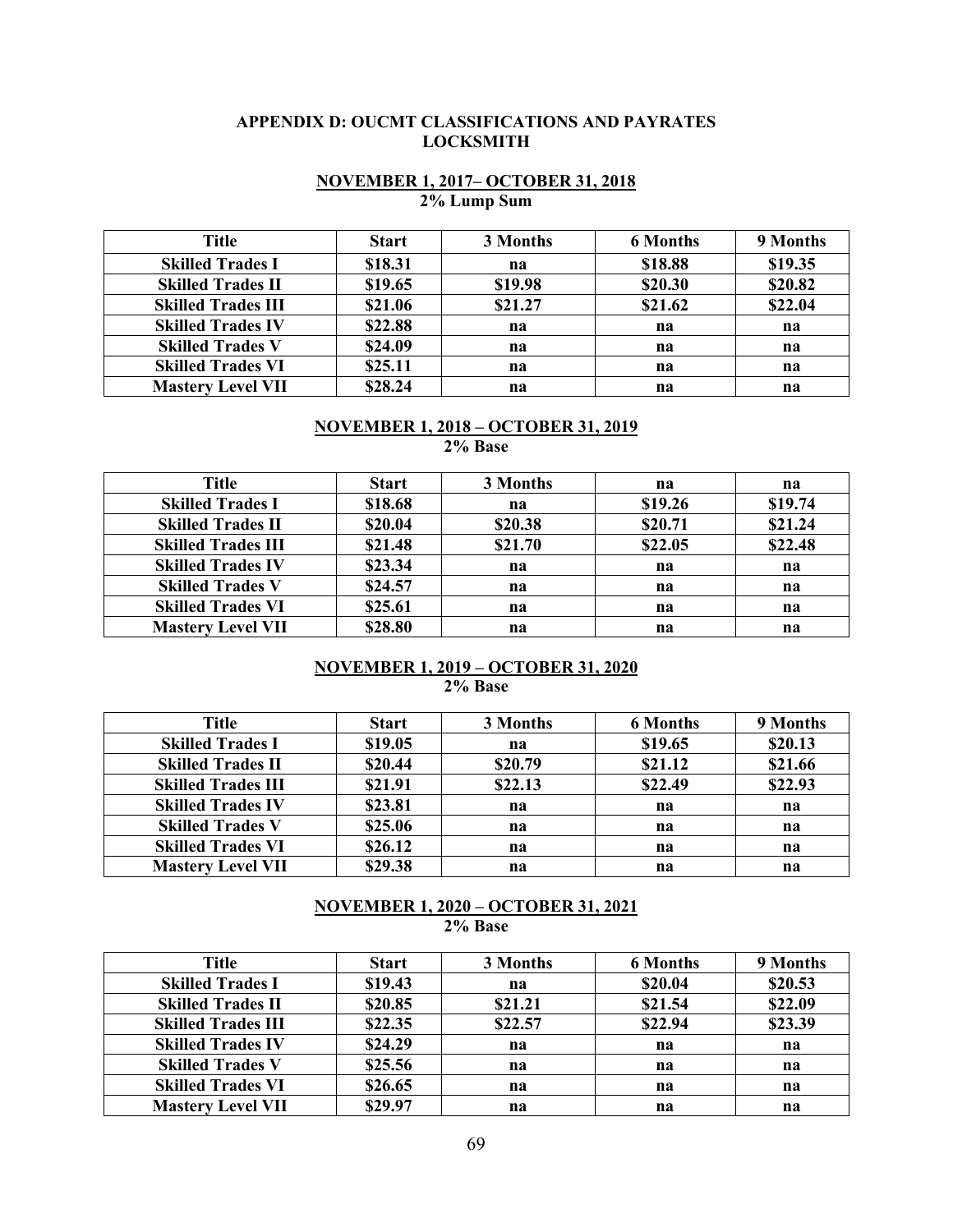#### **APPENDIX D: OUCMT CLASSIFICATIONS AND PAYRATES ELECTRICAL, HVAC**

# **NOVEMBER 1, 2017– OCTOBER 31, 2018**

**2.5% to base**

| <b>Title</b>              | <b>Start</b> | 3 Months | <b>6 Months</b> | 9 Months |
|---------------------------|--------------|----------|-----------------|----------|
| <b>Skilled Trades I</b>   | \$21.40      | na       | \$22.08         | \$22.62  |
| <b>Skilled Trades II</b>  | \$22.98      | \$23.35  | \$23.73         | \$24.33  |
| <b>Skilled Trades III</b> | \$24.61      | \$24.87  | \$25.29         | \$25.76  |
| <b>Skilled Trades IV</b>  | \$26.74      | na       | na              | na       |
| <b>Skilled Trades V</b>   | \$28.17      | na       | na              | na       |
| <b>Skilled Trades VI</b>  | \$29.34      | na       | na              | na       |
| <b>Mastery Level VII</b>  | \$33.01      | na       | na              | na       |

#### **NOVEMBER 1, 2018 – OCTOBER 31, 2019 2% to base**

| Title                     | <b>Start</b> | 3 Months | <b>6 Months</b> | 9 Months |
|---------------------------|--------------|----------|-----------------|----------|
| <b>Skilled Trades I</b>   | \$21.83      | na       | \$22.52         | \$23.07  |
| <b>Skilled Trades II</b>  | \$23.44      | \$23.82  | \$24.21         | \$24.82  |
| <b>Skilled Trades III</b> | \$25.10      | \$25.37  | \$25.80         | \$26.28  |
| <b>Skilled Trades IV</b>  | \$27.28      | na       | na              | na       |
| <b>Skilled Trades V</b>   | \$28.73      | na       | na              | na       |
| <b>Skilled Trades VI</b>  | \$29.93      | na       | na              | na       |
| <b>Mastery Level VII</b>  | \$33.67      | na       | na              | na       |

# **NOVEMBER 1, 2019 – OCTOBER 31, 2020**

**2% to base**

| Title                     | <b>Start</b> | 3 Months | <b>6 Months</b> | 9 Months |
|---------------------------|--------------|----------|-----------------|----------|
| <b>Skilled Trades I</b>   | \$22.27      | na       | \$22.97         | \$23.54  |
| <b>Skilled Trades II</b>  | \$23.91      | \$24.30  | \$24.69         | \$25.32  |
| <b>Skilled Trades III</b> | \$25.60      | \$25.88  | \$26.32         | \$26.81  |
| <b>Skilled Trades IV</b>  | \$27.82      | na       | na              | na       |
| <b>Skilled Trades V</b>   | \$29.30      | na       | na              | na       |
| <b>Skilled Trades VI</b>  | \$30.53      | na       | na              | na       |
| <b>Mastery Level VII</b>  | \$34.34      | na       | na              | na       |

#### **NOVEMBER 1, 2020 – OCTOBER 31, 2021 2% to base**

| Title                     | <b>Start</b> | 3 Months | <b>6 Months</b> | 9 Months |
|---------------------------|--------------|----------|-----------------|----------|
| <b>Skilled Trades I</b>   | \$22.72      | na       | \$23.43         | \$24.01  |
| <b>Skilled Trades II</b>  | \$24.39      | \$24.79  | \$25.18         | \$25.83  |
| <b>Skilled Trades III</b> | \$26.11      | \$26.40  | \$26.85         | \$27.35  |
| <b>Skilled Trades IV</b>  | \$28.38      | na       | na              | na       |
| <b>Skilled Trades V</b>   | \$29.89      | na       | na              | na       |
| <b>Skilled Trades VI</b>  | \$31.14      | na       | na              | na       |
| <b>Mastery Level VII</b>  | \$35.03      | na       | na              | na       |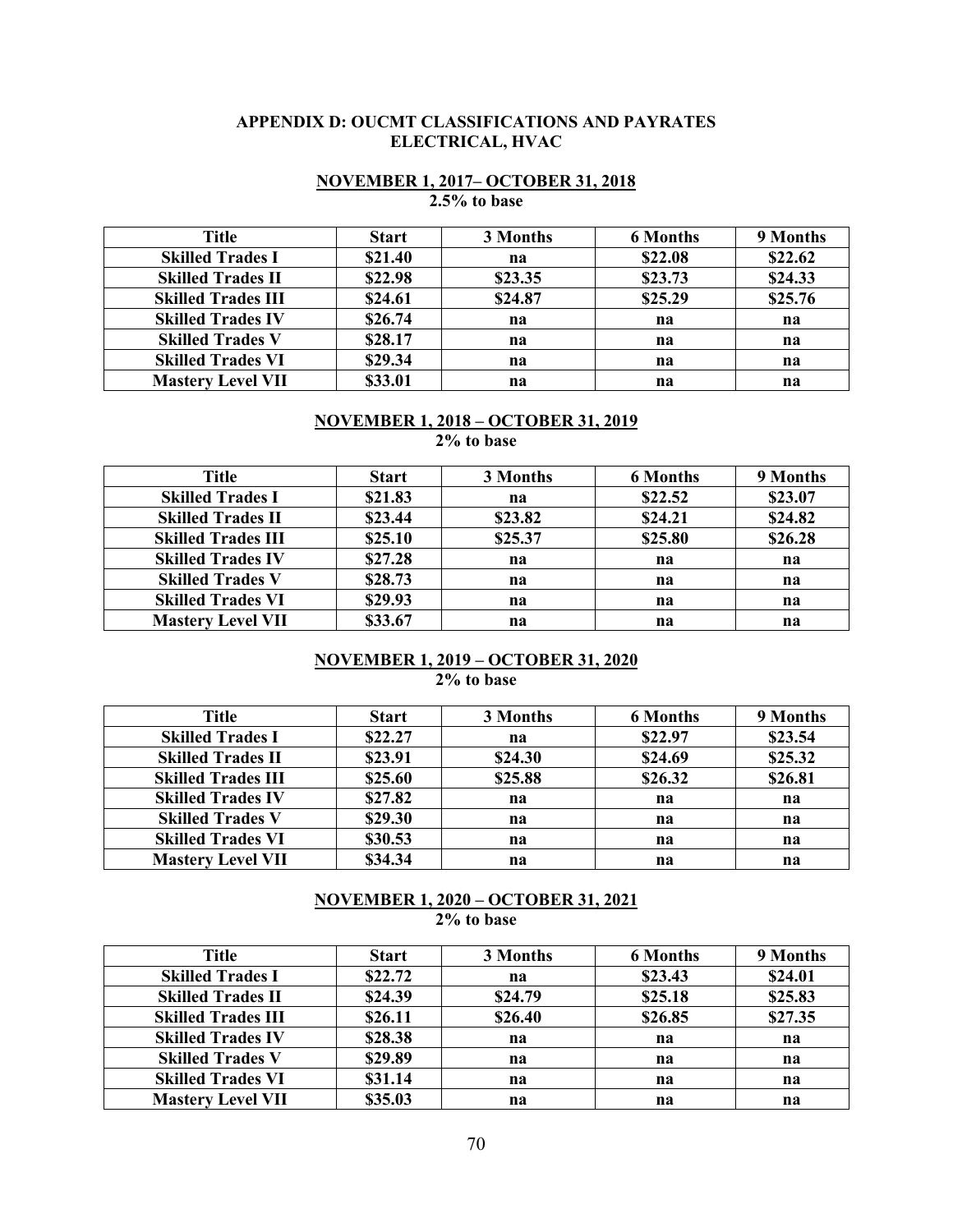#### **APPENDIX D: OUCMT CLASSIFICATIONS AND PAYRATES HEATING PLANT**

#### **NOVEMBER 1, 2017– OCTOBER 31, 2018 4% to base**

| Title                     | <b>Start</b> | 3 Months | <b>6 Months</b> | 9 Months |
|---------------------------|--------------|----------|-----------------|----------|
| <b>Skilled Trades I</b>   | \$20.11      | na       | \$20.74         | \$21.25  |
| <b>Skilled Trades II</b>  | \$21.59      | \$21.93  | \$22.29         | \$22.85  |
| <b>Skilled Trades III</b> | \$23.13      | \$23.35  | \$23.74         | \$24.20  |
| <b>Skilled Trades IV</b>  | \$25.12      | na       | na              | na       |
| <b>Skilled Trades V</b>   | \$26.46      | na       | na              | na       |
| <b>Skilled Trades VI</b>  | \$27.57      | na       | na              | na       |
| <b>Mastery Level VII</b>  | \$31.01      | na       | na              | na       |

#### **NOVEMBER 1, 2018 – OCTOBER 31, 2019 3% to base**

**Title Start 3 Months 6 Months 9 Months Skilled Trades I \$20.71 na \$21.36 \$21.89 Skilled Trades II \$22.24 \$22.59 \$22.96 \$23.54 Skilled Trades III \$23.82 \$24.05 \$24.45 \$24.93 Skilled Trades IV \$25.87 na na na Skilled Trades V \$27.25 na na na Skilled Trades VI \$28.40 na na na na na Mastery Level VII \$31.94 na na na**

#### **NOVEMBER 1, 2019 – OCTOBER 31, 2020 2.5% to base**

| Title                     | <b>Start</b> | 3 Months | <b>6 Months</b> | 9 Months |
|---------------------------|--------------|----------|-----------------|----------|
| <b>Skilled Trades I</b>   | \$21.23      | na       | \$21.89         | \$22.44  |
| <b>Skilled Trades II</b>  | \$22.80      | \$23.15  | \$23.53         | \$24.13  |
| <b>Skilled Trades III</b> | \$24.42      | \$24.65  | \$25.06         | \$25.55  |
| <b>Skilled Trades IV</b>  | \$26.52      | na       | na              | na       |
| <b>Skilled Trades V</b>   | \$27.93      | na       | na              | na       |
| <b>Skilled Trades VI</b>  | \$29.11      | na       | na              | na       |
| <b>Mastery Level VII</b>  | \$32.74      | na       | na              | na       |

#### **NOVEMBER 1, 2020 – OCTOBER 31, 2021 2% to base**

| Title                     | <b>Start</b> | 3 Months | <b>6 Months</b> | 9 Months |
|---------------------------|--------------|----------|-----------------|----------|
| <b>Skilled Trades I</b>   | \$21.65      | na       | \$22.33         | \$22.89  |
| <b>Skilled Trades II</b>  | \$23.26      | \$23.61  | \$24.00         | \$24.61  |
| <b>Skilled Trades III</b> | \$24.91      | \$25.14  | \$25.56         | \$26.06  |
| <b>Skilled Trades IV</b>  | \$27.05      | na       | na              | na       |
| <b>Skilled Trades V</b>   | \$28.49      | na       | na              | na       |
| <b>Skilled Trades VI</b>  | \$29.69      | na       | na              | na       |
| <b>Mastery Level VII</b>  | \$33.40      | na       | na              | na       |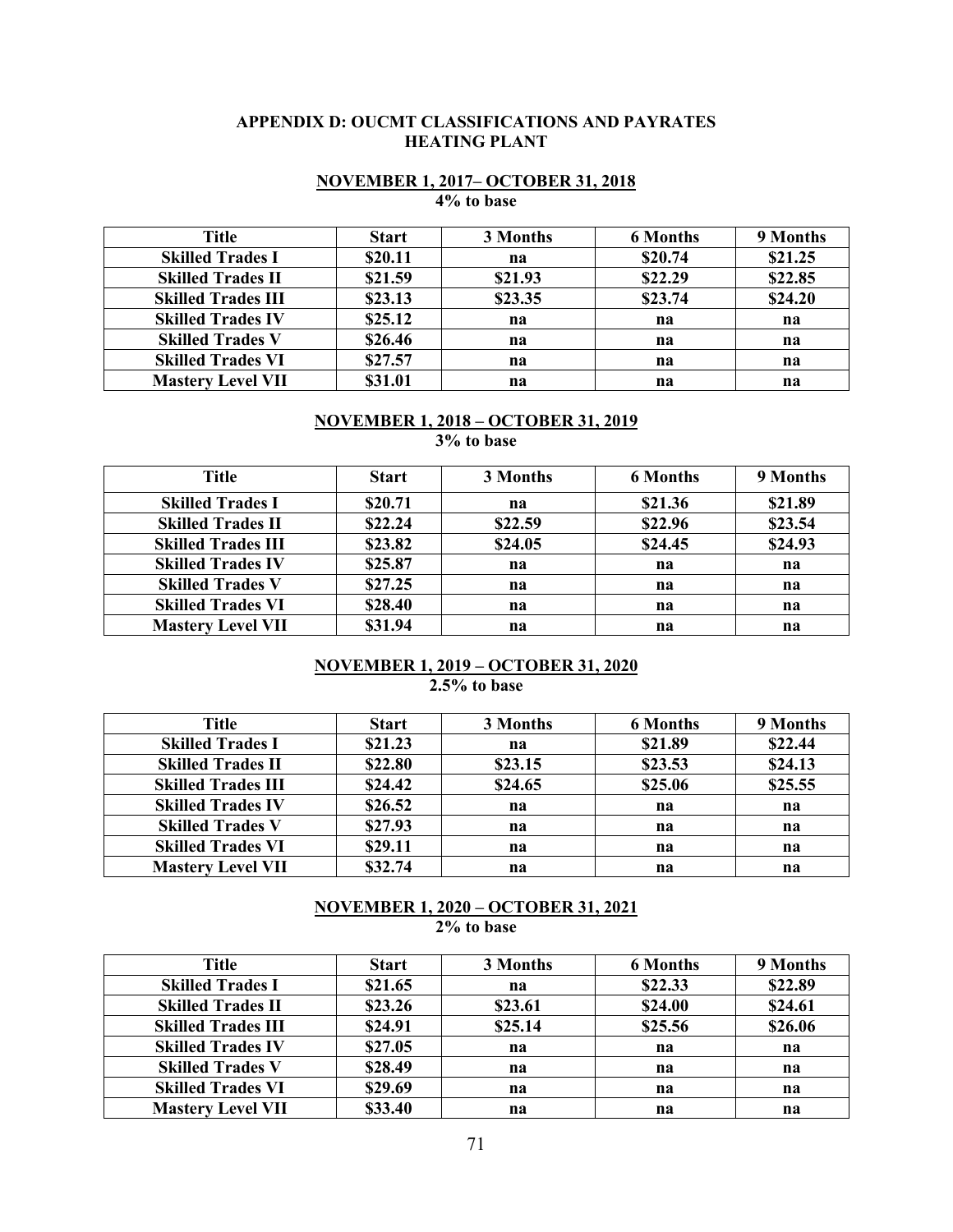#### **APPENDIX D: OUCMT CLASSIFICATIONS AND PAYRATES PLUMBER**

#### **NOVEMBER 1, 2017– OCTOBER 31, 2018 2.5% to base rate**

| Title                     | <b>Start</b> | 3 Months | <b>6 Months</b> | 9 Months |
|---------------------------|--------------|----------|-----------------|----------|
| <b>Skilled Trades I</b>   | \$20.50      | na       | \$20.94         | \$21.46  |
| <b>Skilled Trades II</b>  | \$21.80      | \$22.16  | \$22.51         | \$23.08  |
| <b>Skilled Trades III</b> | \$23.36      | \$23.58  | \$23.99         | \$24.45  |
| <b>Skilled Trades IV</b>  | \$25.36      | na       | na              | na       |
| <b>Skilled Trades V</b>   | \$26.71      | na       | na              | na       |
| <b>Skilled Trades VI</b>  | \$27.84      | na       | na              | na       |
| <b>Mastery Level VII</b>  | \$31.31      | na       | na              | na       |

#### **NOVEMBER 1, 2018 – OCTOBER 31, 2019**

**2.5% to base rate**

| Title                     | <b>Start</b> | 3 Months | 3 Months | 9 Months |
|---------------------------|--------------|----------|----------|----------|
| <b>Skilled Trades I</b>   | \$21.01      | na       | \$21.46  | \$22.00  |
| <b>Skilled Trades II</b>  | \$22.35      | \$22.71  | \$23.07  | \$23.66  |
| <b>Skilled Trades III</b> | \$23.94      | \$24.17  | \$24.59  | \$25.06  |
| <b>Skilled Trades IV</b>  | \$25.99      | na       | na       | na       |
| <b>Skilled Trades V</b>   | \$27.38      | na       | na       | na       |
| <b>Skilled Trades VI</b>  | \$28.54      | na       | na       | na       |
| <b>Mastery Level VII</b>  | \$32.10      | na       | na       | na       |

# **NOVEMBER 1, 2019 – OCTOBER 31, 2020**

**2% to base rate**

| Title                     | <b>Start</b> | 3 Months | <b>6 Months</b> | 9 Months |
|---------------------------|--------------|----------|-----------------|----------|
| <b>Skilled Trades I</b>   | \$21.43      | na       | \$21.89         | \$22.44  |
| <b>Skilled Trades II</b>  | \$22.80      | \$23.16  | \$23.53         | \$24.13  |
| <b>Skilled Trades III</b> | \$24.42      | \$24.65  | \$25.08         | \$25.56  |
| <b>Skilled Trades IV</b>  | \$26.51      | na       | na              | na       |
| <b>Skilled Trades V</b>   | \$27.93      | na       | na              | na       |
| <b>Skilled Trades VI</b>  | \$29.11      | na       | na              | na       |
| <b>Mastery Level VII</b>  | \$32.74      | na       | na              | na       |

## **NOVEMBER 1, 2020 – OCTOBER 31, 2021 2% to base rate**

| <b>Title</b>              | <b>Start</b> | 3 Months | <b>6 Months</b> | 9 Months |
|---------------------------|--------------|----------|-----------------|----------|
| <b>Skilled Trades I</b>   | \$21.86      | na       | \$22.33         | \$22.89  |
| <b>Skilled Trades II</b>  | \$23.26      | \$23.62  | \$24.00         | \$24.62  |
| <b>Skilled Trades III</b> | \$24.91      | \$25.14  | \$25.58         | \$26.07  |
| <b>Skilled Trades IV</b>  | \$27.05      | na       | na              | na       |
| <b>Skilled Trades V</b>   | \$28.49      | na       | na              | na       |
| <b>Skilled Trades VI</b>  | \$29.69      | na       | na              | na       |
| <b>Mastery Level VII</b>  | \$33.40      | na       | na              | na       |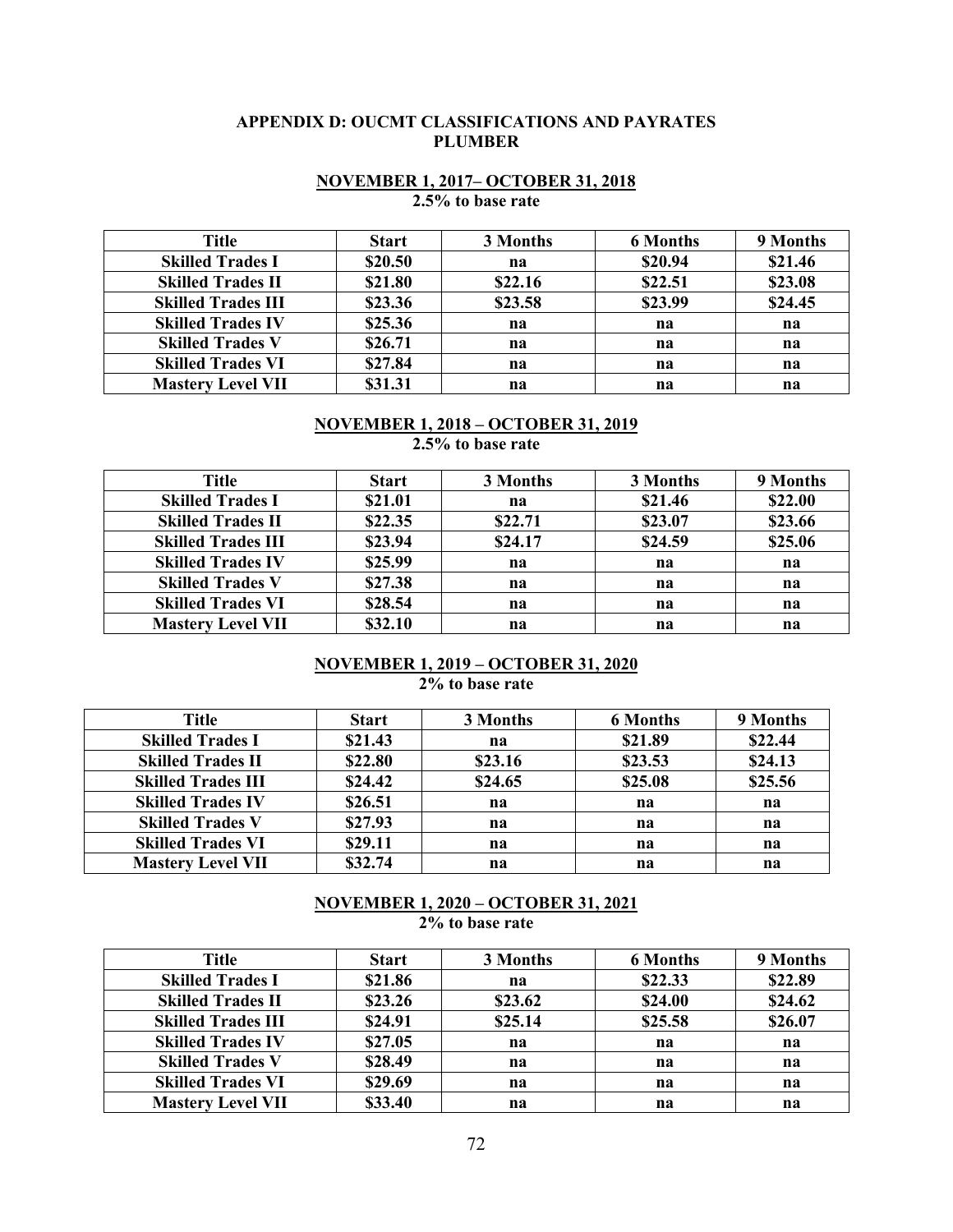|                                       | Pay Levels                                                                         |                                                       |                                                            |                                                                                                              |                                                                                                                                                                                                         |                                                                                                                                                                                                              |                                                                                                                                                  |  |
|---------------------------------------|------------------------------------------------------------------------------------|-------------------------------------------------------|------------------------------------------------------------|--------------------------------------------------------------------------------------------------------------|---------------------------------------------------------------------------------------------------------------------------------------------------------------------------------------------------------|--------------------------------------------------------------------------------------------------------------------------------------------------------------------------------------------------------------|--------------------------------------------------------------------------------------------------------------------------------------------------|--|
| Classification                        | I                                                                                  | $\mathbf{I}$                                          | $\mathbf{H}$                                               | IV                                                                                                           | $\bf{V}$                                                                                                                                                                                                | <b>VI</b>                                                                                                                                                                                                    | <b>VII</b>                                                                                                                                       |  |
| Groundskeeper<br>Greenskeeper         | Less than 9<br>credit hours<br>and less than<br>1 year<br>relevant<br>experience   | 9 credit hours<br>$/1$ year<br>relevant<br>experience | 23 credit<br>hours/2<br>years<br>relevant<br>experience    | 37 credit<br>hours / 3 years<br>relevant<br>experience<br>OR new hires<br>meeting<br>program<br>requirements | Satisfaction of<br>program and<br>licensure<br>requirements<br>AND <sub>36</sub><br>months of<br>service OR<br>New Hires<br>who met<br>requirements<br>and have<br>completed 18<br>months of<br>service |                                                                                                                                                                                                              |                                                                                                                                                  |  |
| <b>Skilled Trades -</b><br>Carpentry  | Less than 12<br>credit hours<br>and less than<br>2 years<br>relevant<br>experience | 12 credit<br>hours/2 years<br>relevant<br>experience  | 20 credit<br>hours $/3$<br>years<br>relevant<br>experience | 28 credit<br>hours / 4 years<br>relevant<br>experience                                                       | 36 credit<br>hours/5 years<br>relevant<br>experience                                                                                                                                                    | Satisfaction of<br>program<br>and/or<br>licensure<br>requirements<br>(46 credit<br>hours) and 6<br>years relevant<br>experience<br>OR New<br>Hires meeting<br>program<br>and/or<br>licensure<br>requirements | Satisfaction of<br>program<br>and/or<br>licensure<br>requirements<br>and 3 months<br>of service in<br>the Skilled<br>Trades VI<br>classification |  |
| <b>Skilled Trades -</b><br>Electrical | Less than 12<br>credit hours<br>and less than<br>2 years<br>relevant<br>experience | 12 credit<br>hours/2 years<br>relevant<br>experience  | 20 credit<br>hours / 3<br>years<br>relevant<br>experience  | 28 credit<br>hours / 4 years<br>relevant<br>experience                                                       | 36 credit<br>hours/5 years<br>relevant<br>experience                                                                                                                                                    | Satisfaction of<br>program<br>and/or<br>licensure<br>requirements<br>(46 credit<br>hours) and 6<br>years relevant<br>experience<br>OR New<br>Hires meeting<br>program<br>and/or<br>licensure<br>requirements | Satisfaction of<br>program<br>and/or<br>licensure<br>requirements<br>and 3 months<br>of service in<br>the Skilled<br>Trades VI<br>classification |  |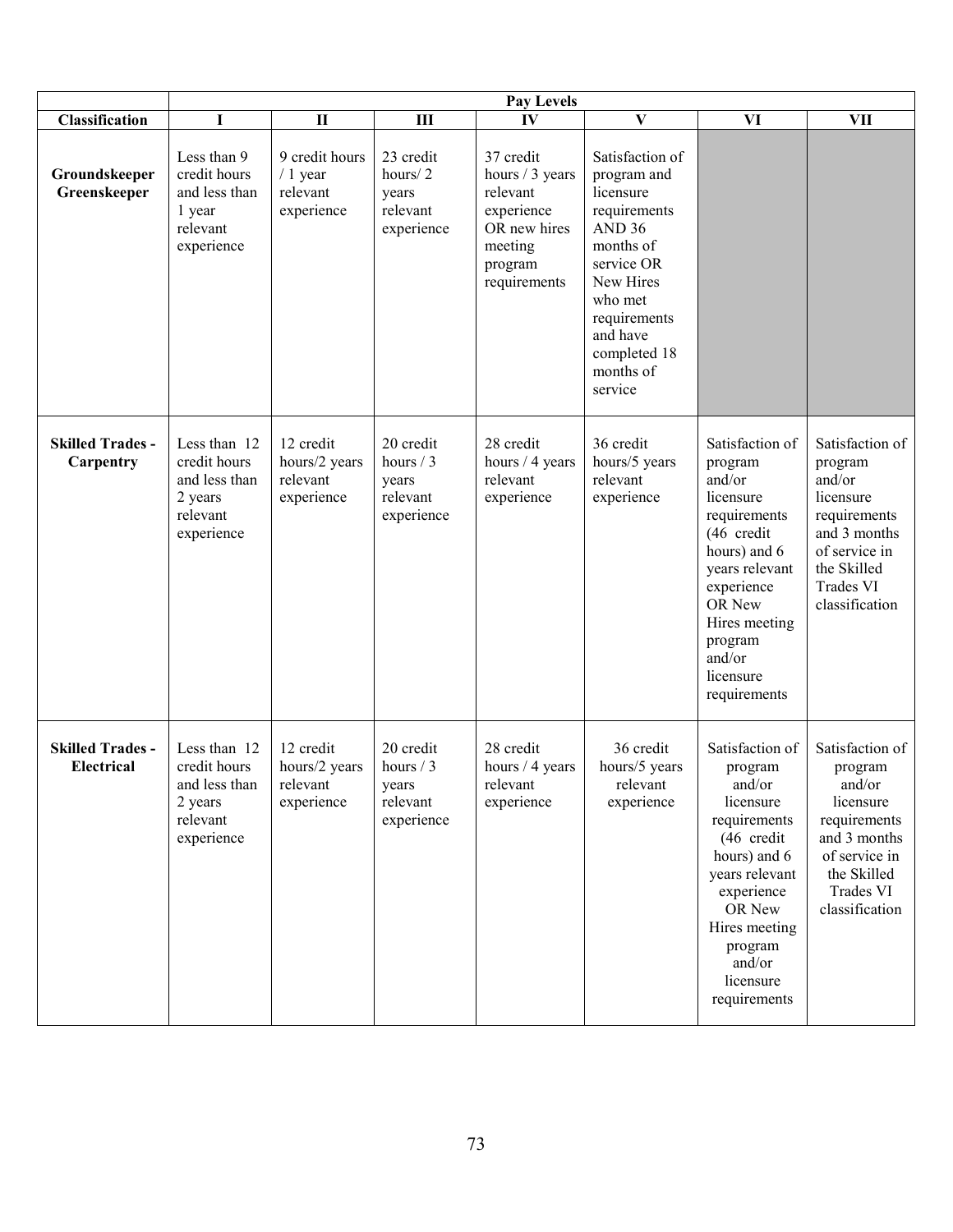## **APPENDIX E PROGRAM AND/OR LICENSURE REQUIREMENTS GREENSKEEPERS, GROUNDSKEEPER, SKILLED TRADES**

| Employees shall progress through the pay levels in accordance with program and/or licensure requirements identified below |                                                                                       |                                                      |                                                         |                                                            |                                                      |                                                                                                                                                                                                  |                                                                                                                                                  |  |
|---------------------------------------------------------------------------------------------------------------------------|---------------------------------------------------------------------------------------|------------------------------------------------------|---------------------------------------------------------|------------------------------------------------------------|------------------------------------------------------|--------------------------------------------------------------------------------------------------------------------------------------------------------------------------------------------------|--------------------------------------------------------------------------------------------------------------------------------------------------|--|
|                                                                                                                           | <b>Pay Levels</b>                                                                     |                                                      |                                                         |                                                            |                                                      |                                                                                                                                                                                                  |                                                                                                                                                  |  |
| <b>Classification</b>                                                                                                     | $\mathbf I$                                                                           | $\overline{\mathbf{H}}$                              | $\mathbf{I}$                                            | IV                                                         | $\mathbf{V}$                                         | VI                                                                                                                                                                                               | <b>VII</b>                                                                                                                                       |  |
| <b>Skilled Trades -</b><br><b>Experimental</b><br><b>Machinist</b>                                                        | Less than<br>12 credit<br>hours and<br>less than 2<br>years<br>relevant<br>experience | 12 credit<br>hours/2 years<br>relevant<br>experience | 20 credit hours<br>/ 3 years<br>relevant<br>experience  | 28 credit<br>hours $/4$<br>years<br>relevant<br>experience | 36 credit<br>hours/5 years<br>relevant<br>experience | Satisfaction of<br>program and/or<br>licensure<br>requirements (46<br>credit hours) and<br>6 years relevant<br>experience OR<br>New Hires<br>meeting program<br>and/or licensure<br>requirements | Satisfaction<br>of program<br>and/or<br>licensure<br>requirements<br>and 3 months<br>of service in<br>the Skilled<br>Trades VI<br>classification |  |
| <b>Skilled Trades -</b><br><b>Heating Plant</b>                                                                           | Less than<br>12 credit<br>hours and<br>less than 2<br>years<br>relevant<br>experience | 12 credit<br>hours/2 years<br>relevant<br>experience | 20 credit hours<br>$/3$ years<br>relevant<br>experience | 28 credit<br>hours / 4<br>years<br>relevant<br>experience  | 36 credit<br>hours/5 years<br>relevant<br>experience | Satisfaction of<br>program and/or<br>licensure<br>requirements (46<br>credit hours) and<br>6 years relevant<br>experience OR<br>New Hires<br>meeting program<br>and/or licensure<br>requirements | Satisfaction<br>of program<br>and/or<br>licensure<br>requirements<br>and 3 months<br>of service in<br>the Skilled<br>Trades VI<br>classification |  |
| <b>Skilled Trades -</b><br><b>HVAC</b>                                                                                    | Less than<br>12 credit<br>hours and<br>less than 2<br>years<br>relevant<br>experience | 12 credit<br>hours/2 years<br>relevant<br>experience | 20 credit hours<br>/ 3 years<br>relevant<br>experience  | 28 credit<br>hours $/4$<br>years<br>relevant<br>experience | 36 credit<br>hours/5 years<br>relevant<br>experience | Satisfaction of<br>program and/or<br>licensure<br>requirements (46<br>credit hours) and<br>6 years relevant<br>experience OR<br>New Hires<br>meeting program<br>and/or licensure<br>requirements | Satisfaction<br>of program<br>and/or<br>licensure<br>requirements<br>and 3 months<br>of service in<br>the Skilled<br>Trades VI<br>classification |  |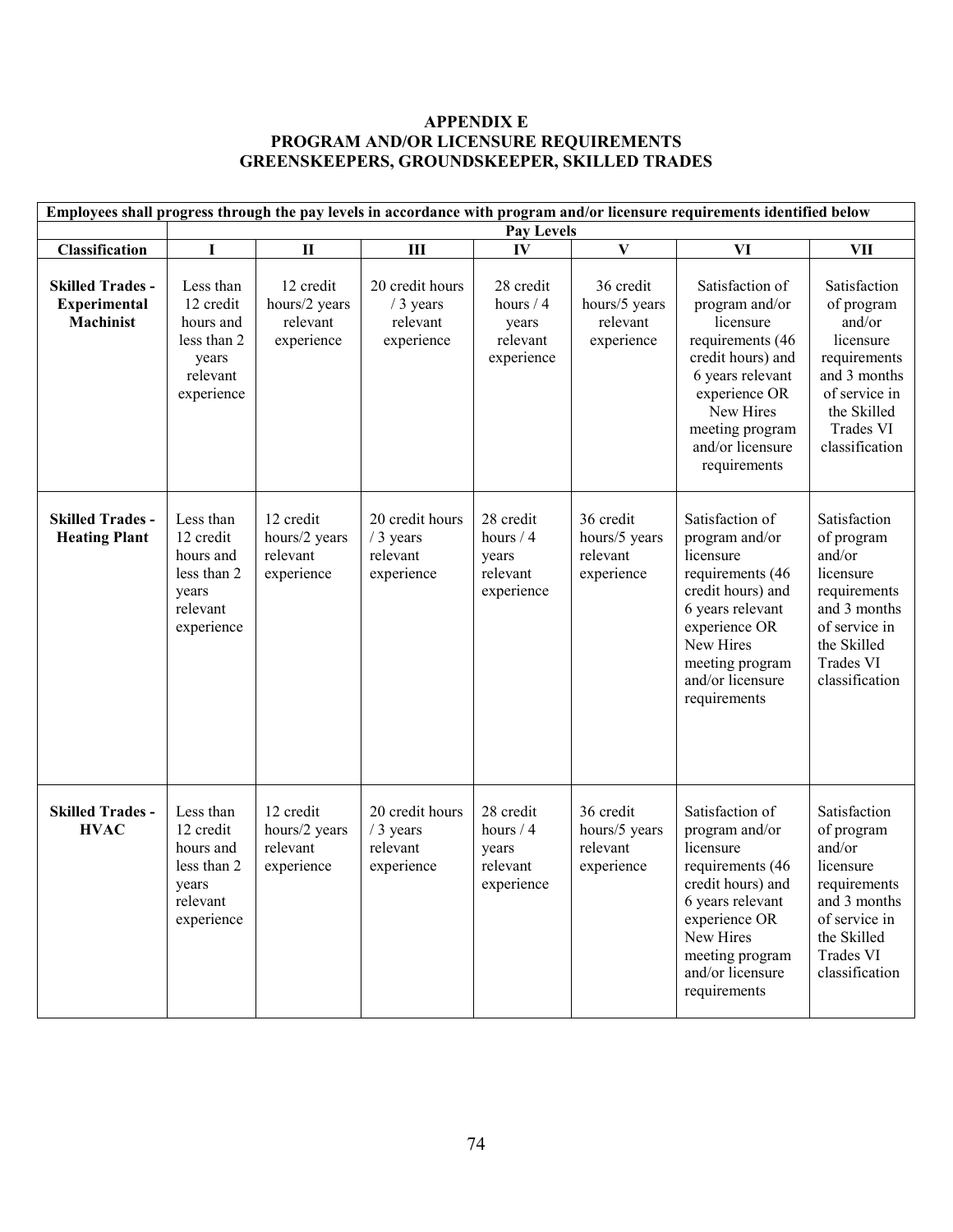## **APPENDIX E PROGRAM AND/OR LICENSURE REQUIREMENTS GREENSKEEPERS, GROUNDSKEEPER, SKILLED TRADES**

|                                        | Pay Levels                                                                                                                                                                                                   |                                                                                                                                                                                  |                                                                                                                                                                                    |                                                                                                                                                                                     |                                                                                                                                                                                  |                                                                                                                                                                                                                                                                                                                                     |                                                                                                                                                                                                                                                                                  |  |
|----------------------------------------|--------------------------------------------------------------------------------------------------------------------------------------------------------------------------------------------------------------|----------------------------------------------------------------------------------------------------------------------------------------------------------------------------------|------------------------------------------------------------------------------------------------------------------------------------------------------------------------------------|-------------------------------------------------------------------------------------------------------------------------------------------------------------------------------------|----------------------------------------------------------------------------------------------------------------------------------------------------------------------------------|-------------------------------------------------------------------------------------------------------------------------------------------------------------------------------------------------------------------------------------------------------------------------------------------------------------------------------------|----------------------------------------------------------------------------------------------------------------------------------------------------------------------------------------------------------------------------------------------------------------------------------|--|
| Classification                         | I                                                                                                                                                                                                            | $\mathbf{I}$                                                                                                                                                                     | III                                                                                                                                                                                | IV                                                                                                                                                                                  | $\mathbf{V}$                                                                                                                                                                     | VI                                                                                                                                                                                                                                                                                                                                  | <b>VII</b>                                                                                                                                                                                                                                                                       |  |
| <b>Skilled</b><br>Trades-<br>Locksmith | Less than 12<br>credit hours<br>and less than 2<br>years relevant<br>experience                                                                                                                              | 12 credit<br>hours/2 years<br>relevant<br>experience                                                                                                                             | 20 credit hours<br>/ 3 years<br>relevant<br>experience                                                                                                                             | 28 credit hours<br>$/4$ years<br>relevant<br>experience                                                                                                                             | 36 credit<br>hours/5 years<br>relevant<br>experience                                                                                                                             | Satisfaction of<br>program and/or<br>licensure<br>requirements<br>(46 credit<br>hours) and 6<br>years relevant<br>experience OR<br>New Hires<br>meeting<br>program and/or<br>licensure<br>requirements                                                                                                                              | Satisfaction of<br>program and/or<br>licensure<br>requirements<br>and 3 months<br>of service in<br>the Skilled<br>Trades VI<br>classification                                                                                                                                    |  |
| <b>Skilled</b><br>Trades-<br>Mechanic  | Less than 16<br>credit hours<br>and less than 2<br>years relevant<br>experience.<br><b>IGCEMA</b><br><b>CERTIFICATE</b><br>will be<br>accepted in lieu<br>of college<br>credits (Golf<br>Course<br>Mechanic) | 16 credit<br>hours/2 years<br>relevant<br>experience<br><b>IGCEMA</b><br><b>CERTIFICATE</b><br>will be<br>accepted in lieu<br>of college<br>credits (Golf<br>Course<br>Mechanic) | 24 credit hours<br>/ 3 years<br>relevant<br>experience<br><b>IGCEMA</b><br><b>CERTIFICATE</b><br>will be<br>accepted in lieu<br>of college<br>credits (Golf<br>Course<br>Mechanic) | 32 credit hours<br>$/4$ years<br>relevant<br>experience<br><b>IGCEMA</b><br><b>CERTIFICATE</b><br>will be<br>accepted in lieu<br>of college<br>credits (Golf<br>Course<br>Mechanic) | 40 credit<br>hours/5 years<br>relevant<br>experience<br><b>IGCEMA</b><br><b>CERTIFICATE</b><br>will be<br>accepted in lieu<br>of college<br>credits (Golf<br>Course<br>Mechanic) | Satisfaction of<br>program and/or<br>licensure<br>requirements<br>(55 credit<br>hours) and 6<br>years relevant<br>experience OR<br>New Hires<br>meeting<br>program and/or<br>licensure<br>requirements.<br><b>IGCEMA</b><br><b>CERTIFICATE</b><br>will be<br>accepted in lieu<br>of college<br>credits (Golf<br>Course<br>Mechanic) | Satisfaction of<br>program and/or<br>licensure<br>requirements<br>and 3 months<br>of service in<br>the Skilled<br><b>Trades VI</b><br>classification<br><b>IGCEMA</b><br><b>CERTIFICATE</b><br>will be<br>accepted in lieu<br>of college<br>credits (Golf<br>Course<br>Mechanic) |  |
| Skilled<br>Trades -<br>Painter         | Less than 8<br>credit hours<br>and less than 2<br>years relevant<br>experience                                                                                                                               | 8 credit hours/2<br>years relevant<br>experience                                                                                                                                 | 16 credit hours<br>/ 3 years<br>relevant<br>experience                                                                                                                             | 24 credit hours<br>/ 4 years<br>relevant<br>experience                                                                                                                              | 32 credit<br>hours/5 years<br>relevant<br>experience                                                                                                                             | Satisfaction of<br>program and/or<br>licensure<br>requirements<br>(38 credit<br>hours) and 6<br>years relevant<br>experience OR<br>New Hires<br>meeting<br>program and/or<br>licensure<br>requirements                                                                                                                              | Satisfaction of<br>program and/or<br>licensure<br>requirements<br>and 3 months<br>of service in<br>the Skilled<br>Trades VI<br>classification                                                                                                                                    |  |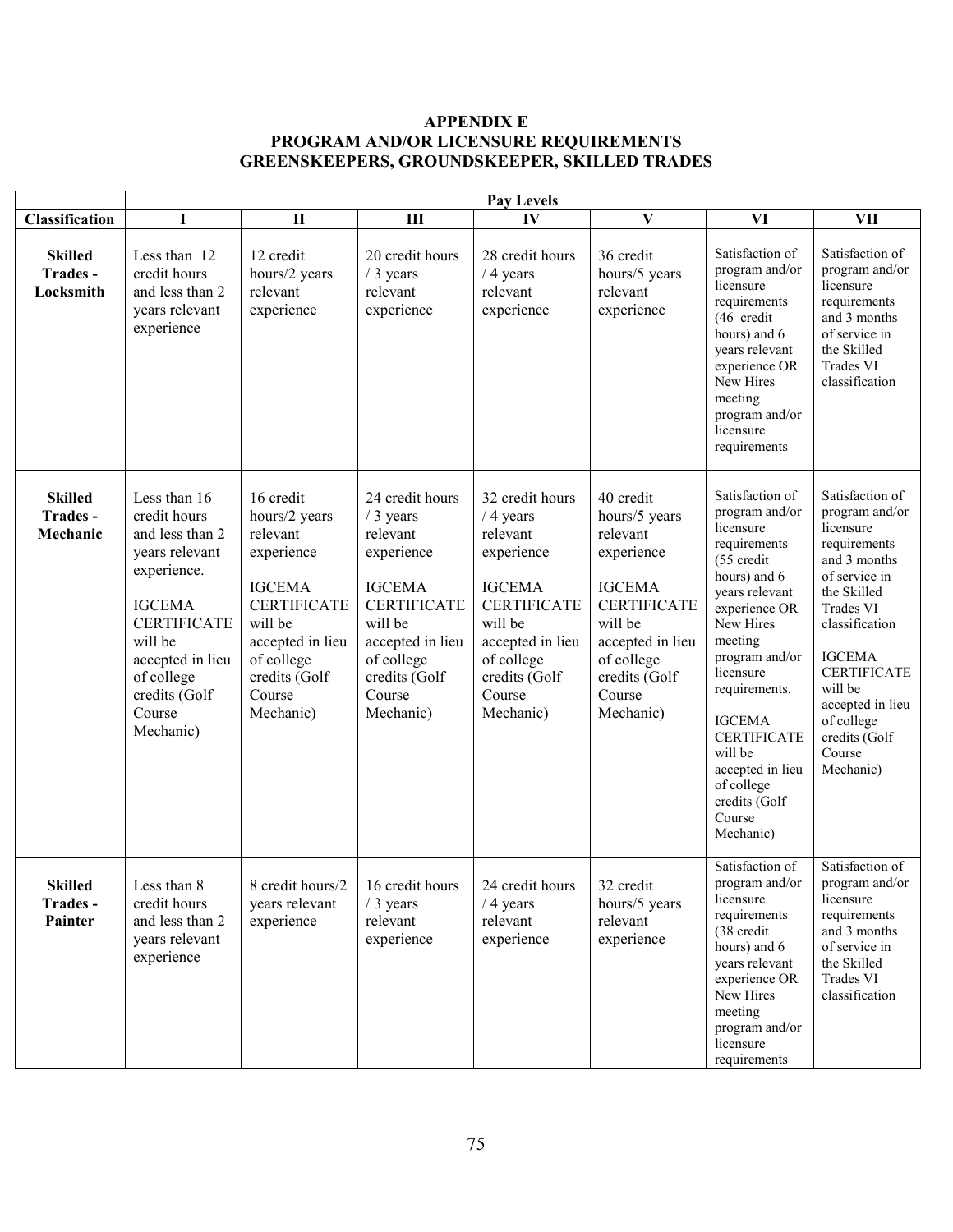|                                    | <b>Pay Levels</b>                                                               |                                                         |                                                            |                                                            |                                                      |                                                                                                                                                                                                                    |                                                                                                                                                     |  |
|------------------------------------|---------------------------------------------------------------------------------|---------------------------------------------------------|------------------------------------------------------------|------------------------------------------------------------|------------------------------------------------------|--------------------------------------------------------------------------------------------------------------------------------------------------------------------------------------------------------------------|-----------------------------------------------------------------------------------------------------------------------------------------------------|--|
| <b>Classification</b>              |                                                                                 | $\mathbf{I}$                                            | III                                                        | IV                                                         | $\mathbf{V}$                                         | VI                                                                                                                                                                                                                 | VII                                                                                                                                                 |  |
| <b>Skilled Trades</b><br>- Plumber | Less than 12<br>credit hours<br>and less than 2<br>years relevant<br>experience | 12 credit<br>hours/2<br>years<br>relevant<br>experience | 20 credit<br>hours $/3$<br>years<br>relevant<br>experience | 28 credit<br>hours $/4$<br>years<br>relevant<br>experience | 36 credit<br>hours/5 years<br>relevant<br>experience | Satisfaction<br>of program<br>and/or<br>licensure<br>requirements<br>(46 credit<br>hours) and 6<br>years<br>relevant<br>experience<br>OR New<br>Hires<br>meeting<br>program<br>and/or<br>licensure<br>requirements | Satisfaction<br>of program<br>and/or<br>licensure<br>requirements<br>and 3<br>months of<br>service in<br>the Skilled<br>Trades VI<br>classification |  |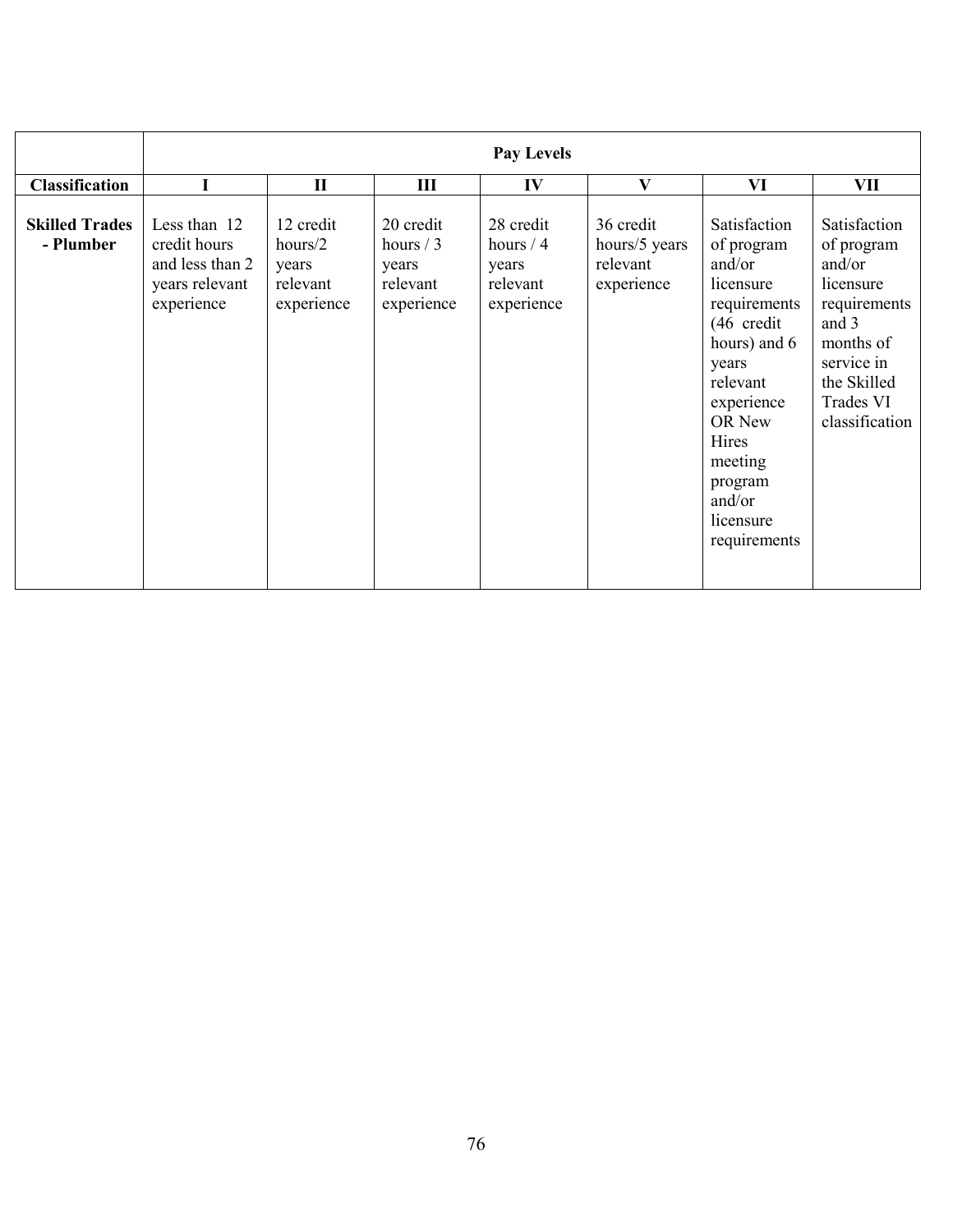### APPENDIX F

# LETTER OF AGREEMENT

# TRAINING FUND

Oakland University and Oakland University Campus Maintenance and Trades agree to the following:

- The Association will contribute the remaining balance (approximately \$639) from the existing career development fund balance to be used for the purpose of paying for courses taken outside of Oakland University and currently not covered under Article XXXIII Skilled Trades/Groundskeeper/Greenskeeper.
- Existing funds at the end of each year will not be forfeited but will carry over into the next year.
- For the duration of the contract, unused monies in the career development fund may be used at the Association's discretion.
- Requests for time off must be given to supervisor for approval in a reasonable and timely manner.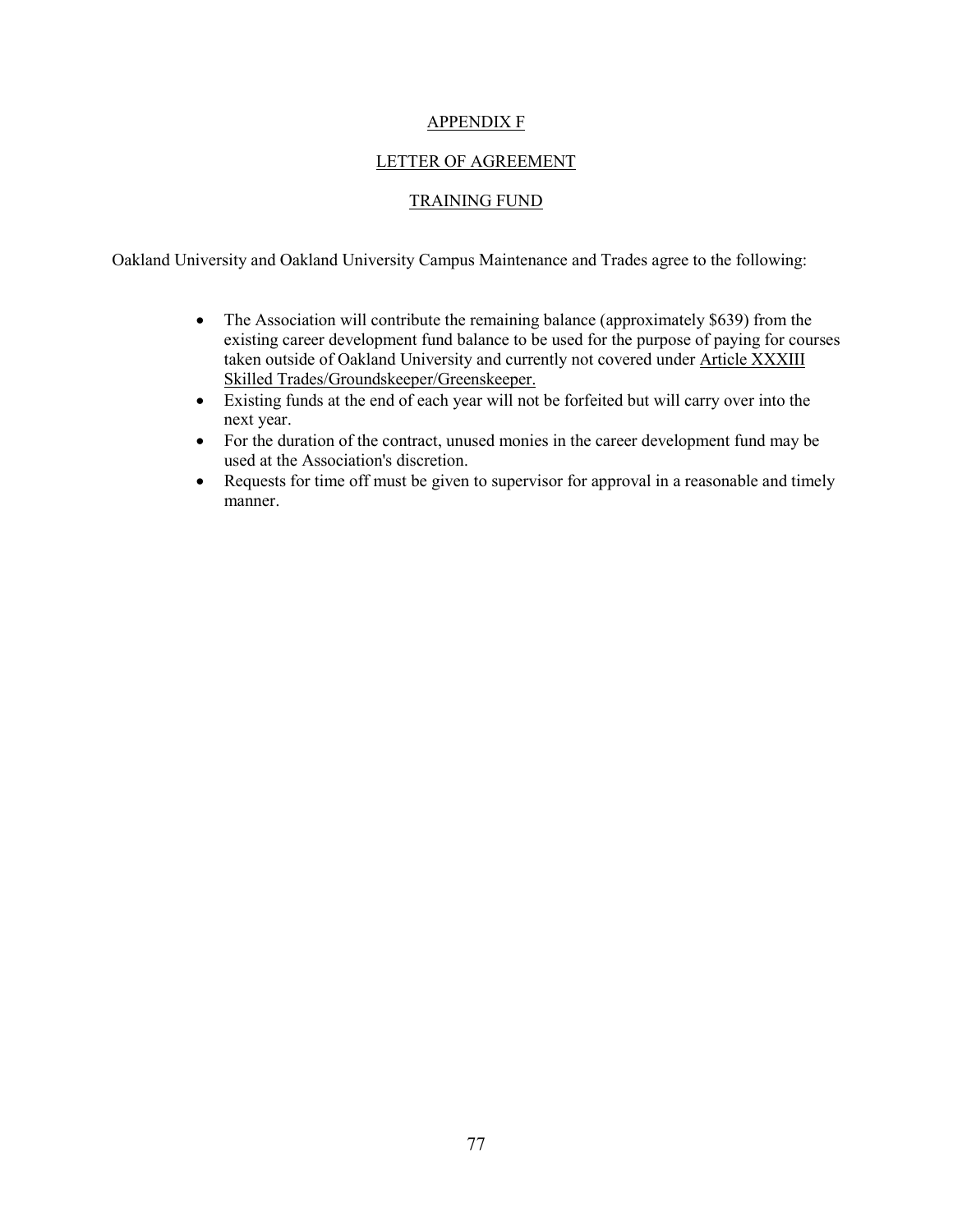Insert Signature Page here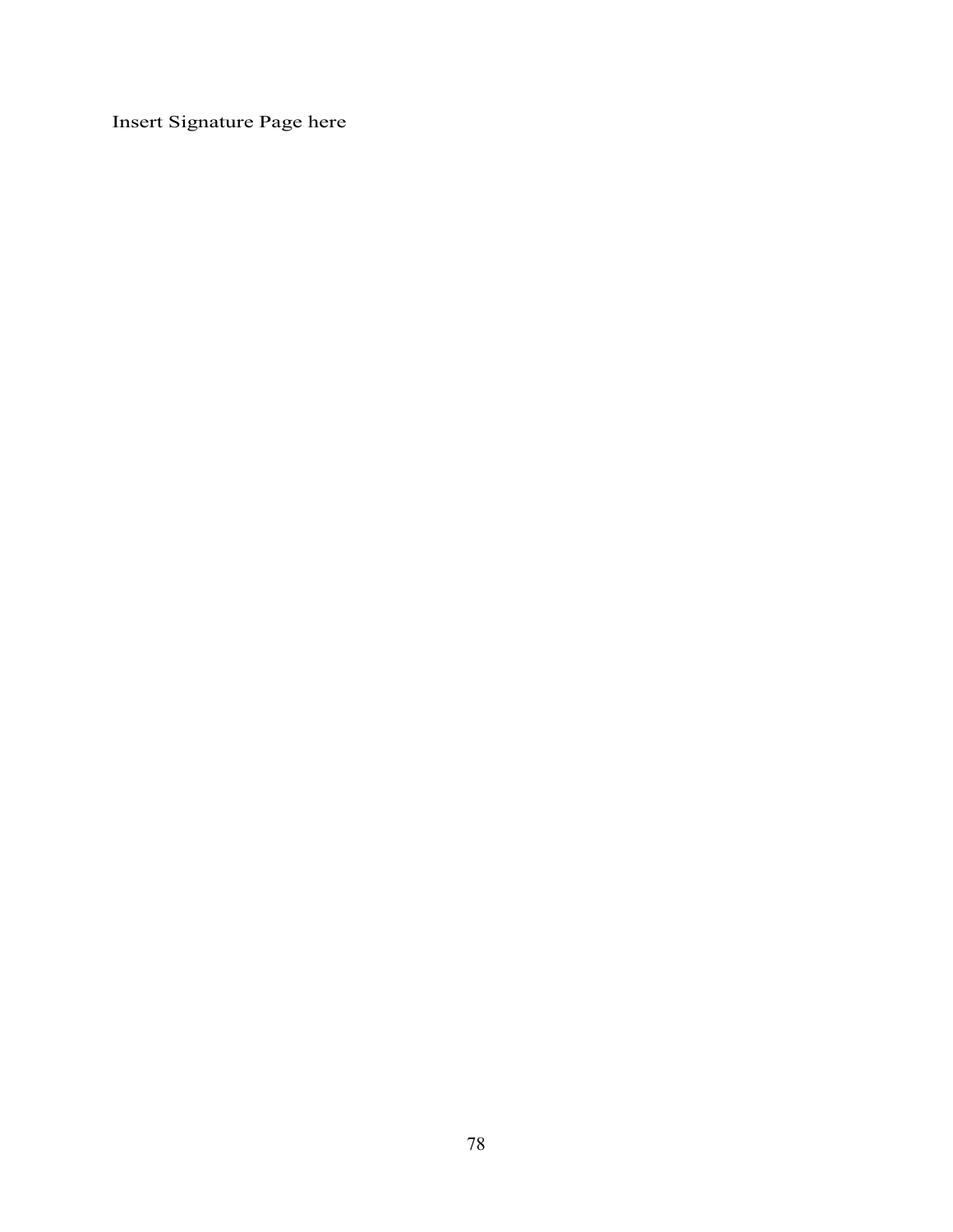**Index**

Absence 14, 20, 27, 29, 32, 33, 34, 35, 36, 39, 41, 52 Absent 18, 20, 33, 36, 38, 40, 54 Alternate Stewards 12 Arbitration 15 Association Grievance Committee 11 and 200 and 200 and 200 and 200 and 200 and 200 and 200 and 200 and 200 and 200 and 200 and 200 and 200 and 200 and 200 and 200 and 200 and 200 and 200 and 200 and 200 and 200 and 200 and Association Release Time 14 Bargaining Team 13 Bargaining Unit members 13, 22 Benefits 18, 21, 29, 31, 32, 36, 40, 42, 43, 44, 46, 47, 48, 50, 51, 58 Best qualified 22 Bid 8 Bulletin boards 11, 16 Bumping 21, 24 Call-in pay 18 Christmas 36, 37 Compensatory time 37 Corrective Discipline 19 Description 48, 58 Disability 18, 29, 30, 32, 33, 34, 36, 51 Disability 34, 51 Discharge 17, 18, 19, 32, 57 Discipline 8, 17, 18, 19, 26, 52, 57 Dues 9, 10, 11 Education 7 Equalization of Overtime Hours 26 Family and Medical Leave Act 29 Felony 19 Flexible Benefits Options 58 Frozen Non-Con 43, 46 Full-time 8, 16, 28, 34, 35, 37, 38, 39, 40, 42, 43, 44, 45, 46, 50, 54 Health insurance 46, 47 Holiday 24, 26, 27, 33, 36, 37, 41 Holidays 29, 32, 36 Hospital-medical insurance 29, 44 Leaves without pay 34 Longevity 37, 38 Mediation 15 Medical insurance 49 Military 34 Misconduct 19 MORP 44, 45 Notice 11, 13, 14, 15, 20, 21, 22, 23, 26, 27, 37, 41, 57, 58 Overtime 12, 26, 27 Part-time 20, 37, 46, 50 Posting 16, 20, 21, 22, 23 President of the Association 11 Probationary 16, 17, 20, 27, 42, 46 Progression 21 Promotion 54